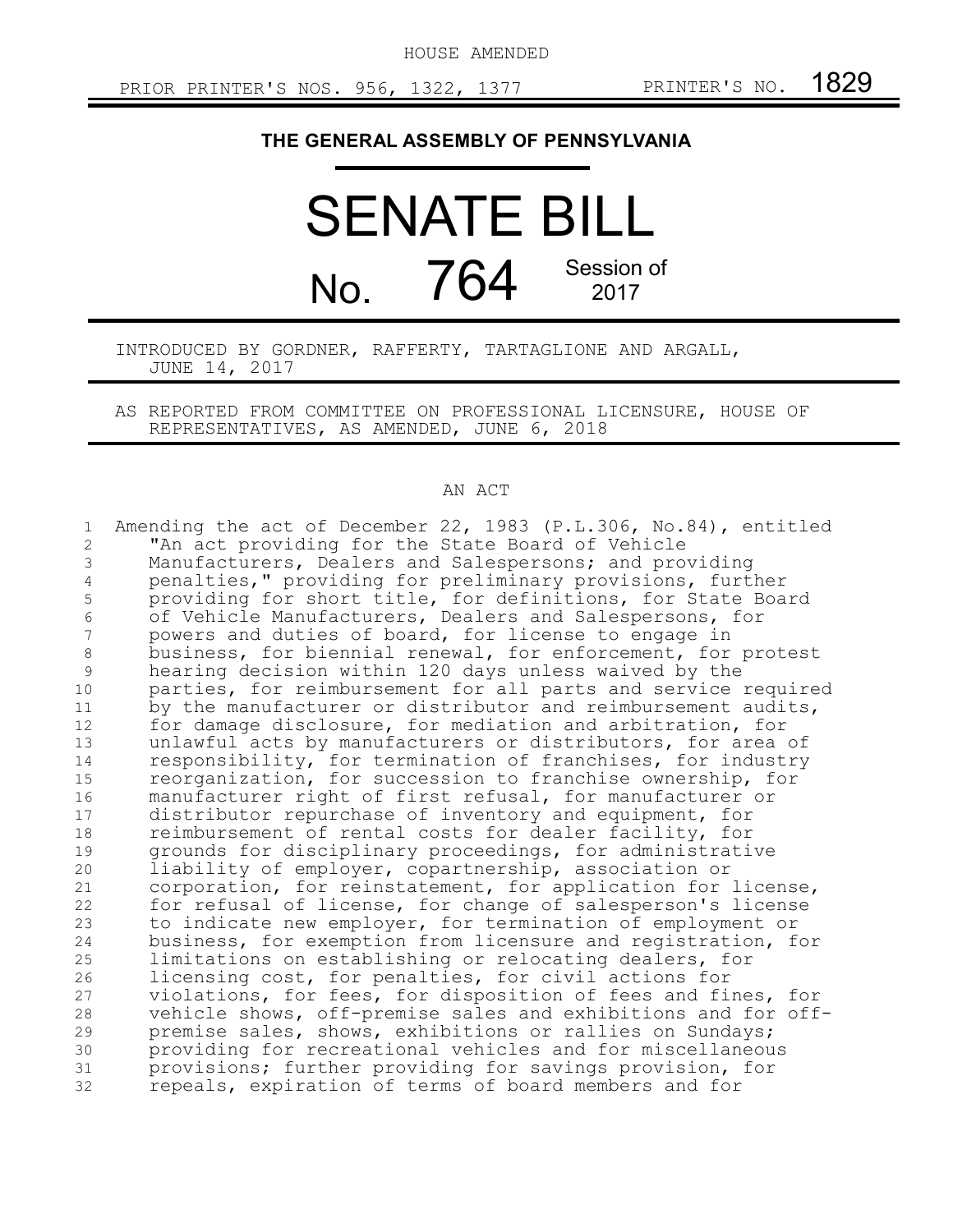| $\mathbf{1}$ | existing rules and regulations.                                  |
|--------------|------------------------------------------------------------------|
| 2            | The General Assembly of the Commonwealth of Pennsylvania         |
| 3            | hereby enacts as follows:                                        |
| 4            | Section 1. The act of December 22, 1983 (P.L.306, No.84),        |
| 5            | known as the Board of Vehicles Act, is amended by adding a       |
| 6            | chapter heading to read:                                         |
| 7            | CHAPTER 1                                                        |
| 8            | PRELIMINARY PROVISIONS                                           |
| 9            | Section 2. Section 1 of the act is renumbered to read:           |
| 10           | Section [1] 101. Short title.                                    |
| 11           | This act shall be known and may be cited as the Board of         |
| 12           | Vehicles Act.                                                    |
| 13           | Section 3. The definitions of "motor home," "recreational        |
| 14           | vehicle" and "recreational vehicle park trailer" in section 2 of |
| 15           | the act are amended and the section is renumbered and amended by |
| 16           | adding definitions to read:                                      |
| 17           | Section [2] 102. Definitions.                                    |
| 18           | The following words and phrases when used in this act shall      |
| 19           | have the meanings given to them in this section unless the       |
| 20           | context clearly indicates otherwise:                             |
| 21           | $\star$ $\star$ $\star$                                          |
| 22           | "Fifth wheel trailer." A vehicle mounted on wheels designed      |
| 23           | to provide temporary living quarters for recreational, camping   |
| 24           | or travel use which is a size and weight which does not require  |
| 25           | a special highway movement permit and is designed to be towed by |
| 26           | a motorized vehicle that contains a towing mechanism mounted     |
| 27           | above or forward of the tow vehicle's rear axle.                 |
| 28           | $\star$ $\star$ $\star$                                          |
| 29           | "Folding camping trailer." A vehicle mounted on wheels and       |
| 30           | constructed with collapsible side walls that fold for towing by  |

20170SB0764PN1829 - 2 -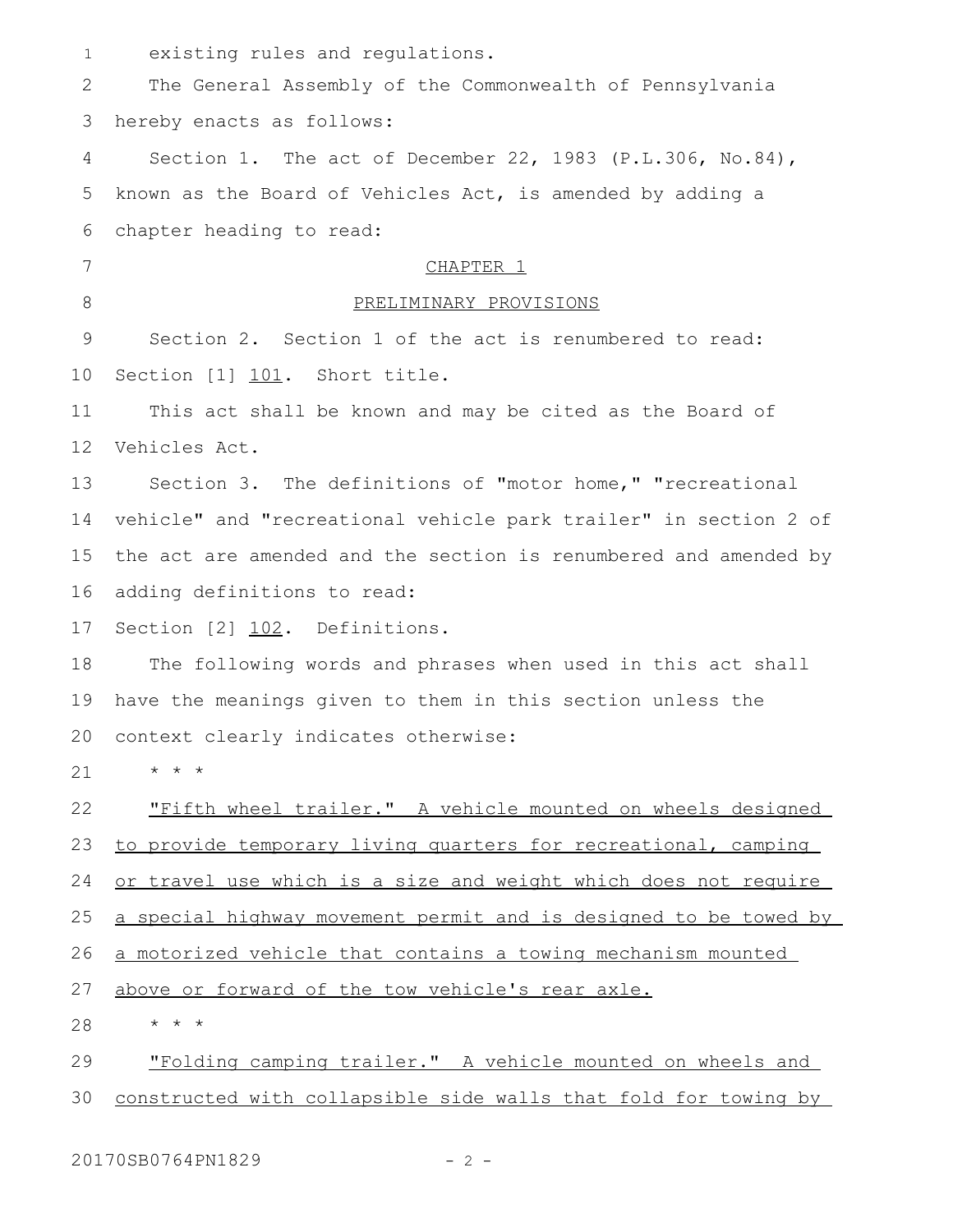| $\mathbf 1$     | another vehicle and unfold at the campsite to provide temporary  |
|-----------------|------------------------------------------------------------------|
| $\mathbf{2}$    | living quarters for recreational, camping or travel use.         |
| 3               | $\star$ $\star$ $\star$                                          |
| 4               | "Motor home." [A vehicle designed to provide temporary           |
| 5               | living quarters, built into an integral part of, or permanently  |
| 6               | attached to, a self-propelled vehicle chassis or van.] A         |
| $7\phantom{.0}$ | motorized vehicle designed to provide temporary living quarters  |
| 8               | for recreational, camping or travel use containing at least four |
| 9               | of the following permanently installed independent life support  |
| 10              | systems:                                                         |
| 11              | (1) A cooking facility with an on-board fire FUEL                |
| 12              | source.                                                          |
| 13              | (2) A potable water supply system that includes at least         |
| 14              | a sink, a faucet and a water tank with an exterior service       |
| 15              | supply connection.                                               |
| 16              | (3) A toilet with exterior evacuation.                           |
| 17              | (4) A gas or electric refrigerator.                              |
| 18              | A heating or air conditioning system with an on-<br>(5)          |
| 19              | board power or fuel source separate from the vehicle engine.     |
| 20              | (6) An electric power system separate from the vehicle.          |
| 21              | "Park model RV." A vehicle that:                                 |
| 22              | Is designed and marketed as temporary living<br>(1)              |
| 23              | quarters for recreational camping, travel or seasonal use.       |
| 24              | (2) Is not permanently affixed to real property for use          |
| 25              | as a permanent dwelling.                                         |
| 26              | (3) Is built on a single chassis mounted on wheels with          |
| 27              | a gross trailer area not exceeding 400 square feet in the        |
| 28              | set-up mode.                                                     |
| 29              | Is certified by the manufacturer as complying with<br>(4)        |
| 30              | the ANSI A119.5 Park Model Recreational Vehicle Standard.        |
|                 |                                                                  |

20170SB0764PN1829 - 3 -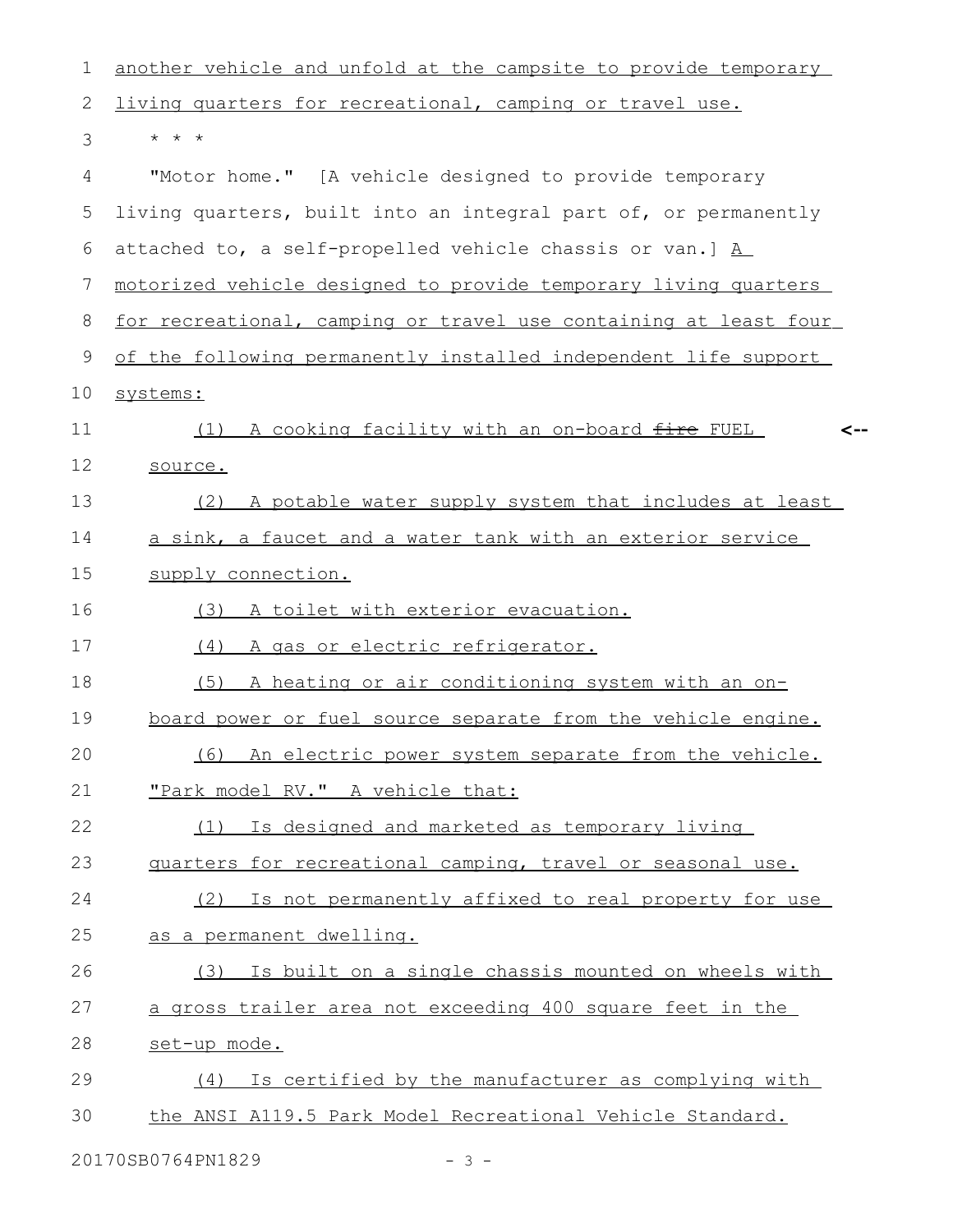\* \* \* 1

| $\overline{2}$             | "Recreational vehicle." [A vehicle primarily designed as                  |  |
|----------------------------|---------------------------------------------------------------------------|--|
| 3                          | temporary living quarters for recreational, camping or travel             |  |
| 4                          | use, which either has its own power or is mounted on or drawn by          |  |
| 5                          | another vehicle. The term includes a travel trailer,                      |  |
| 6                          | recreational vehicle park trailer, slide-in camper, camping               |  |
| 7                          | trailer and motor home.] A vehicle which is either self-                  |  |
| 8                          | propelled or towed by a consumer-owned tow vehicle and designed           |  |
| 9                          | to provide temporary living quarters for recreational, camping            |  |
| 10                         | or travel use that complies with all applicable Federal vehicle           |  |
| 11                         | <u>regulations, does not require a special-movement permit to-</u><br><-- |  |
| 12                         | <b>legally use on highways</b> and is certified by the manufacturer as    |  |
| 13                         | complying with NFPA 1192 Standard on Recreational Vehicles or             |  |
| 14                         | ANSI A119.5 Park Model Recreational Vehicle Standard and include          |  |
| 15                         | the following types:                                                      |  |
| 16                         | Motor home.<br>(1)                                                        |  |
| 17                         | Travel trailer.<br>(2)                                                    |  |
| 18                         | Fifth wheel travel trailer.<br>(3)                                        |  |
| 19                         | Folding camping trailer.<br>(4)                                           |  |
| 20                         | (5)<br>Truck camper.                                                      |  |
| 21                         | (6) Park model RV.                                                        |  |
| 22                         | ["Recreational vehicle park trailer." A recreational vehicle              |  |
| 23                         | that is built on a single chassis mounted on wheels, has a gross          |  |
| 24                         | trailer area not exceeding 400 square feet in the set-up mode             |  |
| 25                         | and is certified by the manufacturer as complying with ANSI               |  |
| 26                         | A119.5.]                                                                  |  |
| 27                         | $\star$ $\star$ $\star$                                                   |  |
| 28                         | "Recreational vehicle warrantor." An individual, firm,                    |  |
| 29                         | corporation or business entity, including a manufacturer or               |  |
| 30                         | supplier that provides a written warranty to a consumer in                |  |
| 20170SB0764PN1829<br>- 4 - |                                                                           |  |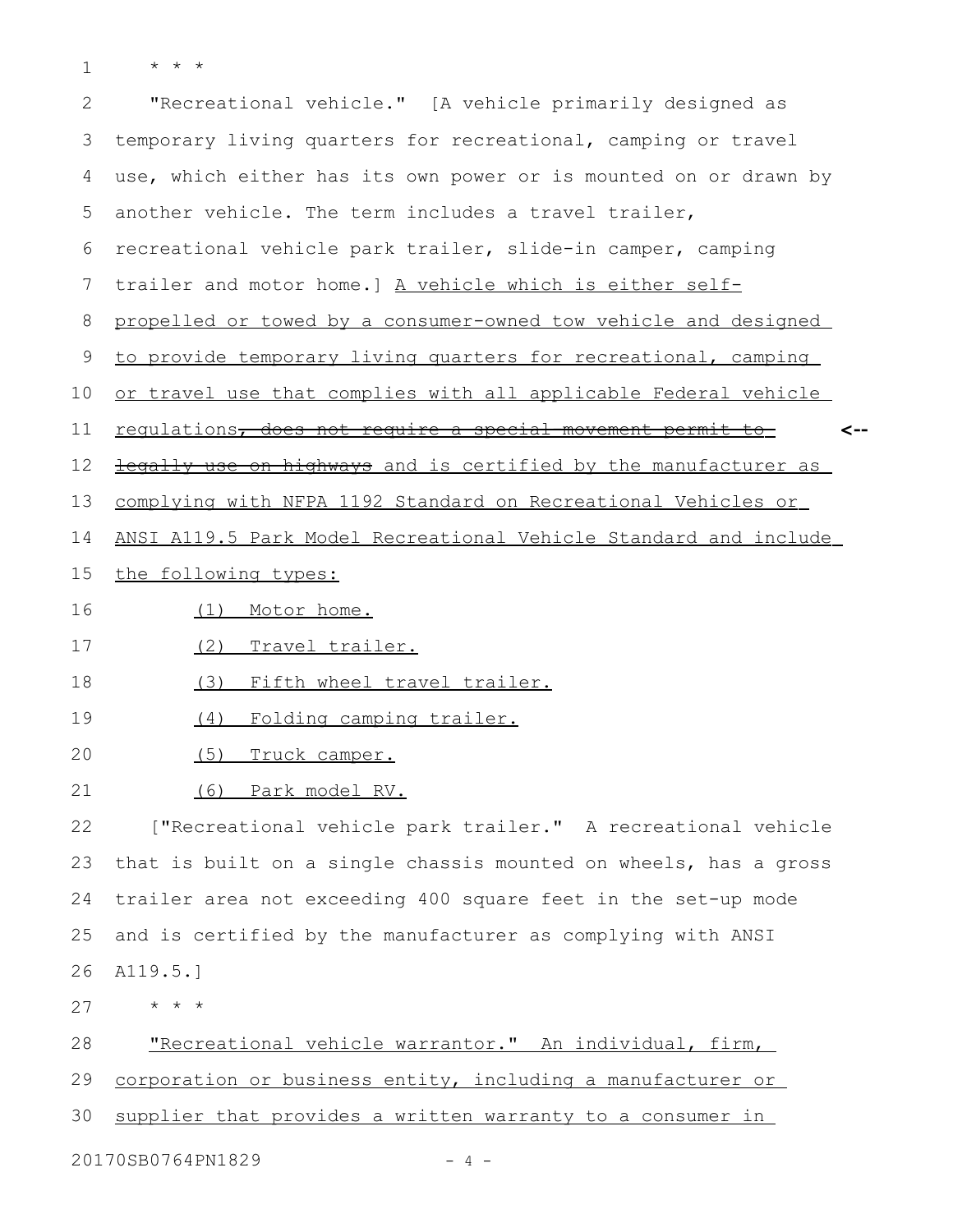| 1           | connection with a new recreational vehicle or a part, accessory |
|-------------|-----------------------------------------------------------------|
| 2           | or component of a new recreational vehicle. The term does not   |
| 3           | include service contracts, mechanical or other insurance or     |
| 4           | extended warranties sold for separate consideration by a dealer |
| 5           | or other person not controlled by a manufacturer.               |
| 6           | $\star$ $\star$ $\star$                                         |
| 7           | "Travel trailer." A vehicle mounted on wheels and towed by a    |
| $8\,$       | consumer's motorized vehicle designed to provide temporary      |
| $\mathsf 9$ | living quarters for recreational, camping or travel use of a    |
| 10          | size and weight as to not require a special highway movement    |
| 11          | permit when towed by a motorized vehicle.                       |
| 12          | "Truck camper." A vehicle designed to be placed in the bed      |
| 13          | of a pickup truck to provide temporary living quarters for      |
| 14          | recreational, camping or travel use.                            |
| 15          | * * *                                                           |
| 16          | Section 4. The act is amended by adding a chapter heading to    |
| 17          | read:                                                           |
| 18          | CHAPTER <sub>3</sub>                                            |
| 19          | VEHICLES                                                        |
| 20          | Section 5. Sections 3 and 4 of the act are amended to read:     |
| 21          | Section [3] 301. State Board of Vehicle Manufacturers, Dealers  |
| 22          | and Salespersons.                                               |
| 23          | Board.--The State Board of Vehicle Manufacturers,<br>(a)        |
| 24          | Dealers and Salespersons shall consist of 17 members, one of    |
| 25          | whom shall be the Commissioner of Professional and Occupational |
| 26          | Affairs, or his designee, one of whom shall be the Secretary of |
| 27          | the Department of Transportation, or his designee, one of whom  |
| 28          | shall be the Director of Consumer Protection in the Office of   |
| 29          | Attorney General, or his designee, and the remaining 14 of whom |
| 30          | shall be appointed by the Governor as follows:                  |
|             | 20170SB0764PN1829<br>5 –                                        |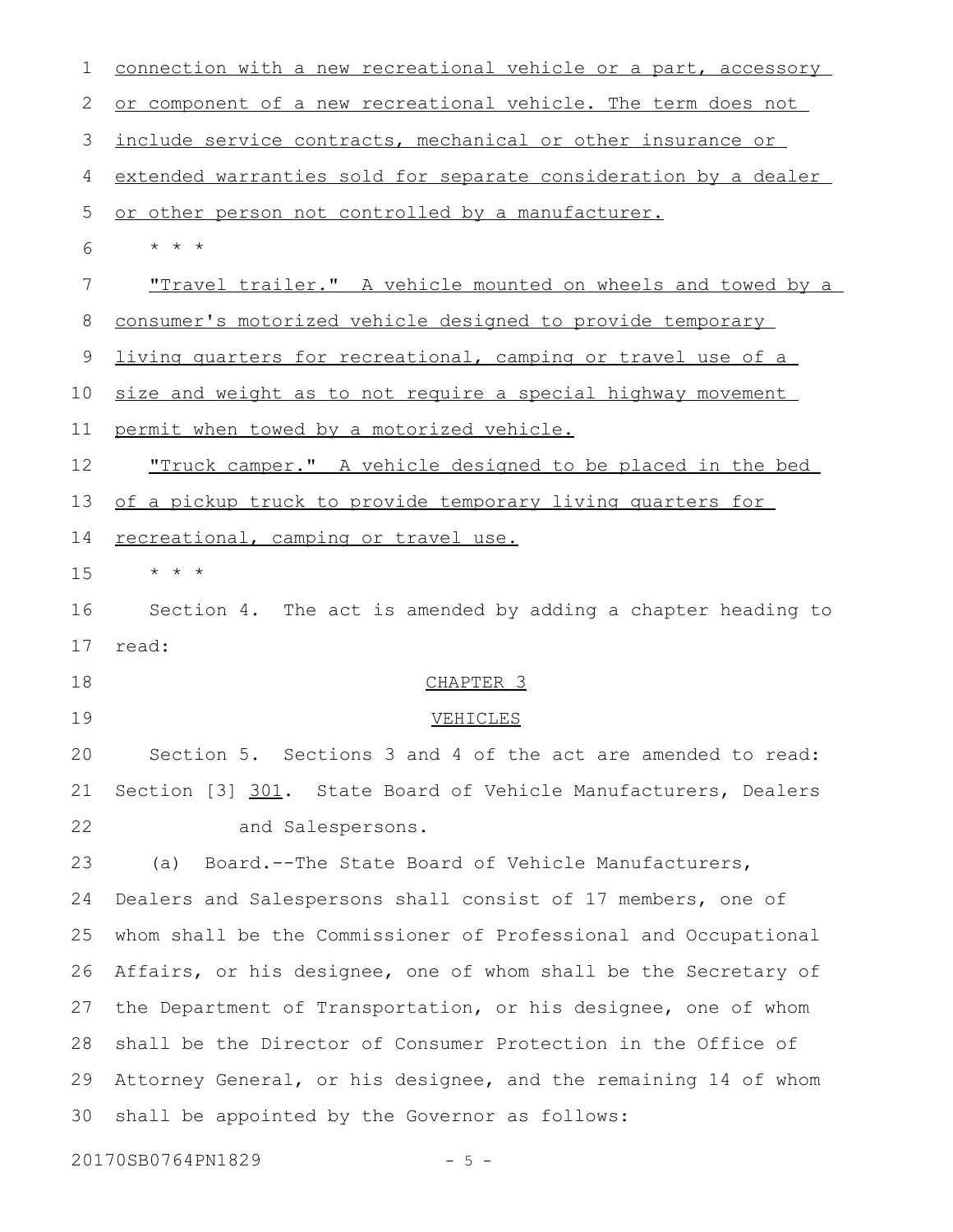(1) Three members shall be new vehicle dealers who have been actively engaged as such for a period of five years immediately preceding their appointment. 1 2 3

(2) Three members shall be used vehicle dealers who have been actively engaged as such for a period of five years immediately preceding their appointment. One used vehicle dealer member beginning with the first vacancy for a used vehicle dealer after the effective date of this amendment shall also be an owner, partner or officer of a corporation or business which is licensed as a vehicle auction and which has been actively engaged as such for a period of five years immediately preceding the appointment. 4 5 6 7 8 9 10 11 12

(3) One shall be a manufactured housing or mobile home dealer who has been actively engaged as such for a period of five years immediately preceding appointment. 13 14 15

(4) One shall be a salesperson who has been actively engaged in the sale of new or used vehicles for a period of five years immediately preceding appointment. The member shall not be a dealer or an officer of a corporation or a member of a partnership engaged in the business of a dealer at the time of appointment. 16 17 18 19 20 21

(5) One shall be a recreational vehicle dealer who has been actively engaged as such for a period of five years immediately preceding appointment. 22 23 24

(6) One shall be a motorcycle dealer who has been actively engaged as such for a period of five years immediately preceding appointment. 25 26 27

(6.1) One member shall be a mobility vehicle dealer who has been actively engaged as such for a period of five years immediately preceding appointment. 28 29 30

20170SB0764PN1829 - 6 -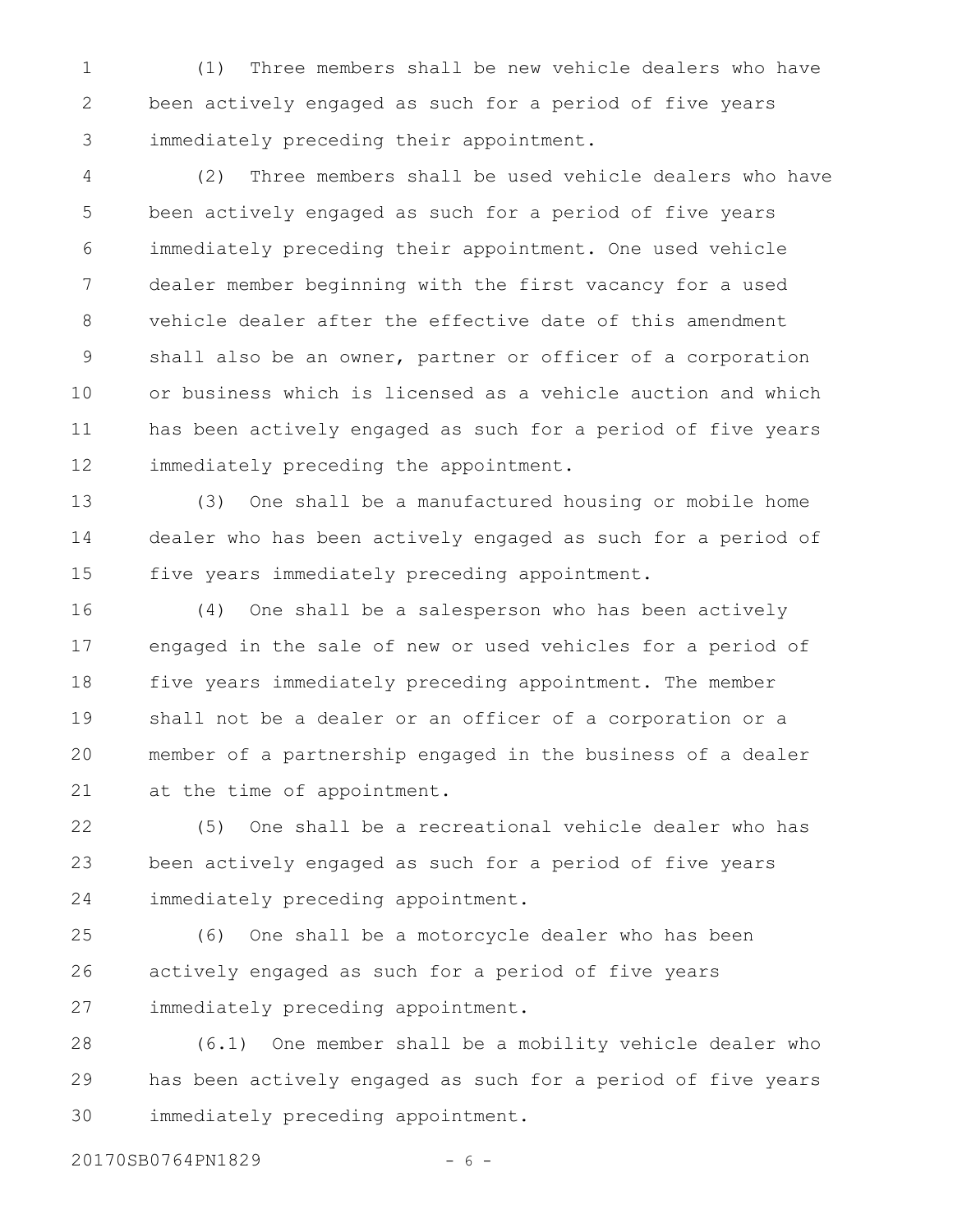(7) Three shall be members of the general public having no connection with the vehicle business. 1 2

(b) Terms of members.--The terms of the members of the board shall be four years for members appointed after the effective date of this amendment from the respective date of their appointment, provided that a member may continue for a period not to exceed six months beyond the expiration of his term if a successor has yet to be duly appointed and qualified according to law. The maximum number of consecutive terms a member shall serve shall be two consecutive four-year terms. In the event that any member shall die, resign or be removed from office, his successor shall be appointed and hold office for the unexpired term. 3 4 5 6 7 8 9 10 11 12 13

(c) Quorum.--A majority of the members of the board who have been appointed and confirmed shall constitute a quorum. Motions, questions and decisions of the board shall require the affirmative vote of a majority of a quorum for adoption. The board shall select, from among their number, a chairman and a secretary. 14 15 16 17 18 19

(d) Reimbursement of expenses.--Each member of the board, excepting the Commissioner of Professional and Occupational Affairs or his designee, the Director of the Bureau of Consumer Protection in the Office of Attorney General or his designee, and the Secretary of the Department of Transportation or his designee, shall be paid reasonable traveling, hotel and other necessary expenses and per diem compensation at the rate of \$60 for each day of actual service while on board business. (e) Attendance.--A member who fails to attend three 20 21 22 23 24 25 26 27 28

consecutive meetings shall forfeit his seat unless the Commissioner of Professional and Occupational Affairs, upon 29 30

20170SB0764PN1829 - 7 -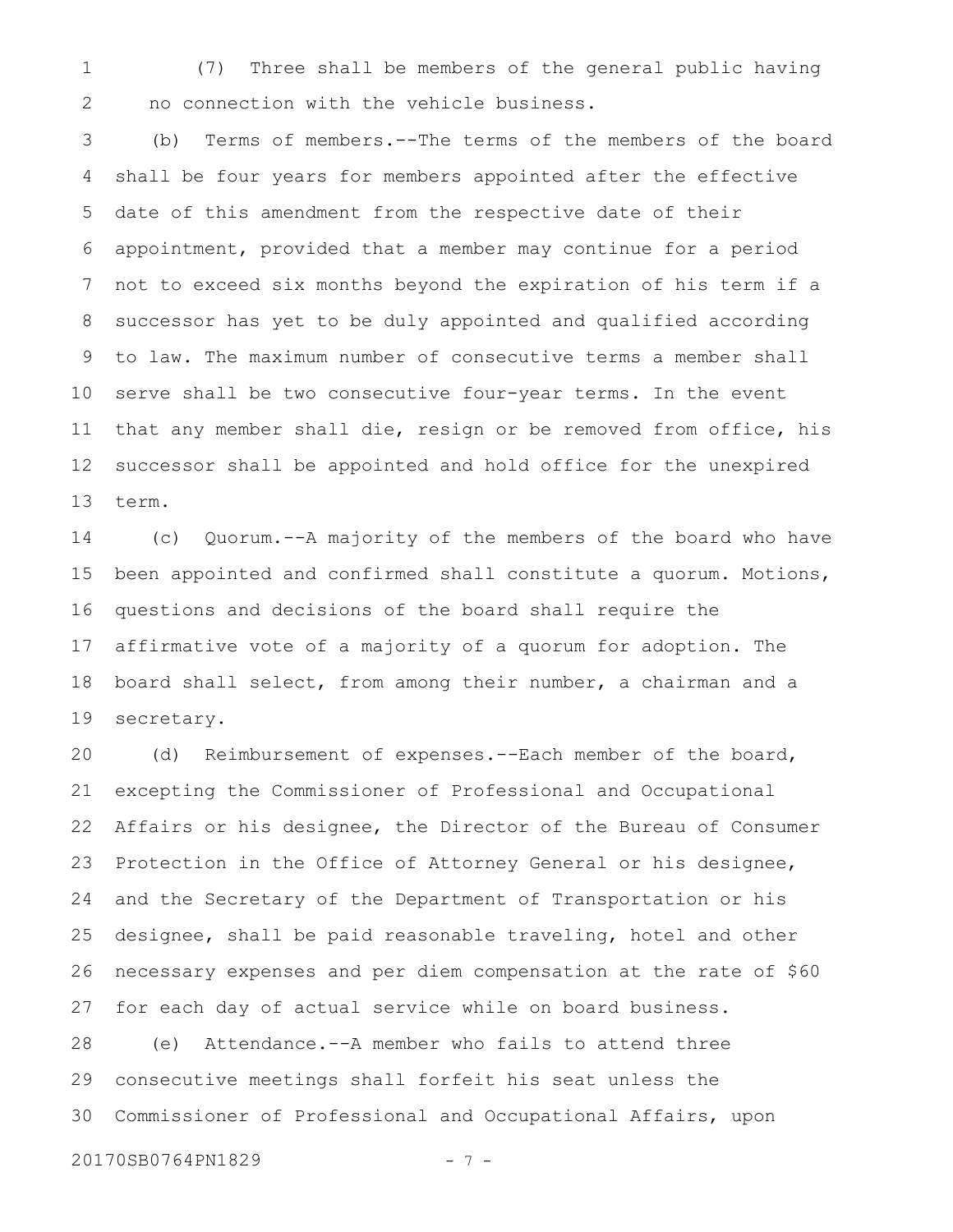written request from the member, finds that the member should be excused from a meeting because of illness or the death of an immediate family member. 1 2 3

Section [4] 302. Powers and duties of board. 4

(a) Powers and duties.--The board shall have the power and its duty shall be to: 5 6

(1) Provide for and regulate the licensing of salespersons, dealers, vehicle auctions, manufacturers, factory branches, distributors, distributor branches and factory or distributor representatives as defined in [this act] section 102. 7 8 9 10 11

(2) Review and pass upon the qualifications of applicants for licensure and to issue, except as otherwise provided herein, a license to engage in the said businesses to any applicant who is approved by the board and who meets the requirements of this [act] chapter and regulations promulgated in accordance with this [act] chapter. 12 13 14 15 16 17

(3) Investigate on its own initiative, upon complaint of the Department of Transportation, Department of Community and Economic Development, Department of Revenue or the Office of the Attorney General, any law enforcement officer or upon the verified complaint in writing of any person, any allegations of the wrongful act or acts of any licensee or person required to be licensed [hereunder] under this chapter. Duly authorized agents of the Bureau of Professional and Occupational Affairs shall be authorized to issue administrative citations for violations of this act in accordance with section 5 of the act of July 2, 1993 (P.L.345, No.48), entitled "An act empowering the General Counsel or his designee to issue subpoenas for certain 18 19 20 21 22 23 24 25 26 27 28 29 30

20170SB0764PN1829 - 8 -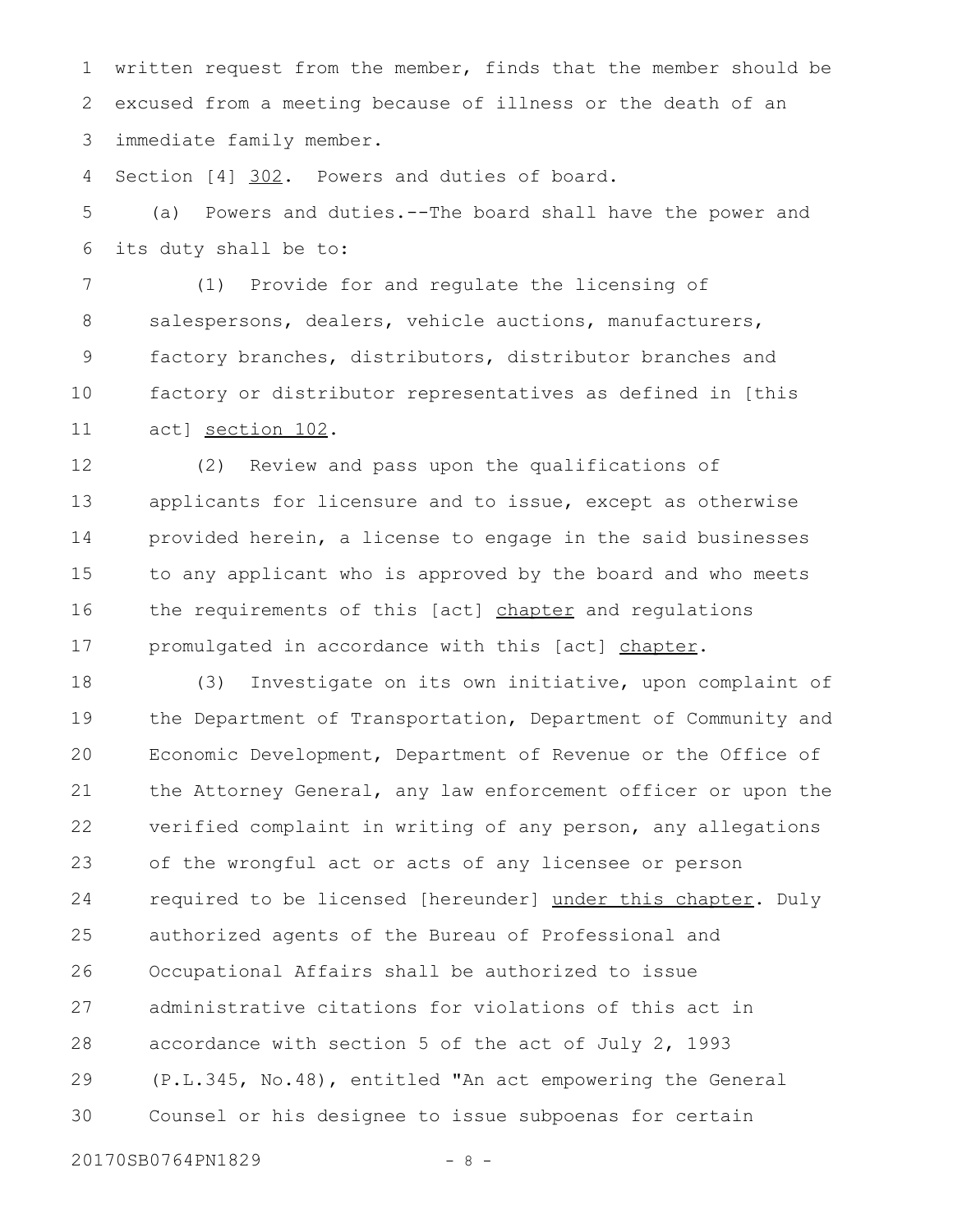licensing board activities; providing for hearing examiners in the Bureau of Professional and Occupational Affairs; providing additional powers to the Commissioner of Professional and Occupational Affairs; and further providing for civil penalties and license suspension." 1 2 3 4 5

(4) Administer and enforce this act and to impose appropriate administrative discipline upon licensees found to be in violation of this act. 6 7 8

(5) Bring criminal prosecutions for unauthorized, unlicensed or unlawful practice and bring an action to enjoin such practices. Duly authorized agents of the bureau shall be authorized to issue citations in accordance with section 5(a) of the act of July 2, 1993 (P.L.345, No.48), entitled "An act empowering the General Counsel or his designee to issue subpoenas for certain licensing board activities; providing for hearing examiners in the Bureau of Professional and Occupational Affairs; providing additional powers to the Commissioner of Professional and Occupational Affairs; and further providing for civil penalties and license suspension," for violations of this act. 9 10 11 12 13 14 15 16 17 18 19 20

(6) Require each licensee to register biennially with the board. 21 22

(7) Keep a record showing the names and addresses of all licensees licensed under this [act] chapter. 23 24

(8) Keep minutes and records of all its transactions and proceedings especially with relation to the issuance, denial, registration, formal reprimand, suspension and revocation of licenses. In all actions or proceedings in any court, a transcript of any board record or any part thereof, which is certified to be a true copy by the board, shall be entitled 25 26 27 28 29 30

20170SB0764PN1829 - 9 -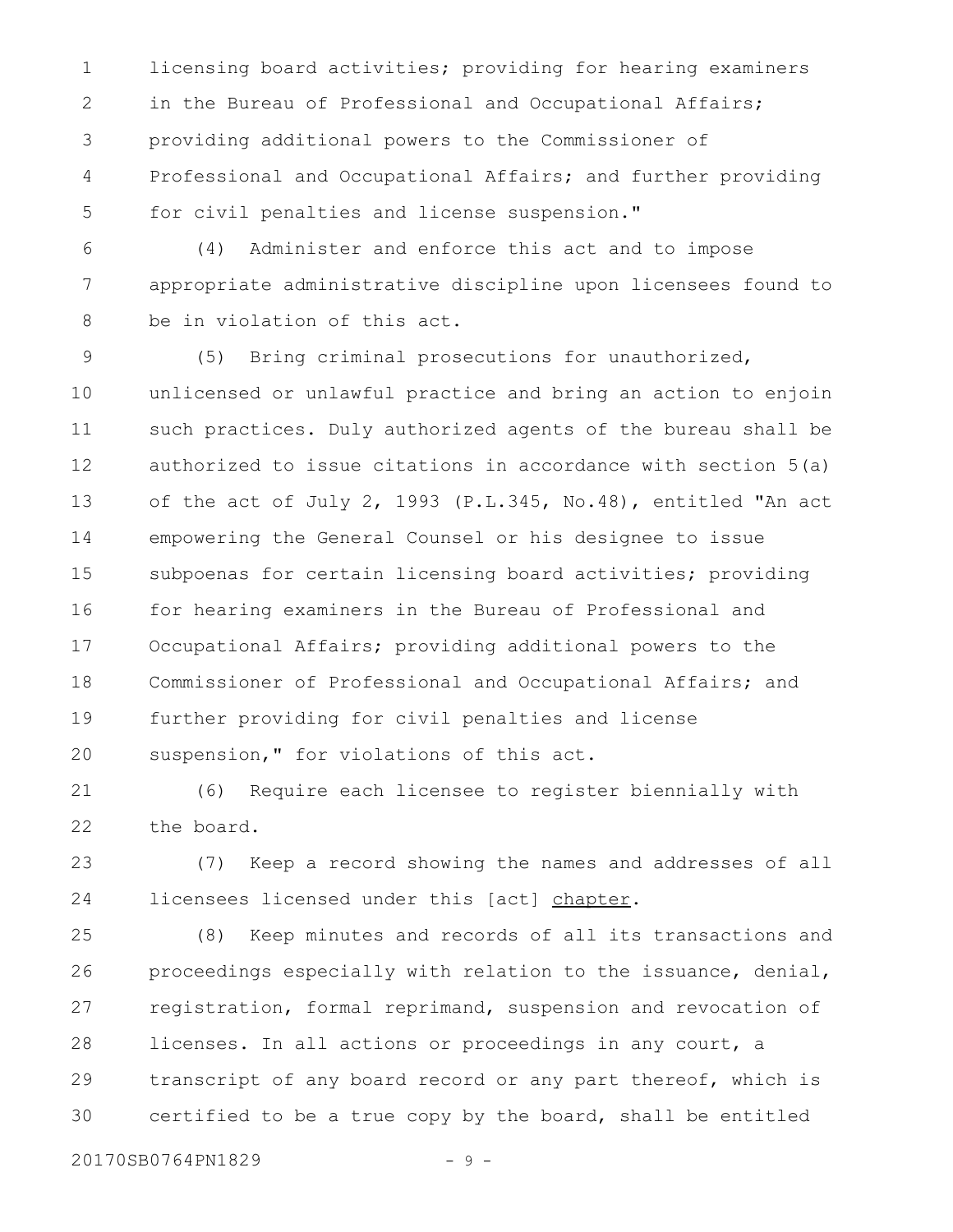1

to admission in evidence.

(9) Adopt, promulgate and enforce such rules and regulations consistent with this act as are deemed necessary and proper to effectuate the provisions of this act. 2 3 4

(10) Submit annually, to the Consumer Protection and Professional Licensure Committee of the Senate and the Professional Licensure Committee of the House of Representatives, a description of the types of complaints received, status of the cases, board action which has been taken and length of time from the initial complaint to final board resolution. 5 6 7 8 9 10 11

(11) Submit annually to the department an estimate of the financial requirements of the board for its administrative, investigative, legal and miscellaneous expenses. 12 13 14 15

(12) Submit annually to the House and Senate Appropriations Committees, 15 days after the Governor has submitted his budget to the General Assembly, a copy of the budget request for the upcoming fiscal year which the board previously submitted to the department. 16 17 18 19 20

(b) Summary proceedings.--All law enforcement officers in this Commonwealth may institute summary criminal proceedings in accordance with the Pennsylvania Rules of Criminal Procedure for violations of this act. Any person who violates this act shall be subject to criminal prosecution as provided in section [28] 328. 21 22 23 24 25 26

Section 6. Section 5 of the act, amended December 17, 2015 (P.L.450, No.78), is renumbered and amended to read: Section [5] 303. License to engage in business. (a) License required.-- 27 28 29 30

20170SB0764PN1829 - 10 -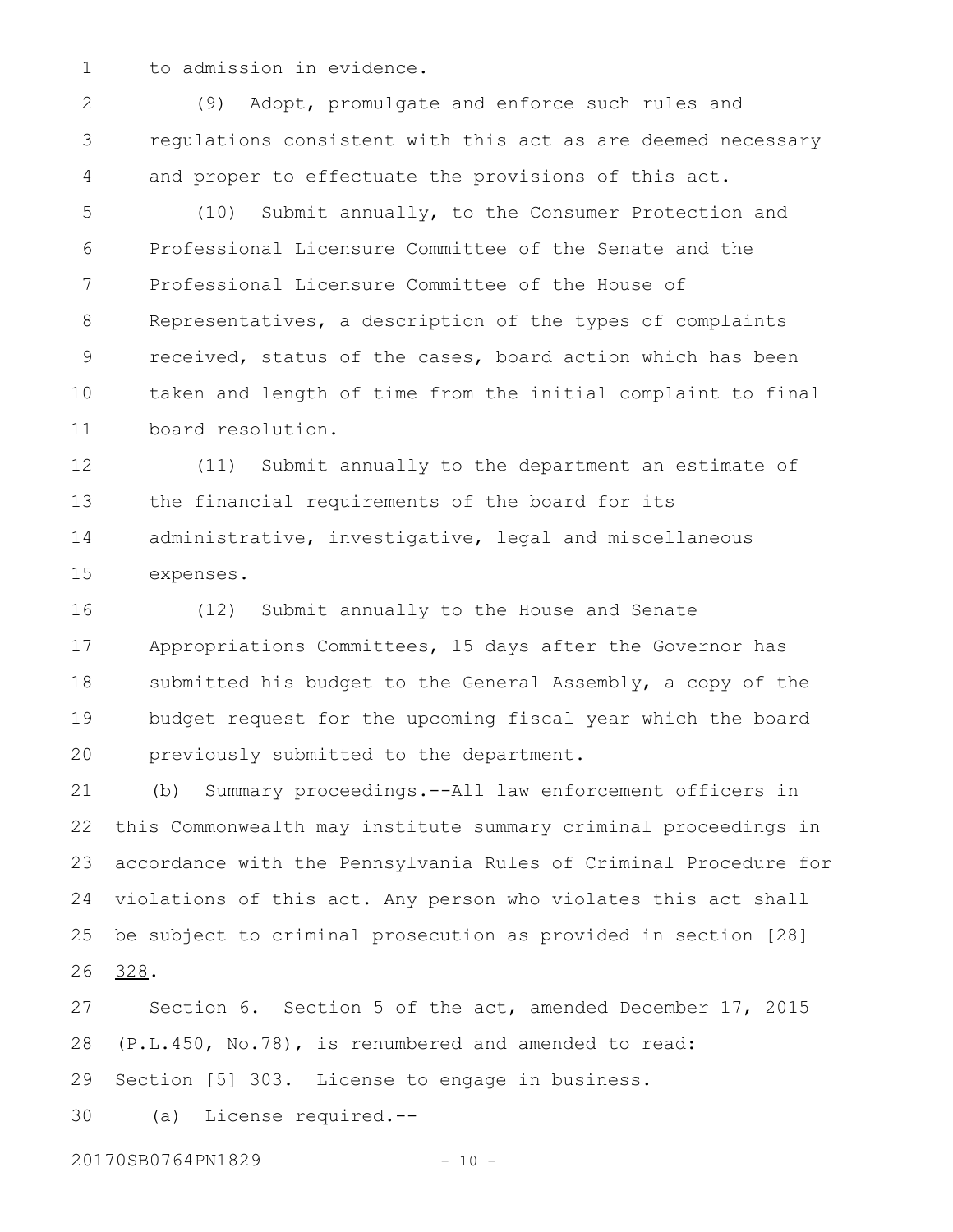(1) To promote the public safety and welfare, it shall be unlawful for any person to engage in the business as a salesperson, dealer, branch lot, wholesale vehicle auction, public or retail vehicle auction, manufacturer, factory branch, distributor, distributor branch, factory representative or distributor representative within this Commonwealth unless the person has secured a license as required under this [act] chapter. 1 2 3 4 5 6 7 8

(2) A person, including, but not limited to, salespersons, shall not engage in the business for his own benefit or profit unless he is licensed in accordance with this [act] chapter. 9 10 11 12

(3) A person shall not act as, offer to act as or hold himself out to be a broker in the advertising, buying or selling of any new or used vehicle. 13 14 15

(b) Mobile home parks.-- 16

(1) It shall be unlawful for any person, for a commission, compensation or other consideration, to sell or act as salesperson, broker or sales agent in connection with the sale of one or more mobile homes located in a mobile home park, as provided for in section 11 of the act of November 24, 1976 (P.L.1176, No.261), known as the Mobile Home Park Rights Act, unless such person shall be licensed under this [act] chapter, except as provided for in paragraph (2). 17 18 19 20 21 22 23 24

(2) Any real estate salesperson or broker licensed under the act of February 19, 1980 (P.L.15, No.9), known as the Real Estate Licensing and Registration Act, may list for sale any preowned mobile home as defined by the Mobile Home Park Rights Act, whether or not the mobile home is located in a mobile home park, without being licensed under the provisions 25 26 27 28 29 30

20170SB0764PN1829 - 11 -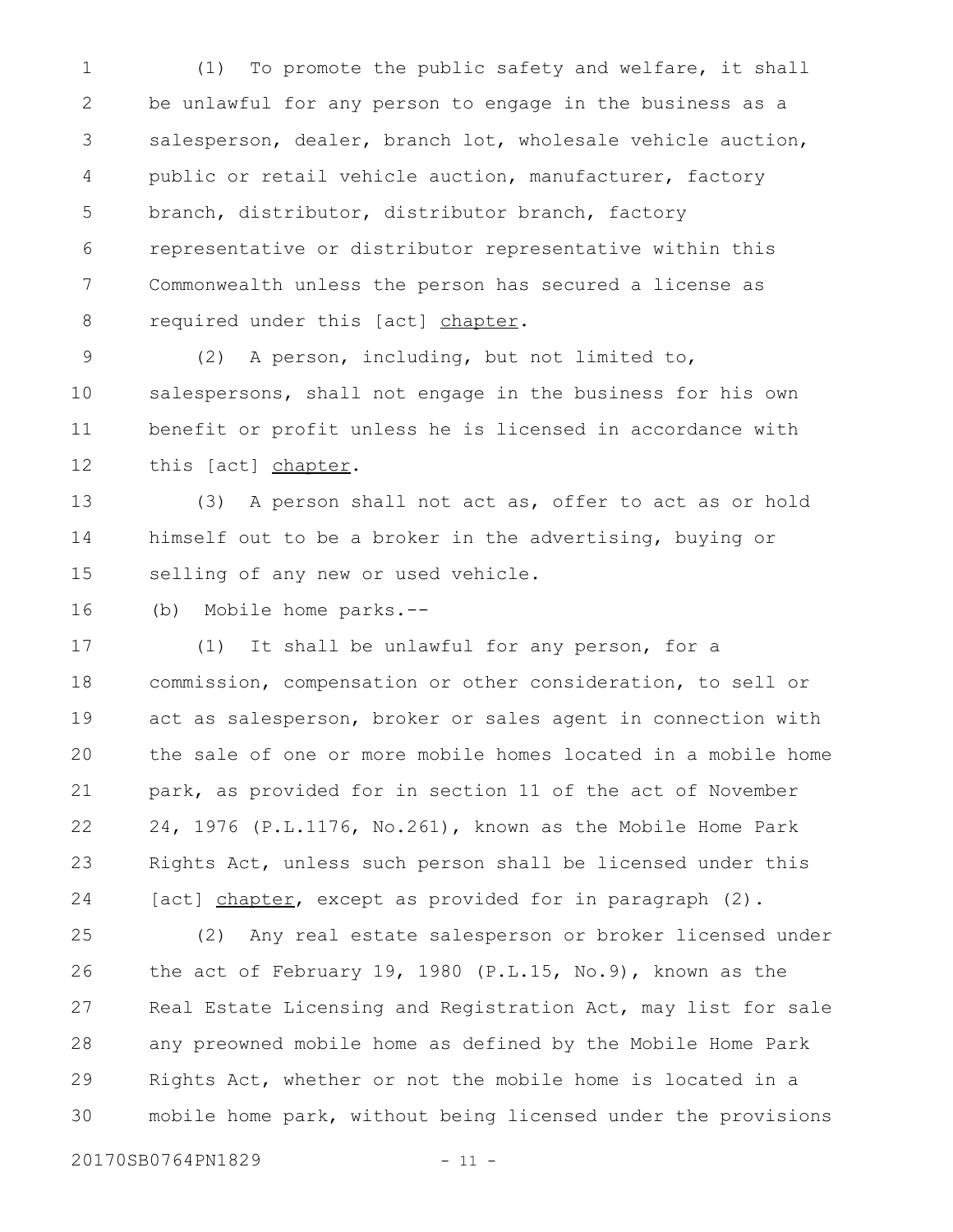of this [act] chapter. No mobile home park rule shall prevent the placement of a "for sale" sign on the home and on the property on which the home is located. Nothing in this paragraph shall authorize the listing for sale of preowned mobile homes at a sales lot by a licensed real estate salesperson or broker unless the salesperson or broker is also licensed under this [act] chapter and has obtained a sales tax license from the Department of Revenue. 1 2 3 4 5 6 7 8

(c) Salespersons to be employed.--It shall be unlawful for any salesperson who has not been issued a salesperson's license number by the board to engage in any activity related to the buying, selling or exchanging of a vehicle for a commission, compensation or other consideration. Any sale must be conducted pursuant to and as part of the normal business activities of the dealer by a person who is a licensed salesperson of the dealer, unless that person is the dealer. The salesperson shall be presently employed by the currently licensed vehicle dealer for whom the salesperson is buying, selling or exchanging. 9 10 11 12 13 14 15 16 17 18

(1) Any salesperson licensed [hereunder] under this chapter shall be licensed to sell only for one dealer at a time and his license shall indicate the name of that dealer. 19 20 21

(2) A licensed salesperson who is employed by a dealer who holds a dealer license in more than one category or at more than one facility may sell for each such dealer or at each such facility, provided there is common ownership. (d) Display of license.--Each person to whom a license is issued shall keep the license conspicuously displayed in his principal office or place of business and shall, when required, exhibit such license to any member or authorized representative of the board. 22 23 24 25 26 27 28 29 30

20170SB0764PN1829 - 12 -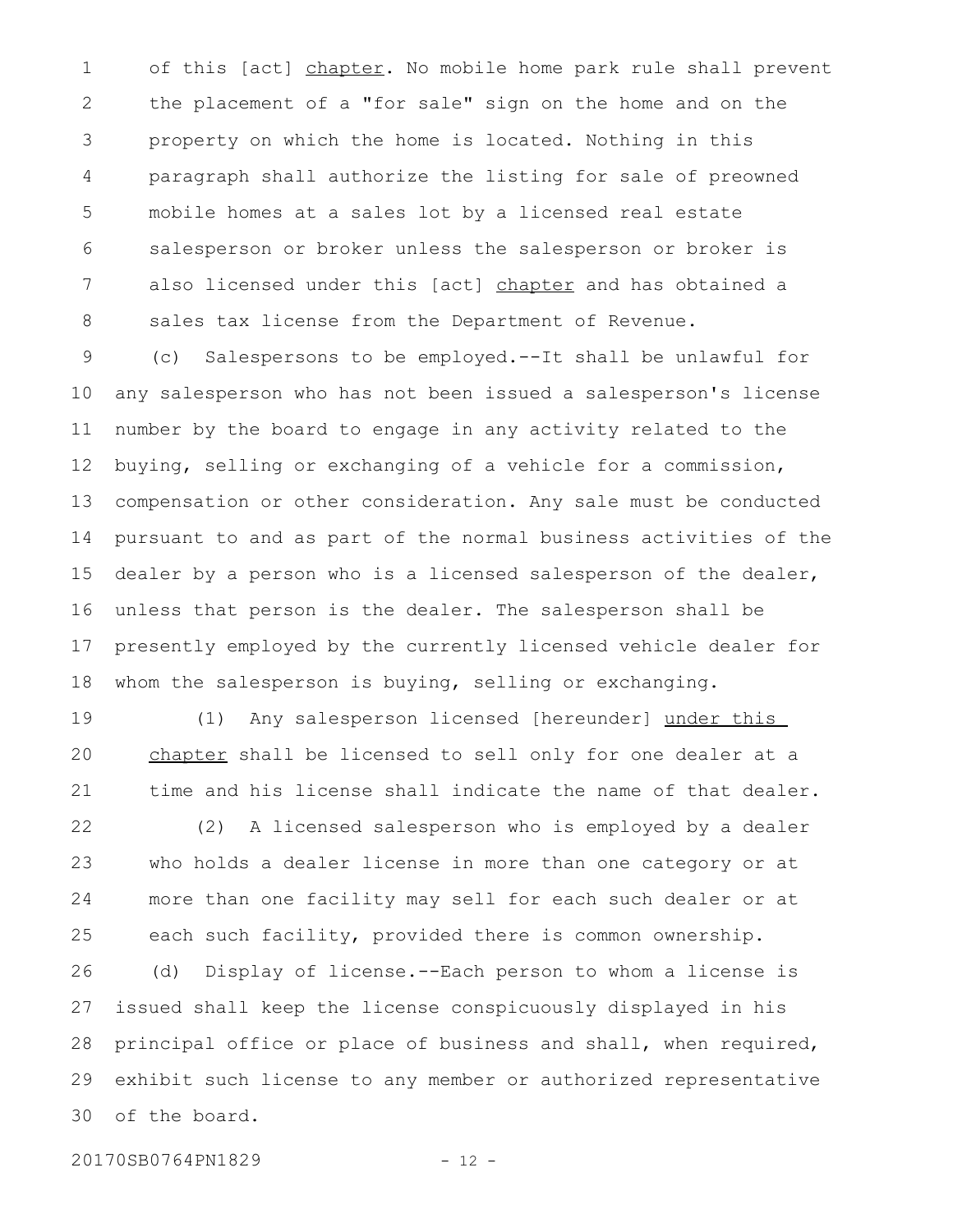(e) Facility requirements for dealers.-- 1

(1) Dealers engaged in the business of buying, selling or exchanging new and used vehicles, trailers or semitrailers shall maintain an established place of business with a salesroom devoted principally to the vehicle business, and new vehicle dealers shall hold a franchise in writing with a manufacturer or distributor authorizing a new vehicle dealer to sell a particular line-make of vehicles from the address of the licensed facility. 2 3 4 5 6 7 8 9

(i) A vehicle auction shall not be required to meet the facility requirements [contained in] under this subsection. 10 11 12

(ii) A branch lot shall be a separately licensed location which meets the facility requirements [defined herein] under this section and by the regulations as a main lot, unless used solely for the storage of vehicles. 13 14 15 16

(2) Dealers engaged in the business of buying, selling or exchanging used vehicles, trailers or semitrailers shall maintain an established place of business with a salesroom devoted principally to the vehicle business which is a building or portion of a building where books and records are kept. 17 18 19 20 21 22

(3) Dealers engaged in the business of buying, selling or exchanging new manufactured housing and used mobile homes or manufactured housing shall maintain a minimum usable display area of 5,000 square feet devoted principally to the mobile home or manufactured housing business, maintain an established place of business and hold a contract in writing with a buyer, seller or manufacturer giving such person buying or selling rights for new manufactured housing of that 23 24 25 26 27 28 29 30

20170SB0764PN1829 - 13 -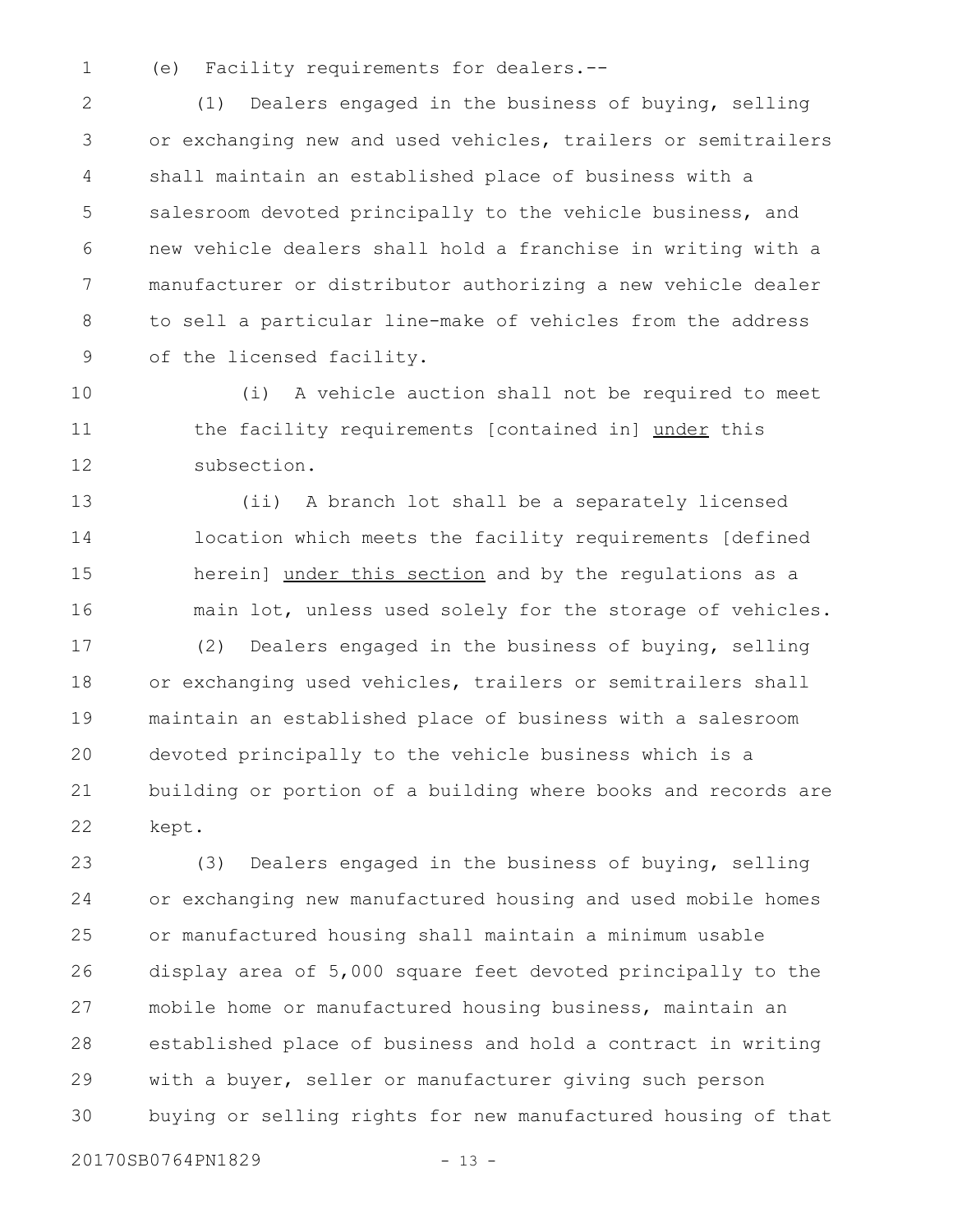1

particular line from the address of the licensed facility.

(i) Dealers engaged in the business of buying, selling or exchanging new manufactured housing, in lieu of maintaining the minimum usable display area requirements of this section, shall be authorized to display, sell, list or offer for sale new manufactured housing if the new manufactured housing is located onsite in a mobile home park or new manufactured housing is on real property owned or rented by a person who through a written agreement with the dealer authorizes the dealer to locate the new manufactured housing on the real property and the dealer is authorized to display, sell, list or offer the new manufactured housing at the real property location. Such dealers must maintain an established place of business and hold a contract in writing with a buyer, seller or manufacturer giving such person buying or selling rights for such new manufactured housing. 2 3 4 5 6 7 8 9 10 11 12 13 14 15 16 17 18

(ii) A display, sale, listing or offer for sale from a site or location as permitted by subparagraph (i) shall not require the issuance of a branch lot license. 19 20 21

(4) Dealers engaged in the business of buying, selling or exchanging used mobile homes or manufactured housing shall maintain a place of business and a building, or a portion of a building, where books and records are kept and which is devoted principally to the mobile home or manufactured housing business. There shall be no minimum square footage display area requirement for a used mobile home or manufactured housing dealer. 22 23 24 25 26 27 28 29

30

(i) Dealers engaged in the business of buying,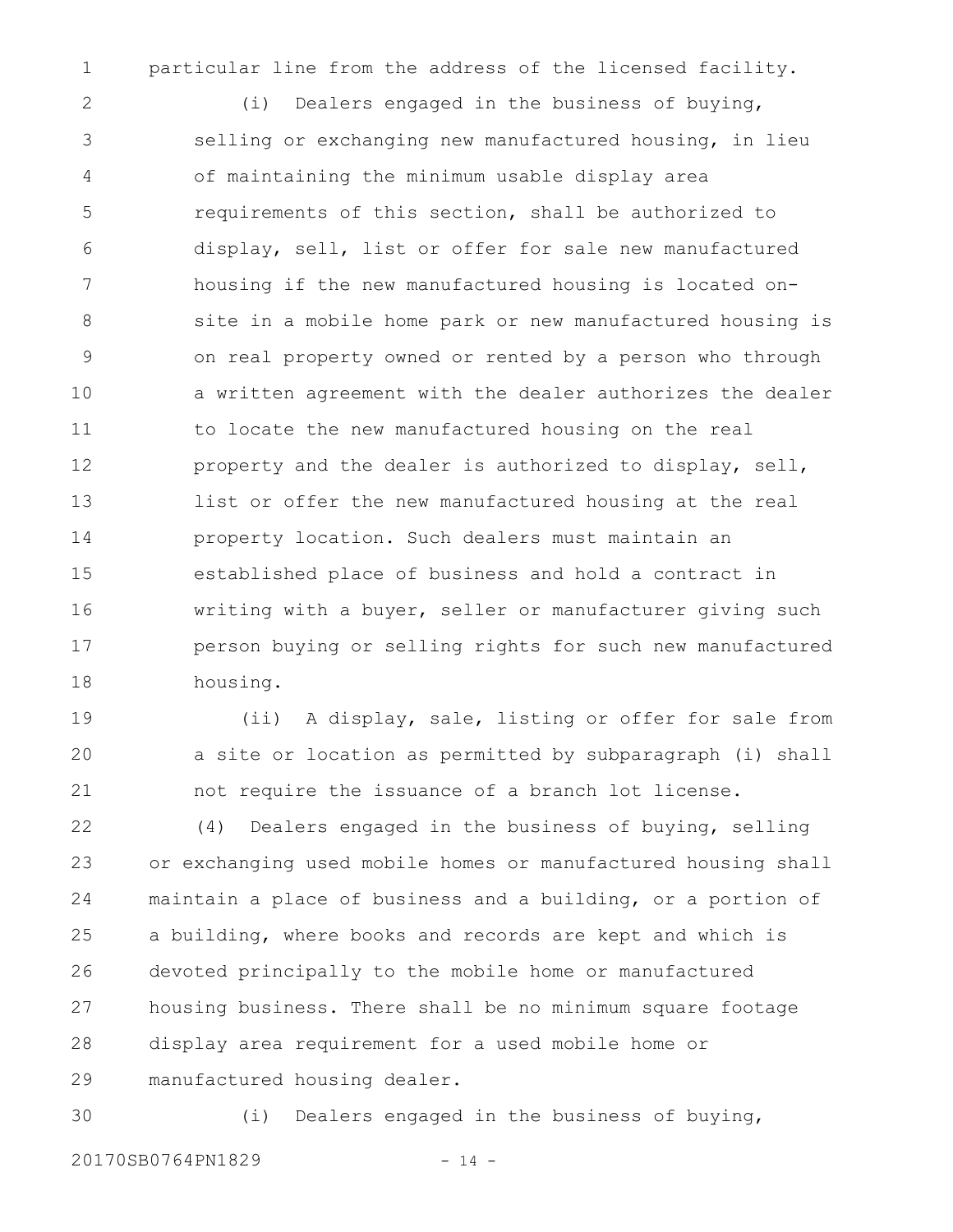selling or exchanging new manufactured housing or used mobile homes or manufactured housing in addition to maintaining the business facility requirements of this section shall be authorized to display, sell, list or offer for sale used manufactured housing or mobile homes if the used manufactured housing or mobile homes are located on-site in a mobile home park or used manufactured housing or mobile homes are located on real property owned or rented by the person who owns the used manufactured housing or mobile home and the dealer possesses a written agreement with the person authorizing the dealer to sell, list or offer the used manufactured housing or mobile home on behalf of the person from the real property location. 1 2 3 4 5 6 7 8 9 10 11 12 13 14

(ii) A display, sale, listing or offer for sale from a site or location as permitted by subparagraph (i) shall not require the issuance of a branch lot license. 15 16 17

(5) Dealers engaged in the business of buying, selling or exchanging new or used recreational vehicles shall maintain an established place of business with a minimum usable display area of 5,000 square feet devoted principally to the recreational vehicle business and hold a franchise in writing with a buyer, seller or manufacturer giving such person buying or selling rights for new recreational vehicles of that particular line from the address of the licensed facility. 18 19 20 21 22 23 24 25 26

(f) Wholesale vehicle auction activities.-- 27

(1) Wholesale vehicle auctions in wholesale vehicle auction sales transactions shall permit only the following persons to sell vehicles at the auction: vehicle dealers 28 29 30

20170SB0764PN1829 - 15 -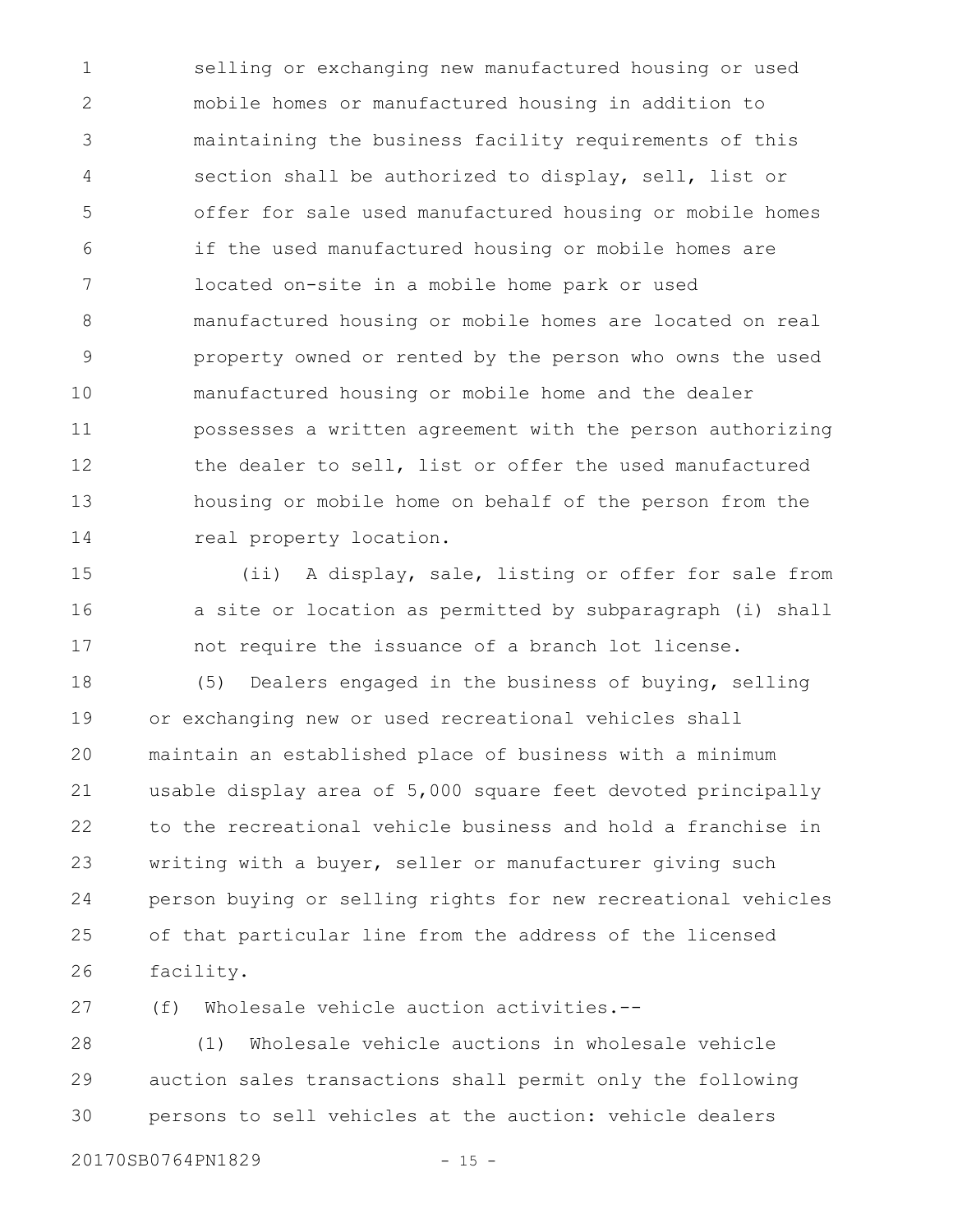licensed under this [act] chapter or by any other state or jurisdiction, manufacturers, leasing companies, rental companies, financial institutions, insurance companies, charitable nonprofit organizations; persons who sell vehicles owned by their business which are utilized to accomplish their main business purpose and who do not engage in any vehicle buying, sales or repair business; and fleet owners. 1 2 3 4 5 6 7

(2) Only vehicle dealers licensed under this [act] chapter or by any other state or jurisdiction shall be permitted to purchase vehicles at wholesale vehicle auctions. In addition to dealers licensed under this [act] chapter or by any other state or jurisdiction, a vehicle business, except for repair and towing, transporter, service, financier or collector/repossessor businesses, registered with the Department of Transportation and issued a Department of Transportation identification number or licensed or registered by any other state or jurisdiction for a similar activity without being licensed under this [act] chapter shall be authorized at wholesale vehicle auctions only to buy, sell or exchange vehicles of the type for which the business is authorized to engage by the Department of Transportation or any other state or jurisdiction, provided that upon buying such vehicle, application for an appropriate certificate of title or certificate of salvage is made for the vehicle. 8 9 10 11 12 13 14 15 16 17 18 19 20 21 22 23 24 25

(3) A dealer licensed under this [act] chapter without possessing a wholesale vehicle auction or public or retail vehicle auction license shall be permitted to sell vehicles on consignment. 26 27 28 29

(4) A vehicle auction shall only permit a person who is 20170SB0764PN1829 - 16 -30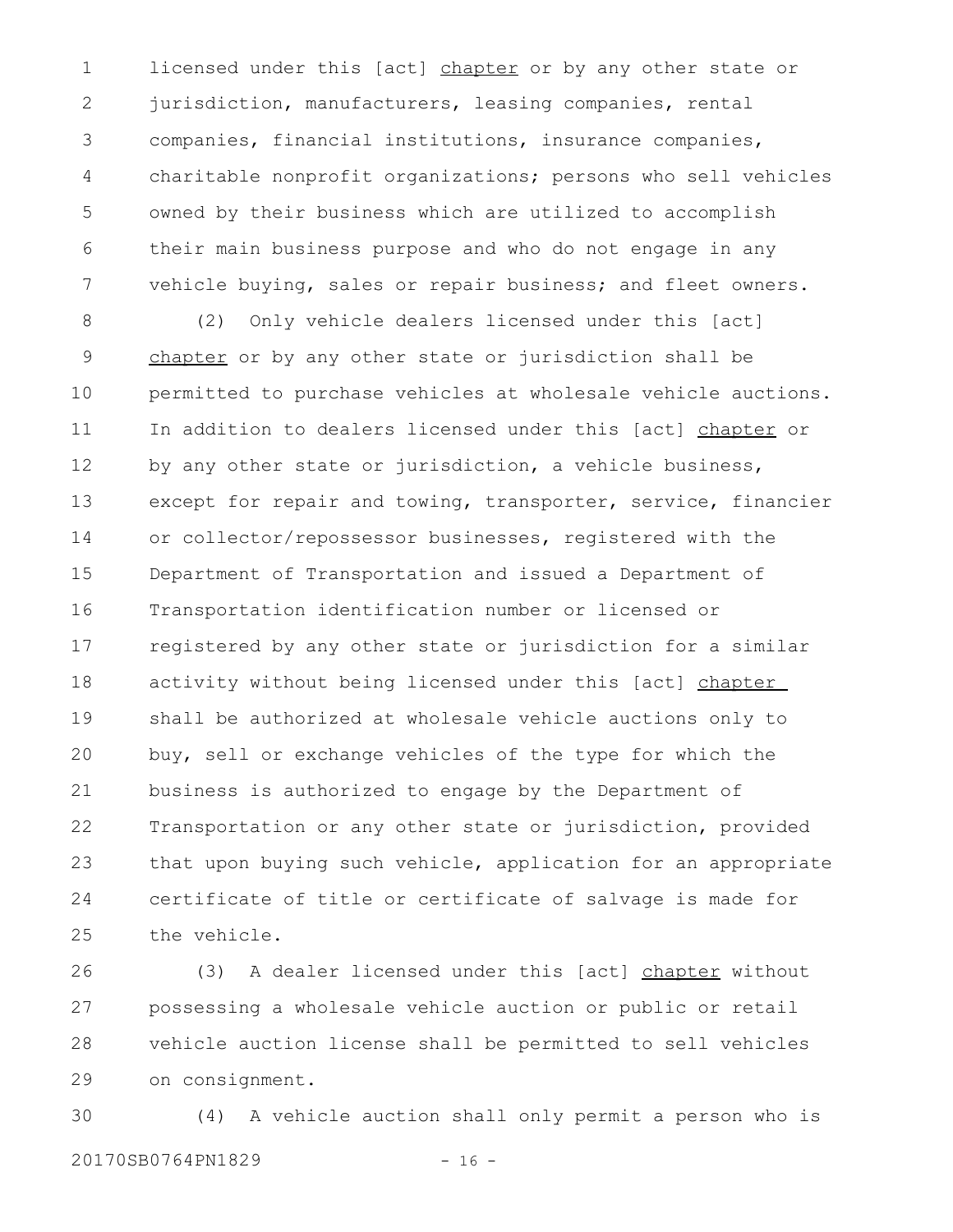currently employed and licensed as a salesperson for a dealer who holds a license issued under this [act] chapter or by any other state or jurisdiction to buy, sell or exchange vehicles at an auction on behalf of a dealer. This paragraph shall not apply to a salesperson who is buying, selling or exchanging vehicles at: 1 2 3 4 5 6

(i) wholesale vehicle auctions which are either fleet sales or manufacturer's sales; or 7 8

(ii) sales of vehicles for salvage, where the salesperson shall be permitted to buy, sell or exchange vehicles for no more than five dealers during the sale. 9 10 11

(5) Any person who has had his license under this [act] chapter or authority to engage as a dealer or salesperson in any other state or jurisdiction suspended or revoked shall not be authorized, while the license or authority is suspended or revoked, to be physically present at a wholesale vehicle auction during the auctioning of vehicles. 12 13 14 15 16 17

(g) Public or retail vehicle auction activities.-- 18

(1) Public or retail vehicle auctions shall not be limited as to who may commission them to sell vehicles or who may buy vehicles at public or retail auctions, provided that any buyer or seller is not engaging in the business as a dealer without a license or as any other person who would be required to be licensed under this [act] chapter. Any person who has had his license under this [act] chapter or authority to engage as a dealer or salesperson in any other state or jurisdiction suspended or revoked shall not be authorized, while the license or authority is suspended or revoked, to be physically present at a public or retail vehicle auction during the auctioning of vehicles. Public or retail vehicle 19 20 21 22 23 24 25 26 27 28 29 30

20170SB0764PN1829 - 17 -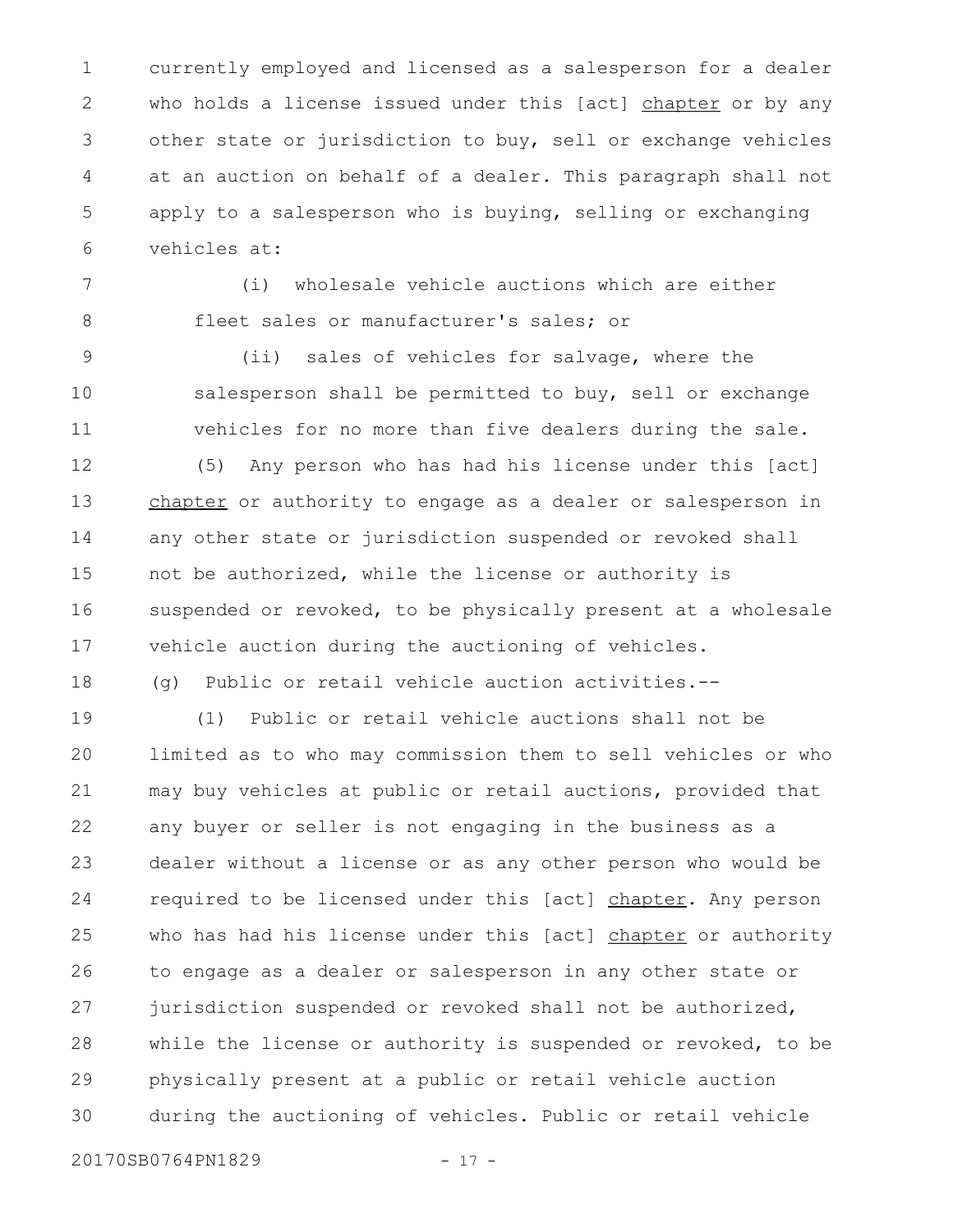auctions shall not be required to take title to the vehicles they offer for sale or have their auctioneers licensed as salespersons under this [act] chapter. Public or retail vehicle auctions shall inquire of the seller of the vehicle and, if applicable, disclose to potential purchasers material information obtained from the seller regarding the vehicle being offered for sale as is required of all sellers under applicable Federal and Pennsylvania laws. 1 2 3 4 5 6 7 8

(2) Public or retail vehicle auctions shall ensure all purchasers at the vehicle auction: 9 10

11

12

(i) show proof of identification at the time of transfer of ownership;

(ii) sign the identified name to the transfer of ownership documents; 13 14

(iii) pay any applicable tax imposed under Article II of the act of March 4, 1971 (P.L.6, No.2), known as the Tax Reform Code of 1971, unless otherwise exempted by law; and 15 16 17 18

(iv) submit transfer of ownership documents to the Department of Transportation as required under 75 Pa.C.S. (relating to vehicles). 19 20 21

(g.1) Mobility vehicle dealers.-- 22

(1) A licensed dealer classified as a mobility vehicle dealer may do all of the following: 23 24

(i) Display, inventory, advertise, solicit, demonstrate, sell, offer for sale or deliver new and used mobility vehicles. 25 26 27

(ii) Arrange, negotiate and assist a customer regarding the purchase of a mobility vehicle. 28 29

(iii) Sell and install equipment and accessories in 30

20170SB0764PN1829 - 18 -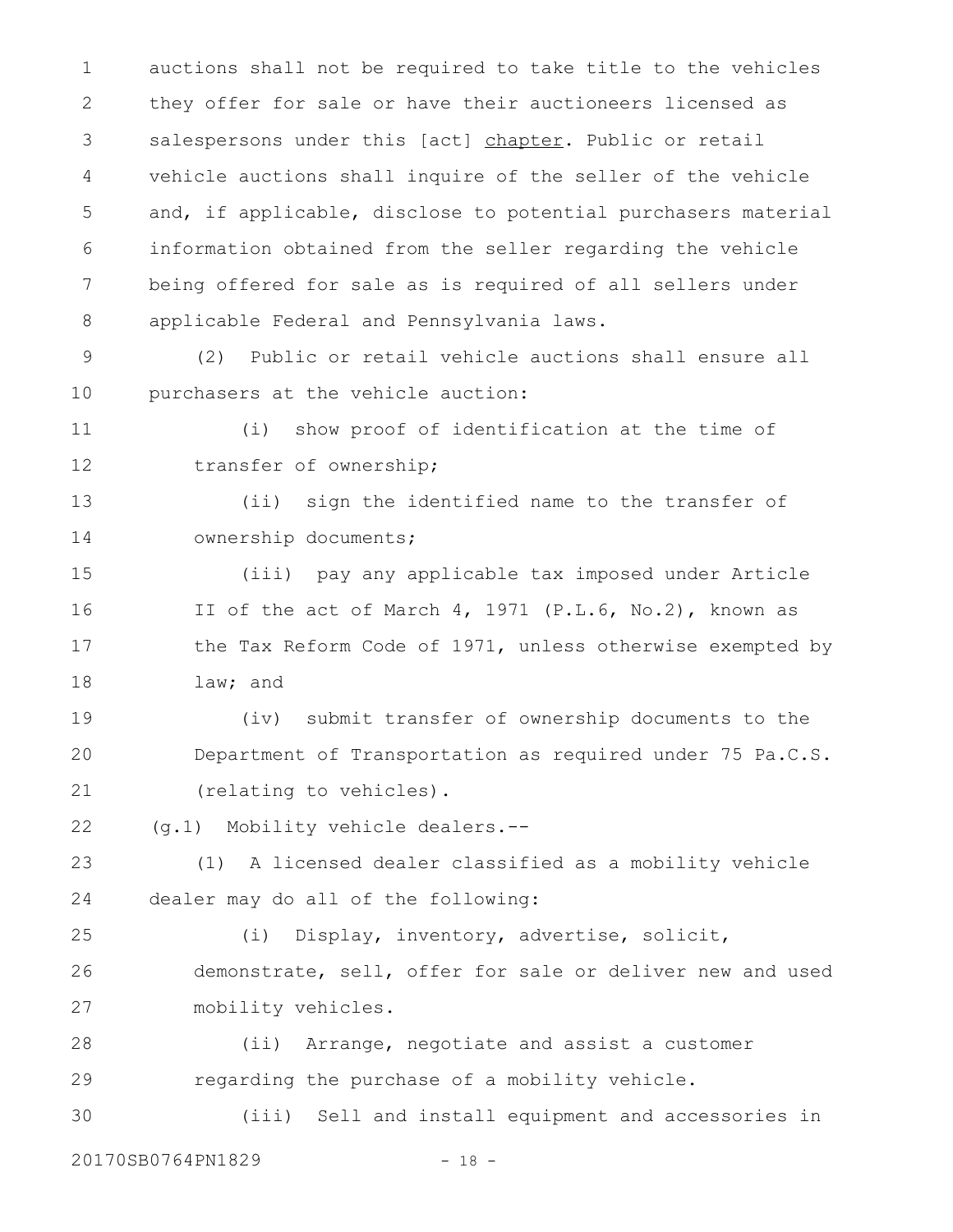and provide services for mobility vehicles, in order to meet the needs of persons with disabilities as drivers or passengers. 1 2 3

(iv) Provide maintenance and repair services for mobility vehicles. 4 5

(v) Acquire a new vehicle with a lowered floor or frame or a raised roof and door in order to fit or equip the vehicle for retail sale as a new mobility vehicle. 6 7 8

(2) A licensed dealer that is classified only as a mobility vehicle dealer may not offer for sale or sell vehicles which are not mobility vehicles. 9 10 11

(h) Notification of unlicensed persons.--Vehicle auctions shall post a listing supplied by the board containing the names of all licensees who are currently revoked or suspended and persons who were penalized for unlicensed activity within the past year. 12 13 14 15 16

Section 7. Sections 6, 7, 8, 9(a)(4) and (e)(3)(ii), 10, 11, 12, 12.1, 13, 14, 15, 16, 17, 18, 19, 20, 21, 22, 23, 24, 25, 26, 27, 27.1, 28, 29, 30, 31, 32 and 32.1 of the act are amended and section 9 is amended by adding a subsection to read: Section [6] 304. Biennial renewal. 17 18 19 20 21

Each license holder shall be required to renew his license biennially; as a condition precedent to biennial renewal, the license holder shall pay a biennial renewal fee and, in the case of a salesperson or manufacturer's or distributor's representative, he must be presently employed with a dealer, manufacturer or distributor which has a current license. The license holder shall comply with all requirements as set forth through regulation by the board. 22 23 24 25 26 27 28 29

Section [7] 305. Enforcement. 30

20170SB0764PN1829 - 19 -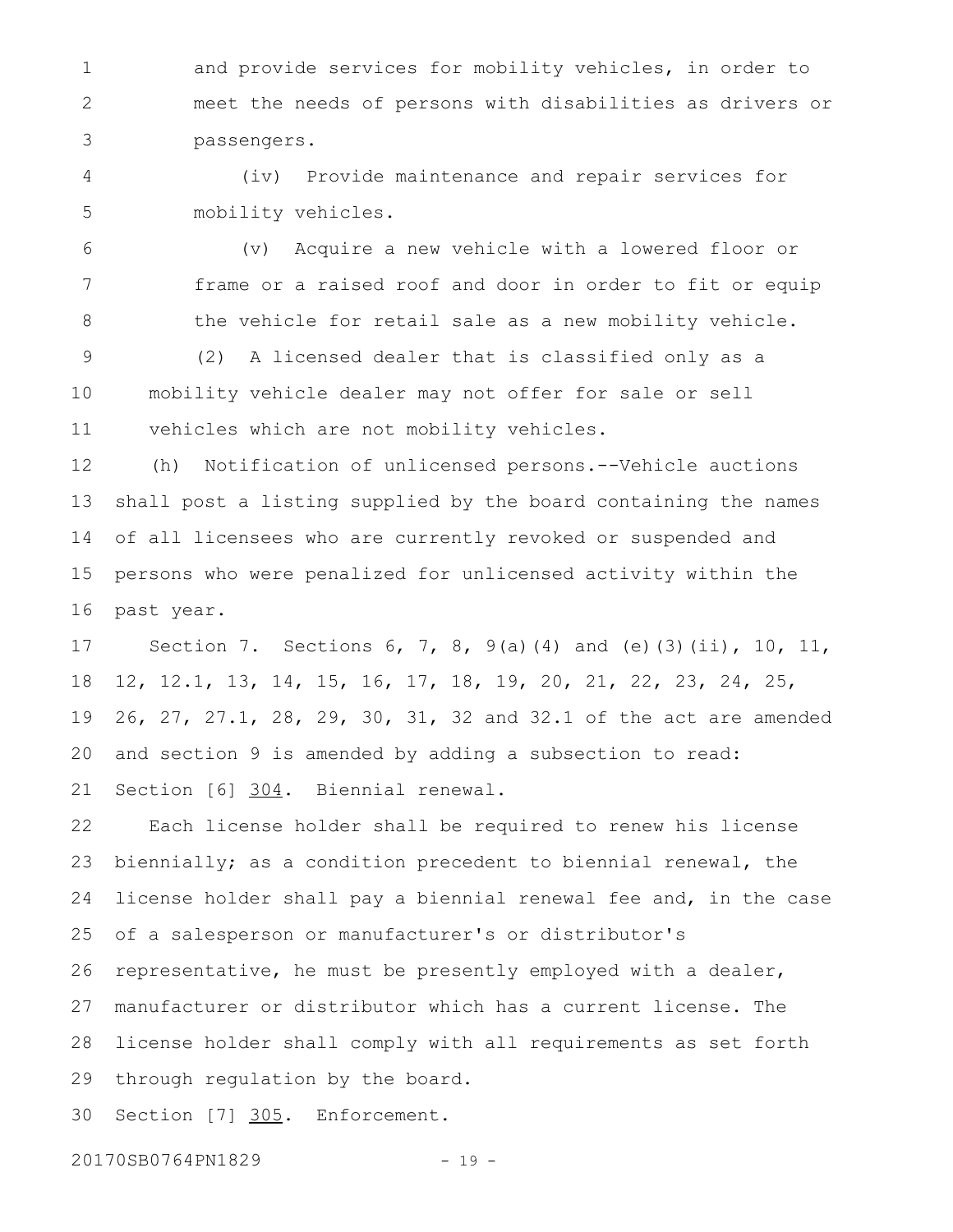Notwithstanding the enforcement powers granted to law enforcement officers to institute summary criminal proceedings pursuant to section  $[4(b)]$   $302(b)$ , the enforcement of the laws and rules and regulations governing practice under this act is primarily vested in the board with the following additional powers and duties to: (1) Inspect all license holders. (2) Authorize investigations of alleged violations. (3) Review and inspect all business records, documents and files relating to practice under this act. (4) Subpoena witnesses. (5) Take depositions of witnesses in the manner provided for in civil actions in courts of record. (6) Bring criminal prosecutions for unauthorized, unlicensed and unlawful practice in accordance with the terms and provisions of the act of October 15, 1980 (P.L.950, No.164), known as the Commonwealth Attorneys Act. (7) Obtain injunctions from a court of competent jurisdiction against persons acting in violation of this act. Section [8] 306. Protest hearing decision within 120 days unless waived by the parties. (a) Franchise protest hearings to be decided within 120 days unless waived by the parties.--Any franchise establishment, relocation, termination or failure to renew hearing based on a protest by a dealer or distributor of any action by a manufacturer or distributor alleged to be in violation of a provision of this [act] chapter must be conducted and the final determination made within 120 days after the protest is filed. Unless waived by the parties, failure to do so will be deemed the equivalent of a determination that the manufacturer or 20170SB0764PN1829 - 20 -1 2 3 4 5 6 7 8 9 10 11 12 13 14 15 16 17 18 19 20 21 22 23 24 25 26 27 28 29 30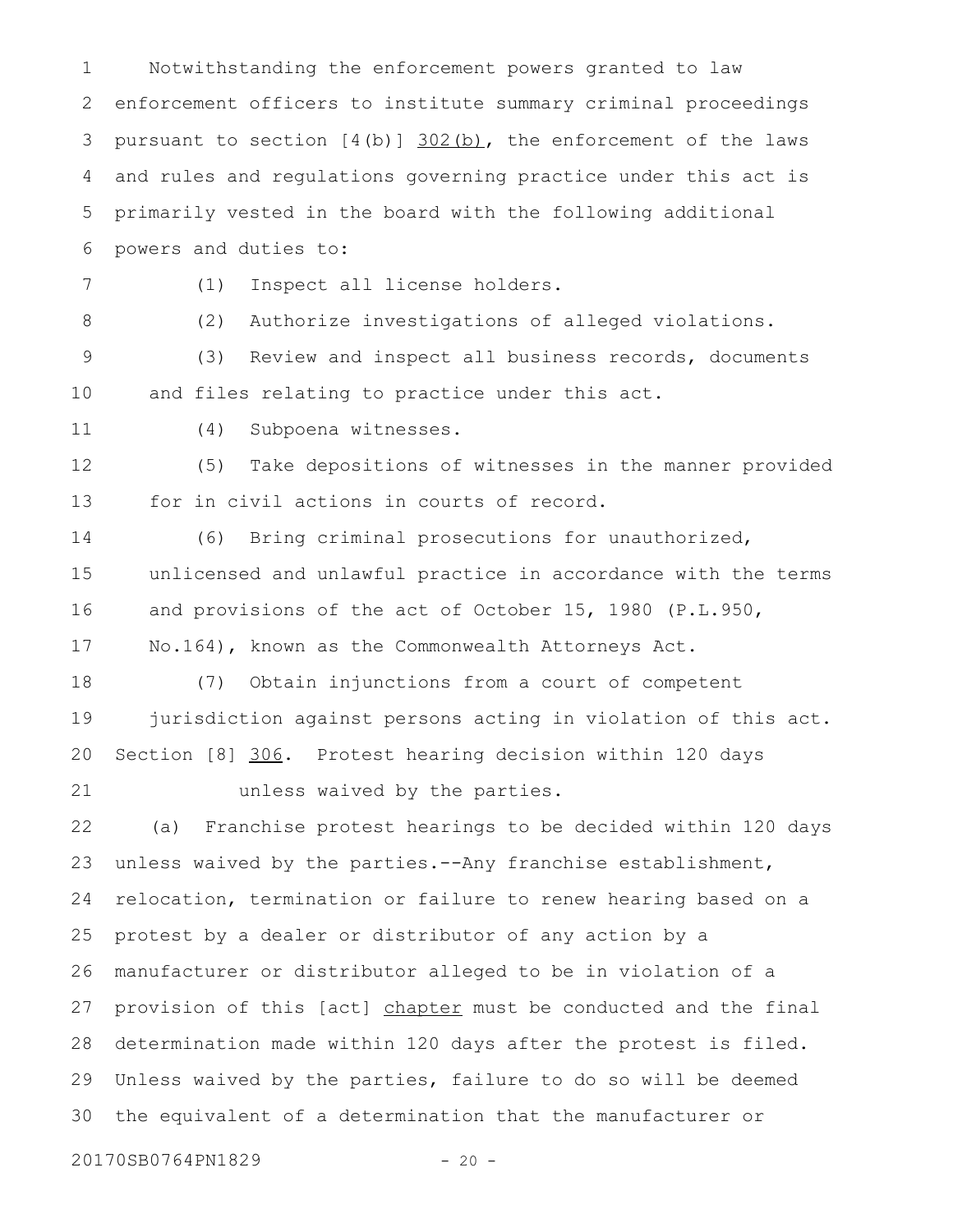distributor acted with [good] just cause and, in the case of a protest of a proposed establishment or relocation of a dealer under section [27] 326, that [good] just cause does not exist for refusing to permit the proposed additional or relocated new vehicle dealer unless such delay is caused by acts of the manufacturer, distributor or the additional or relocating dealer. Any parties to such a hearing shall have a right of review of the decision in a court of competent jurisdiction pursuant to 2 Pa.C.S. § 701 (relating to scope of subchapter). If the board determined that [good] just cause does not exist for refusing to permit the proposed additional or relocated new vehicle dealer and the manufacturer or distributor thereafter enters into a franchise establishing that new vehicle dealer, the manufacturer or distributor shall not be liable for damages based upon such establishment even if a court reverses the determination of the board. 1 2 3 4 5 6 7 8 9 10 11 12 13 14 15 16

(b) Procedure.--The procedure at the hearing shall be governed by 1 Pa. Code Pt. II (relating to general rules of administrative practice and procedure) with the following exceptions: 17 18 19 20

(1) In the event that the protest involves a termination or failure to renew the franchise of a new vehicle dealer, the dealer shall be permitted to review a manufacturer's or distributor's files related to that dealer upon written request. 21 22 23 24 25

(2) The board may order on its own initiative, or pursuant to a party's request, that part of the evidence for hearing be submitted to it in the form of depositions. 26 27 28

(c) Reconsideration.--In the event a decision of the board is remanded by a court of competent jurisdiction for further 29 30

20170SB0764PN1829 - 21 -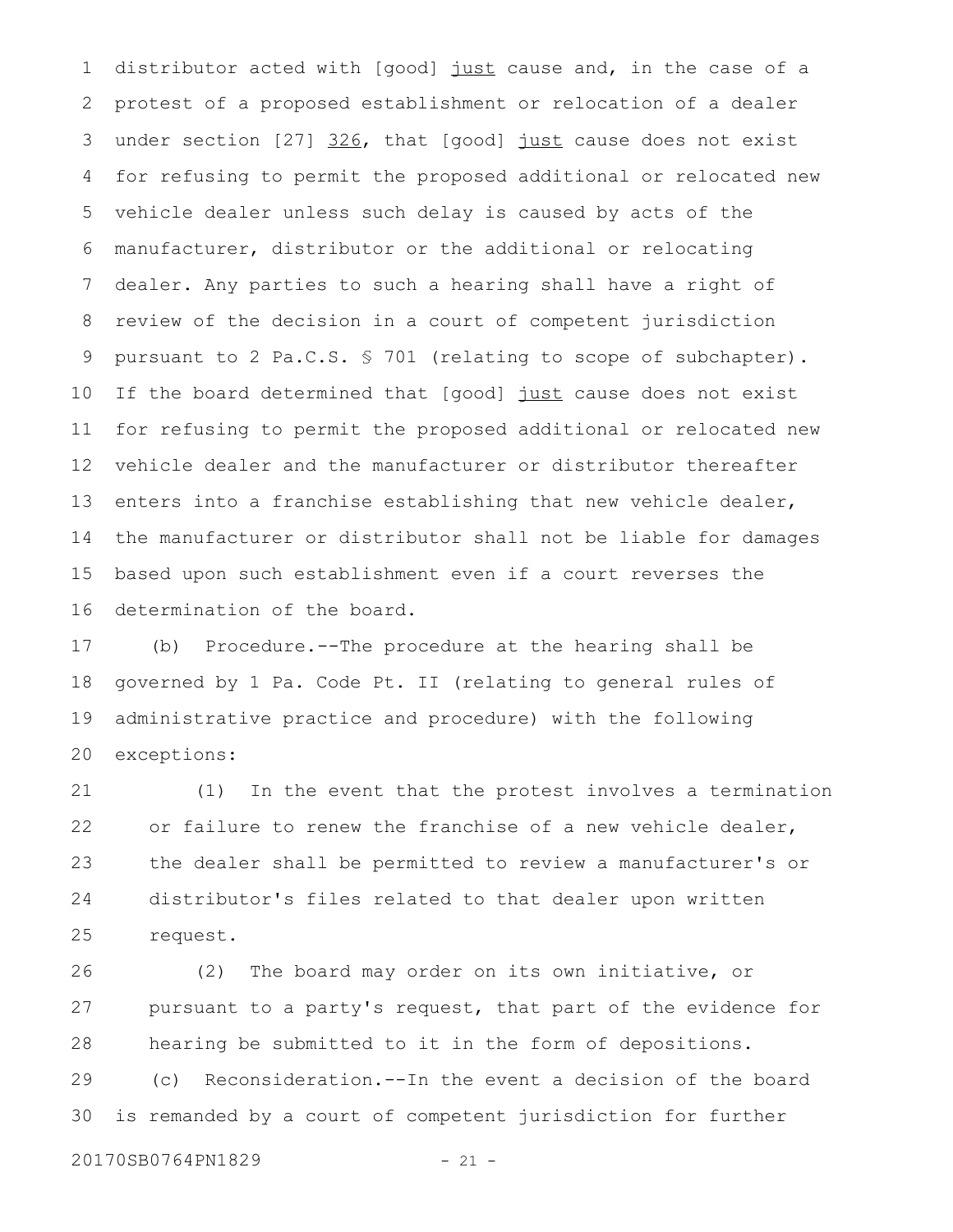action by the board, the board shall consider the action and issue a final determination, not later than 120 days following receipt of the record from such court, unless the 120-day time period for the board to issue a final determination is waived or extended by the parties. 1 2 3 4 5

(d) Dealer protest of automobile, motorcycle or truck manufacturer act or omission.-- 6 7

(1) Except for protests authorized under section [13 or 27] 312 or 326 and notwithstanding any other remedy available under this [act] chapter, any new vehicle dealer who believes that an automobile, motorcycle or truck manufacturer or distributor with whom the new vehicle dealer holds a franchise agreement has violated or is violating any provision of this [act] chapter may file a protest with the board setting forth the factual and legal basis for such violation. 8 9 10 11 12 13 14 15 16

(2) The board shall issue a final determination within 120 days after the protest is filed, unless the 120-day time period for the board to issue a final determination is waived or extended by the parties. 17 18 19 20

(3) It shall be the burden of the automobile, motorcycle or truck manufacturer to prove it has not violated any provision of this [act] chapter as set forth in the protest filed by the new vehicle dealer. 21 22 23 24

(4) The protested action shall not become effective until the final determination is issued by the board and shall not be effective thereafter if the board has determined that there is [good] just cause for not permitting the protested action. 25 26 27 28 29

(5) The board shall be empowered to direct or require 20170SB0764PN1829 - 22 -30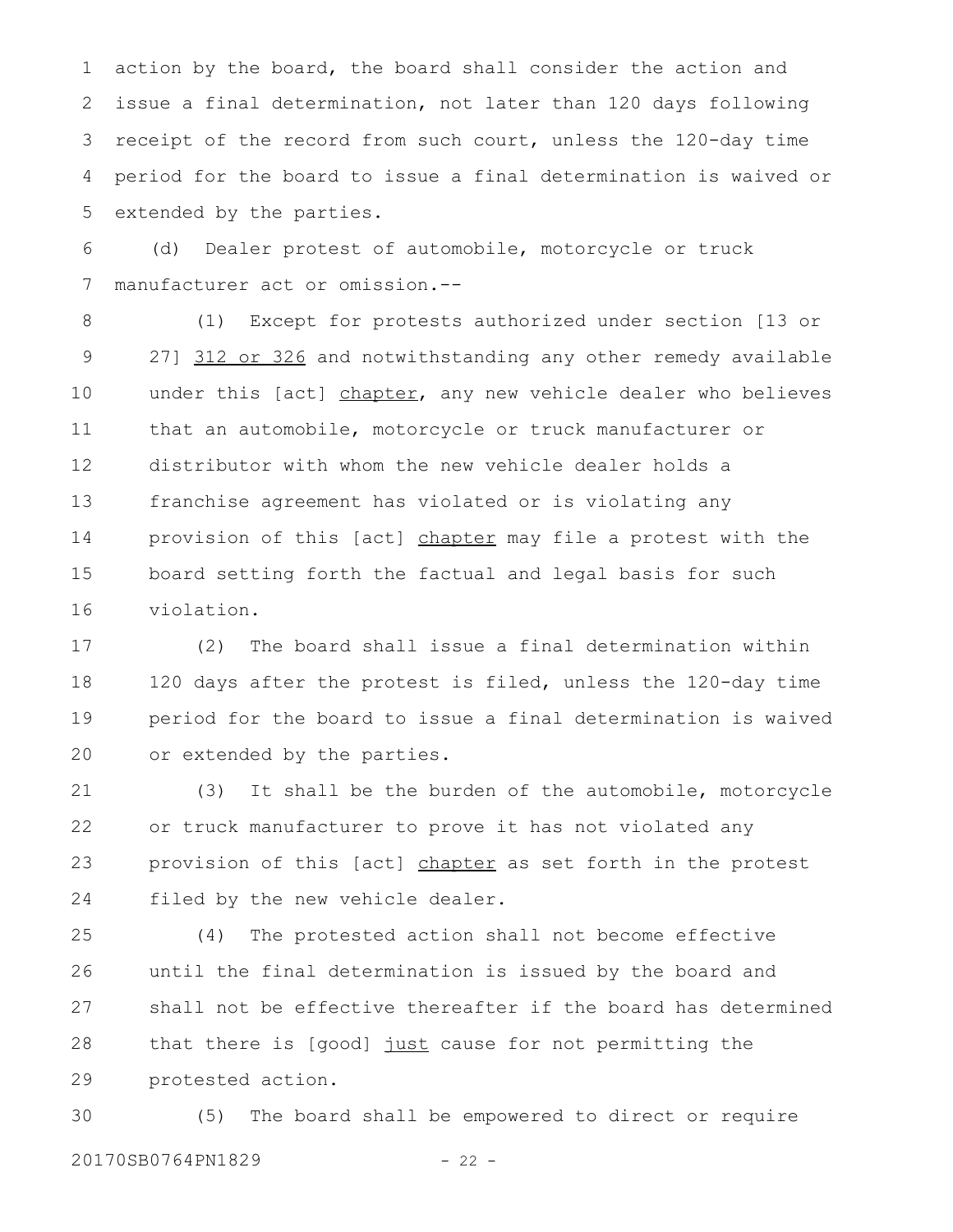the automobile, motorcycle or truck manufacturer or distributor to perform such acts as necessary in order for the manufacturer or distributor to comply with the provisions of this [act] chapter. (e) Applicability.--The protest provisions of this section apply to Chapter 5 activities and actions between recreational vehicle dealers, manufacturers, distributors and suppliers. Section [9] 307. Reimbursement for all parts and service required by the manufacturer or distributor; reimbursement audits. (a) Manufacturers or distributors to notify dealers of their obligations.-- \* \* \* (4) This subsection shall not apply to manufacturers or distributors of manufactured housing [or recreational vehicles]. \* \* \* (e) Warranty reimbursement and incentive or reimbursement program approval and audits.-- \* \* \*  $(3)$  \* \* \* (ii) During the 30-day time period under subparagraph (i), a new vehicle dealer may file with the board a protest of the charge-backs as provided for under section [8] 306. When such a protest is filed, the board shall inform the manufacturer or distributor that a timely protest has been filed and that the manufacturer or distributor shall not charge back the new vehicle dealer: (A) until the board has held a hearing; or 1 2 3 4 5 6 7 8 9 10 11 12 13 14 15 16 17 18 19 20 21 22 23 24 25 26 27 28 29 30

20170SB0764PN1829 - 23 -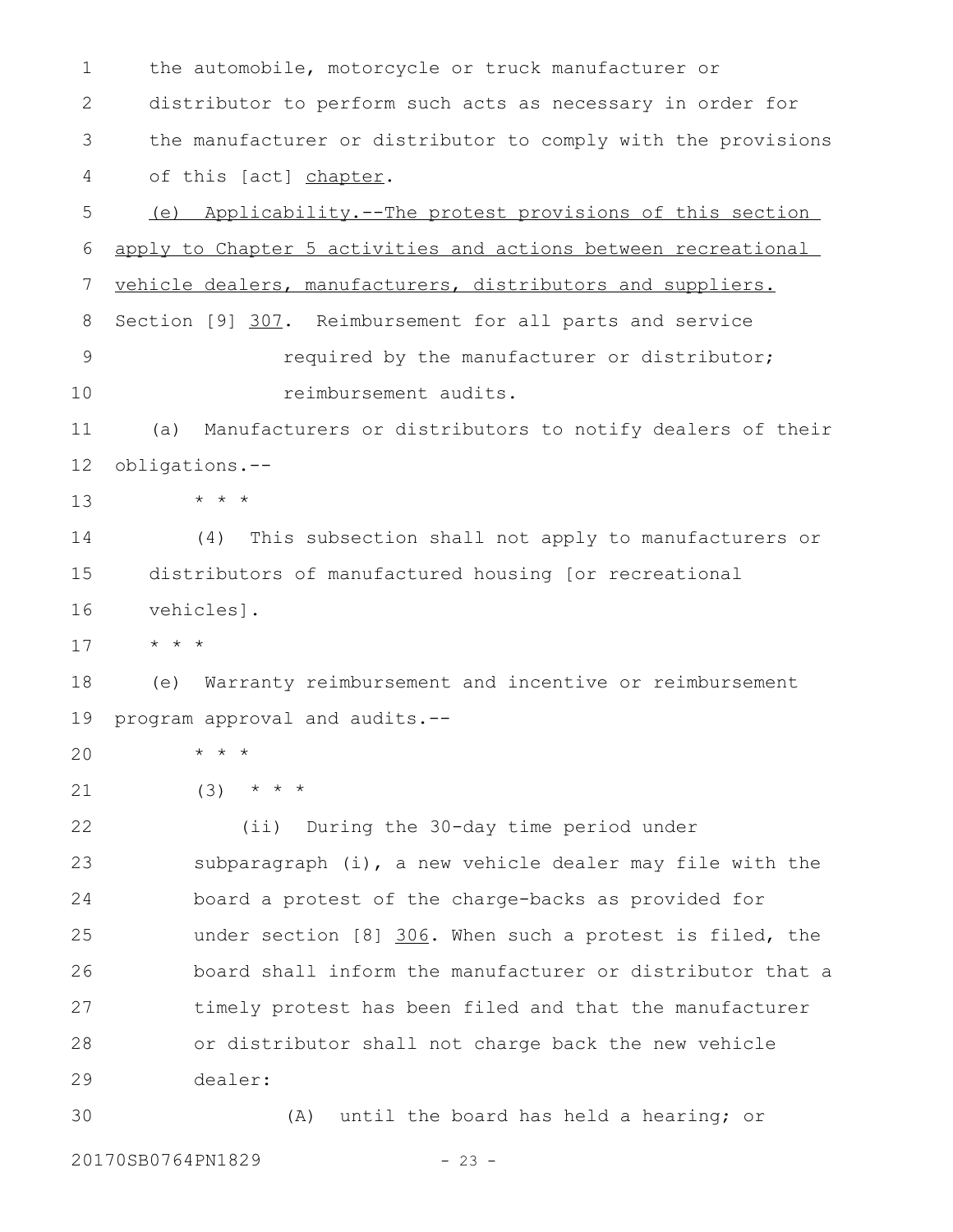(B) if the board has determined that there is good cause for not permitting the charge-back of such new vehicle dealer. 1 2 3

\* \* \* 4

(g) Applicability.--This section shall not apply to recreational vehicle warrantors or dealers. 5 6

Section [10] 308. Damage disclosure. 7

(a) Notice to dealer.--Each manufacturer or distributor of new vehicles sold or transferred to a new vehicle dealer shall notify the new vehicle dealer in writing prior to delivery of the vehicle of any material damage to the vehicle which is known to the manufacturer or distributor which was sustained or incurred by the vehicle at any time after the manufacturing process is complete but prior to delivery of the vehicle to the dealer. A dealer may reject the delivery of a nonconforming vehicle under the provisions of 13 Pa.C.S. (relating to commercial code). 8 9 10 11 12 13 14 15 16 17

(b) Notice to purchaser.--When selling a new vehicle, each new vehicle dealer shall notify the purchaser in writing at the time of sale of any material damage sustained or incurred by the vehicle at any time after the manufacturing process is complete which is disclosed by the manufacturer to the new vehicle dealer. 18 19 20 21 22 23

(c) Exemption.--This section shall not apply to manufacturers and dealers of manufactured housing or to manufacturers, distributors or dealers of motorcycles or recreational vehicles. 24 25 26 27

(d) Other statutes and decisions.--Nothing in this section shall be construed to diminish any obligation to provide notice to the purchaser of a new vehicle which obligation is imposed by 28 29 30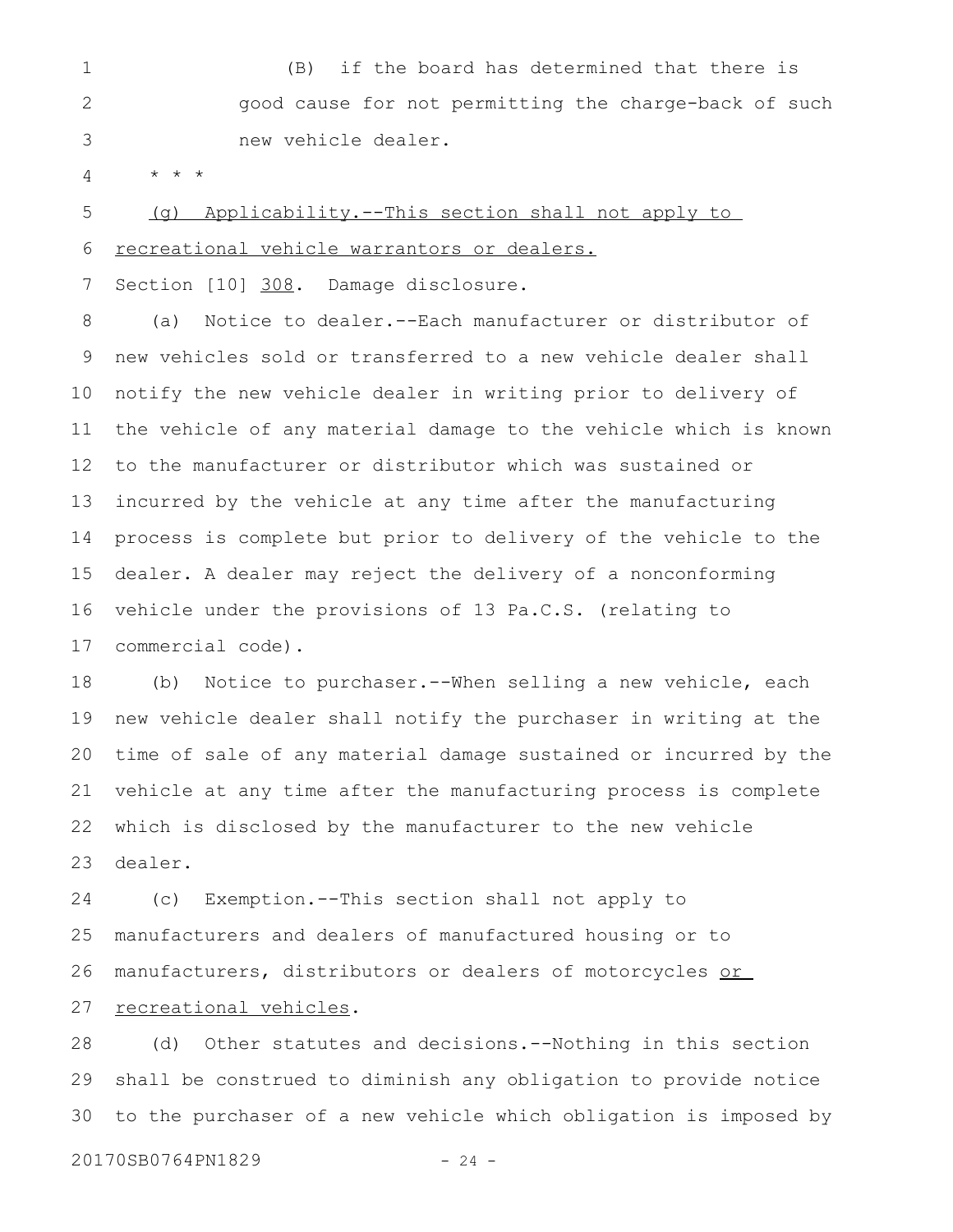any other provision of law or by any judicial decision, including, but not limited to, the act of December 17, 1968 (P.L.1224, No.387), known as the Unfair Trade Practices and Consumer Protection Law. 1 2 3 4

Section [11] 309. Mediation and arbitration. 5

(a) Mediation of disputes between licensees.-- 6

(1) A dealer or distributor may not file a complaint, petition or protest or bring an action in a court of competent jurisdiction against a manufacturer or distributor based on an alleged violation of this [act] chapter or in a protest action under this [act] chapter regarding an establishment, relocation or termination of a franchise agreement unless the dealer or distributor serves a demand for mediation upon the manufacturer or distributor before or contemporaneous with the filing of the complaint, petition or protest or the bringing of an action. A demand for mediation shall be in writing and served upon the manufacturer or distributor by certified mail at an address designated for that manufacturer or distributor within records of the dealer or distributor. The demand for mediation shall contain a brief statement of the dispute and the relief sought by the dealer or distributor filing the demand. 7 8 9 10 11 12 13 14 15 16 17 18 19 20 21 22

(2) Within 20 days after the date a demand for mediation is served, the parties shall mutually select an independent mediator and meet with that mediator for the purpose of attempting to resolve the dispute. The meeting place shall be in this Commonwealth in a location selected by the mediator. The mediator may extend the date of the meeting for [good] just cause shown by either party or upon stipulation of both parties. 23 24 25 26 27 28 29 30

20170SB0764PN1829 - 25 -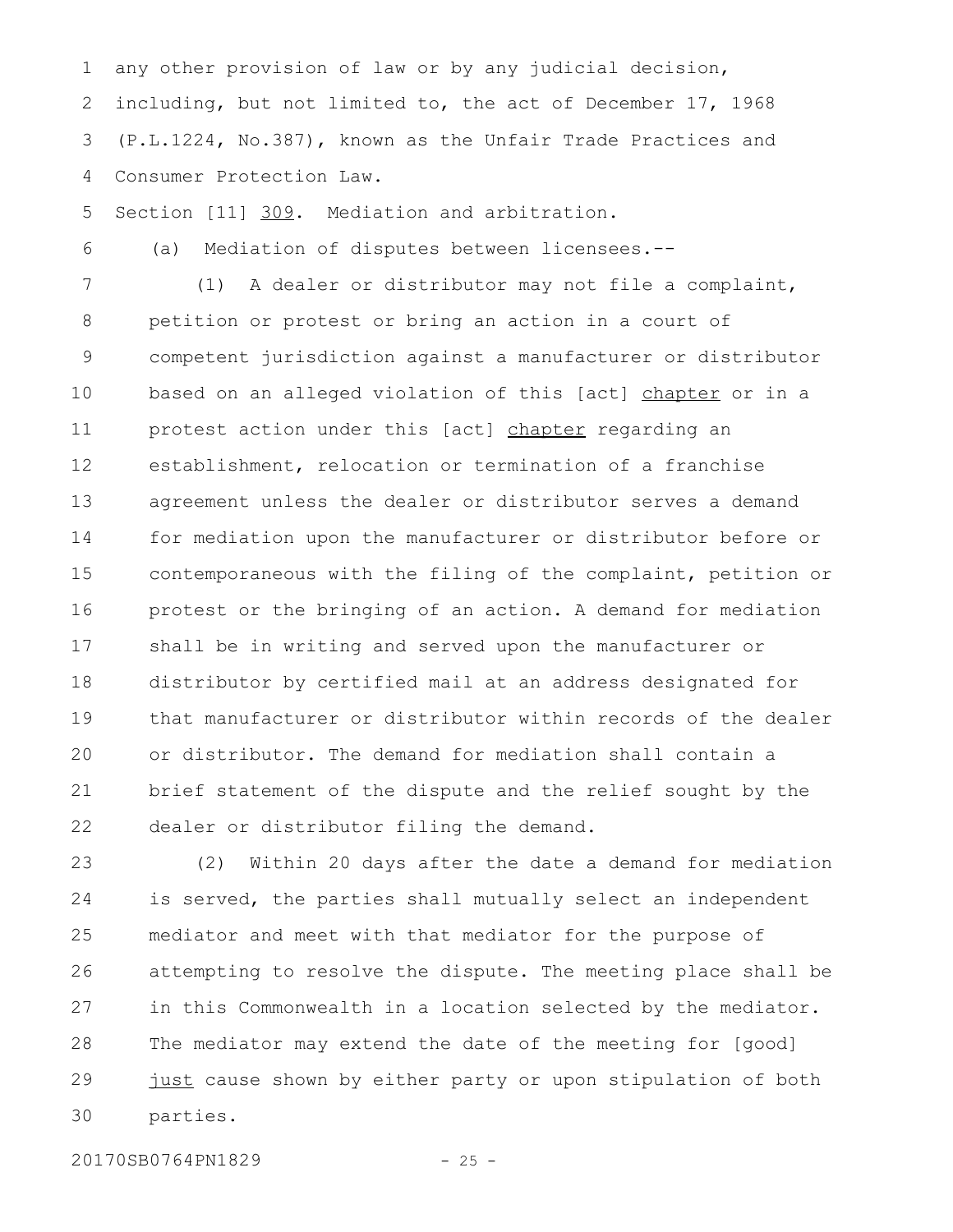(3) The service of a demand for mediation under paragraph (1) shall stay the time for the filing of any complaint, petition, protest or action under this [act] chapter until representatives of both parties have met with a mutually selected mediator for the purpose of attempting to resolve the dispute. If a complaint, petition, protest or action is filed before the meeting, the board or court shall enter an order suspending the proceeding or action until the meeting has occurred and may, upon written stipulation of all parties to the proceeding or action that they wish to continue to mediate under this subsection, enter an order suspending the proceeding or action for as long a period as the board or court considers appropriate. A suspension order issued under this paragraph may be revoked upon motion of any party or upon motion of the board or the court. 1 2 3 4 5 6 7 8 9 10 11 12 13 14 15

(4) The board shall encourage dealers, manufacturers and distributors to establish, maintain and administer a panel of mediators who have the character, ability and training to serve as mediators and who have knowledge of the vehicle industry. 16 17 18 19 20

(5) Mandatory mediation under this section shall not be required of any of the following: 21 22

(i) A dealer seeking to dual two or more franchises or a dealer seeking a relocation involving a request to dual two or more franchises unless another dealer of the same line-make has a right to protest the proposed relocation under section [27] 326. 23 24 25 26 27

(ii) Manufacturers, distributors or dealers of motorcycles. 28 29

(b) Arbitration of disputes between licensees.--After a 20170SB0764PN1829 - 26 -30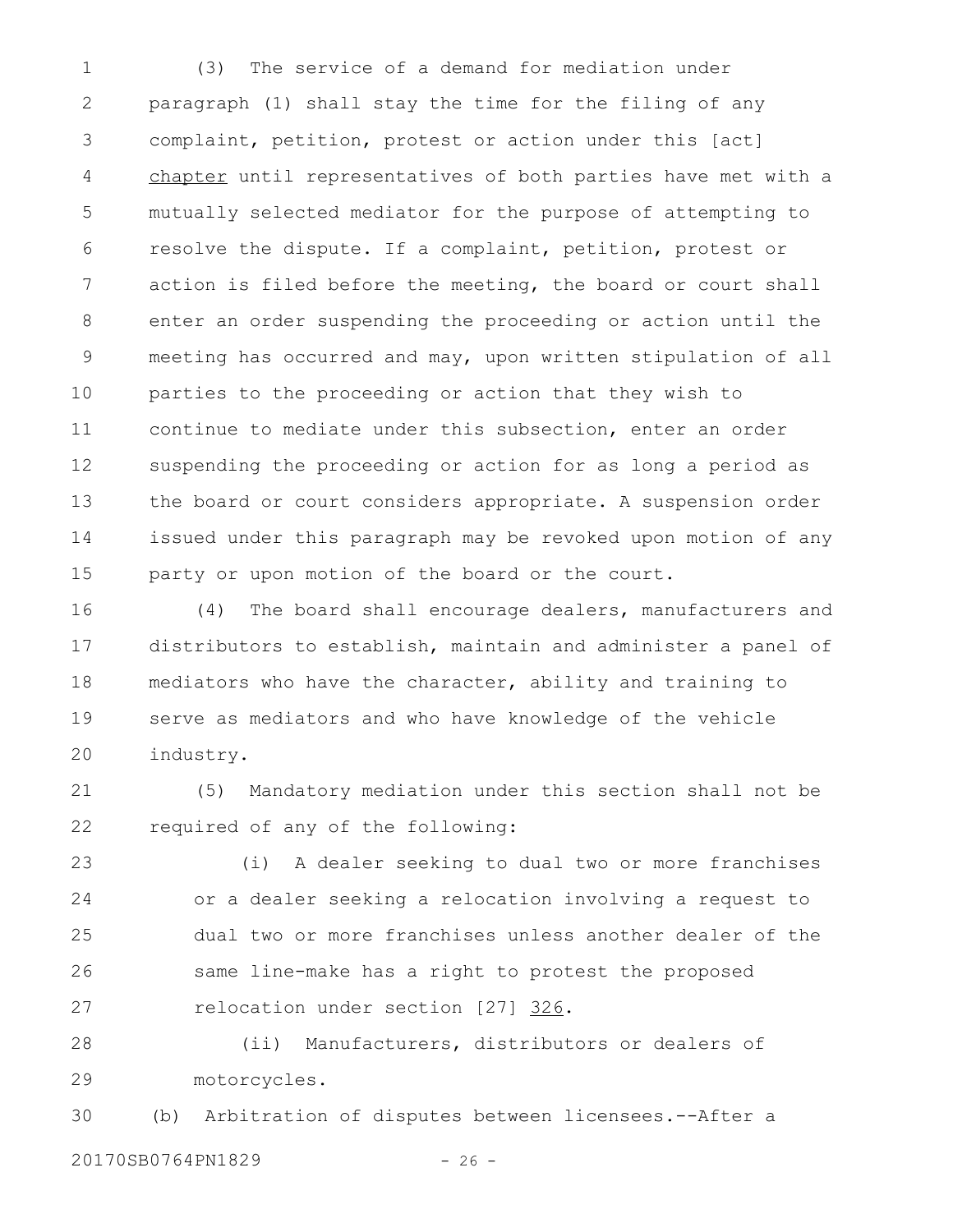dispute arises, the licensees may voluntarily agree to submit a dispute arising under this [act] chapter pertaining to a complaint, petition, protest or action to binding or nonbinding arbitration. Any arbitration proceeding shall be voluntary, initiated by serving a written demand for arbitration on the other party, and shall be conducted under the provisions of 42 Pa.C.S. Ch. 73 Subch. A (relating to statutory arbitration) and administered by representatives of dealers, manufacturers or distributors. 1 2 3 4 5 6 7 8 9

(c) Immunity and presumption of good faith by mediators and arbitrators.--A mediator or arbitrator is immune from civil liability for any good faith act or omission within the scope of the mediator's or arbitrator's performance of his powers and duties under this section. Every act or omission of a mediator or arbitrator is presumed to be a good faith act or omission. This presumption may be overcome only by clear and convincing evidence. 10 11 12 13 14 15 16 17

Section [12] 310. Unlawful acts by manufacturers or 18

19

distributors.

(a) Unlawful coercive acts.--It shall be a violation for any manufacturer, factory branch, distributor, field representative, officer, agent or any representative whatsoever of such manufacturer, factory branch or distributor licensed under this [act] chapter to require, attempt to require, coerce or attempt to coerce any new vehicle dealer in this Commonwealth to: 20 21 22 23 24 25

(1) Order or accept delivery of any new vehicle, part or accessory thereof, equipment or any other commodity not required by law which shall not have been voluntarily ordered by the new vehicle dealer, except that this paragraph is not intended to modify or supersede any terms or provisions of 26 27 28 29 30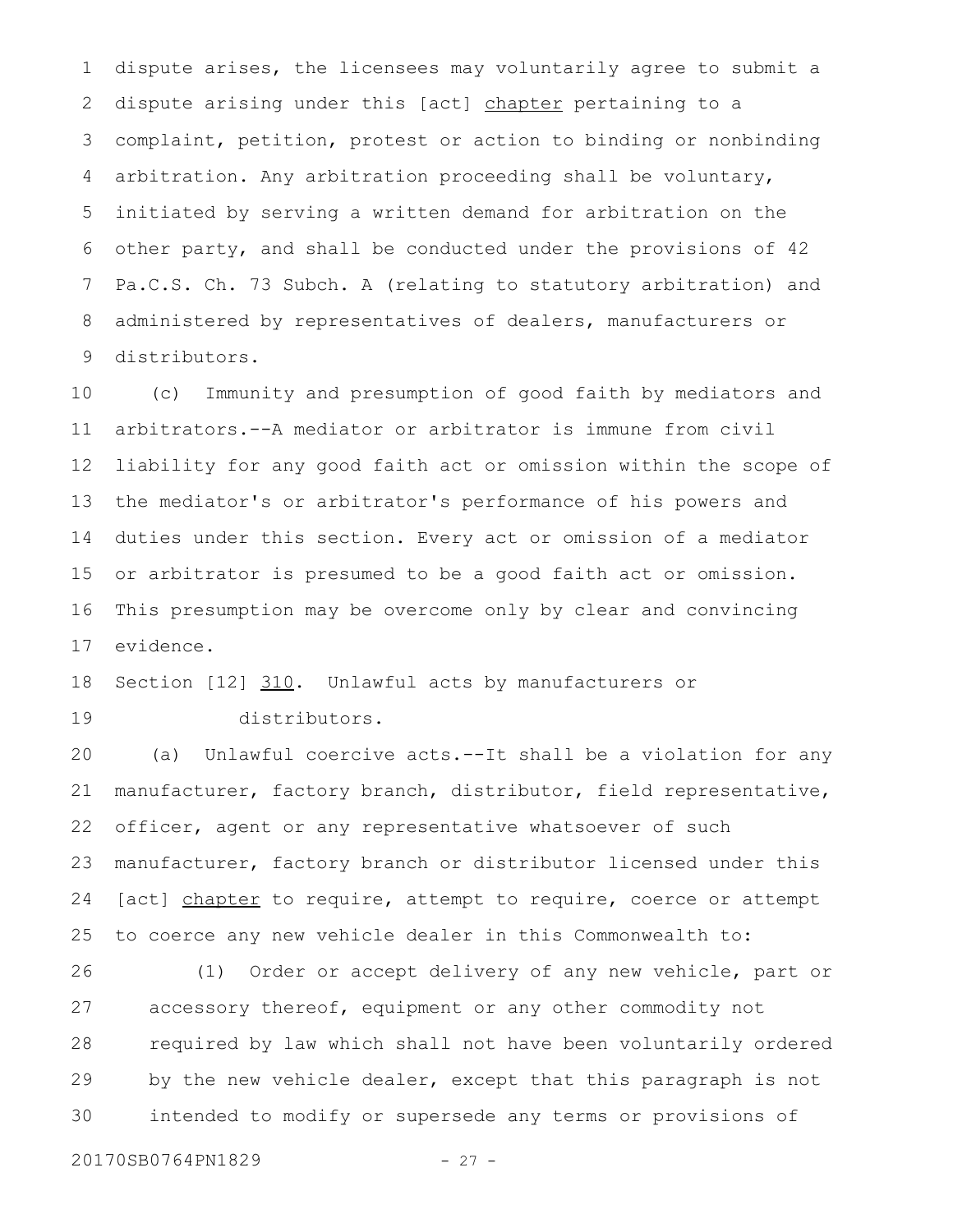the franchise requiring new vehicle dealers to market a representative line of those vehicles which the manufacturer or distributor is publicly advertising. 1 2 3

(2) Order or accept delivery of any new vehicle with special features, accessories or equipment not included in the list price of such vehicles as publicly advertised by the manufacturer or distributor. 4 5 6 7

(3) Participate monetarily in an advertising campaign or contest or to purchase unnecessary or unreasonable quantities of any promotional materials, training materials, showroom or other display decorations or materials at the expense of the new vehicle dealer. 8 9 10 11 12

(4) Enter into any agreement with the manufacturer or to do any other act prejudicial to the new vehicle dealer by threatening to terminate or not renew a franchise or any contractual agreement existing between the dealer and the manufacturer or distributor, except that this paragraph is not intended to preclude the manufacturer or distributor from insisting on compliance with the reasonable terms or provisions of the franchise or other contractual agreement and notice in good faith to any new vehicle dealer of the new vehicle dealer's violation of such terms or provisions shall not constitute a violation of [the act] this chapter. 13 14 15 16 17 18 19 20 21 22 23

(5) Change the capital structure of the new vehicle dealer or the means by or through which the new vehicle dealer finances the operation of the dealership, provided that the new vehicle dealer at all times meets any reasonable capital standards determined by the manufacturer or distributor in accordance with uniformly applied criteria, and also provided that no change in the capital structure 24 25 26 27 28 29 30

20170SB0764PN1829 - 28 -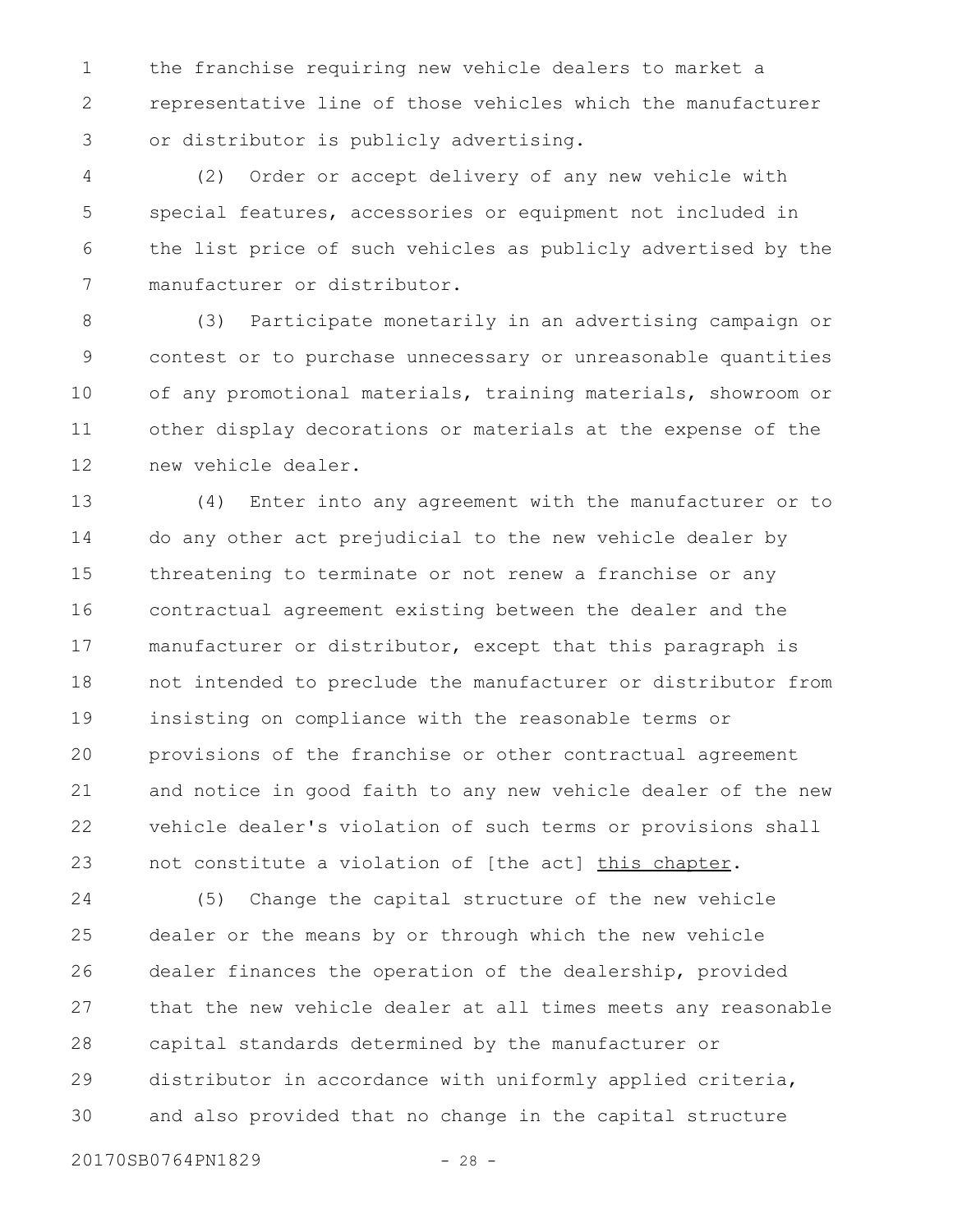shall cause a change in the principal management or have the effect of a sale of the franchise without the consent of the manufacturer or distributor. The consent shall be granted or denied within 60 days of receipt of a written request from the new vehicle dealer. 1 2 3 4 5

(6) (i) Refrain from participation in the management of, investment in or the acquisition of any other line of new vehicle or related products. This paragraph does not apply unless the new vehicle dealer maintains a reasonable line of credit for each make or line of new vehicle, the new vehicle dealer remains in compliance with the reasonable terms of the franchise agreement and any reasonable facilities requirements of the manufacturer or distributor, and no change is made in the principal management of the new vehicle dealer. The reasonable facilities requirements shall not include any requirement that a new vehicle dealer establish or maintain exclusive facilities, personnel or display space when such requirements or any of them would be unreasonable in light of economic conditions and would not otherwise be justified by reasonable business considerations. 6 7 8 9 10 11 12 13 14 15 16 17 18 19 20 21 22

(ii) (A) Nothing in this paragraph shall permit the dualing or relocation and addition of a line-make to the dealership facilities without the new vehicle dealer providing written certification to the manufacturer or distributor that the new vehicle dealer, with the addition of a line-make by the new vehicle dealer, will maintain a reasonable line of credit for each make or line of new vehicle and the 23 24 25 26 27 28 29 30

20170SB0764PN1829 - 29 -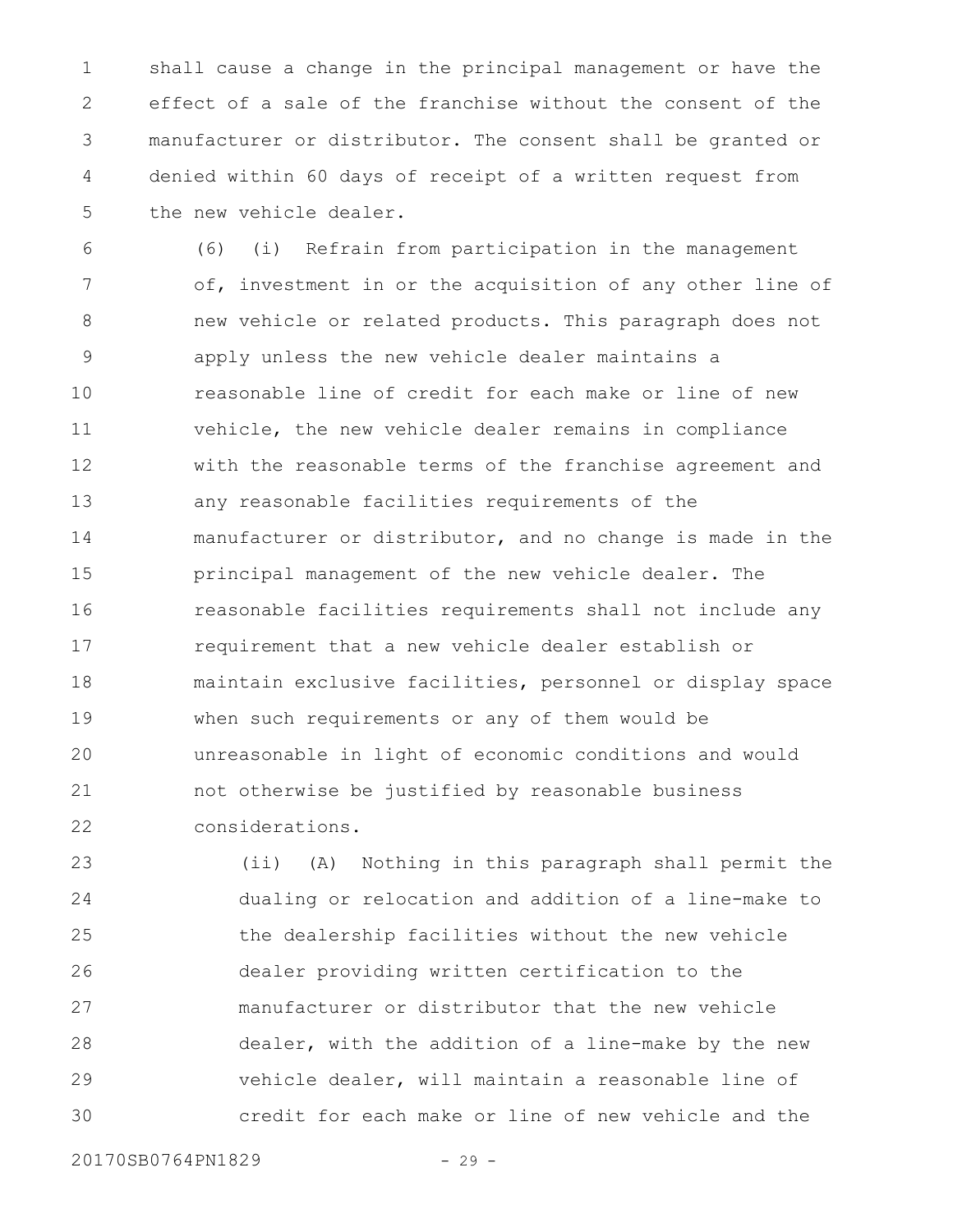new vehicle dealer will remain in compliance with the reasonable terms of the franchise agreement and any reasonable facilities requirements of the manufacturer or distributor, excluding any exclusive facility or nondualing requirements. (B) The dealer shall provide the following information: (I) the address of the proposed new location, if applicable; (II) a brief description of the proposed facility; and (III) the owner of the proposed new location. (C) Any objection by the manufacturer or distributor with regard to the dualing or relocation and dualing of two or more franchises shall be delivered to the dealer within 45 days of receipt of the written certification from the new vehicle dealer. Failure on the part of the manufacturer or distributor to timely respond to a dualing or relocation and dualing certification shall be deemed to be an approval of the new vehicle dealer's certification notice of dualing or relocation and dualing of two or more franchises. The manufacturer or distributor shall execute and deliver a franchise reflecting the relocated address of the dealership facilities to the new vehicle dealer within 30 days of the date of the deemed approval. (iii) A dealer may file a complaint, petition or 1 2 3 4 5 6 7 8 9 10 11 12 13 14 15 16 17 18 19 20 21 22 23 24 25 26 27 28 29

20170SB0764PN1829 - 30 -

30

protest, or bring an action in a court of competent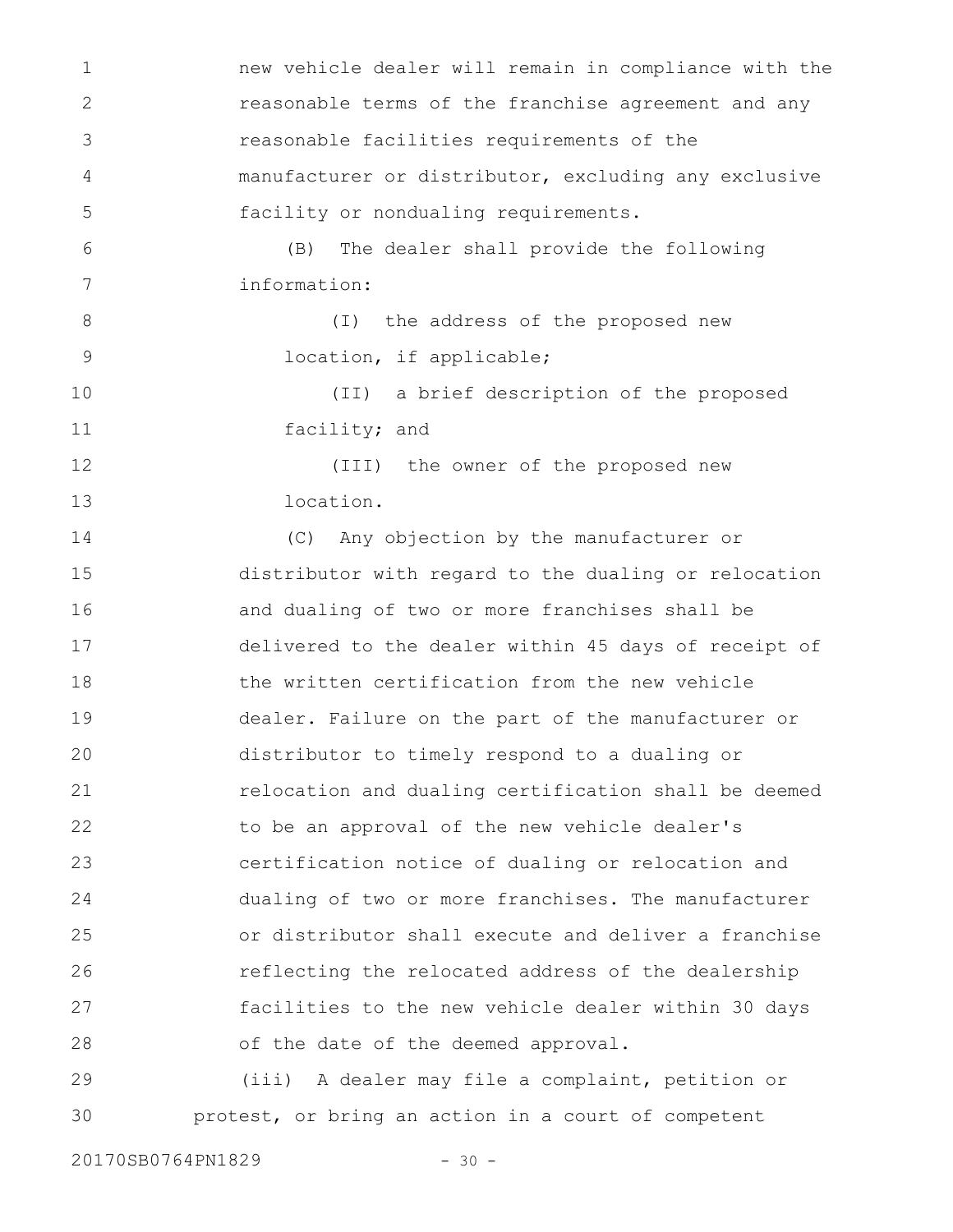jurisdiction against a manufacturer or distributor, based on a denial of a request by a dealer to dual or relocate and dual two or more franchises without first going through mediation required under section [11] 309. If a dualing or relocation and dualing denial protest is filed with the board, a hearing shall be held within 45 days of the protest's filing and a final determination issued by the board within 90 days of the protest filing. The burden of proof shall be on the manufacturer or distributor to show that the dualing or relocation and dualing is unreasonable. No automobile, motorcycle or truck manufacturer or distributor may limit or restrict the addition of a line-make to the dealership facilities if the new vehicle dealer maintains a reasonable line of credit for each make or line of new vehicle and the new vehicle dealer remains in compliance with the reasonable terms of the franchise agreement and any reasonable facilities requirements of an automobile, motorcycle or truck manufacturer or distributor. This paragraph shall also apply if the dealer seeks to dual two or more linemakes and no relocation will occur. This paragraph shall not impair the rights of another dealer of the same linemake to protest a proposed relocation under section [27] 326. 1 2 3 4 5 6 7 8 9 10 11 12 13 14 15 16 17 18 19 20 21 22 23 24

(7) Prospectively assent to a release, assignment, novation, waiver or estoppel which would relieve any person from liability to be imposed by this [act] chapter or to require any controversy between a new vehicle dealer and a manufacturer, distributor or representative to be referred to any person other than the duly constituted courts of the 25 26 27 28 29 30

20170SB0764PN1829 - 31 -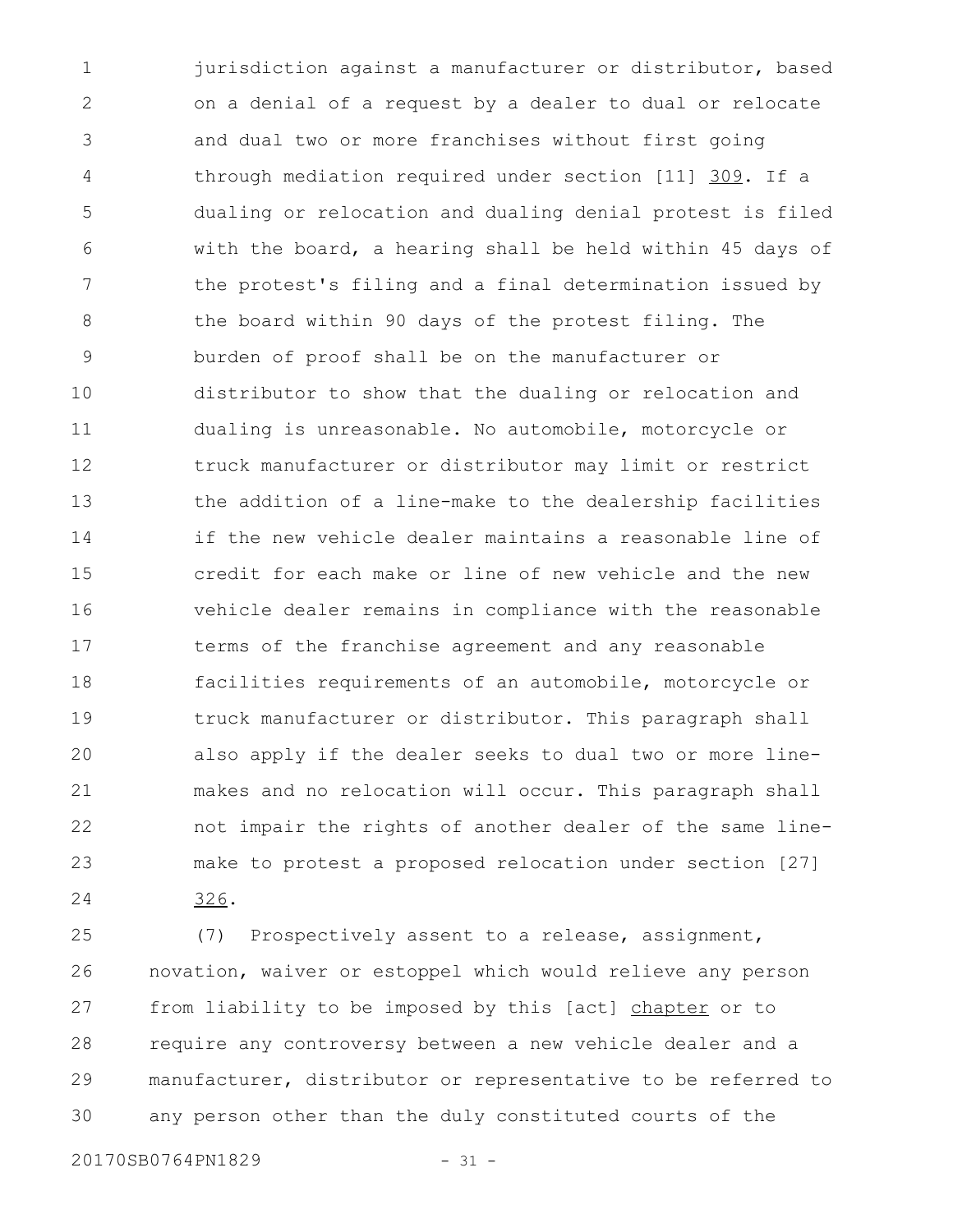Commonwealth or the United States of America, if such referral would be binding upon the new vehicle dealer. A dealer and the manufacturer, distributor or representative, by themselves or through their respective counsel, are permitted to agree to execute a written agreement or to arbitrate in a binding or nonbinding manner after a controversy arises. 1 2 3 4 5 6 7

(8) Expand, construct or significantly modify facilities without assurances that the manufacturer or distributor will provide a reasonable supply of new vehicles within a reasonable time so as to justify such an expansion in light of the market and economic conditions. 8 9 10 11 12

(8.1) Unreasonably expand, construct or significantly modify facilities in light of the market and economic conditions or require a separate facility for the sale or service of a line-make of a new vehicle if the market and economic conditions do not clearly justify the separate facility. 13 14 15 16 17 18

(8.2) (i) Purchase a good or service from a vendor selected, identified or designated by a manufacturer, factory branch, distributor, distributor branch or an affiliate of a manufacturer, factory branch, distributor, distributor branch by agreement, program, incentive provision or other method if expanding, constructing or significantly modifying a facility without allowing the dealer the option to obtain a good or service of substantially similar quality from a vendor chosen by the dealer and approved by the manufacturer, which approval may not be unreasonably withheld. 19 20 21 22 23 24 25 26 27 28 29

(ii) Nothing under this paragraph shall be construed 30

20170SB0764PN1829 - 32 -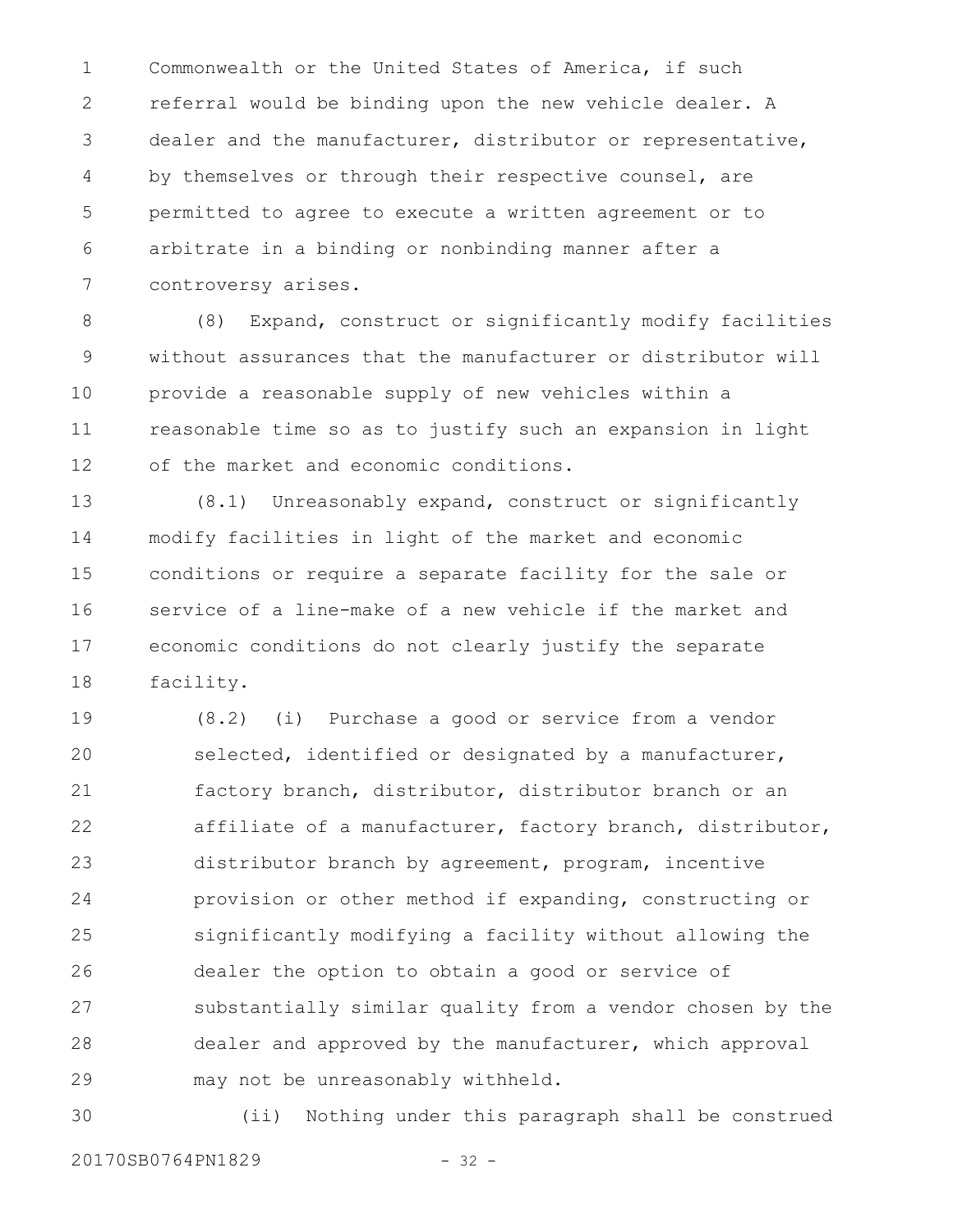to:

1

(A) Allow a dealer or vendor to eliminate or impair a manufacturer's intellectual property rights, including a manufacturer's intellectual property rights in a trademark. 2 3 4 5

(B) Permit a dealer to erect or maintain signs that do not conform to the intellectual property usage guidelines of the manufacturer. 6 7 8

(9) Agree as a condition to granting or renewing a franchise to waive, limit or disclaim a right that the dealer may have to protest the establishment or relocation of another vehicle dealer in the relevant market area as provided in section [27] 326, unless such agreement is voluntary. 9 10 11 12 13 14

(10) (i) Sell, offer to sell or sell exclusively an extended service contract, extended maintenance plan or similar product, such as gap products, offered, endorsed or sponsored by the manufacturer or distributor by the following means: 15 16 17 18 19

(A) By an act or statement that the manufacturer or distributor will in any manner impact the dealer, whether it is express or implied or made directly or indirectly. 20 21 22 23

(B) By a contract, or an express or implied offer of contract, made to the dealer on the condition that the dealer shall sell, offer to sell or sell exclusively an extended service contract, extended maintenance plan or similar product offered, endorsed or sponsored by the manufacturer or distributor. 24 25 26 27 28 29 30

20170SB0764PN1829 - 33 -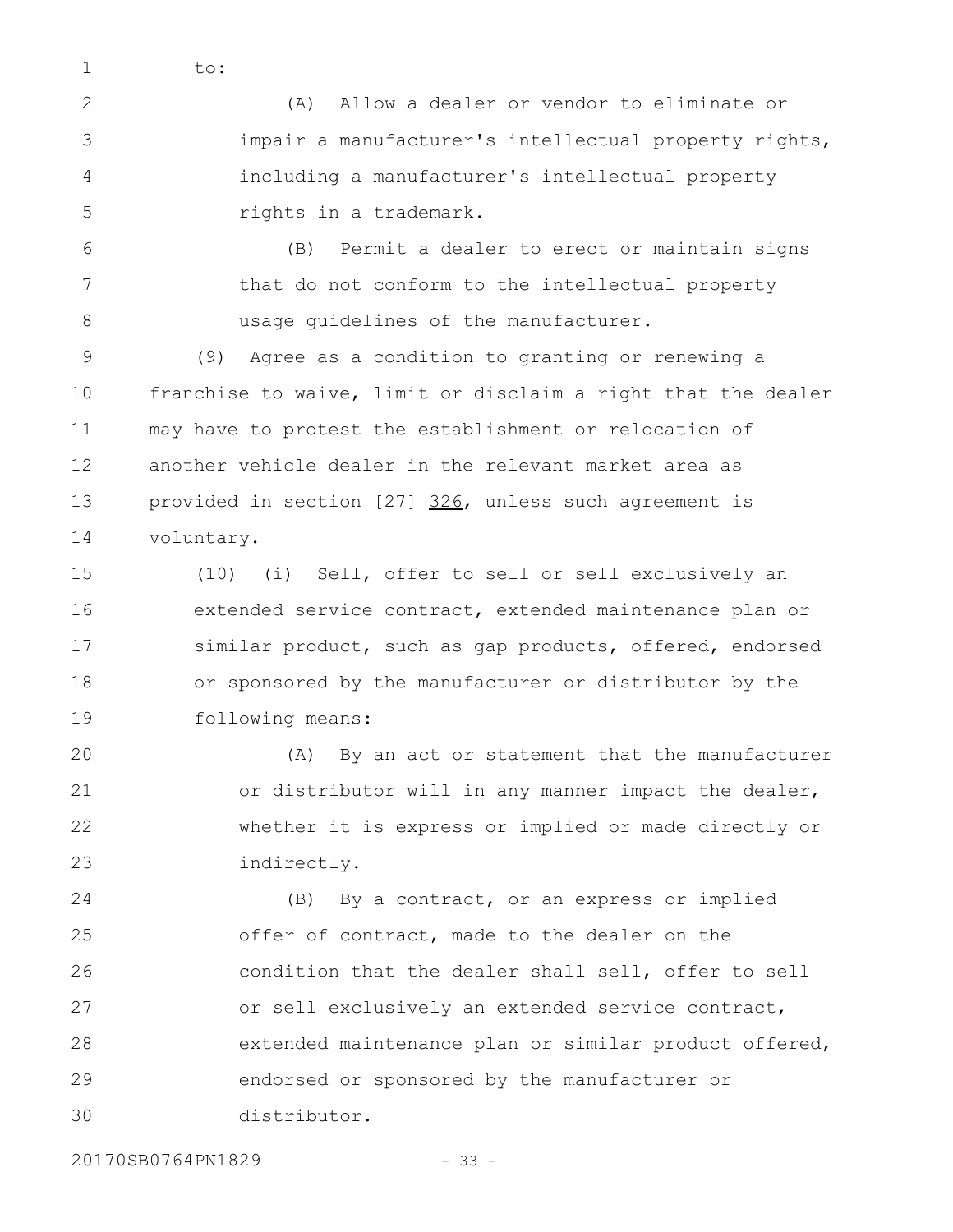(C) By measuring the dealer's performance under the franchise based on the sale of extended service contracts, extended maintenance plans or similar products offered, endorsed or sponsored by the manufacturer or distributor. 1 2 3 4 5

(D) By requiring the dealer to actively promote the sale of extended service contracts, extended maintenance plans or similar products offered, endorsed or sponsored by the manufacturer or distributor. 6 7 8 9 10

(ii) Nothing in this paragraph shall prohibit a manufacturer or distributor from providing incentive programs to a new vehicle dealer who makes the voluntary decision to offer to sell, sell or sell exclusively an extended service contract, extended maintenance plan or similar product offered, endorsed or sponsored by the manufacturer or distributor. 11 12 13 14 15 16 17

(b) Violations.--It shall be a violation of this [act] chapter for any manufacturer, factory branch, distributor, field representative, officer, agent or any representative whatsoever of such manufacturer, factory branch or distributor licensed under this [act] chapter to: 18 19 20 21 22

(1) Delay, refuse or fail to deliver new vehicles or new vehicle parts or accessories in a reasonable time and in reasonable quantity relative to the new vehicle dealer's facilities and sales potential after acceptance of an order from a new vehicle dealer having a franchise for the retail sale of any new vehicle sold or distributed of an order from a new vehicle dealer having a franchise for the retail sale of any new vehicle sold or distributed by the manufacturer or 23 24 25 26 27 28 29 30

20170SB0764PN1829 - 34 -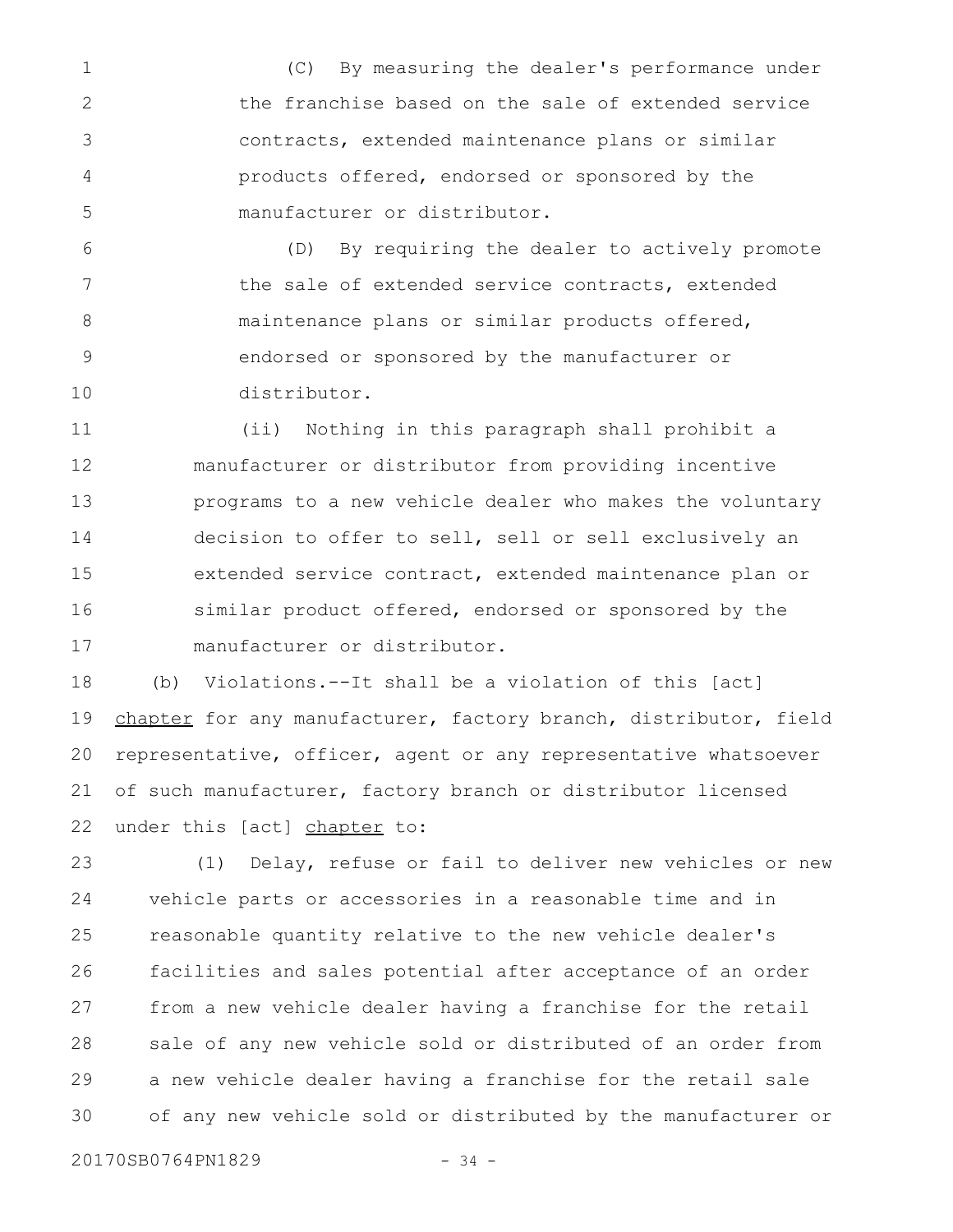distributor as are covered by such franchise, if such vehicle, parts or accessories are publicly advertised as being available for immediate delivery. There is no violation if the failure is caused by acts or causes beyond the control of the manufacturer or distributor. 1 2 3 4 5

(2) Unfairly discriminate among its new vehicle dealers with respect to warranty, recall, service contract or any other service required by the manufacturer or distributor with regard to labor or parts reimbursement. 6 7 8 9

(3) Unreasonably withhold consent to the sale, transfer or exchange of the franchise to a qualified buyer capable of being licensed as a new vehicle dealer in this Commonwealth who meets the manufacturer's or distributor's reasonable requirements for appointment as a dealer. 10 11 12 13 14

(4) Unreasonably withhold consent to the relocation of an existing new vehicle dealer. If the relocation involves dualing of two or more franchises, the requirements of subsection (a)(6)(ii) and (iii) shall apply and paragraph (5) shall not apply. 15 16 17 18 19

(5) Fail to respond in writing to a request for consent as specified in paragraphs (3) and (4) within 60 days of receipt of a written request on the forms, if any, generally utilized by the manufacturer or distributor for such purposes and containing the information required. The failure to respond within the time period set forth in this paragraph shall be deemed to be approval of the request, and the manufacturer or distributor shall execute and deliver a franchise to the applicant within 30 days of the expiration of this time period. A manufacturer or distributor shall acknowledge in writing to the applicant the receipt of the 20 21 22 23 24 25 26 27 28 29 30

20170SB0764PN1829 - 35 -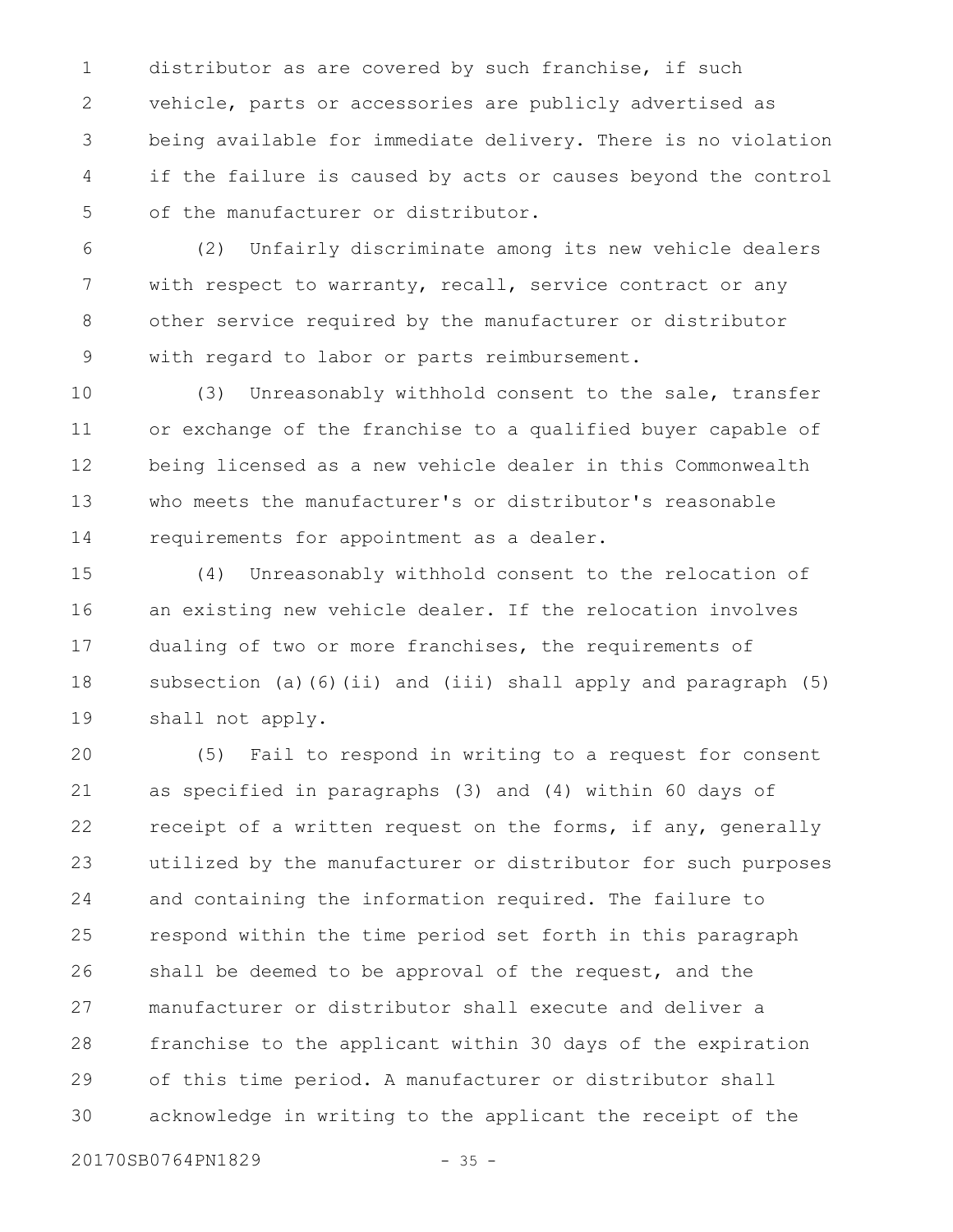forms, and, if the manufacturer or distributor requires additional information to complete its review, the manufacturer or distributor shall notify the applicant within 15 days of the receipt of the forms. If the manufacturer or distributor fails to request additional information from the applicant within 15 days after receipt of the initial forms, the 60-day time period for approval shall be deemed to run from the initial receipt date. Otherwise, the 60-day time period for approval shall run from receipt of the supplemental requested information. In no event shall the total time period for approval exceed 75 days from the date of the receipt of the initial forms. 1 2 3 4 5 6 7 8 9 10 11 12

(6) Prevent or attempt to prevent by contract or otherwise, any new vehicle dealer from changing the executive management control of the new vehicle dealer unless the manufacturer or distributor, having the burden of proof, can show that such change of executive management will result in executive management or control by a person or persons who are not of good moral character or who do not meet reasonable, preexisting, and, with consideration given to the volume of sales and service of the dealership, uniformly applied minimum business experience standards. Where the manufacturer or distributor rejects a proposed change in executive management control, the manufacturer or distributor shall give written notice of its reasons to the dealer within 60 days of notice to the manufacturer by the dealer of the proposed change; otherwise the change in the executive management of the new vehicle dealer shall be presumptively deemed approved. 13 14 15 16 17 18 19 20 21 22 23 24 25 26 27 28 29

(7) Offer in connection with a sale of a new vehicle or 20170SB0764PN1829 - 36 -30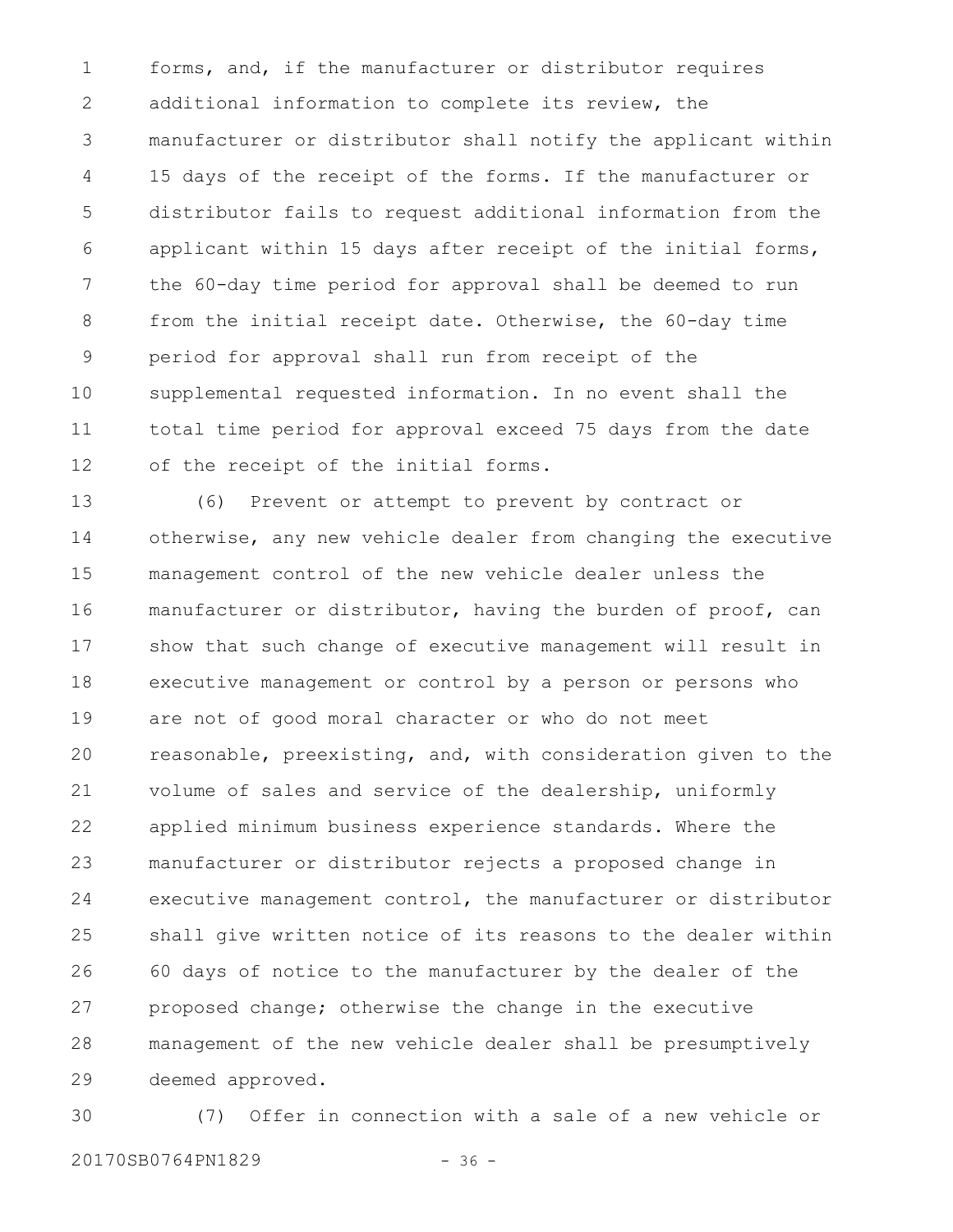vehicles to the Federal Government, the Commonwealth or any political subdivision thereof, any discounts, refunds or any other type of inducement to any new vehicle dealer without making the same offer or offers available to all other of its new vehicle dealers within this Commonwealth. This paragraph shall not be construed to prevent the offering of incentive programs or other discounts if the discounts are equally available to all franchised vehicle dealers in this Commonwealth on a proportionally equal basis. 1 2 3 4 5 6 7 8 9

(8) Fail to indemnify its franchised dealers, notwithstanding the terms of any franchise agreement, against any judgment for damages or settlement approved in writing by the manufacturer or distributor, including, but not limited to, court costs and reasonable attorney fees of the new vehicle dealer, arising out of complaints, claims or lawsuits, including, but not limited to, strict liability, negligence, misrepresentation, express or implied warranty or rescission of the sale as defined in 13 Pa.C.S. § 2608 (relating to revocation of acceptance in whole or in part) to the extent that the judgment or settlement relates solely to the alleged defective or negligent functions by the manufacturer or distributor beyond the control of the dealer. 10 11 12 13 14 15 16 17 18 19 20 21 22

(9) Sell or exchange with a second or final stage manufacturer, retail consumer or end user except through a licensed new vehicle dealer. This paragraph shall not apply to manufacturer or distributor sales of new vehicles to the Federal Government, charitable organizations and employees of the manufacturer. 23 24 25 26 27 28

(10) [(i)] Modify a franchise during the term of the franchise or upon its renewal if the modification 29 30

20170SB0764PN1829 - 37 -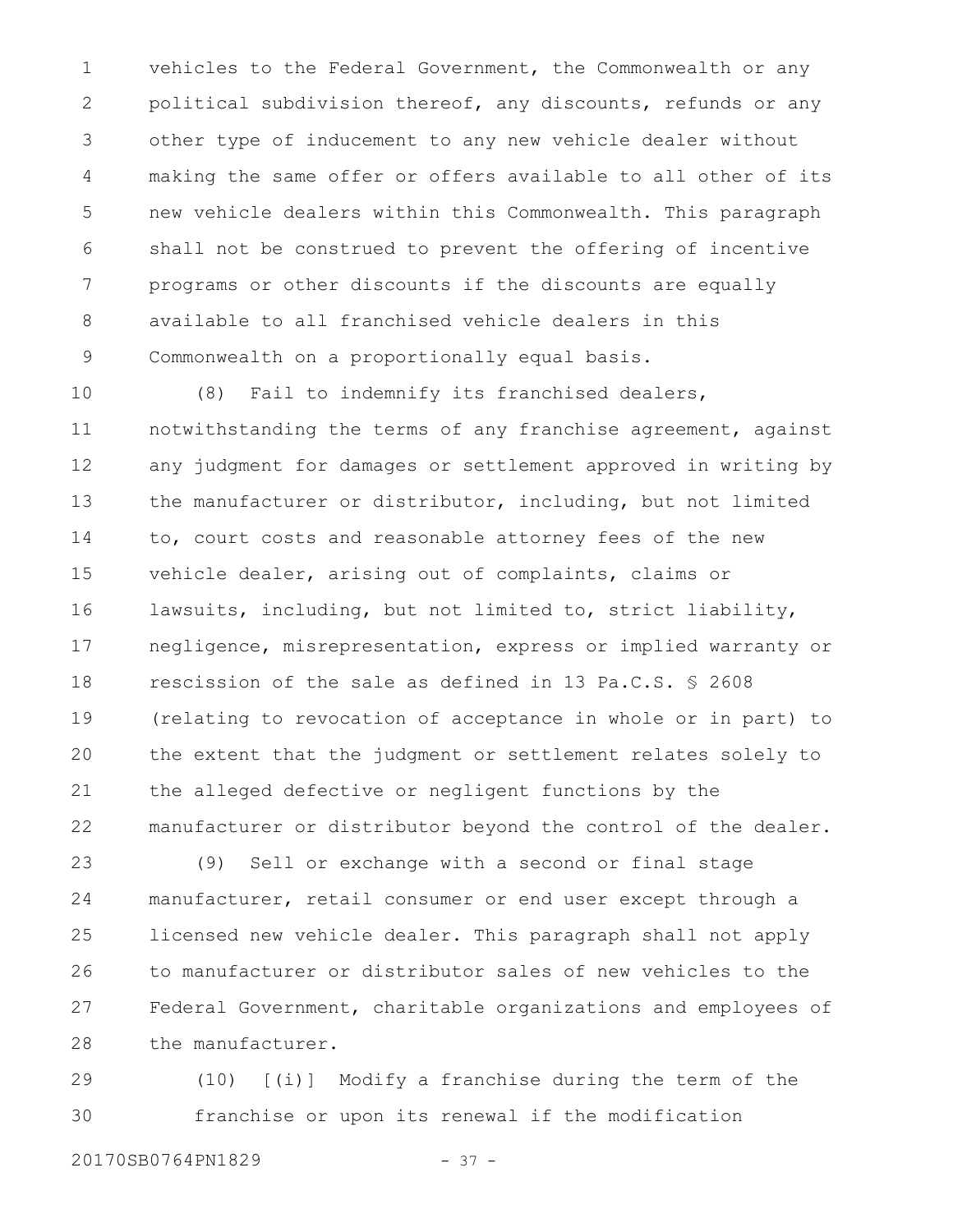substantially and adversely affects the new vehicle dealer's rights, obligations, investment or return on investment without giving 60 days' written notice of the proposed modification to the new vehicle dealer unless the modification is required by law, court order or the board. Within the 60-day notice period, the new vehicle dealer may file with the board and serve notice upon the manufacturer or distributor a protest requesting a determination of whether there is [good] just cause for permitting the proposed modification. The board shall promptly schedule a hearing and decide the matter within 180 days from the date the protest is filed. Multiple protests pertaining to the same proposed modification shall be consolidated for hearing. The proposed modification shall not take effect pending the determination of the matter. In determining whether there is [good] just cause for permitting a proposed modification, the board shall consider any relevant factors, including, but not limited to: [(A)] (i) The reasons for the proposed 1 2 3 4 5 6 7 8 9 10 11 12 13 14 15 16 17 18 19 20

modification. 21

[(B)] (ii) Whether the proposed modification is applied to or affects all new vehicle dealers in a nondiscriminatory manner. 22 23 24

[(C)] (iii) Whether the proposed modification will have a substantial and adverse effect upon the new vehicle dealer's investment or return on investment. 25 26 27 28

[(D)] (iv) Whether the proposed modification is in the public interest. 29 30

20170SB0764PN1829 - 38 -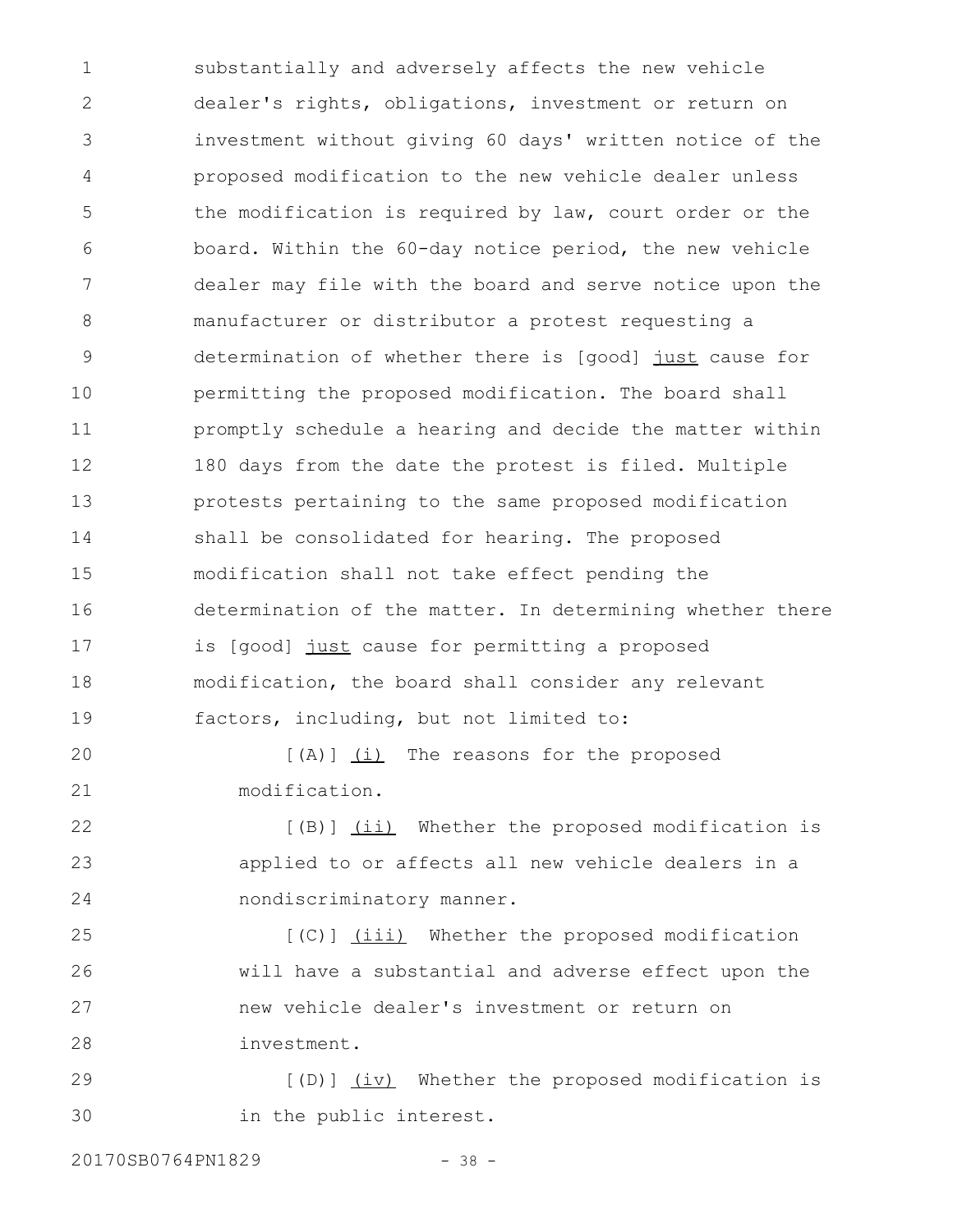[(E)] (v) Whether the proposed modification is necessary to the orderly and profitable distribution of products by the manufacturer or distributor. 1 2 3

[(F)] (vi) Whether the proposed modification is offset by other modifications beneficial to the new vehicle dealer. 4 5 6

[(ii) This paragraph shall not apply to recreational vehicle manufacturers, distributors or dealers.] 7 8

(11) Fail or refuse to offer to its new vehicle dealers all new model vehicles manufactured for that line-make franchise or require any of its new vehicle dealers to pay an unreasonable fee, unreasonably remodel or renovate the new vehicle dealer's existing facilities, unreasonably purchase or construct a new facility, unreasonably purchase parts, supplies, tools, equipment, operational services, other merchandise or unreasonably participate in training programs in order to receive any new model vehicles, parts or accessories. It shall not be a violation of this paragraph if the manufacturer or distributor fails to supply new vehicle dealers with model vehicles, parts or accessories due to circumstances beyond the control of the manufacturer or distributor, including, but not limited to, strike or labor difficulty, shortage of materials, freight embargo or temporary lack of capacity. 9 10 11 12 13 14 15 16 17 18 19 20 21 22 23 24

(12) Operate a system for the allocation of new vehicles which is not reasonable or fair to a new vehicle dealer. Upon the written request of any of its new vehicle dealers, a manufacturer or distributor shall disclose to the new vehicle dealer the method on which new vehicles are allocated among the new vehicle dealers of the same line-make. The 25 26 27 28 29 30

20170SB0764PN1829 - 39 -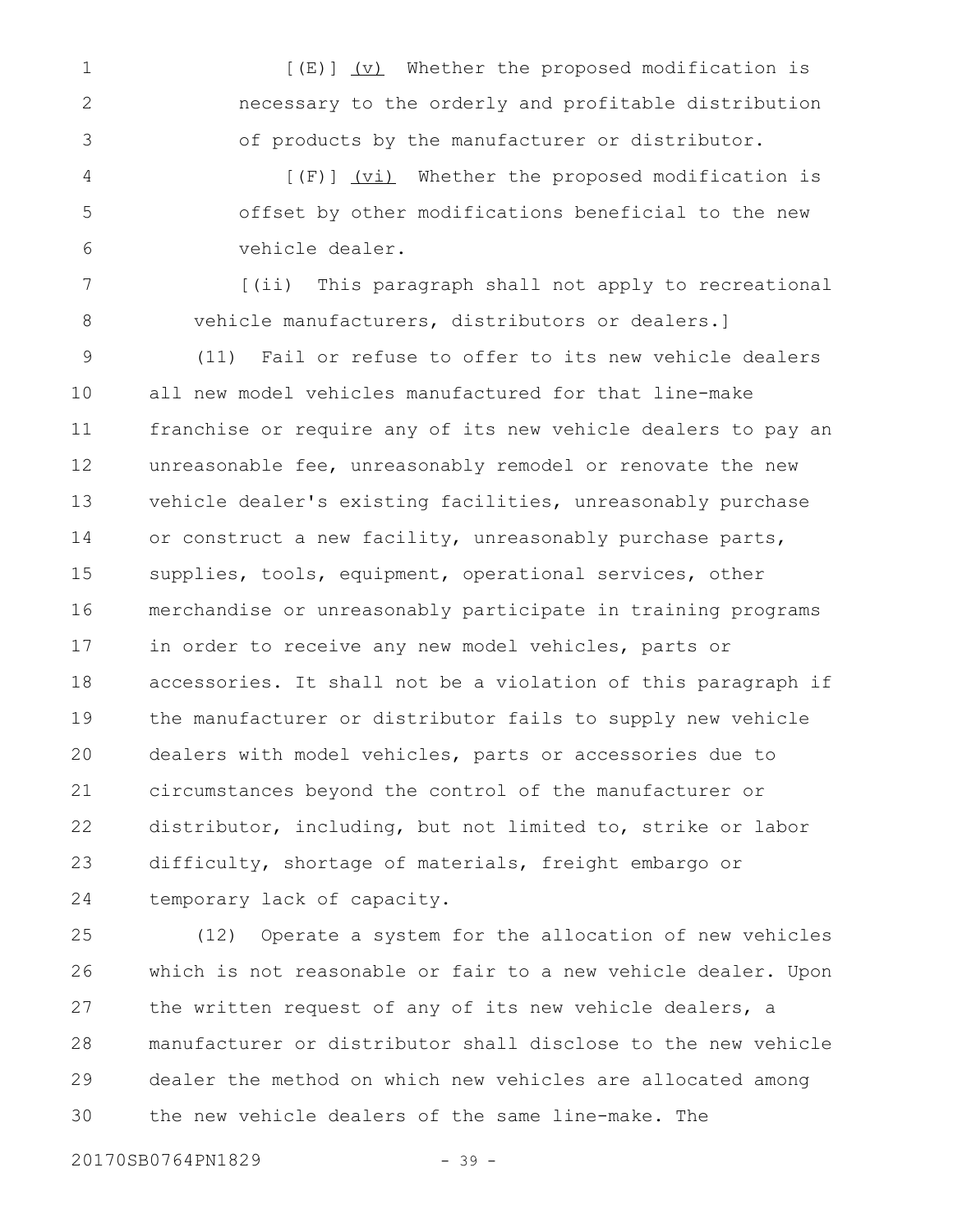manufacturer distributor has the burden of establishing the fairness of its allocation. 1 2

(13) Own, operate or control, either directly or indirectly, any vehicle warranty facility. Nothing in this subsection shall prohibit any manufacturer or distributor from owning, operating or controlling any warranty facility for warranty repairs on vehicles owned or operated by the manufacturer or distributor. 3 4 5 6 7 8

(14) Compel a dealer through a finance subsidiary of the manufacturer or distributor to agree to unreasonable operating requirements or to directly or indirectly terminate a new vehicle dealer through the actions of a finance subsidiary of the manufacturer or distributor. This paragraph shall not limit the right of a financing entity to engage in business practices in accordance with the trade of retail or wholesale vehicle financing. 9 10 11 12 13 14 15 16

(15) Use any subsidiary corporation, affiliated corporation or any other controlled corporation, partnership, association, entity or person to accomplish what would otherwise be illegal conduct under this [act] chapter on the part of the manufacturer or distributor. 17 18 19 20 21

(16) Release to any third party any customer information which has been provided by the new vehicle dealer to the manufacturer or distributor if the customer objects in writing to releasing the information, unless the information is necessary for the manufacturer or distributor to meet its obligations to customers or new vehicle dealers under requirements imposed by Federal or State law. 22 23 24 25 26 27 28

(17) Require or coerce or attempt to require or coerce a new vehicle dealer to pay attorney fees of the manufacturer 29 30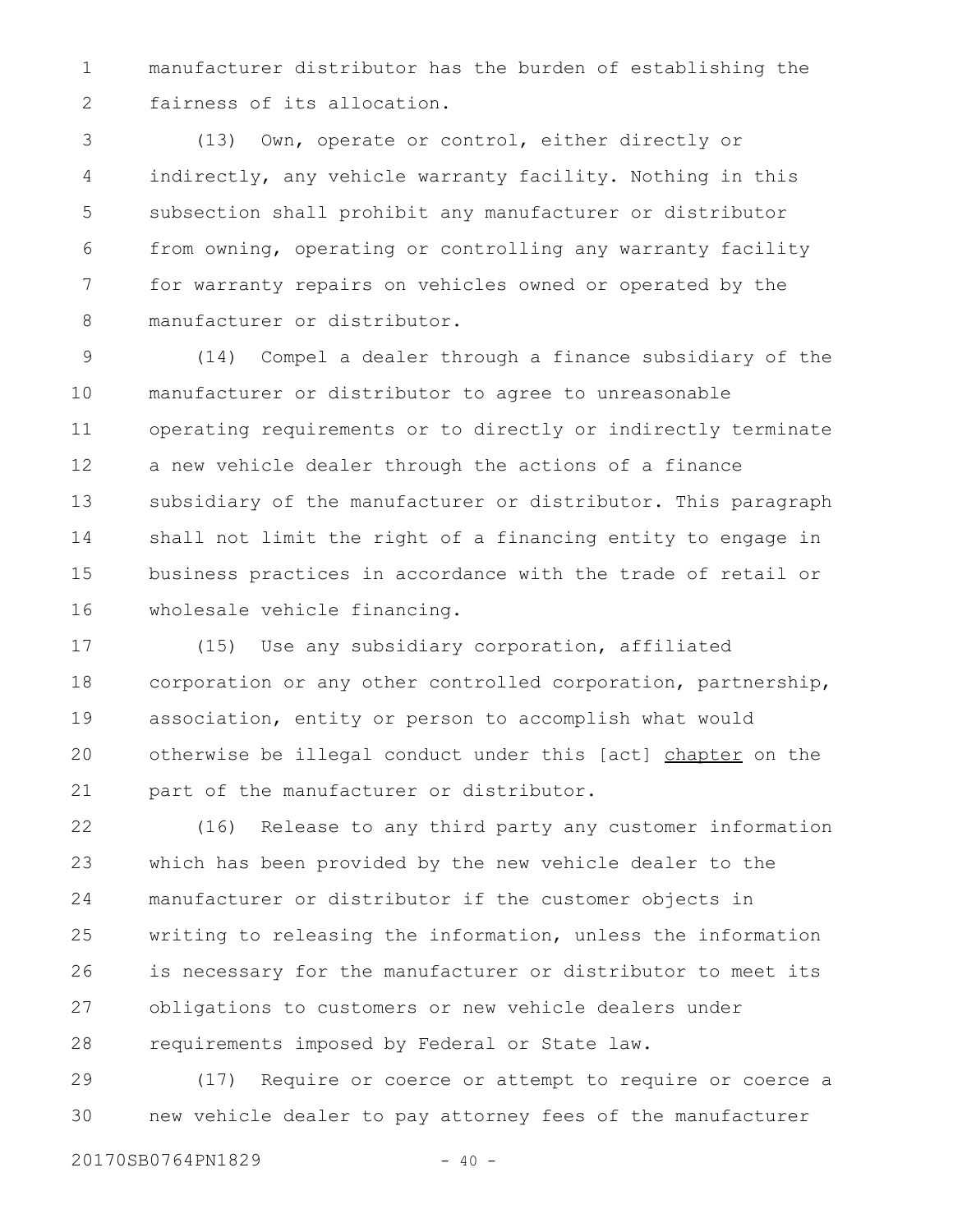or distributor related to hearings and appeals brought under this [act] chapter. 1 2

(18) Vary the price charged to any of its new vehicle dealers, which has the effect of causing a difference in the price of any similarly equipped new vehicle to its new vehicle dealers or to the ultimate purchaser. This paragraph shall not be construed to prevent the offering of incentive programs or other discounts if the incentive or discounts are available to all competing new vehicle dealers of the same line-make in this Commonwealth on a proportionately equal basis. 3 4 5 6 7 8 9 10 11

(19) Directly or indirectly condition any of the following actions on a dealer, prospective dealer or owner of an interest in a dealership franchise or facility to enter into a site-control agreement or exclusive use agreement: 12 13 14 15

(i) awarding of a franchise to a prospective dealer; (ii) adding of a line-make or franchise to an existing dealer's franchise or facility; 16 17 18

(iii) renewing of an existing dealer's franchise; (iv) approving of the relocation of an existing dealer's franchise or facility; or 19 20 21

(v) approving of the sale or transfer of a dealer's ownership of a franchise or facility. 22 23

Nothing in this paragraph prohibits a dealer, prospective dealer or owner of an interest in a dealership franchise or facility from voluntarily entering into such an agreement for other consideration. However, a provision contained in an agreement which is not voluntarily entered into by a dealer, prospective dealer or owner of an interest in a dealership franchise or facility on or after the effective date of this 24 25 26 27 28 29 30

20170SB0764PN1829 - 41 -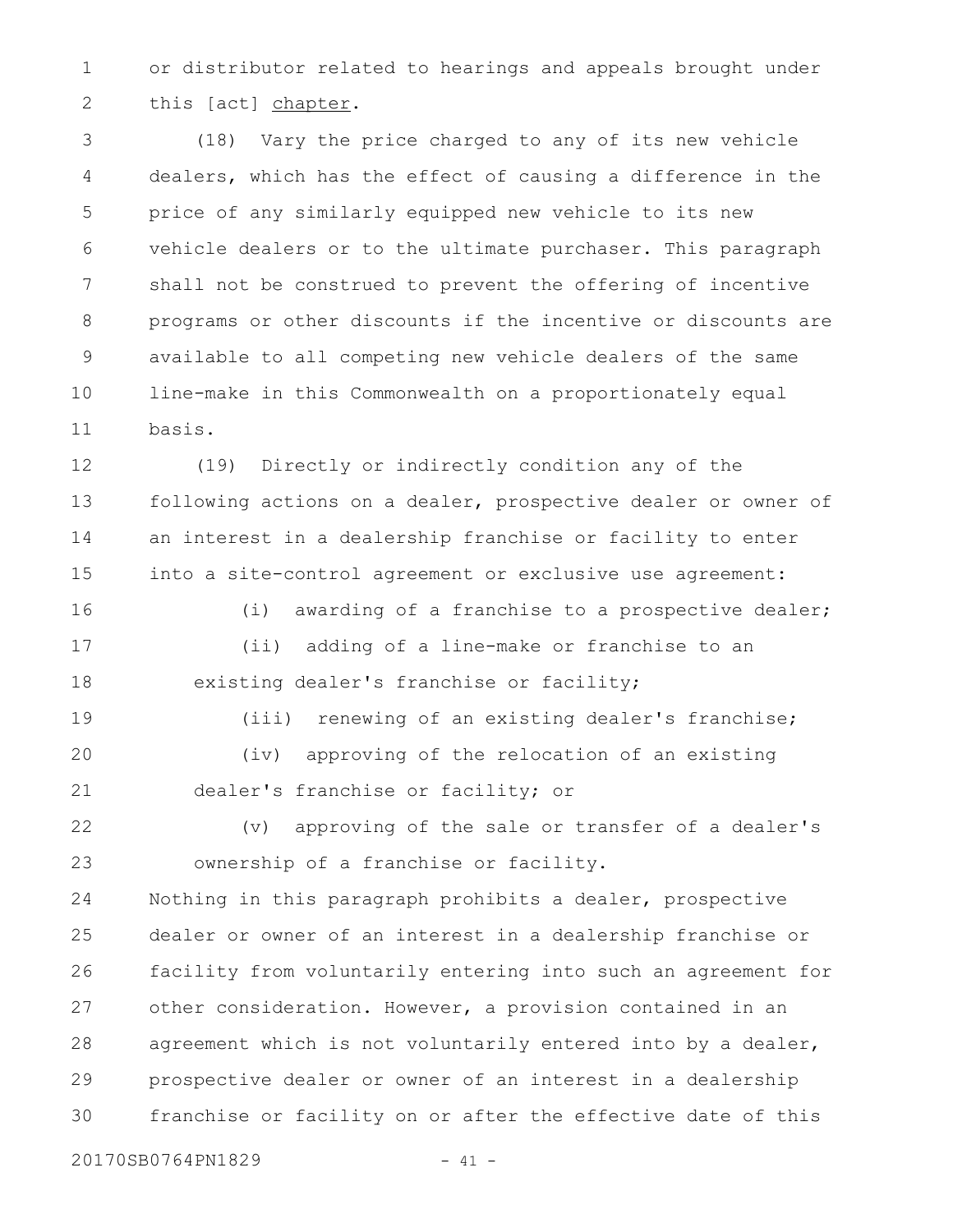paragraph that is inconsistent with the provisions of this section shall be a violation of this [act] chapter. 1 2

(c) Restriction on ownership of dealer.-- 3

(1) Except as otherwise provided in this subsection, a manufacturer or distributor shall not: 4 5

- (i) own or hold an interest, other than a passive, minority interest in a publicly traded dealer held for investment purposes, in a dealer licensed under this [act] chapter which is engaging in the business of buying, selling or exchanging vehicles; or 6 7 8 9 10
- (ii) operate or control a dealer licensed under this [act] chapter which is engaging in the business of buying, selling or exchanging vehicles. 11 12 13
- (2) A manufacturer or distributor may own or hold an interest in a dealer or otherwise operate or control a dealer for a period not to exceed 12 months from the date the manufacturer or distributor acquires an interest in the dealer if: 14 15 16 17 18

(i) The person from whom the manufacturer or distributor acquired the dealer was a franchised dealer. 19 20

(ii) The dealer is for sale by the manufacturer or distributor at a reasonable price and on reasonable terms and conditions. 21 22 23

(3) On a showing by a manufacturer or distributor of [good] just cause, the board may extend the time limit set forth in paragraph (2). An extension under this paragraph may not exceed 12 months. Where an extension under this paragraph is sought, the manufacturer or distributor shall provide notice delivered 30 days before the extension request is filed with the board to all the same line-make dealers within 24 25 26 27 28 29 30

20170SB0764PN1829 - 42 -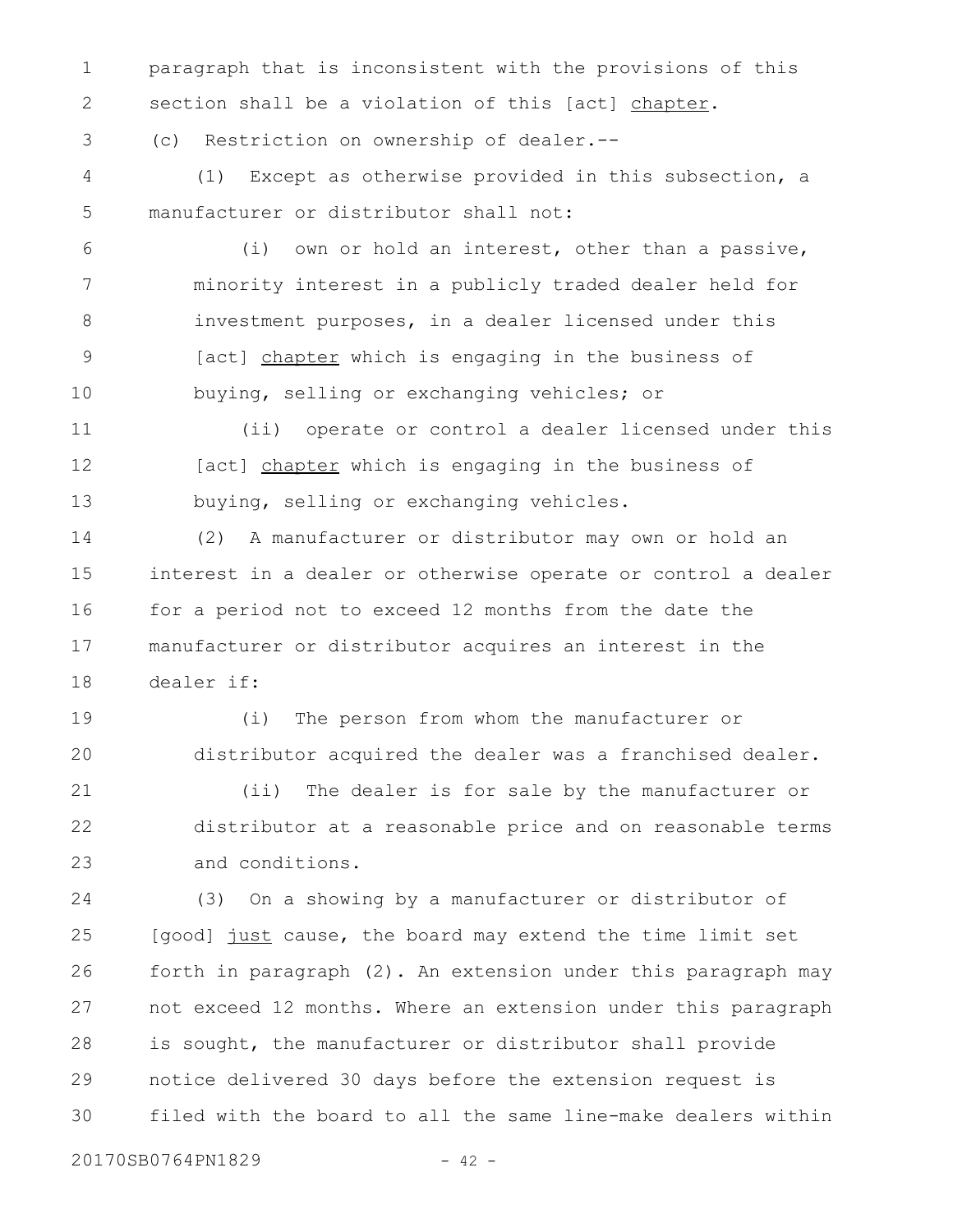a ten-mile radius of the manufacturer or distributor owned, operated or controlled dealer. An application for an extension is subject to protest by a dealer of the same linemake who is within the ten-mile radius of the manufacturer or distributor owned, operated or controlled dealer. 1 2 3 4 5

(4) For the primary purpose of broadening the diversity of its dealer body and enhancing opportunities for qualified persons who are part of a group who have historically been underrepresented in its dealer body or other qualified persons who lack the resources to purchase a dealer outright, a manufacturer or distributor may temporarily own an interest in a dealer if the manufacturer's or distributor's participation in the dealer is in a bona fide relationship with a franchised dealer who: 6 7 8 9 10 11 12 13 14

(i) At or prior to the time the prospective dealer takes an equity interest in the dealer, the prospective dealer is obligated to make a significant investment in the dealer, subject to loss. 15 16 17 18

(ii) Has an ownership interest in the dealer. (iii) Operates the dealer under a written agreement to acquire full ownership of the dealer within a reasonable time and under reasonable terms and conditions. 19 20 21 22 23

(5) A manufacturer or distributor shall not unfairly discriminate or compete in terms of any sales, service or operational activities with a new vehicle dealer of the same line-make when a manufacturer or distributor operates a new vehicle dealer under this subsection. 24 25 26 27 28

29

(6) The following shall apply:

(i) A manufacturer or distributor may own, operate 30

20170SB0764PN1829 - 43 -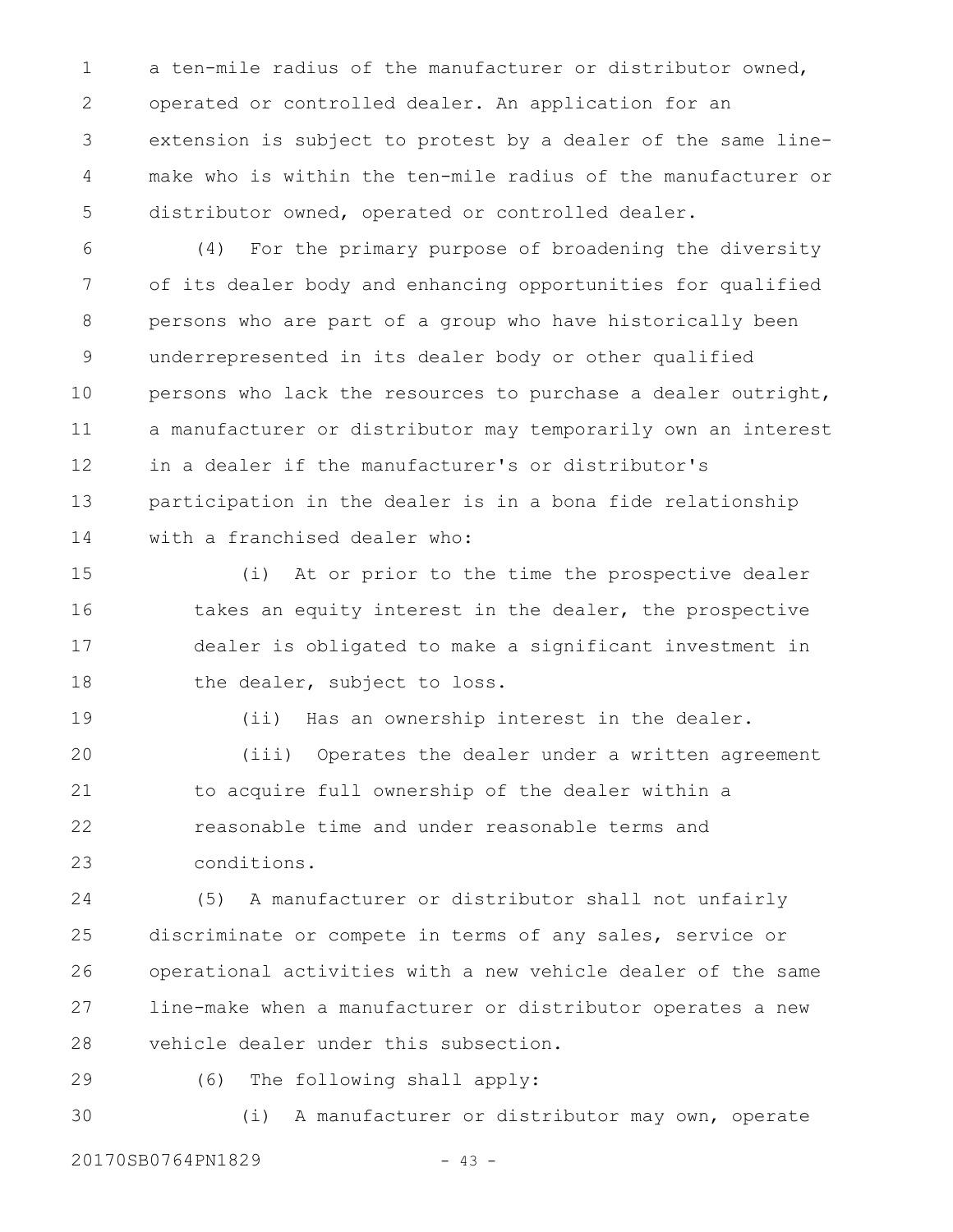or control not more than five new vehicle dealerships trading solely in electric vehicles, as defined in 75 Pa.C.S. § 102 (relating to definitions), that are not sold as new vehicles by a licensed independent new vehicle dealer pursuant to an existing franchise with a manufacturer or distributor, if each of the following conditions are met: 1 2 3 4 5 6 7

(A) Each of the new vehicle dealerships selling the manufacturer's new motor vehicles in this Commonwealth trade exclusively in the manufacturer's line-make. 8 9 10 11

(B) Each of the new vehicle dealerships selling the manufacturer's motor vehicles in this Commonwealth are determined to be in compliance with this [act] chapter. 12 13 14 15

(C) Either of the following apply:

(I) The manufacturer, distributor or a subsidiary, affiliate or controlled entity has not acquired, nor does it hold a controlling interest in another manufacturer or distributor, required to be licensed under this [act] chapter. 17 18 19 20 21

(II) If a controlling interest is acquired, the manufacturer, distributor or a subsidiary, affiliate or controlled entity may not continue to operate or control a new vehicle dealership under this subsection for a period not more than 12 months from the date it acquired the controlling interest. 22 23 24 25 26 27 28

(D) Either of the following apply: (I) A controlling interest in the original 29 30

20170SB0764PN1829 - 44 -

16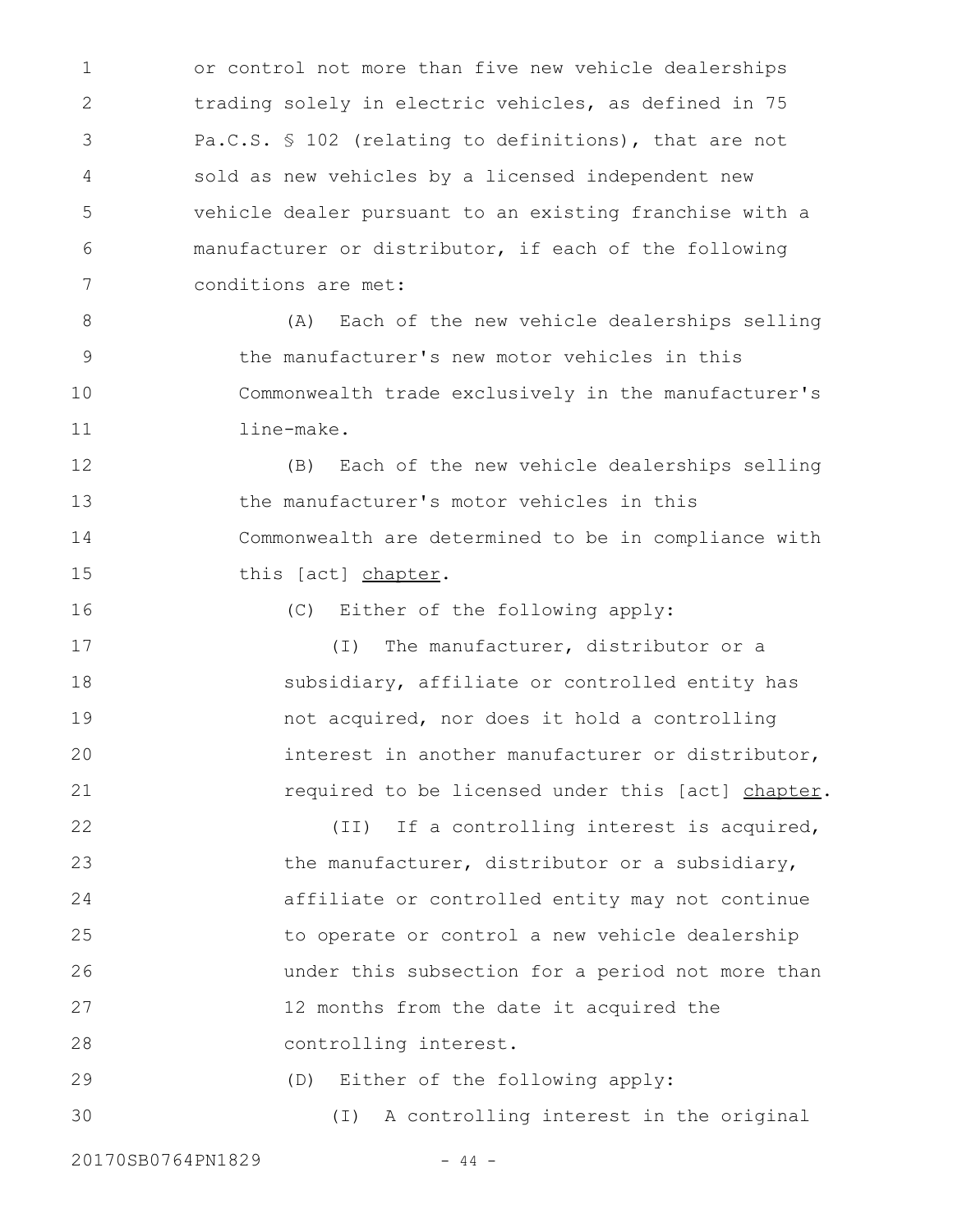manufacturer, distributor or any subsidiary, affiliate or controlled entity was not transferred, sold or conveyed to another manufacturer, distributor, person or entity required to be licensed under this [act] chapter.

(II) If a controlling interest is transferred, sold or conveyed to another manufacturer, distributor, person or entity required to be licensed under this [act] chapter, the entity may not continue to operate or control a new vehicle dealership under this subsection for a period not more than 12 months from the date it acquired the controlling interest. 6 7 8 9 10 11 12 13

(E) The manufacturer shall have continuously offered electric vehicles for sale for a period of not less than 12 months prior to the effective date of this clause. 14 15 16 17

(ii) Nothing under this [act] chapter shall prohibit a manufacturer operating or controlling a new vehicle dealership under this paragraph from owning, operating or controlling a warranty facility for warranty repairs on the manufacturer's line-make of vehicles. 18 19 20 21 22

(7) Nothing under this subsection shall prohibit the sale or lease of used vehicles obtained as a result of a trade or return of a vehicle during the purchase of a new vehicle under paragraph (6) at a manufacturer's licensed location. 23 24 25 26 27

(d) Applicability.-- 28

(1) Subsections (b)(11) through (17) and (c) shall not apply to manufacturers, distributors or dealers of 29 30

20170SB0764PN1829 - 45 -

1

2

3

4

5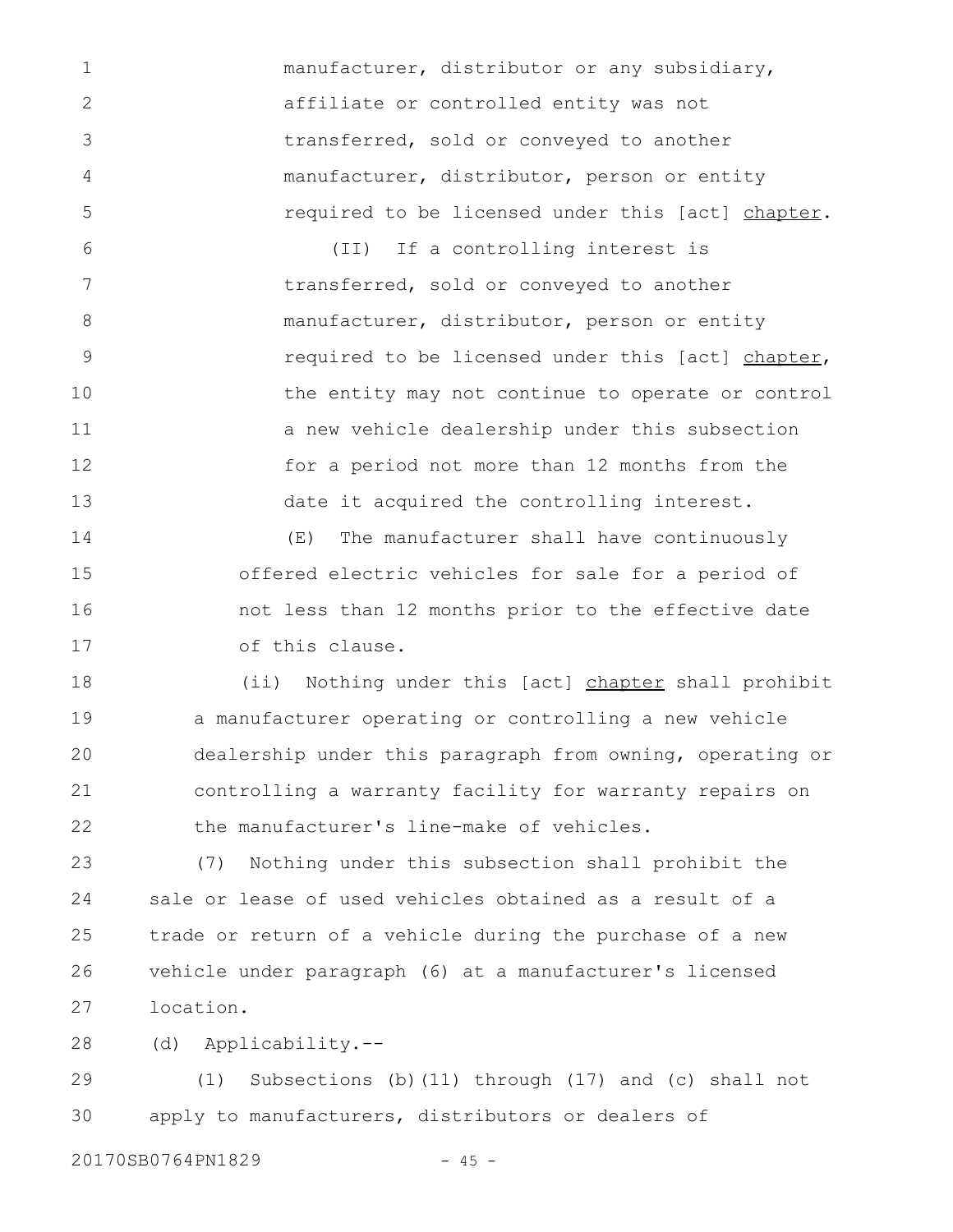manufactured housing [or recreational vehicles]. 1

(1.1) This section shall not apply to manufacturers, distributors or dealers of recreational vehicles. 2 3

(2) Subsections (b)(13) and (15) and (c) shall not apply to the ownership or activities of a manufacturer in the operation of a licensed dealer or a licensed dealer that fulfills the following conditions: 4 5 6 7

(i) The manufacturer maintains an ownership interest in, operates or controls a licensed dealer whose primary business purpose is the rental of vehicles. 8 9 10

(ii) Vehicles sold by the licensed dealer primarily engaged in the business of rental vehicles are limited to those vehicles used for rental purposes or vehicles obtained in trade for such vehicles. 11 12 13 14

(iii) Any warranty repairs are limited to those repairs conducted on the vehicles used in the vehicle rental business or vehicles sold by the licensed dealer. Section [12.1] 311. Area of responsibility. 15 16 17 18

(a) General rule.--It shall be a violation of this [act] chapter for any manufacturer or distributor, officer, agent or any representative of a manufacturer or distributor to unreasonably alter a new vehicle dealer's area of responsibility. The following shall apply: 19 20 21 22 23

(1) Advance notice from the manufacturer of an alteration of a dealer's area of responsibility shall be given at least 60 days before the effective date of the alteration. The notice shall include an explanation of the basis for the alteration. 24 25 26 27 28

(2) At any time before the effective date of such alteration of a dealer's area of responsibility, and after 29 30

20170SB0764PN1829 - 46 -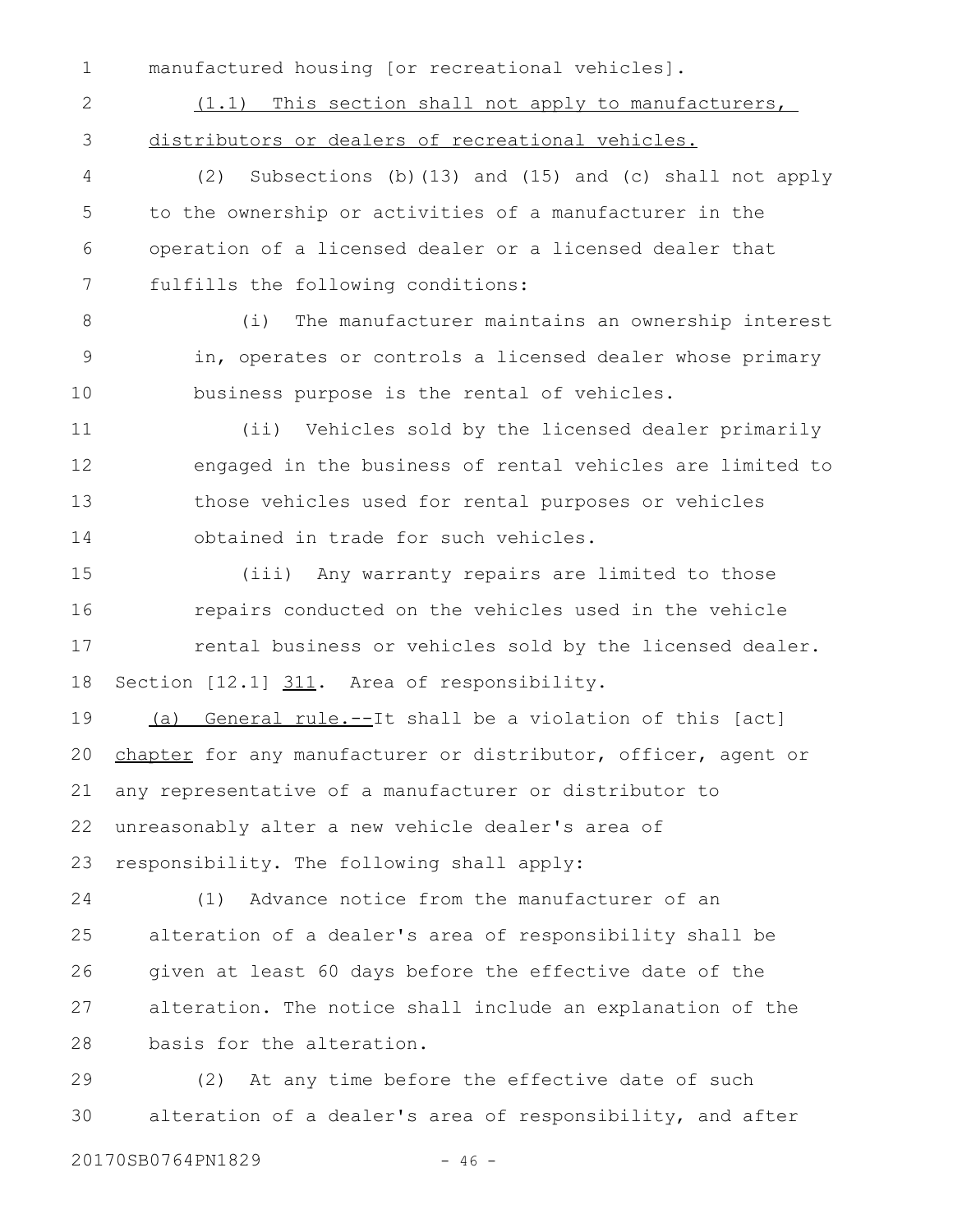the completion of any internal appeal process pursuant to the manufacturer's or distributor's policy manual, the dealer may file a protest as provided for under section [8] 306. In the event a protest is filed, no such alteration of a dealer's area of responsibility shall become effective until final determination by the board. 1 2 3 4 5 6

(3) If a dealer protests under paragraph (2), the burden of proof shall be on the manufacturer to show that the dealer's area of responsibility is reasonable and justifiable in light of the market conditions. 7 8 9 10

(4) If a new vehicle dealer's area of responsibility is altered, the manufacturer shall allow 18 months for the dealer to penetrate the market and to become sales effective prior to taking negative legal action claiming a breach or nonperformance of the dealer's sales performance 11 12 13 14 15

responsibilities against the dealer. 16

(b) Exception.--This section shall not apply to recreational vehicle manufacturers, distributors or dealers. 17 18

Section [13] 312. Termination of franchises. 19

(a) Terminations.--It shall be a violation of this [act] chapter for any manufacturer or distributor, officer, agent or any representative whatsoever to unfairly, without due regard to the equities of said dealer and without just cause, terminate or fail to renew the franchise of any vehicle dealer; or being a manufacturer, to unfairly, without due regard to the equities of a distributor and without just cause, terminate or fail to renew the franchise of any distributor. The manufacturer or distributor shall not meet its burden of proof to terminate or fail to renew the franchise if the acts of the manufacturer or distributor, in whole or in significant part, caused the dealer 20 21 22 23 24 25 26 27 28 29 30

20170SB0764PN1829 - 47 -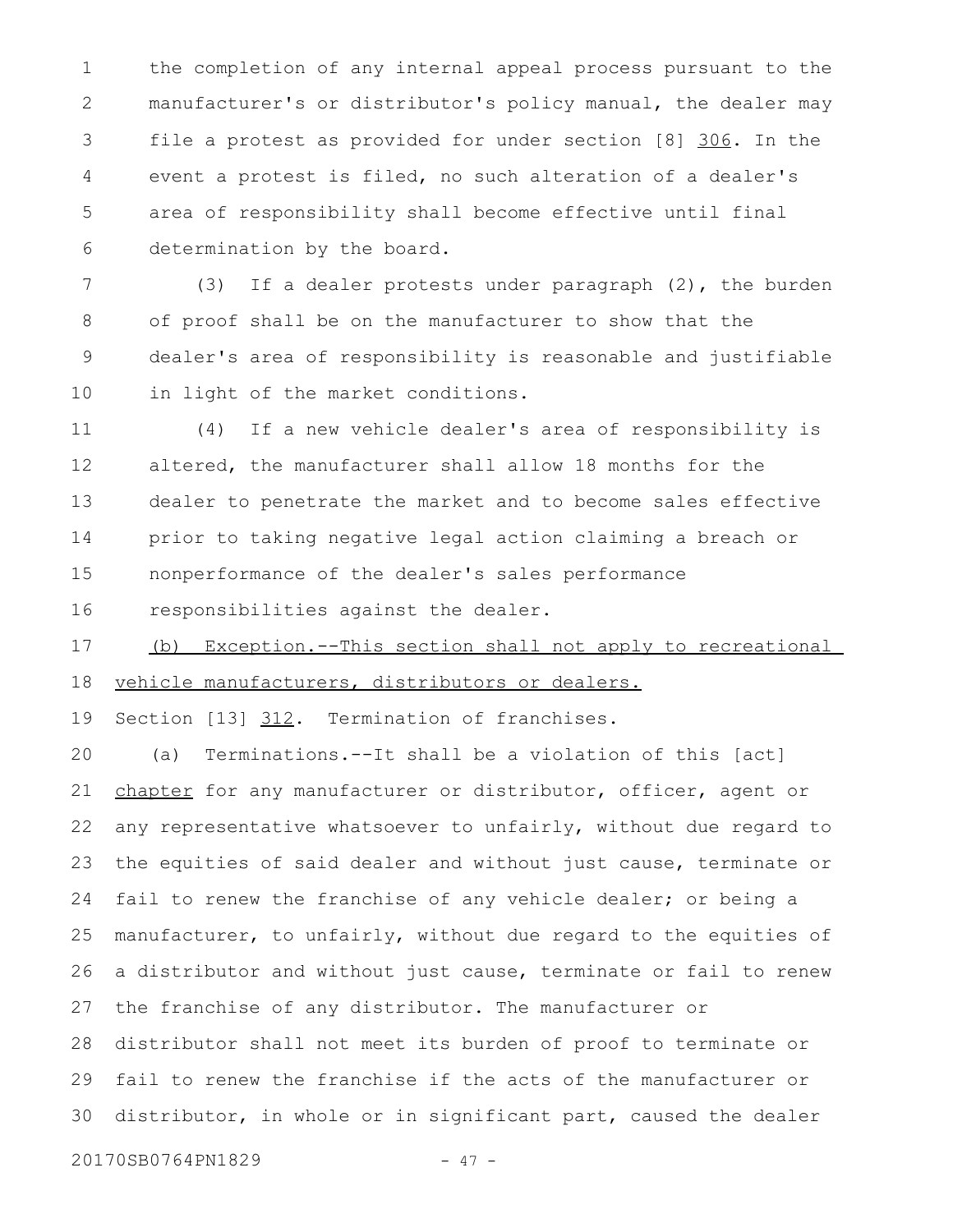or distributor to be unable to comply substantially with the reasonable and material requirements of the franchise. 1 2

(b) Mutual agreement of termination filing.--All existing dealers' franchises shall continue in full force and operation under a newly appointed distributor on the termination of an existing distributor unless a mutual agreement of termination is filed with the board between the newly appointed distributor and such dealer. 3 4 5 6 7 8

(c) Notification of termination.--Not less than 60 days advance notice of such termination or failure to renew shall be given the dealer or distributor prior to the effective date thereof unless the nature or character of the reason for termination or failure to renew is such that the giving of such notice would not be in the public interest. A copy of the notice shall also be provided to the board. 9 10 11 12 13 14 15

(1) The 60-day notice period required by this subsection may be reduced to not less than 15 consecutive business days if the ground for termination or failure to renew is: 16 17 18

(i) insolvency of the dealer or filing of any petition by or against the dealer under any bankruptcy or receivership law; 19 20 21

(ii) failure of the dealer to conduct customary sales and service operations during business hours for seven consecutive business days, except in circumstances beyond the direct control of the dealer; 22 23 24 25

(iii) conviction of the dealer, or any owner thereof, of any felony which is punishable by imprisonment; 26 27 28

(iv) suspension or revocation of any license which the new vehicle dealer is required to have to operate a 29 30

20170SB0764PN1829 - 48 -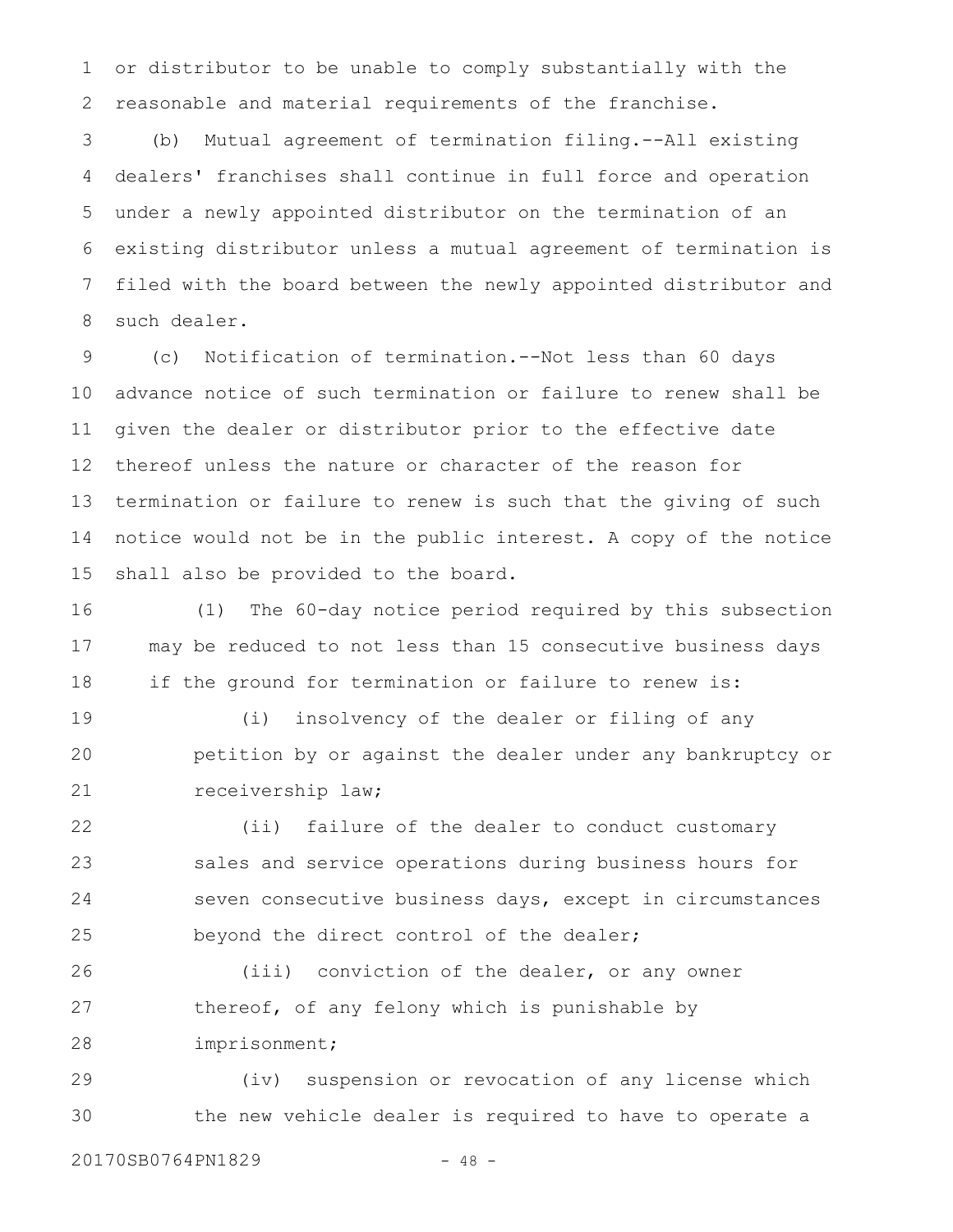1

dealership; or

(v) based on a determination that there was a fraudulent misrepresentation by the dealer to the manufacturer or distributor which is material to the franchise. 2 3 4 5

(2) The 60-day notice period under this subsection is not required if the new vehicle dealer or distributor waives it voluntarily in writing. 6 7 8

(d) Appeals.--At any time before the effective date of such termination or failure to renew, the dealer or distributor may appeal to the board for a hearing on the merits, and following due notice to all parties concerned, such hearing shall be promptly held. No such termination or failure to renew shall become effective until final determination of the issue by the board. 9 10 11 12 13 14 15

(e) Burden of proof and just cause terminations on appeal.-- In the event of a dealer or distributor appeal of the termination or failure to renew of its franchise, the burden of proof shall be on the manufacturer or distributor to show that such termination or failure to renew was for just cause. Any termination or failure to renew which is subject to section [14] 313 shall not be subject to this subsection. 16 17 18 19 20 21 22

(f) Exception.--This section shall not apply to recreational vehicle manufacturers, distributors or dealers. 23 24

Section [14] 313. Industry reorganization. 25

(a) Violation.-- 26

(1) It shall be a violation of this [act] chapter for a manufacturer or distributor directly or indirectly or through any officer, agent or employee to terminate or fail to renew a franchise of a new vehicle dealer in connection with: 27 28 29 30

20170SB0764PN1829 - 49 -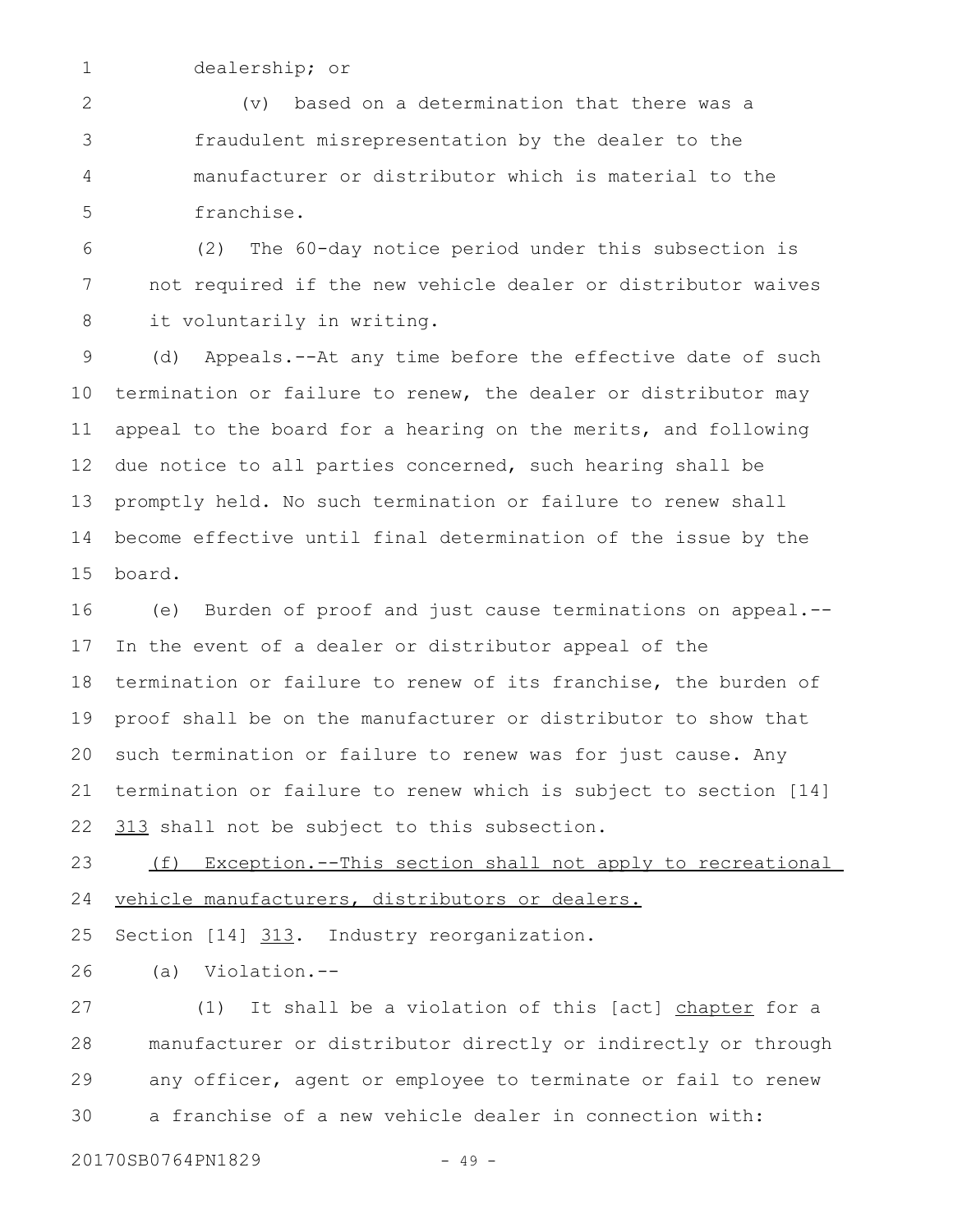(i) any change in ownership or control of all or any part of the manufacturer's or distributor's business whether by sale or transfer of assets, corporate stock or other equity interest; assignment; merger; consolidation; combination; joint venture; redemption; operation of law; or otherwise; or 1 2 3 4 5 6

(ii) the termination, suspension or cessation of all or any part of the manufacturer's or distributor's business operations except for a termination of a part of the manufacturer's or distributor's business operations throughout the United States that is not otherwise part of any change in ownership or control of the manufacturer's or distributor's business. 7 8 9 10 11 12 13

14

(2) Paragraph (1) shall not apply if:

(i) a manufacturer or distributor offers a dealer a replacement franchise with reasonable terms or conditions; or 15 16 17

(ii) the manufacturer or distributor, within 90 days of the effective date of the termination or failure to renew, compensates the dealer in an amount at least equivalent to the higher of the fair market value of the franchise or portion of the franchise terminated or failed to be renewed on the date the manufacturer or distributor announces the act that results in the termination or nonrenewal of the franchise or the date on which the notice of termination or nonrenewal of the franchise is issued. 18 19 20 21 22 23 24 25 26 27

(3) If the manufacturer or distributor either or both: (i) authorizes the dealer to continue servicing and supplying parts, including warranty service and parts, 28 29 30

20170SB0764PN1829 - 50 -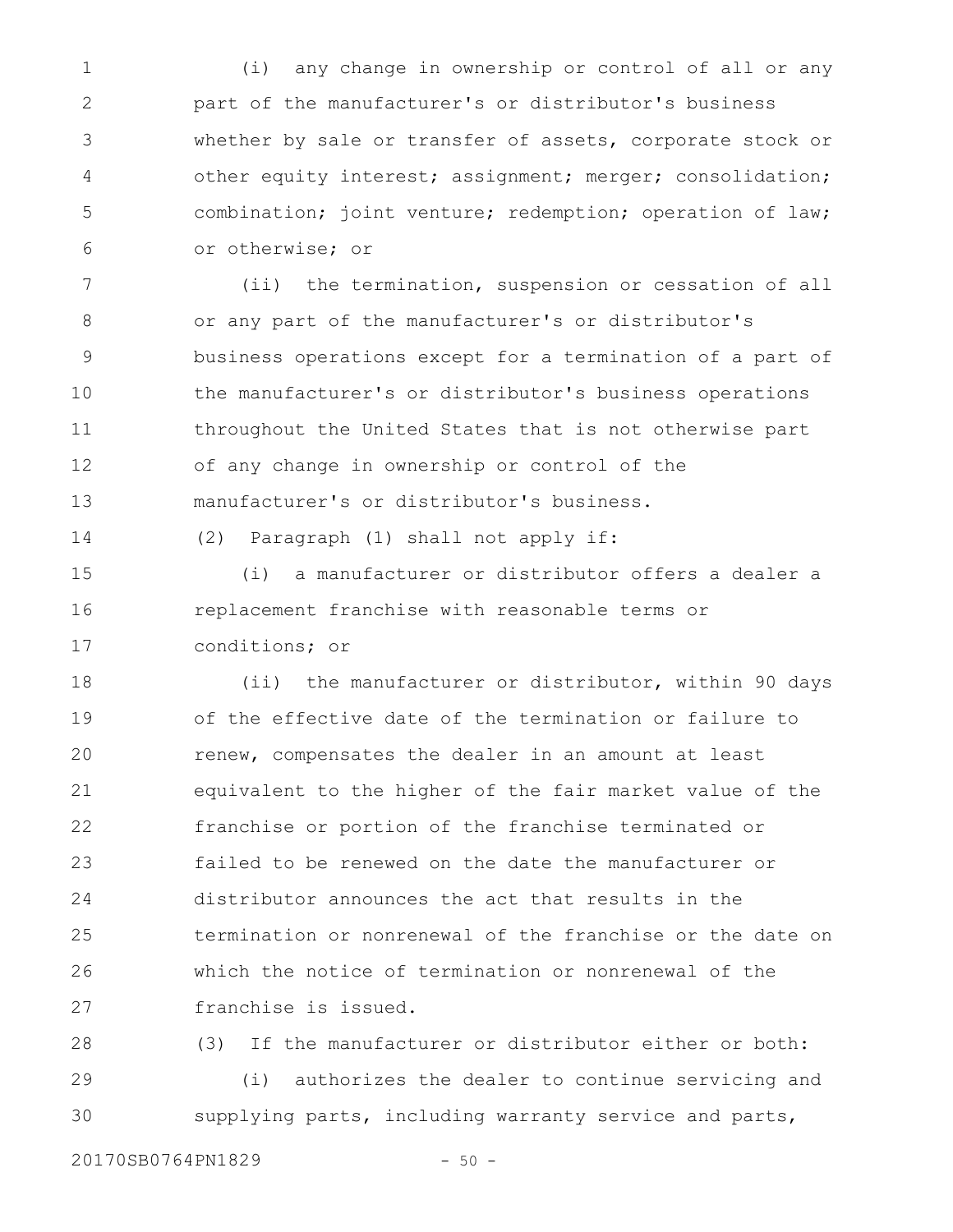for any goods or services marketed by the dealer pursuant to the franchise for a period of not less than five years from the effective date of the termination or failure to renew and continues to reimburse the dealer for warranty parts and service at the same prices and terms as franchised dealers for the manufacturer or distributor; 1 2 3 4 5 6

(ii) continues to supply the dealer with replacement parts for any goods or services marketed by the dealer pursuant to the franchise for a period of not less than five years from the effective date of the termination or failure to renew at the same prices and terms as 7 8 9 10 11

franchised dealers for the manufacturer or distributor; and if a dealer chooses to continue either or both such parts and service operation under subparagraph (i) or (ii), the fair market value compensation of the franchise shall be reduced to reflect the value of continuing either or both such parts and service operation. 12 13 14 15 16 17

(b) Acts affecting franchise.--For purposes of subsection (a), the termination or discontinuation of a series, line, brand or class of new vehicle marketed by a manufacturer or distributor as a distinct series, line, brand or class shall be deemed to be the termination or nonrenewal of a franchise even if said series, line, brand or class of new vehicle is part of a franchise including other series, lines, brands or classes of new vehicle, provided that nothing in this subsection shall be construed as prohibiting a manufacturer or distributor from changing, adding or deleting models, specifications, model names, numbers or identifying marks or similar characteristics of the new vehicles it markets, provided that such change, addition or deletion does not result in the termination or 18 19 20 21 22 23 24 25 26 27 28 29 30

20170SB0764PN1829 - 51 -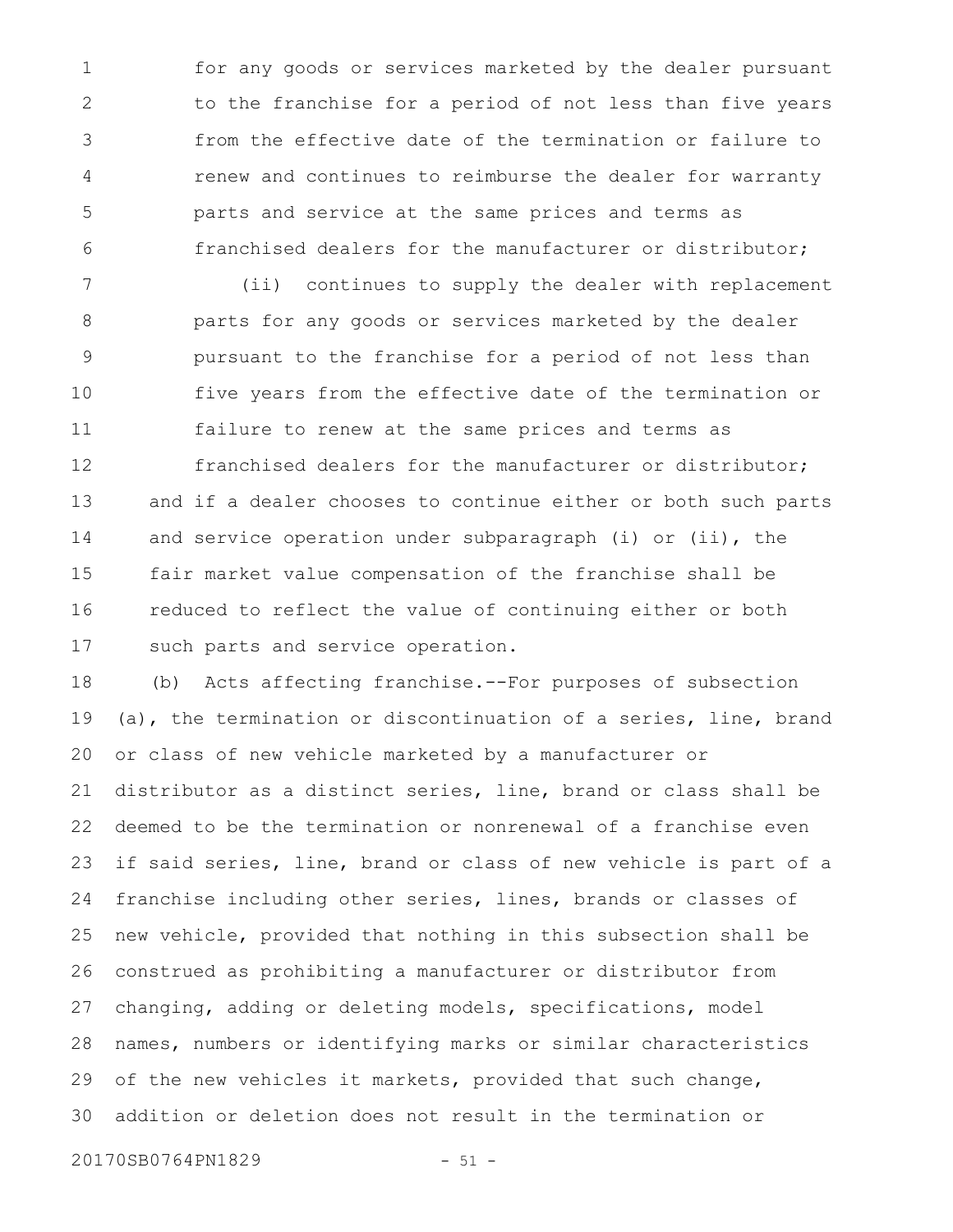discontinuance of a distinct series, line, brand or class of new vehicle. 1 2

(c) Disputes.--Any dispute arising between a manufacturer or distributor and a dealer under this section involving the determination of the fair market valuation of a franchise shall be determined by a court of competent jurisdiction and not by the board. 3 4 5 6 7

(d) Exemption.--This section shall not apply to motorcycle or recreational vehicle manufacturers, distributors or dealers. Section [15] 314. Succession to franchise ownership. (a) Succession of ownership interest.--Notwithstanding the terms of any franchise, any owner of a new vehicle dealership may appoint, by will or any other written instrument, a designated family member, the spouse, child or grandchild, spouse of a child or grandchild, brother, sister or parent of the dealer owner, or qualified manager, who has been employed at the dealership for at least two years, to succeed to the ownership interest of such owner in the new vehicle dealership. (b) Consent to succession on part of manufacturer or 8 9 10 11 12 13 14 15 16 17 18 19

distributor.--Notwithstanding the terms of any franchise, unless there exists [good] just cause to withhold consent to succession on the part of the manufacturer or distributor, any designated family member or qualified manager of the franchise location in question of a retiring, deceased or incapacitated owner of a new vehicle dealership may succeed to the ownership interest of such owner under the existing franchise, provided: 20 21 22 23 24 25 26

(1) The designated family member or qualified manager furnishes written notice to the manufacturer or distributor of his or her intention to succeed to the ownership of the new vehicle dealership within 60 days after the owner's 27 28 29 30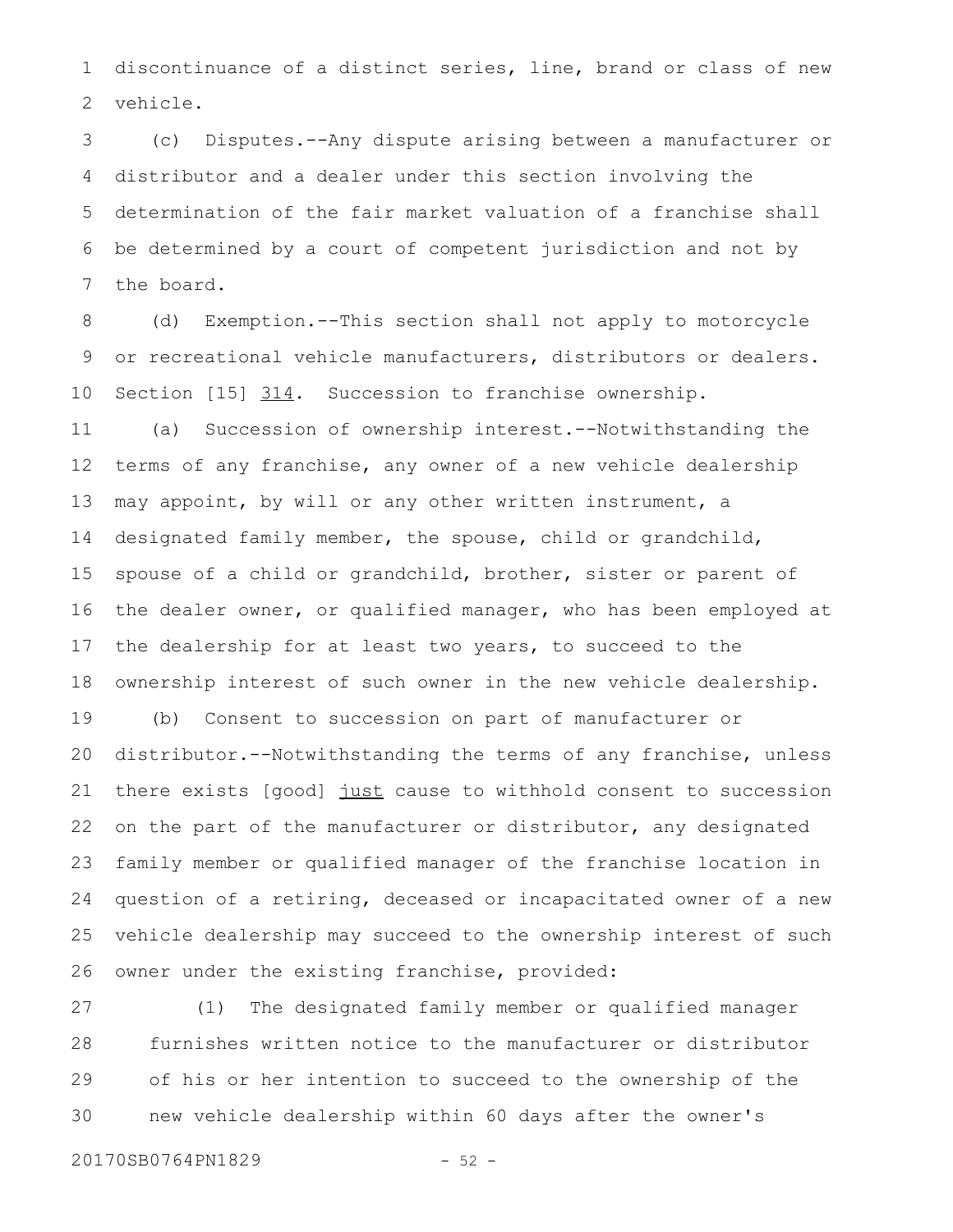retirement, death or incapacity. 1

(2) The designated family member or qualified manager agrees to be bound by all then existing terms and conditions of the franchise. 2 3 4

(c) Submission of personal and financial information.--The manufacturer or distributor may request, and the designated family member or qualified manager shall promptly provide, such personal and financial information as is reasonably necessary to determine whether the succession will be honored. 5 6 7 8 9

(d) Withholding consent to succession.--If a manufacturer or distributor believes that [good] just cause exists to withhold consent to the succession to the ownership of a new vehicle dealership by a designated family member or qualified manager of a retiring, deceased or incapacitated owner of a new vehicle dealership under the existing franchise, the manufacturer or distributor must serve written notice on the designated family member or qualified manager and on the board of its refusal to honor the succession and intent to discontinue the existing franchise with the new vehicle dealer. Such notice shall be served no later than 60 days after the manufacturer's or distributor's receipt of: 10 11 12 13 14 15 16 17 18 19 20 21

(1) notice of the designated family member's or qualified manager's intent to succeed to the ownership of the new vehicle dealer; or 22 23 24

(2) any personal or financial information requested by the manufacturer or distributor. 25 26

(e) Notice requirements.--The notice in subsection (d) shall state the specific grounds to withhold consent to honor the succession and the manufacturer's or distributor's intent to discontinue the franchise with the new vehicle dealer no sooner 27 28 29 30

20170SB0764PN1829 - 53 -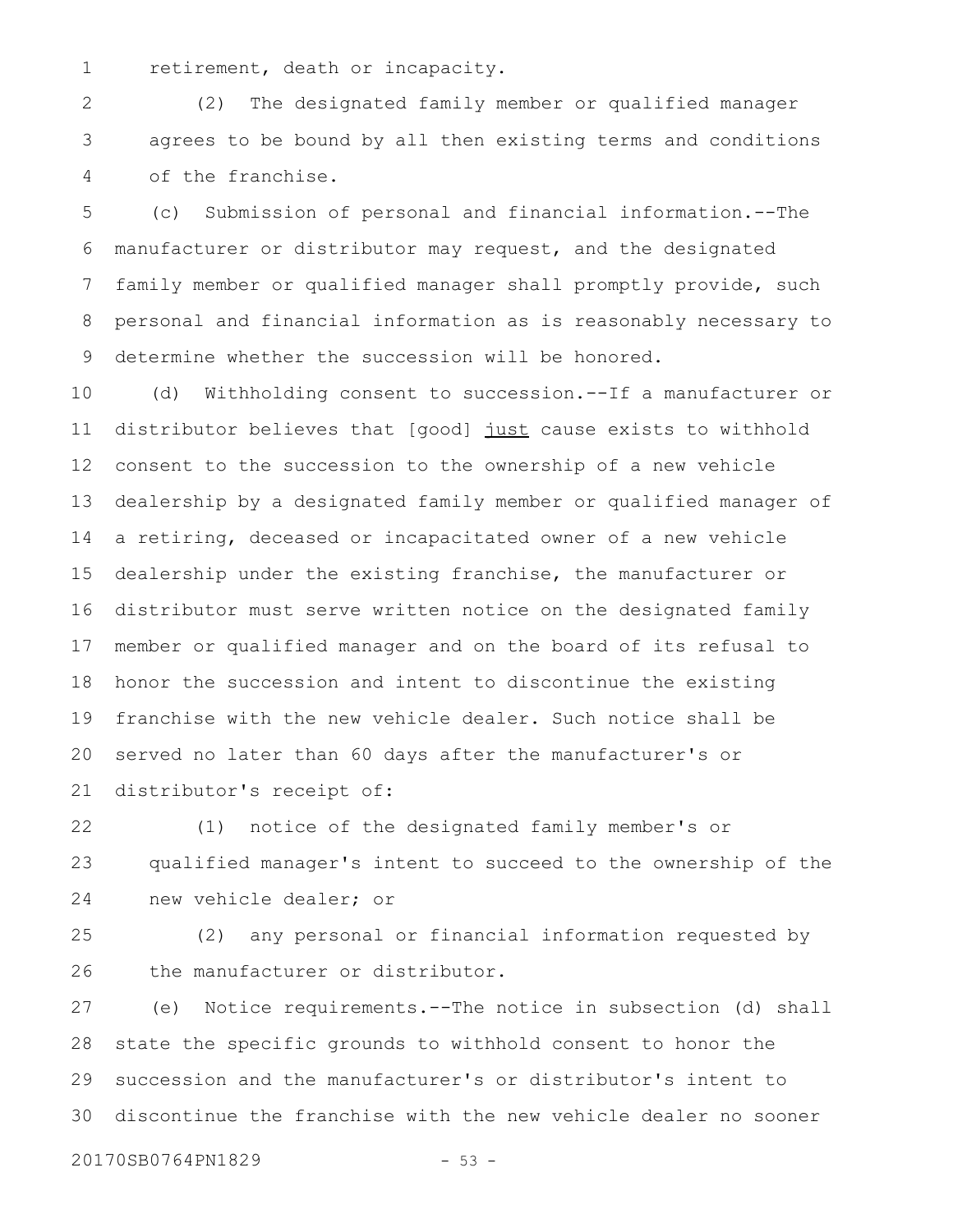than 60 days after the date the notice is served. The reasons given for the disapproval or any explanation of those reasons by the manufacturer or distributor shall not subject the manufacturer or distributor to any civil liabilities unless the reasons given or explanations made are malicious and published with the sole intent to cause harm to the dealer or successor. If the notice of refusal and discontinuance is not timely and properly served, the franchise shall continue in effect, subject to termination only as otherwise provided under this [act] chapter. 1 2 3 4 5 6 7 8 9 10

(f) Protest requirements upon withholding of consent.-- Within 30 days after receipt of such notice or within 30 days after the end of any appeal procedure provided by the manufacturer or distributor, whichever is greater, the designated family member or qualified manager may file with the board to protest the withholding the consent to honor the succession. When a protest is filed, the board shall promptly notify the manufacturer or distributor that a timely protest has been filed and that such manufacturer or distributor shall not terminate or discontinue the existing franchise until the board has held a hearing and issued a written decision within 120 days of the filing of the protest nor thereafter, unless the board determines that there is [good] just cause for not permitting the succession. 11 12 13 14 15 16 17 18 19 20 21 22 23 24

(g) Conflicts.--This [act] chapter shall not preclude the owner of a new vehicle dealership from designating any person as his or her successor by written instrument filed with the manufacturer or distributor. In the event of any conflict between such a written instrument which has not been revoked by written notice from the owner to the manufacturer or 25 26 27 28 29 30

20170SB0764PN1829 - 54 -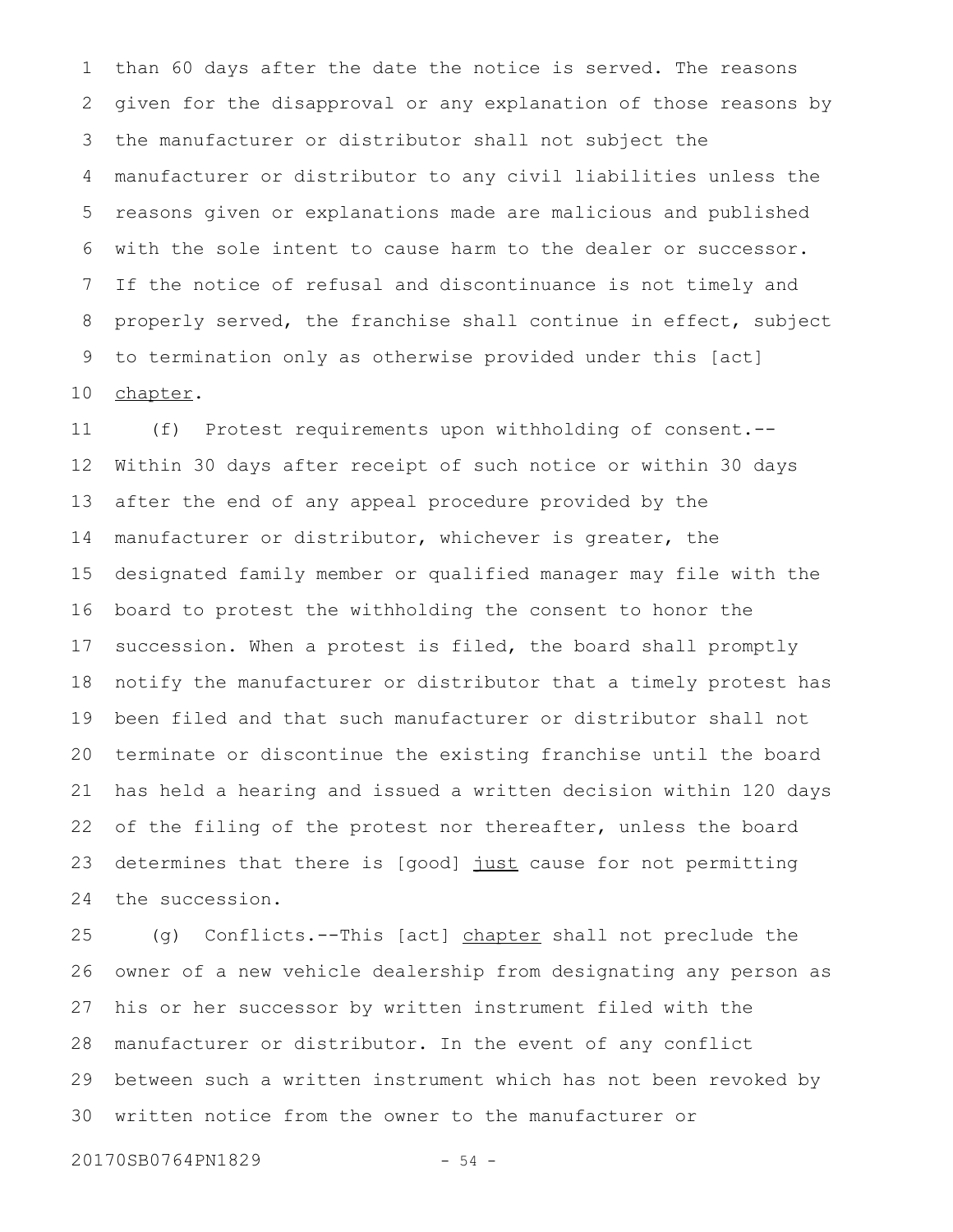distributor, and this section, the written instrument shall govern. 1 2

(h) Restriction.--This section shall not apply if the successor will not agree to comply with an existing agreement pertaining to transfer of ownership made between the manufacturer or distributor and the dealer transferor or with a new agreement containing substantially the same terms. 3 4 5 6 7

(i) Exception.--This section shall not apply to recreational vehicle manufacturers, distributors or dealers. 8 9

Section [16] 315. Manufacturer right of first refusal. 10

(A) GENERAL RULE.--A manufacturer or distributor shall be permitted to enact a right of first refusal to acquire the new vehicle dealer's assets or ownership in the event of a proposed change of all or substantially all ownership or transfer of all or substantially all dealership assets if all of the following requirements are met: **<--** 11 12 13 14 15 16

(1) To exercise its right of first refusal, the manufacturer or distributor must notify the dealer in writing within the 60-day or 75-day time limitations established under section [12(b)(5)] 310(b)(5). 17 18 19 20

(2) The exercise of the right of first refusal will result in the dealer and dealer's owners receiving the same or greater consideration as they have contracted to receive in connection with the proposed change of all or substantially all ownership or transfer of all or substantially all dealership assets. In that regard, the following shall apply: 21 22 23 24 25 26 27

(i) The manufacturer or distributor shall have the right to and shall assume the dealer's lease for, or acquire the real property on which the franchise is 28 29 30

20170SB0764PN1829 - 55 -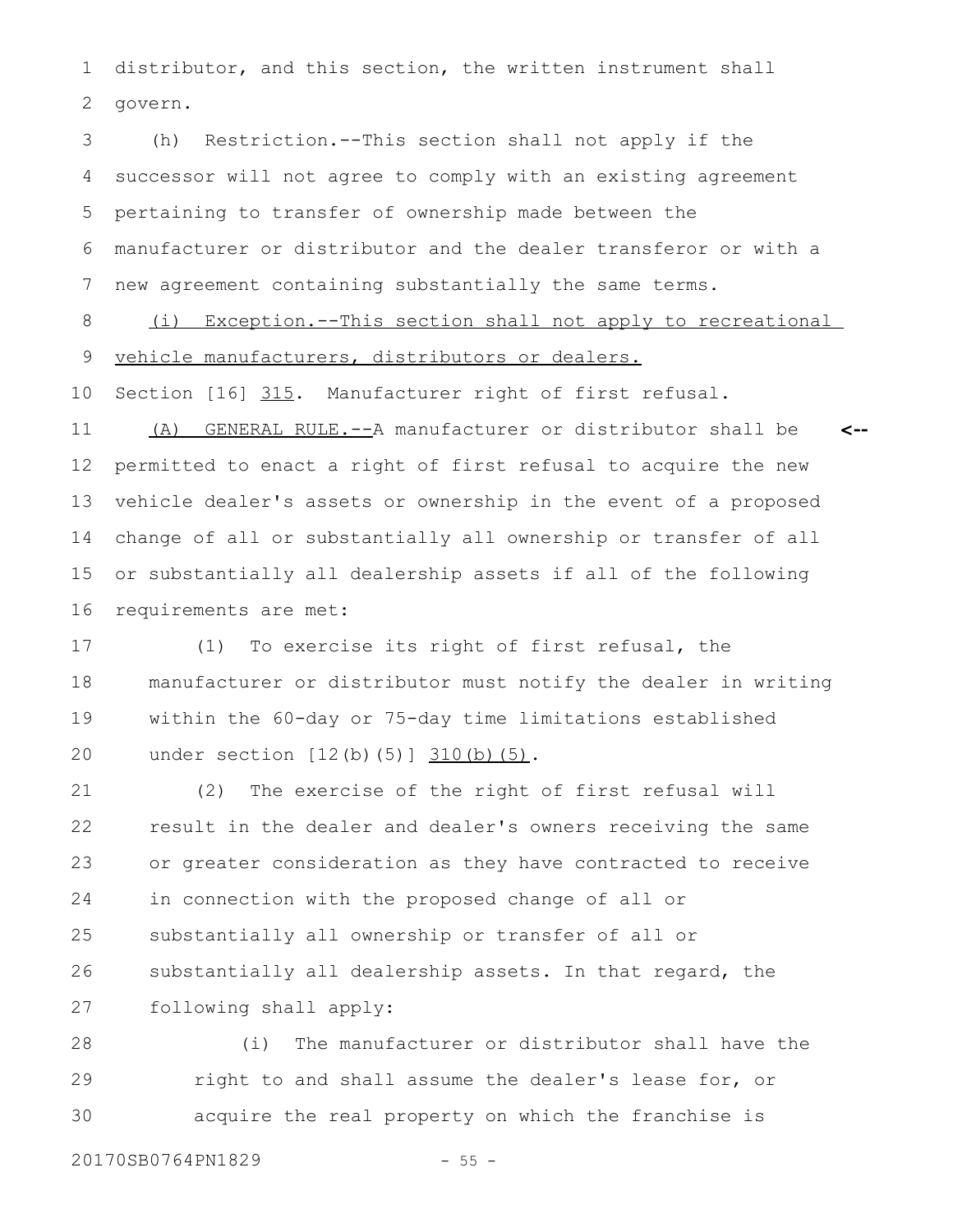conducted, on the same terms as those on which the real property or lease was to be sold or transferred to the proposed new owner in connection with the sale of the franchise, unless otherwise agreed to by the dealer and manufacturer or distributor. The manufacturer or distributor shall have the right to assign the lease or to convey the real property. 1 2 3 4 5 6 7

(ii) The manufacturer or distributor shall assume all of the duties, obligations and liabilities contained in the agreements that were to be assumed by the proposed new owner and with respect to which the manufacturer or distributor exercised the right of first refusal, including the duty to honor all time deadlines in the underlying agreements, provided that the manufacturer or distributor has knowledge of such obligations at the time of the exercise of the right of first refusal. Failure by an assignee of the manufacturer or distributor to discharge such obligations shall be deemed a failure by the manufacturer or distributor under this subsection. 8 9 10 11 12 13 14 15 16 17 18 19

(3) The proposed change of all or substantially all ownership or transfer of all or substantially all dealership assets does not involve the transfer of assets or the transfer or issuance of stock by the dealer or one or more dealer owners to a designated family member or members, the spouse, child or grandchild, spouse of a child or grandchild, brother, sister or parent of the dealer owner, of one or more dealer owners or to a qualified manager or to a partnership or corporation controlled by such persons. 20 21 22 23 24 25 26 27 28

(4) The manufacturer or distributor agrees to pay the reasonable expenses, including reasonable attorney fees which 29 30

20170SB0764PN1829 - 56 -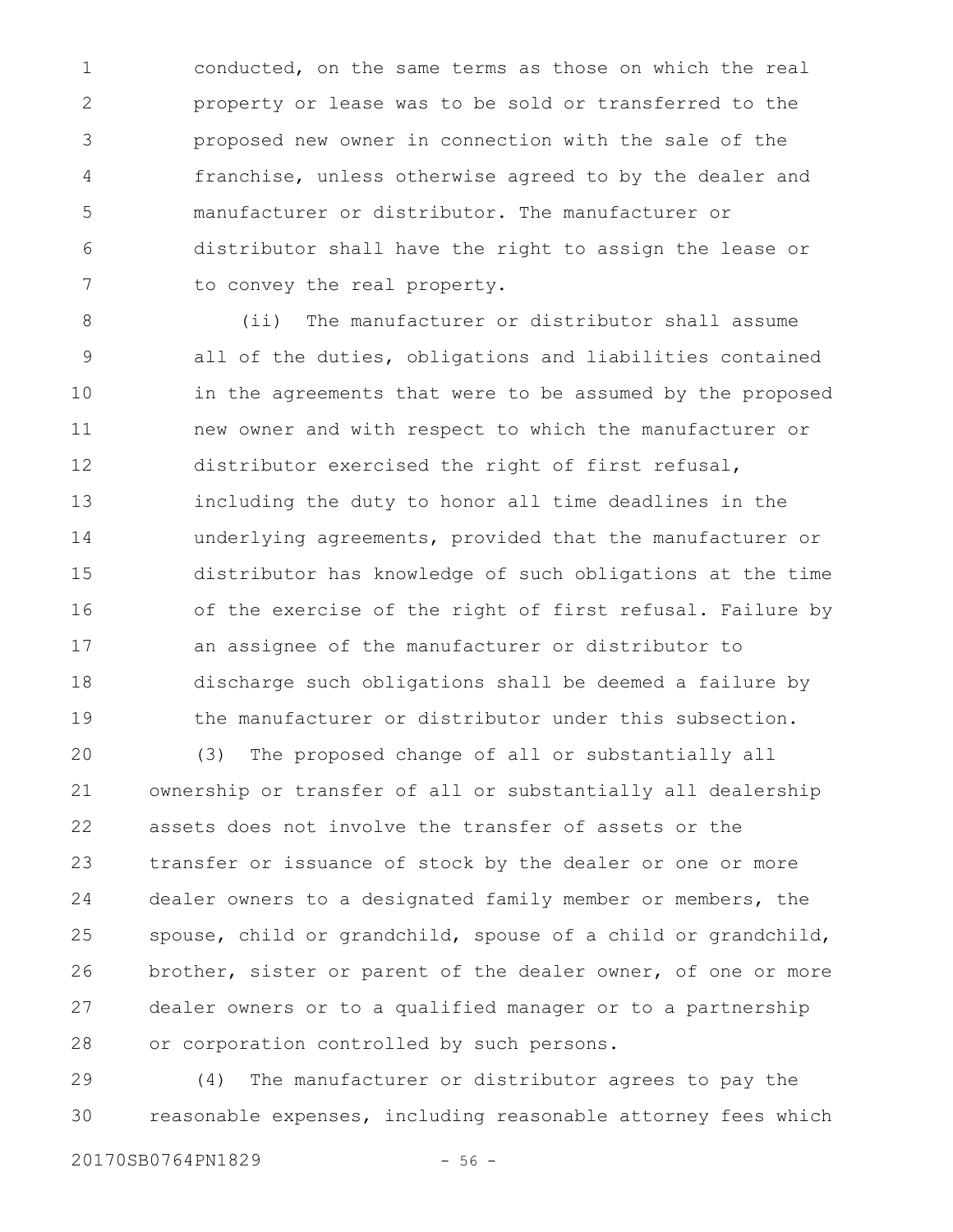do not exceed the usual, customary and reasonable fees charged for similar work done for other clients, incurred by the proposed new owner and transferee prior to the manufacturer's or distributor's exercise of its right of first refusal in negotiating and implementing the contract for the proposed change of all or substantially all ownership or transfer of all or substantially all dealership assets. Notwithstanding the foregoing, no payment of such expenses and attorney fees shall be required if the dealer has not submitted or caused to be submitted an accounting of those expenses within 20 days of the dealer's receipt of the manufacturer's or distributor's written request for such an accounting. Such an accounting may be requested by a manufacturer or distributor before exercising its right of first refusal. 1 2 3 4 5 6 7 8 9 10 11 12 13 14 15

(B) EXCEPTION.--THIS SECTION SHALL NOT APPLY TO RECREATIONAL **<--** VEHICLE MANUFACTURERS, DISTRIBUTORS OR DEALERS. 16 17

Section [17] 316. Manufacturer or distributor repurchase of inventory and equipment. 18 19

(a) Return of property for repurchase.--A new vehicle dealer shall return property, including, but not limited to, vehicle inventory, parts, equipment, tools and signs, as permitted under this section or as set forth in the franchise agreement, to the manufacturer or distributor within 90 days of the effective date of any termination or nonrenewal of a franchise or upon a termination or cessation of a part of a manufacturer's or distributor's business operations throughout the United States which is not part of any change in ownership, operation or control of all or any part of the manufacturer's or distributor's business under section [14] 313. The manufacturer 20170SB0764PN1829 - 57 -20 21 22 23 24 25 26 27 28 29 30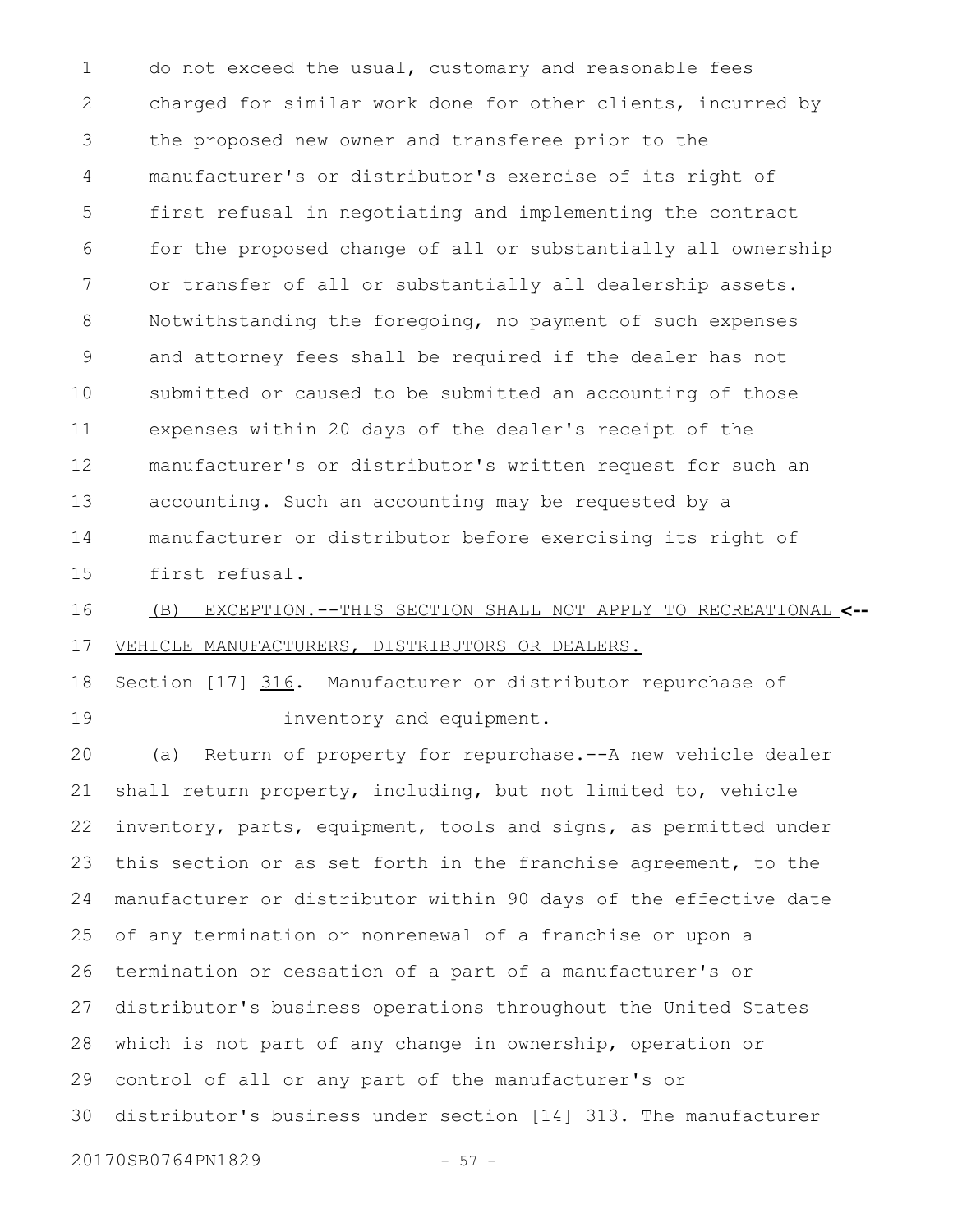or distributor shall supply the new vehicle dealer with instructions on the method by which the new vehicle dealer must return the property to the manufacturer or distributor. Within 60 days of tender of the property to the manufacturer or distributor, the manufacturer or distributor, including medium and heavy-duty truck component and engine manufacturers or distributors who provide integral parts of vehicles or provide major components by selling directly to dealers, shall repurchase from the new vehicle dealer and remit payment to the new vehicle dealer in accordance with their respective interest in: 1 2 3 4 5 6 7 8 9 10 11

(1) Any new, undamaged and unsold vehicle inventory, whether acquired from the manufacturer or distributor or from another dealer of the same line-make in the ordinary course of business within 18 months of the termination date, provided the vehicle has less than 750 miles registered on the odometer, not including mileage incurred in delivery from the manufacturer or in transporting the vehicle between dealers for sale, at the dealer's net acquisition cost, plus any cost to the dealer for returning the vehicle inventory to the manufacturer or distributor. A dealer shall be entitled to the payment under this paragraph for new and undamaged motor vehicles having a gross vehicle weight rating of at least 10,001 pounds of current and two prior model years as determined on a model-by-model basis within the line-make. 12 13 14 15 16 17 18 19 20 21 22 23 24 25

(2) All new, unused, undamaged parts listed in the current price catalog acquired from a manufacturer or distributor or a source approved or recommended by the manufacturer or distributor at the dealer price listed in the current parts catalog, less applicable allowances, plus 5% of 26 27 28 29 30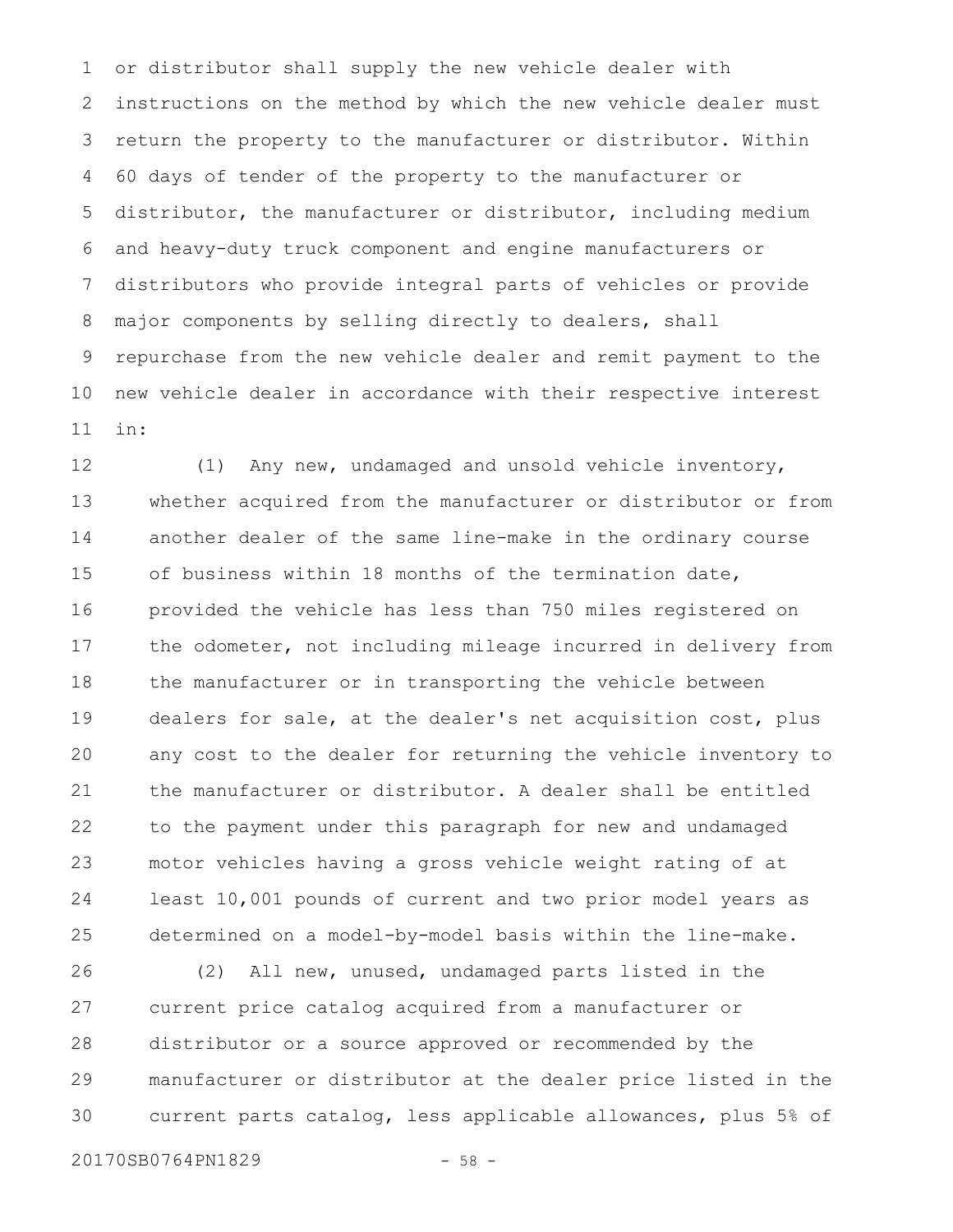the catalog price of the part for the cost of packing and returning the parts to the manufacturer or distributor. Reconditioned or core parts shall be valued at their core value, the price listed in the current parts catalog or the amount paid for expedited return of core parts, whichever is higher. 1 2 3 4 5 6

(3) Any special tools or equipment offered for sale during the three years preceding termination or nonrenewal and each trademark or trade name bearing signs which was recommended or required by the manufacturer or distributor at fair market value at the time the notice of termination or nonrenewal is given. 7 8 9 10 11 12

In the event the inventory is subject to a security interest, the manufacturer may make payment jointly to the dealer and the holder of the security interest. 13 14 15

(b) Failure to pay sums due.--A manufacturer or distributor who fails to pay those sums due the dealer within the prescribed time or at such time as the dealer proffers good title prior to the prescribed time for payment is liable to the new vehicle dealer for: 16 17 18 19 20

(1) the greater of dealer net acquisition cost, fair market value or current price of inventory; 21 22

(2) interest on the amount due, calculated at the rate applicable to a judgment of court; and 23 24

25

(3) reasonable attorney fees and costs.

(c) Limited applicability.--This section shall not apply to manufacturers, distributors or dealers of recreational vehicles or manufactured housing, nor shall it apply to motorcycle manufacturers, distributors or dealers except when the unilateral termination or failure to renew is by the 26 27 28 29 30

20170SB0764PN1829 - 59 -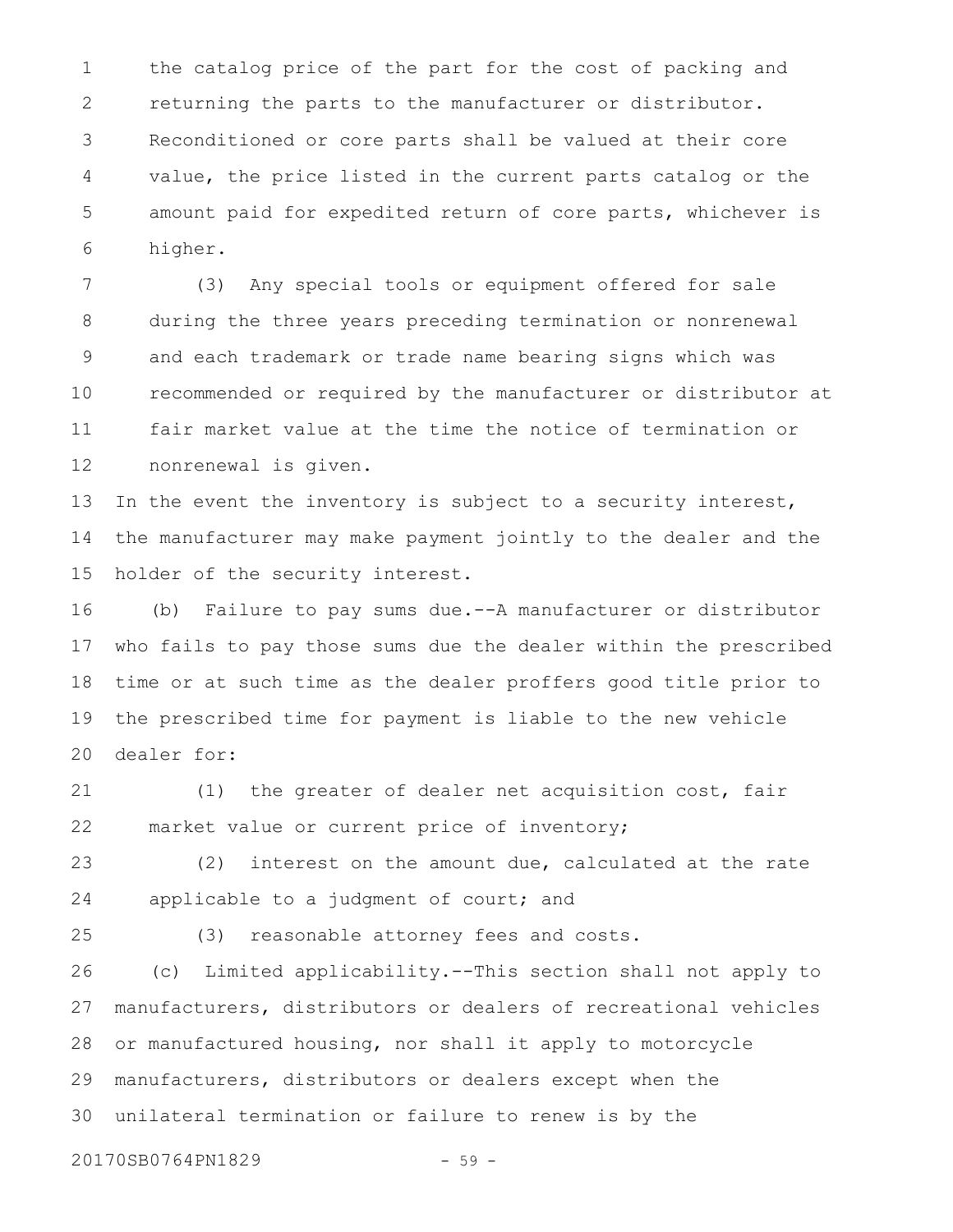manufacturer or distributor. 1

Section [18] 317. Reimbursement of rental costs for dealer facility. 2 3

(a) Reimbursement of rental costs.--In the event of a termination or nonrenewal under this [act] chapter, except for termination or nonrenewal under section [14] 313, the manufacturer or distributor shall, at the request and option of the new vehicle dealer, also pay to the new vehicle dealer: 4 5 6 7 8

(1) a sum equivalent to rent for the unexpired term of the lease or one year, whichever is less, or such longer term as provided in the franchise, if the new vehicle dealer is leasing the new vehicle dealership facilities from a lessor other than the manufacturer or distributor; or 9 10 11 12 13

(2) a sum equivalent to the reasonable rental value of the new vehicle dealership facilities for one year or until the facilities are leased or sold, whichever is less, if the new vehicle dealer owns the new vehicle dealership facilities. 14 15 16 17 18

(b) Extent of requirement.--The rental payment required under subsection (a) is only required to the extent that the facilities were used for activities under the franchise and only to the extent the facilities were not leased for unrelated purposes. If payment under subsection (a) is made, the manufacturer or distributor is entitled to possession and use of the new vehicle dealership facilities for the period rent is paid. 19 20 21 22 23 24 25 26

(c) Exemption.--This section shall not apply to motorcycle or recreational vehicle manufacturers, distributors or dealers. Section [19] 318. Grounds for disciplinary proceedings. In addition to any criminal or civil penalties otherwise 27 28 29 30

20170SB0764PN1829 - 60 -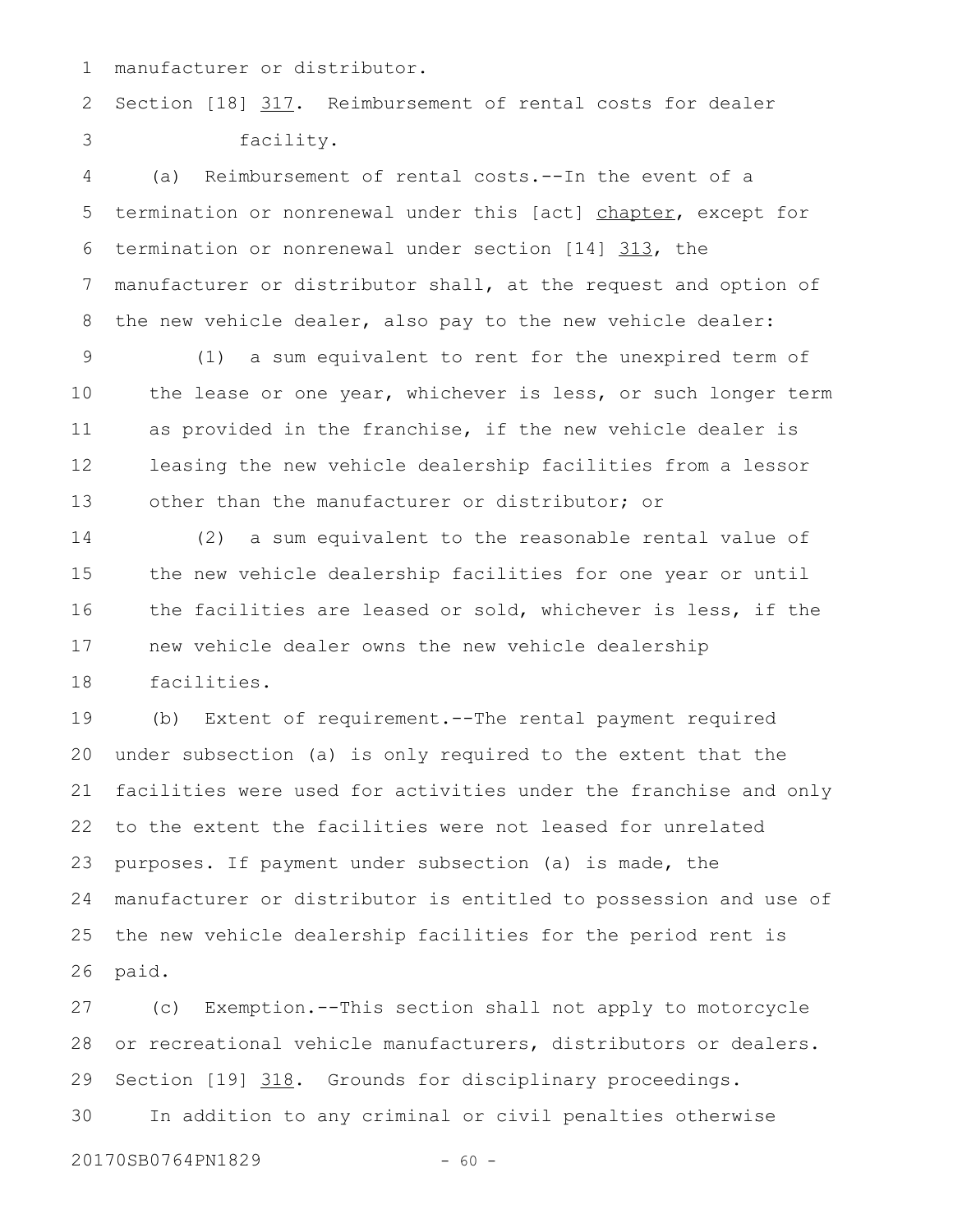provided in this act, the board shall have the power to formally reprimand, suspend or revoke any license or refuse to issue or renew any license of an applicant or licensee or a person required to be licensed under this act, if after due notice of and hearing, the person charged is found in violation of or fails to carry out the acts and procedures set forth in this act or is found guilty of committing or attempting to commit any of the acts set forth in section [23] 322 or any of the following acts: 1 2 3 4 5 6 7 8 9

(1) Having had a license revoked or suspended by the Commonwealth or another state based on grounds similar to those which in this Commonwealth allow disciplinary proceedings, in which case the record of such revocation or suspension shall be conclusive evidence. 10 11 12 13 14

(2) Make any substantial misrepresentation of material facts. 15 16

(3) Make any false promise of a character likely to influence, persuade or induce the sale of a vehicle. 17 18

(4) Being a vehicle dealer or salesperson, having within five years prior to the application for or issuance of a license or while his current license is in force pleaded guilty, entered a plea of nolo contendere or been found guilty in a court of competent jurisdiction in this or any other state or Federal jurisdiction of forgery, embezzlement, obtaining money under false pretenses, extortion, conspiracy to defraud, bribery, odometer tampering or any other crime involving moral turpitude. 19 20 21 22 23 24 25 26 27

(5) Having failed or refused to account for moneys or other valuables belonging to others which have come into his possession arising out of the sale of vehicles. 28 29 30

20170SB0764PN1829 - 61 -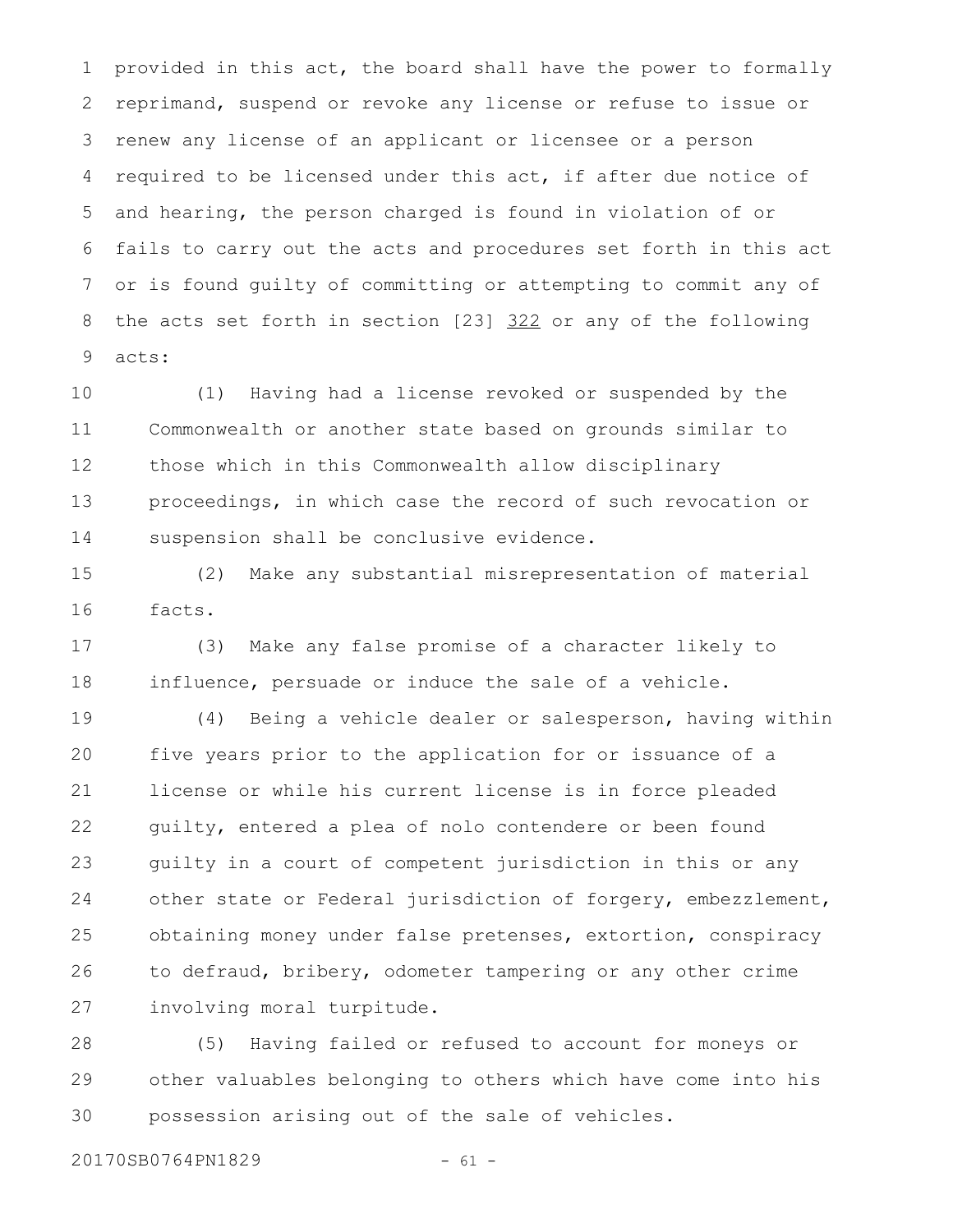(6) Having engaged in false, deceptive or misleading advertising of vehicles. 1 2

(7) Having committed any act or engaged in conduct in connection with the sale of vehicles which clearly demonstrates unprofessional conduct or incompetency to operate as a licensee under this act. 3 4 5 6

(8) Having made a material misstatement in application for licensure. 7 8

(9) Having set up, promoted or aided in promotion of a plan by which vehicles are sold to a person for consideration and upon the further consideration that the purchaser agrees to secure one or more persons to participate in the plan by respectively making a similar purchase and in turn agreeing to secure one or more persons likewise to join in said plan, each purchaser being given the right to secure money, credits, goods or something of value, depending upon the number of persons joining in the plan. 9 10 11 12 13 14 15 16 17

(10) Having engaged in the buying, selling, exchanging, trading or otherwise dealing in vehicles on Sunday in violation of 18 Pa.C.S. § 7365 (relating to trading in motor vehicles and trailers). 18 19 20 21

(i) Manufactured housing is permitted to be sold on Sundays by licensed manufactured housing dealers without being subject to prosecution under this paragraph. 22 23 24

(ii) Licensed motorcycle dealers are permitted to buy, sell, exchange, trade or otherwise deal in motorcycles on Sunday without being subject to prosecution under this paragraph. 25 26 27 28

(11) Being a dealer or broker who advertises or otherwise holds out to the public that he is selling new 29 30

20170SB0764PN1829 - 62 -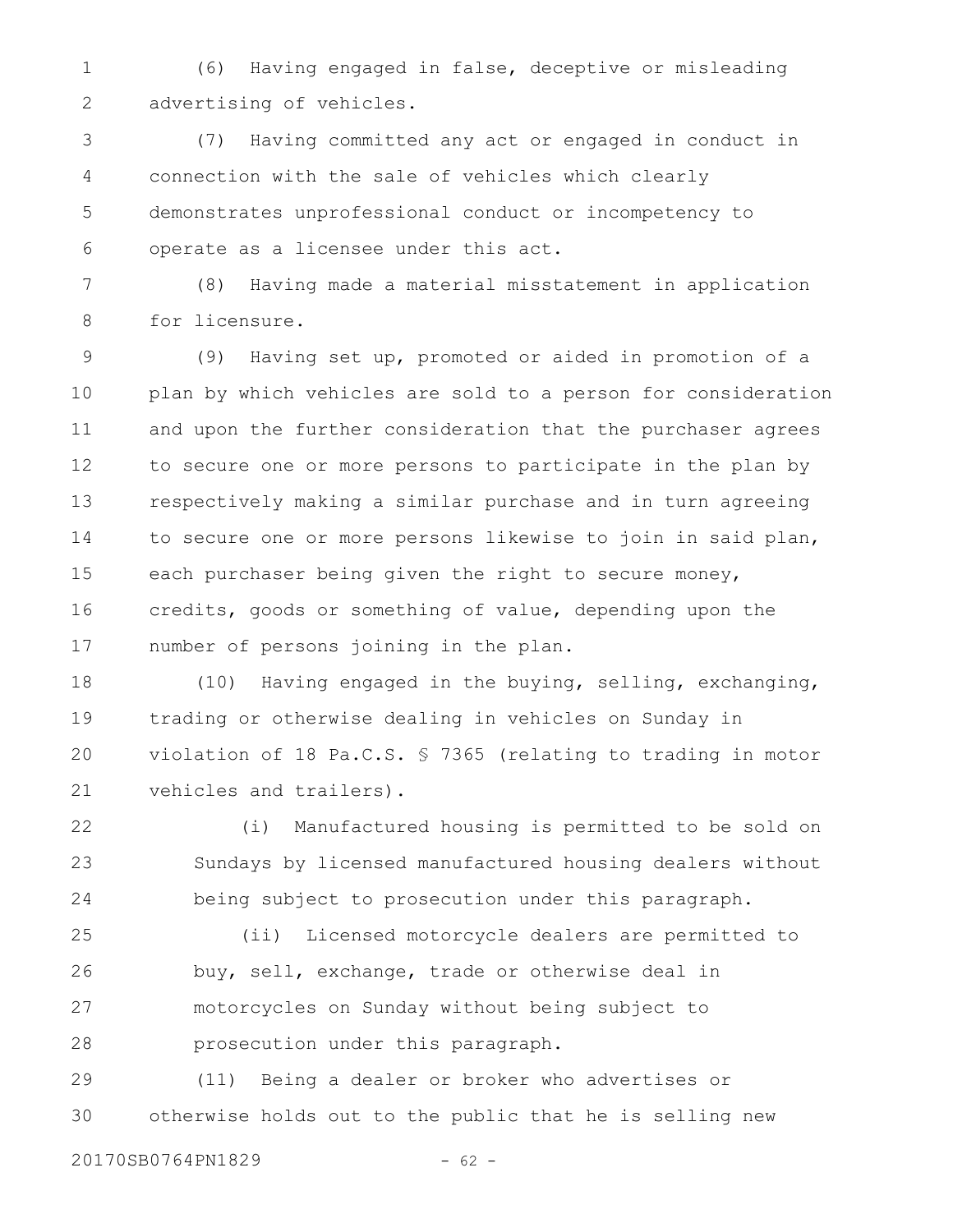vehicles for which he does not hold a franchise agreement in writing with a manufacturer or distributor giving the dealer authority to sell the particular line-make of new vehicles. 1 2 3

(12) Being a dealer or broker who sells new vehicles for which he does not hold a franchise agreement in writing with a manufacturer or distributor giving the dealer authority to sell the particular line-make of new vehicles. 4 5 6 7

(13) Failing to take immediate remedial action when the dealer knows that someone in his direct employ or someone who renders vehicle-related services to the dealer for consideration, has unlawfully tampered with the odometer of a vehicle in his care, custody or control or which has been sold or exchanged by the dealer. For the purpose of this paragraph, remedial action shall be defined as at least reporting the incident in writing to the Pennsylvania State Police or the board. 8 9 10 11 12 13 14 15 16

(14) Engaging in the business for which such licensee is licensed without at all times maintaining an established place of business as required. 17 18 19

(15) Employing any person as a salesperson who has not been licensed as required. 20 21

(16) Having had his vehicle business registration plates (dealer identification number) suspended or revoked by the Department of Transportation pursuant to 75 Pa.C.S. § 1374(a) (relating to suspension or revocation of vehicle business registration plates). A certified copy of the decision and order of the Department of Transportation will constitute conclusive evidence. 22 23 24 25 26 27 28

(17) Being a new car dealer whose franchise agreement with a manufacturer or distributor, which gives the subject 29 30

20170SB0764PN1829 - 63 -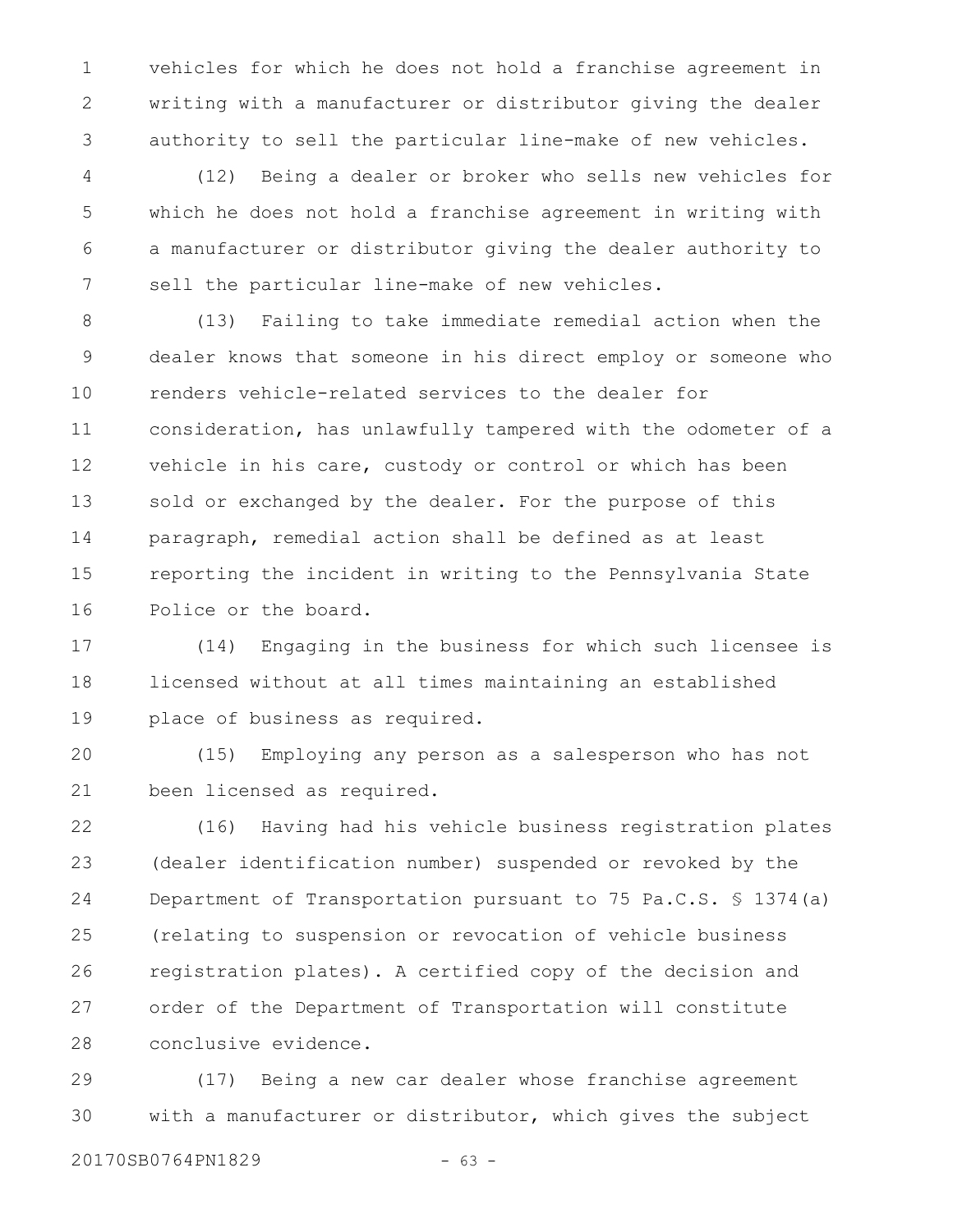dealer selling rights for that line-make, has been finally terminated, but who continues to sell new vehicles. A recreational vehicle or manufactured housing dealer, whose franchise was terminated or failed to be renewed by either the manufacturer or the dealer, who owned new vehicles prior to the termination or nonrenewal and sold them subsequent to the termination or nonrenewal is exempt from prosecution under this paragraph. Such dealers shall be authorized to sell as new all new vehicles that remain on their lot after a franchise is terminated or failed to be renewed. 1 2 3 4 5 6 7 8 9 10

11

(18) Willfully failing to display a license.

(19) Failing to obey any order of the board entered pursuant to the act. 12 13

(20) Permitting or allowing another individual or organization not licensed by the board to use that individual's license for the purpose of operating in this Commonwealth in a capacity for which the individual or organization should have held a license. 14 15 16 17 18

(21) Willfully having made any false statement as to a material matter in any oath or affidavit which is required by this act. 19 20 21

(22) Failing to collect a tax or fee due the Commonwealth upon a sale of a vehicle as defined in 75 Pa.C.S. § 102 (relating to definitions). 22 23 24

(23) Collecting a tax or fee and failing to issue a true copy of the tax report to the purchaser as required by law. 25 26

(24) Issuing a false or fraudulent tax report or copy thereof. 27 28

(25) Failing to pay over taxes or fees collected for the Commonwealth at the time and in the manner required by law. 29 30

20170SB0764PN1829 - 64 -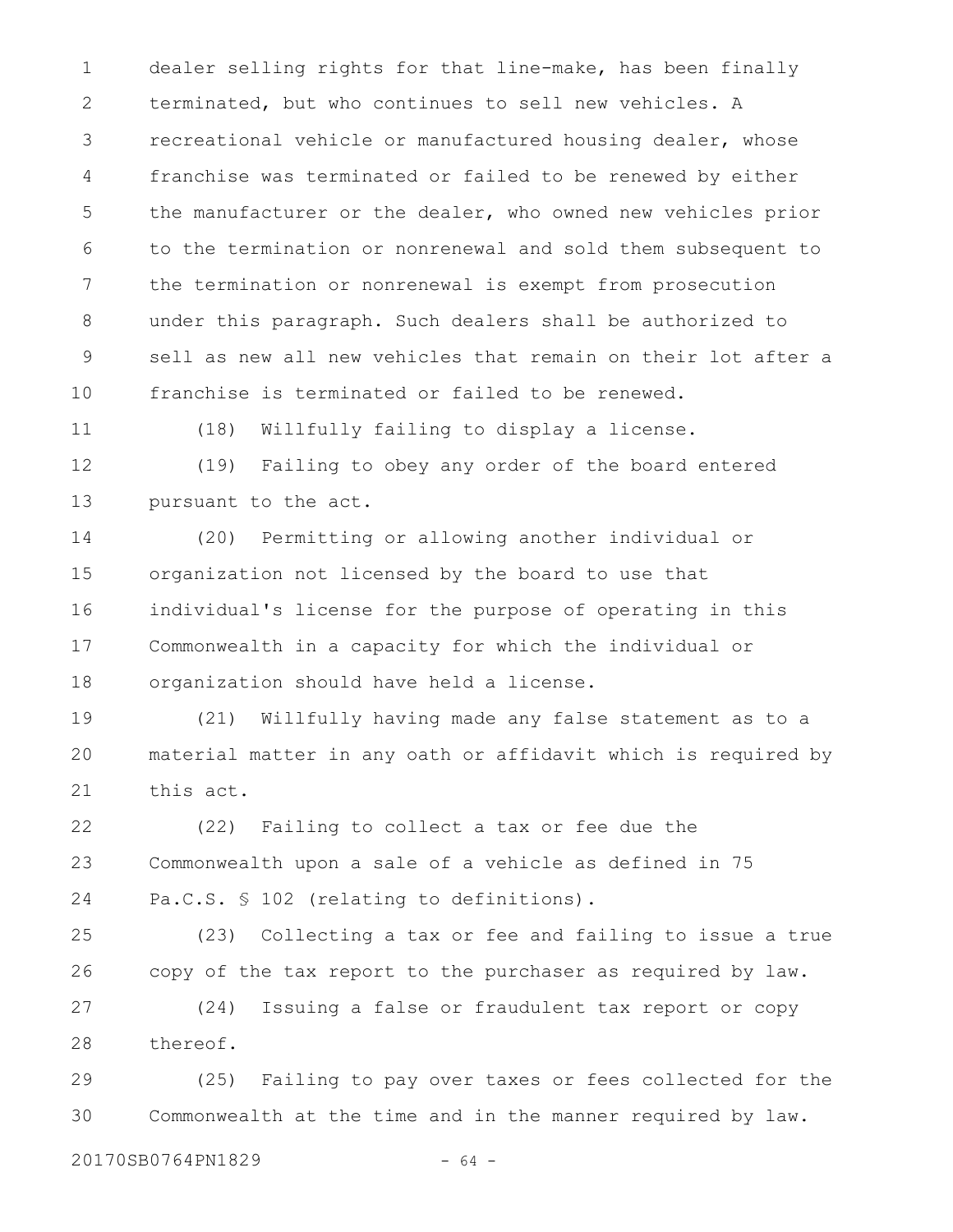1

(26) Violating any provision of this act.

(27) Being an unlicensed salesperson, dealer, vehicle auction, branch lot, manufacturer or any other person or business where a license is required under this act. 2 3 4

(28) Any violation of the regulations promulgated by the board. 5 6

(29) Being a wholesale vehicle auction who permits dealers who are not currently licensed in this Commonwealth or any other state or jurisdiction or a vehicle business registered with the Department of Transportation and issued a Department of Transportation identification number or licensed or registered by any other state or jurisdiction for a similar activity who during the time their licenses or registrations are suspended or revoked by the Commonwealth or any other state to sell, represent or purchase vehicles at an auction. 7 8 9 10 11 12 13 14 15 16

(29.1) Being a wholesale vehicle auction who permits a vehicle business as described under paragraph (29), which is restricted to certain vehicle buys, sales or exchanges as set forth in section  $[5(f)(2)]$   $303(f)(2)$ , to buy, sell or exchange vehicles of a type which the vehicle business is not authorized to engage in. 17 18 19 20 21 22

(30) Being a dealer which permits salespersons who are not currently licensed in this Commonwealth or any other state or who during the time their licenses are suspended or revoked by the Commonwealth or any other state to sell, represent or purchase vehicles at an auction. 23 24 25 26 27

(31) Being a public or retail vehicle auction who knowingly and willfully permits any buyer or seller to buy or sell vehicles which results in engaging in the business as 28 29 30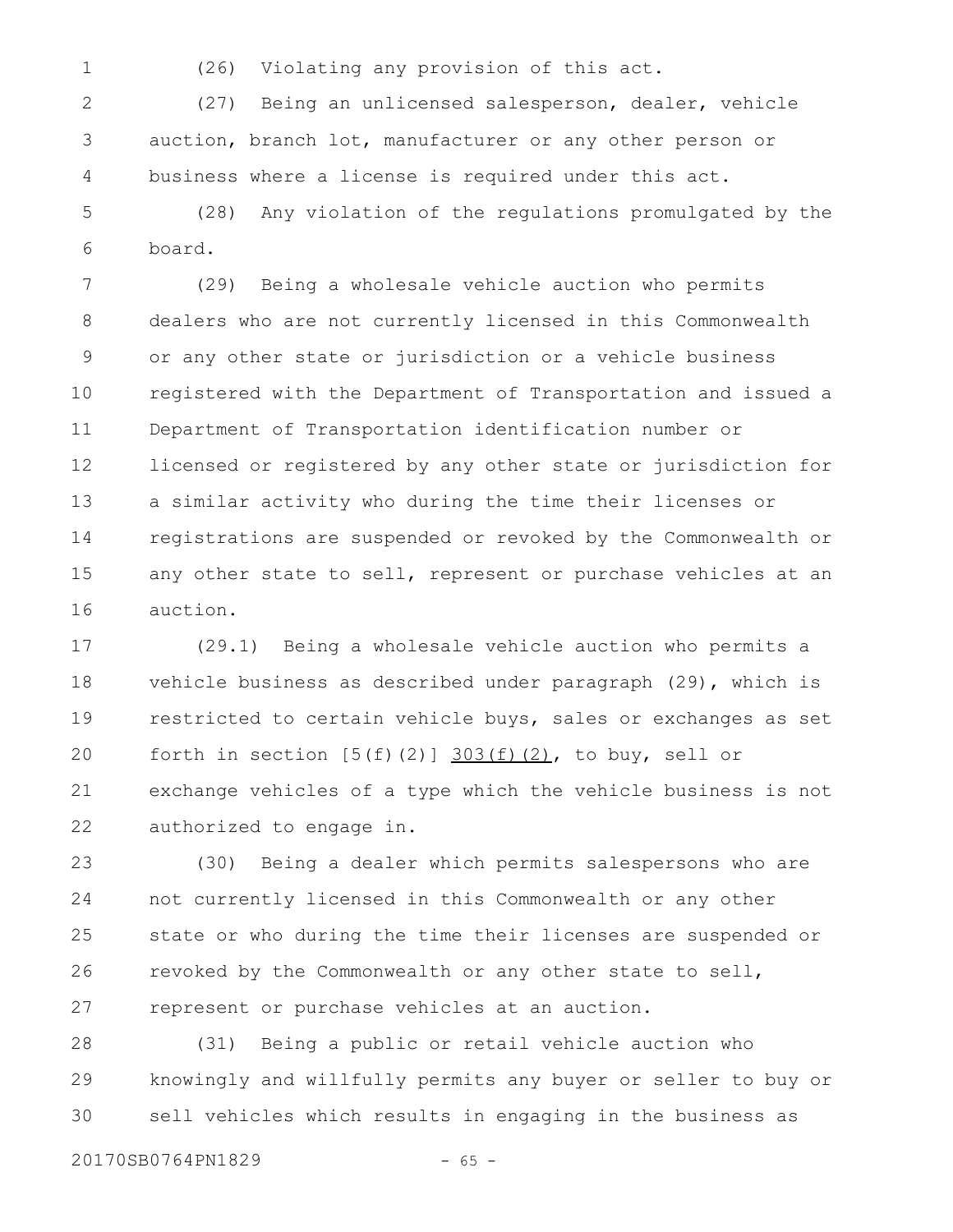dealer without a license or permitting any other person to engage in any activity which would require licensure under this act. 1 2 3

(32) Being a dealer which willfully permits an individual or salesperson to buy, sell or exchange a vehicle for his own benefit or profit under the dealer's license. 4 5 6

(33) Being a dealer which willfully permits any person who is not a licensed salesperson or owner of the dealership to use the dealer's dealer identification number issued by the Department of Transportation, vehicle dealer's license number or dealer's vehicle registration plates for the purpose of buying, selling or exchanging vehicles. 7 8 9 10 11 12

(34) Being a dealer which conducts its business under any name other than the name in which it is registered or at any other location than that authorized by its license. 13 14 15

(35) Being a dealer, agent of a dealer or a salesperson who buys, sells or exchanges vehicles with a person who is required to be licensed under this act if the dealer, agent or salesperson knew or should have known that the person is not licensed. 16 17 18 19 20

(36) Accepting an order of purchase or a contract from a buyer, which offer of purchase or contract is subject to subsequent acceptance by the seller, if such arrangement results in the practice of bushing. 21 22 23 24

(37) Failing to produce business records when an authorized agent of the board reasonably requests the licensee to produce business records. 25 26 27

(38) Being a person whose license under this act or authority to engage as a dealer or salesperson in any other state or jurisdiction was suspended or revoked and, while the 28 29 30

20170SB0764PN1829 - 66 -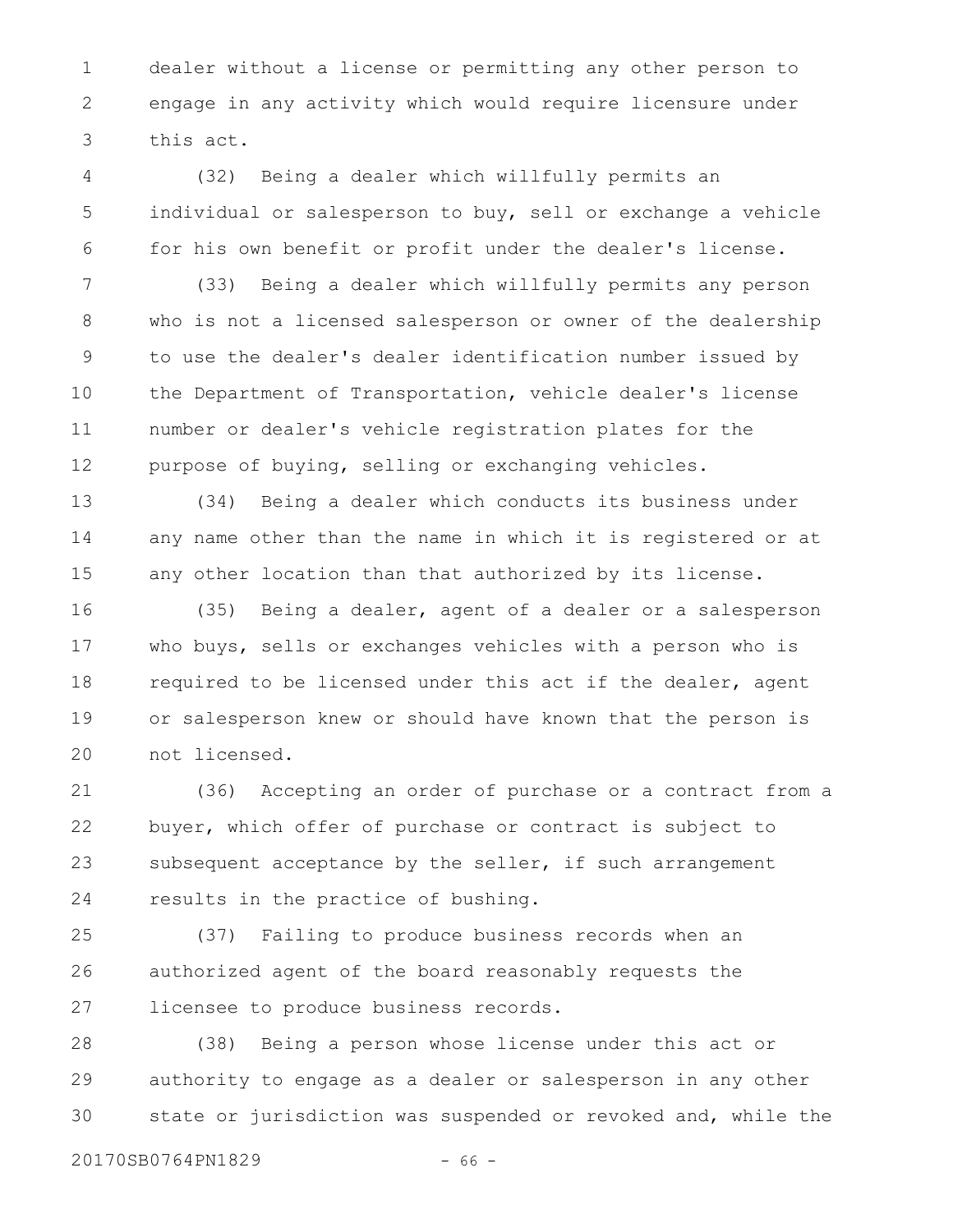license or authority was suspended or revoked, was physically present at a wholesale vehicle auction or public or retail vehicle auction during the auctioning of vehicles. A vehicle auction shall not be subject to prosecution for a violation of a person being physically present under this paragraph. 1 2 3 4 5

(39) Being an out-of-State recreational vehicle dealer who, while buying, selling, titling, registering, financing or exchanging recreational vehicles in this Commonwealth, violates a Pennsylvania law or regulation or a law or regulation of the state or jurisdiction of licensure or the state or jurisdiction of domicile regarding the buying, selling, titling, registering, financing or exchanging of recreational vehicles. 6 7 8 9 10 11 12 13

(40) Being an out-of-State recreational vehicle dealer who fails to demonstrate, upon direction of or investigation by the board or its agents, that the out-of-State recreational vehicle dealer satisfies the provisions of section 32.1(c) regarding participation in this Commonwealth in a recreational vehicle show, recreational vehicle offpremise sale, recreational vehicle exhibition or recreational vehicle rally. 14 15 16 17 18 19 20 21

Section [20] 319. Administrative liability of employer, 22

copartnership, association or corporation. 23

In the event of the revocation of the license issued to any member of a partnership or to any officer of an association or corporation, the license issued to a partnership, association or corporation shall be revoked by the board unless, within a time fixed by the board, in the case of a partnership, the connection of the member whose license has been revoked shall be severed and his interest in the partnership and his share in its 24 25 26 27 28 29 30

20170SB0764PN1829 - 67 -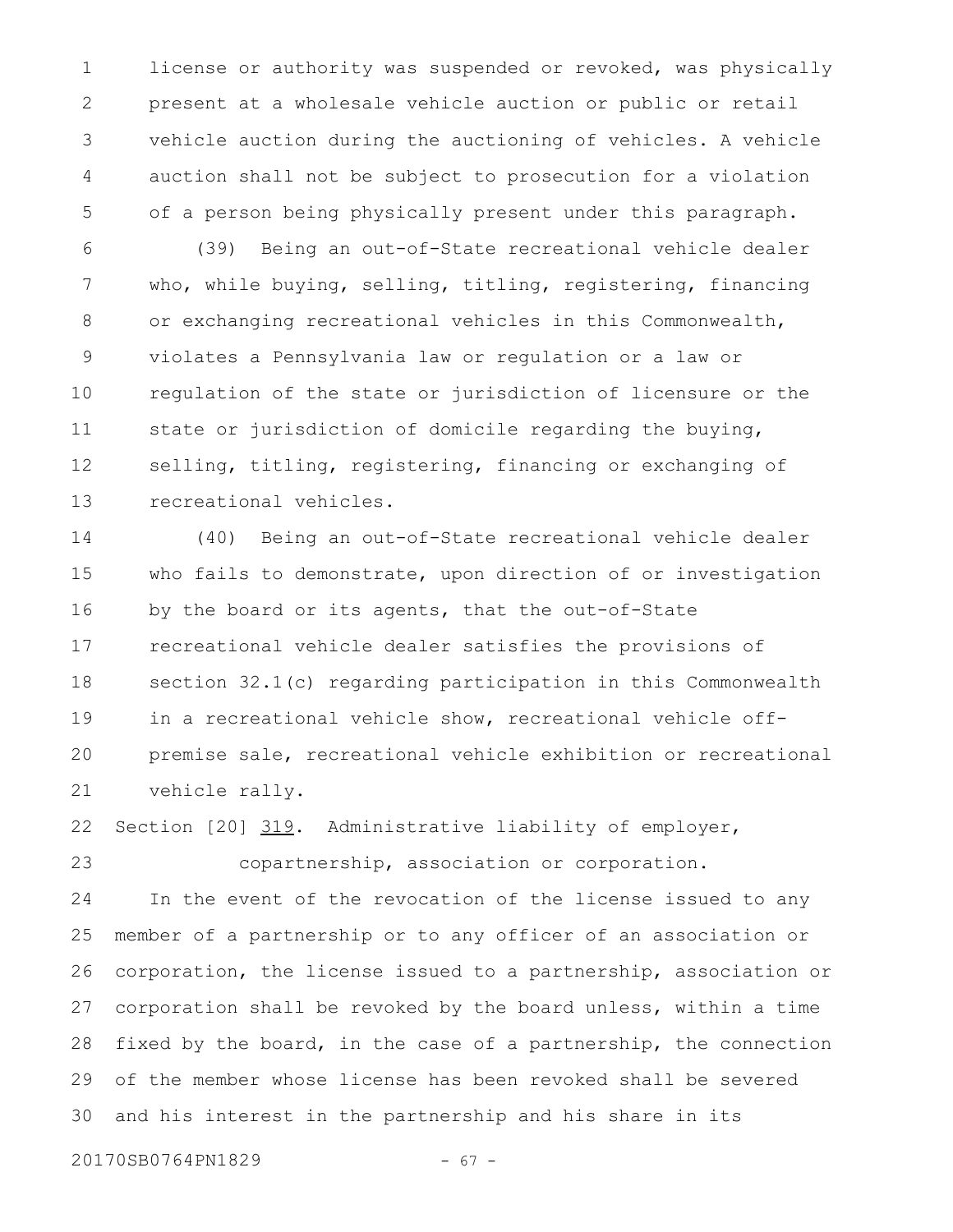activities brought to an end, or in the case of an association or corporation, the offending officer shall be discharged and shall have no further participation in its activities. 1 2 3

Section [21] 320. Reinstatement. 4

(a) Suspension.--Upon application in writing and after a hearing pursuant to notice, the board may reissue or modify the suspension of any license which has been suspended. 5 6 7

(b) Revocation.--Unless ordered to do so by a court, the board shall not reinstate the license of a person that has been revoked and such person shall be required to apply for a license after a period of five years in accordance with section [22] 321 if he desires to resume operating as a licensee at any time after such revocation. 8 9 10 11 12 13

Section [22] 321. Application for license. 14

(a) Dealer's or vehicle auction's license.--Application for license as a dealer or vehicle auction shall be made in writing to the board, signed by the applicant, setting forth the following: 15 16 17 18

(1) Name of applicant and location of principal place of business to which the license will be issued. 19 20

(2) Name or style under which business is to be conducted and, if a corporation, the state of incorporation. 21 22

(3) Name and address of each owner or partner and, if a corporation, the names of principal officers and directors. 23 24

(4) Locations in which the business is to be conducted if the dealer has more than one place of business. 25 26

(5) If new vehicles are to be sold, the line-make or line-makes to be handled. 27 28

(6) A statement of the previous history, record and association of the applicant and of each owner, partner, 29 30

20170SB0764PN1829 - 68 -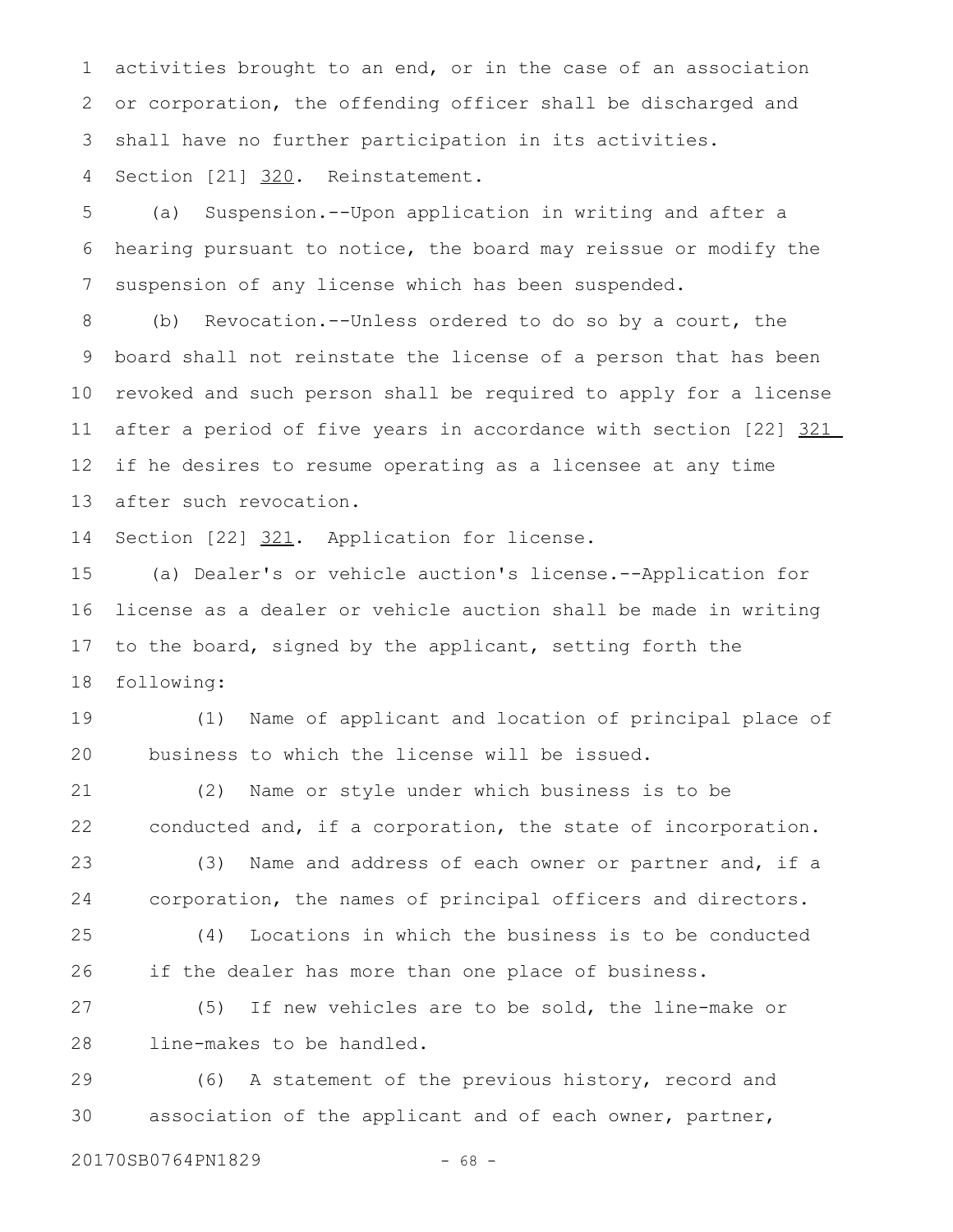officer and director, which statement shall be sufficient to establish to the satisfaction of the board the reputation in business of the applicant. 1 2 3

(7) A statement showing whether the applicant has previously applied for a license and the result of such application and whether the applicant has ever been the holder of either a dealer, vehicle auction or salesperson license which was revoked or suspended. 4 5 6 7 8

(8) If the applicant is a corporation or partnership, a statement showing whether any of the partners, employees, officers or directors have been refused a dealer's, vehicle auction's or salesperson's license or have been the holder of such a license which was revoked or suspended. 9 10 11 12 13

(9) A statement by the applicant that he has met all facility requirements as noted herein and as required by regulation. 14 15 16

(b) Salesperson's license.--Application for license as a salesperson shall be made in writing to the board, signed by the applicant, setting forth the following: 17 18 19

20

(1) The applicant's name and address.

(2) The period of time, if any, during which he has been engaged in the occupation of salesperson. 21 22

(3) The name and address of his last employer. 23

(4) The name and address of the dealer then employing him or into whose employ he is about to enter. If the applicant is to be licensed for a dealer who is licensed in more than one category or at more than one location and the applicant desires to sell for each of the dealer's licensed entities, the name and address of the primary location and of each other entity shall be supplied. 24 25 26 27 28 29 30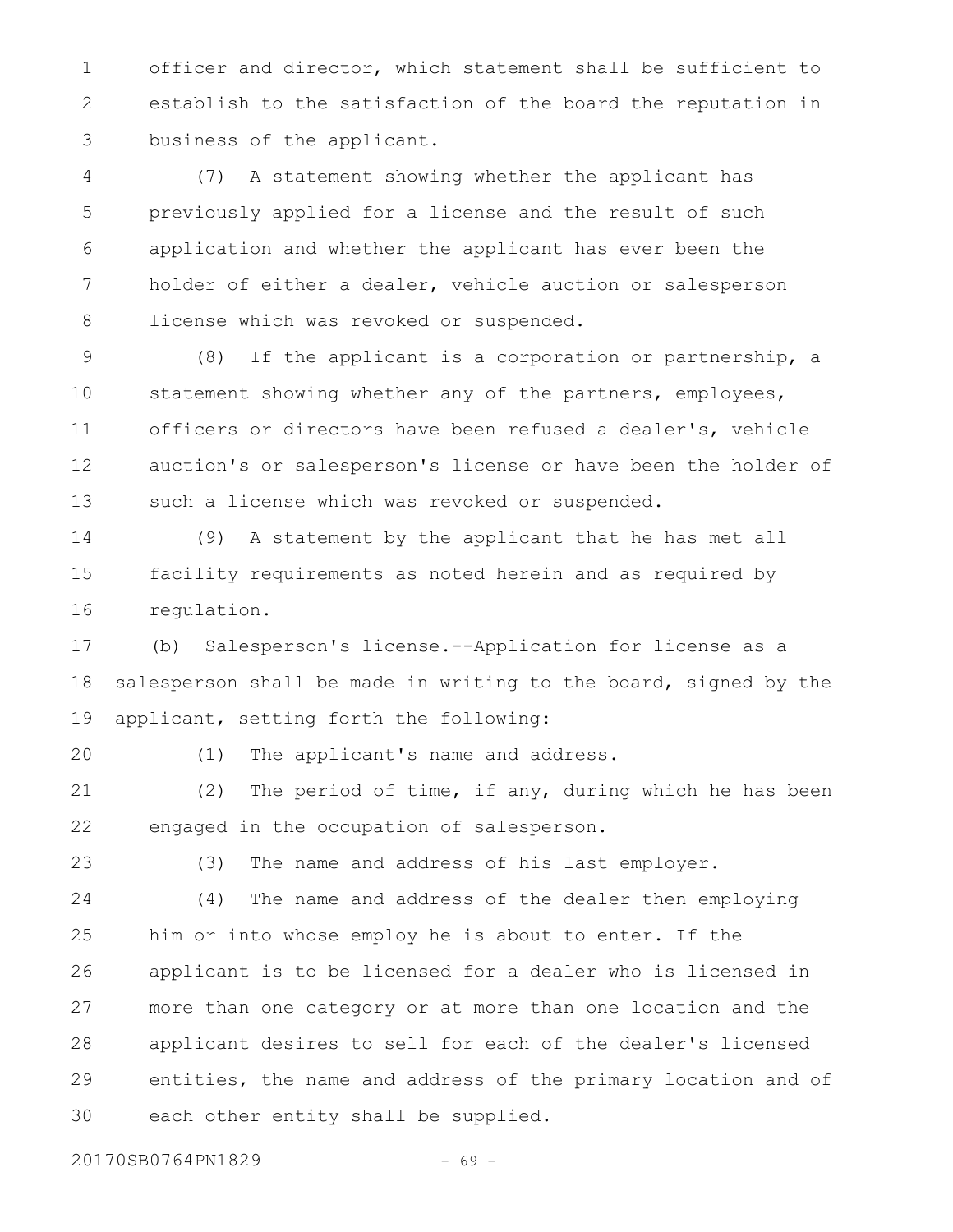(5) The recommendation of his employer or prospective employer certifying that the applicant is honest, trustworthy and of good repute and recommending that a license be granted. In the case of an applicant who is himself a dealer, an officer of a corporation which is a dealer or a member of a partnership which is a dealer, the foregoing recommendation shall be made by another dealer, bank or sales finance company which has personal knowledge concerning the reputation and fitness of the applicant. 1 2 3 4 5 6 7 8 9

(6) A statement showing whether the applicant has previously applied for a license and the result of such application and whether the applicant has ever been the holder of a salesperson's license which was revoked or suspended or the subject of disciplinary action by this board or that of any other jurisdiction. 10 11 12 13 14 15

(7) The application shall be made upon a form prepared by the board containing such other reasonable information as the board shall require. 16 17 18

(c) Application for license other than as a dealer, vehicle auction or salesperson.--Application for license other than as a dealer, vehicle auction or salesperson shall be made in writing to the board accompanied by the required fee. The board may require, in such application or otherwise, information relating to the applicant's background and his financial standing, all of which may be considered by the board in determining the fitness of said applicant to engage in the business for which he desires to be licensed. 19 20 21 22 23 24 25 26 27

(d) Manufacturer's or distributor's license.--Application for license as a manufacturer or distributor shall be made in writing to the board, signed by the applicant, setting forth or 28 29 30

20170SB0764PN1829 - 70 -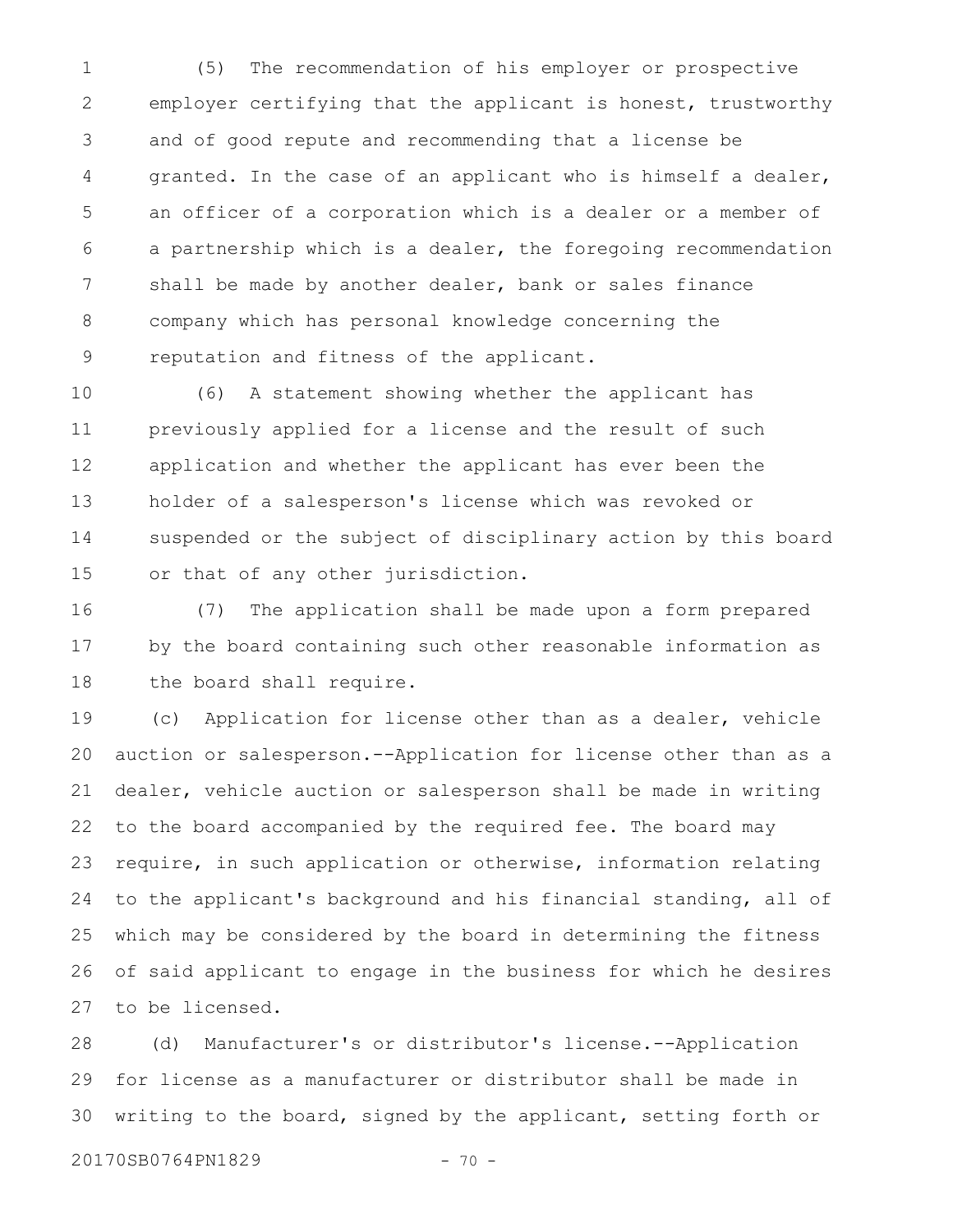attaching the following: 1

(1) Name of applicant and location of principal place of business for the license which is the subject of the application and the location of any other place of business within this Commonwealth. 2 3 4 5

(2) Name or style under which business is to be conducted and, if a corporation, the state of incorporation. 6 7

(3) The line-make or line-makes of new vehicles which are to be manufactured or distributed. 8 9

(4) A statement showing whether the applicant has previously applied for a license and the result of such application. 10 11 12

(e) Change of ownership.--A dealer or vehicle auction shall supply the board with information regarding any change in named owners. The information shall include a statement of the previous history, record and reputation in the business of the new owner. Where the same business name and address is to be retained, any change in owners shall only require the licensee to inform the board of the change in owners but shall not require the licensee to submit to the entire license application process as set forth by this act or corresponding regulations. Section [23] 322. Refusal of license. 13 14 15 16 17 18 19 20 21 22

The board may refuse to issue a license if the applicant has committed any of the acts set forth as grounds for the suspension or revocation of a license or the board finds that the applicant continued to engage in an activity in violation of this act during the suspension or revocation period. The board may also refuse to issue a license when it determines: 23 24 25 26 27 28

(1) That the applicant was previously the holder of a license issued under this act, which license was revoked for 29 30

20170SB0764PN1829 - 71 -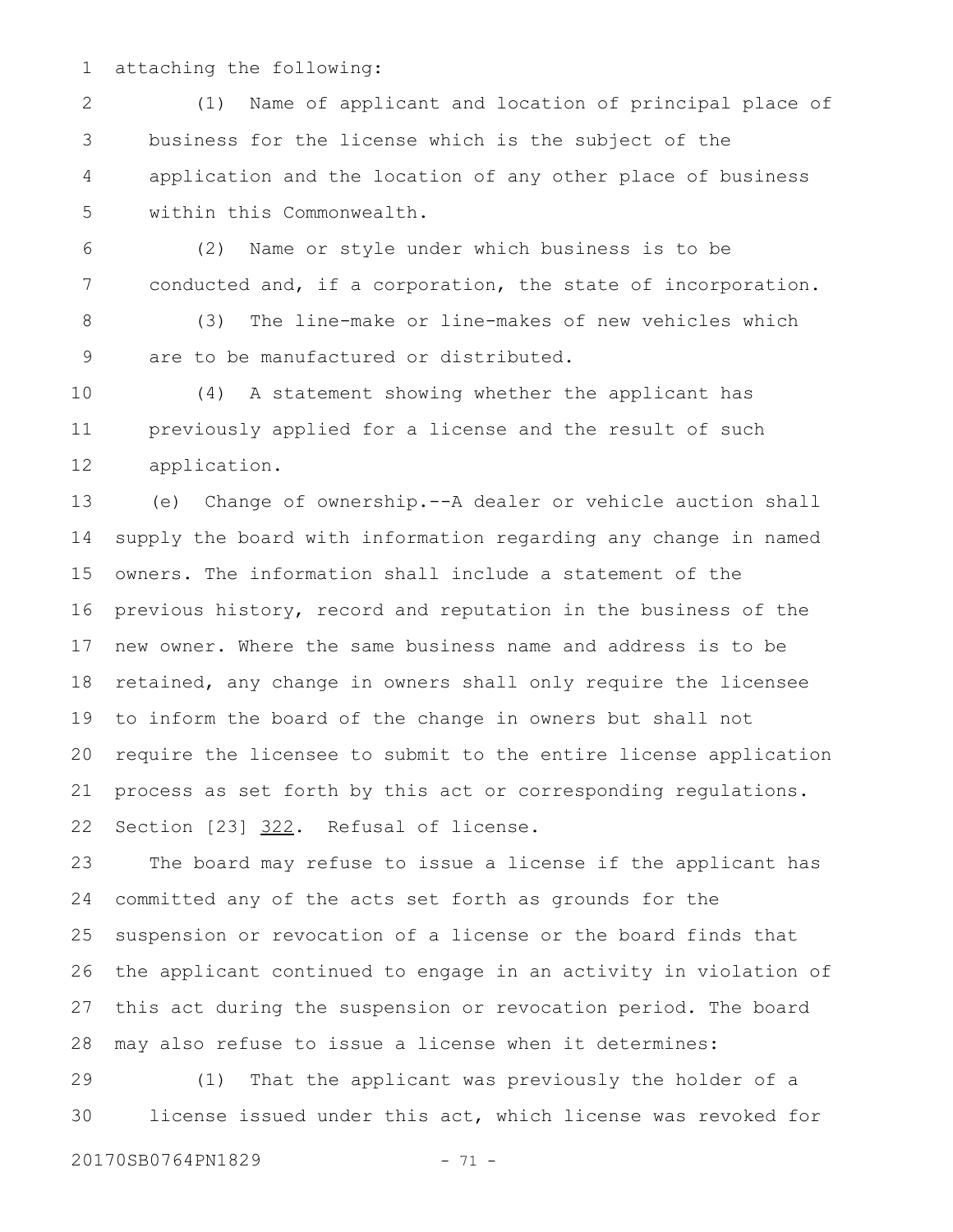cause or which license was suspended for cause and the terms of the suspension have not been fulfilled. 1 2

(2) That the applicant was previously a limited or general partner, stockholder, director or officer of a partnership or corporation whose license issued under the authority of this act was revoked for cause and never reissued or was suspended for cause and the terms of suspension have not been fulfilled. 3 4 5 6 7 8

(3) If the applicant is a partnership or corporation, that one or more of the limited or general partners, stockholders, directors or officers of the partnership or corporation was previously the holder of a license issued under the authority of this act which was revoked for cause or was suspended for cause and the terms of the suspension have not been fulfilled, or that by reason of the facts and circumstances touching the organization, control and management of the partnership or corporation business, the policy of such business will be directed, controlled or managed by individuals who, by reason of their conviction of violations of the provisions of this act, would be ineligible for a license and that by licensing such corporation or partnership, the purposes of this act would likely be defeated. 9 10 11 12 13 14 15 16 17 18 19 20 21 22 23

(4) That the applicant is a vehicle dealer, vehicle auction or salesperson who, having within five years prior to the application for or issuance of a license or while a current license is in force, pleaded guilty, entered a plea of nolo contendere or has been found guilty in a court of competent jurisdiction in Federal or in this or any other state jurisdiction of forgery, embezzlement, obtaining money 24 25 26 27 28 29 30

20170SB0764PN1829 - 72 -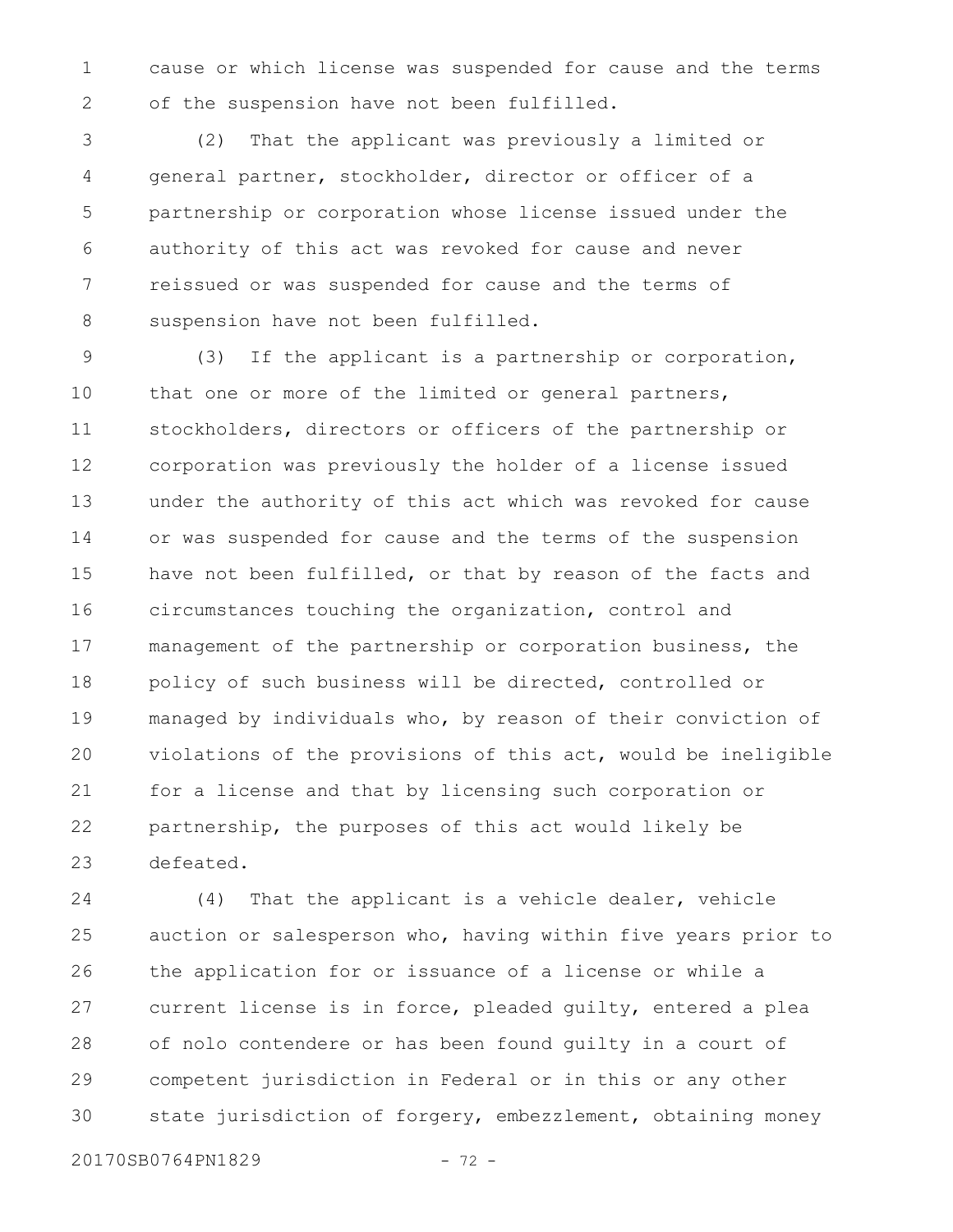under false pretenses, extortion, conspiracy to defraud, bribery, odometer tampering or any other crime involving moral turpitude. 1 2 3

Section [24] 323. Change of salesperson's license to indicate new employer. 4 5

Whenever a licensed salesperson desires to change his employment from one licensed dealer to another, he shall notify the board in writing using the appropriate form, which is completed in its entirety and is accurate, no later than ten days after the date of change, pay the required fee and return the current license if not previously returned. The board shall issue a new license upon receipt of a complete and accurate salesperson's transfer application. In the interim at such time as the change in affiliation of the salesperson occurs, he shall maintain a copy of the notification sent to the board as his temporary license pending receipt of his new current license. This temporary transfer license shall expire at the end of 45 days from the date on the transfer application. It shall be the duty of the applicant to notify the board if a new license or other pertinent communication is not received from the board within 30 days of the submission of the transfer application. The new license shall be issued for the remainder of the period covered by the previous license. The fee for the issuance of such changed license shall be determined by regulation. Section [25] 324. Termination of employment or business. (a) Salesperson's license to be surrendered after termination of employment.--Within ten days after termination of employment, the dealer shall surrender that salesperson's license to the board. If the license is not in the dealer's possession, then it will be the responsibility of the 6 7 8 9 10 11 12 13 14 15 16 17 18 19 20 21 22 23 24 25 26 27 28 29 30

20170SB0764PN1829 - 73 -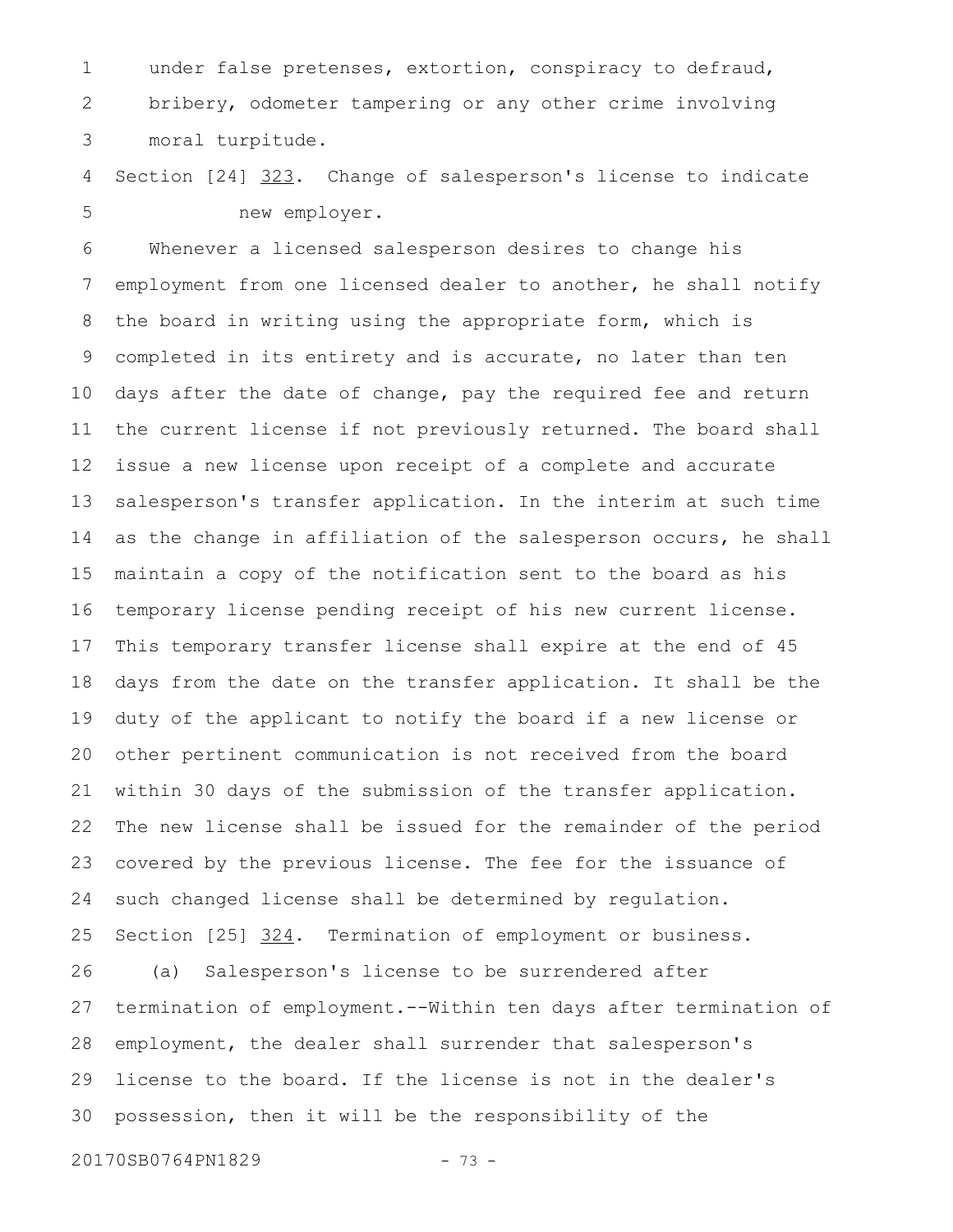salesperson to return the license to the board. 1

(b) Dealer's, branch lot or vehicle auction license to be surrendered after termination of business.--Within ten days after termination of business activities, the dealer, branch lot or vehicle auction shall surrender to the board all of its licenses and its salespersons' licenses issued by the board. Section [26] 325. Exemption from licensure and registration. This act shall not be construed to require licensure and registration in the following cases: 2 3 4 5 6 7 8 9

(1) Public officers in the conduct of sales of vehicles in the performance of their official duties. 10 11

(2) Sales finance companies and banks licensed under the provisions of the act of June 28, 1947 (P.L.1110, No.476), known as the Motor Vehicle Sales Finance Act, in the conduct of sales of vehicles which have been repossessed by them. 12 13 14 15

(3) The sale, exchange or purchase by a person in one calendar year of fewer than five vehicles, except manufactured housing or mobile homes, on which sales tax has been paid at the purchase of the vehicle by that person. Where such a vehicle is authorized under Article II of the act of March 4, 1971 (P.L.6, No.2), known as the Tax Reform Code of 1971, to be transferred from the person who paid the sales tax to another without being subject to sales tax, such as, but not limited to, wife and husband transfers or disbursements from an estate to a beneficiary, the recipient of the vehicle shall be permitted to sell such vehicle without paying sales tax prior to his sale of the vehicle. 16 17 18 19 20 21 22 23 24 25 26 27

(4) The sale, exchange or purchase of fewer than five manufactured housing or mobile homes by a person in one calendar year. 28 29 30

20170SB0764PN1829 - 74 -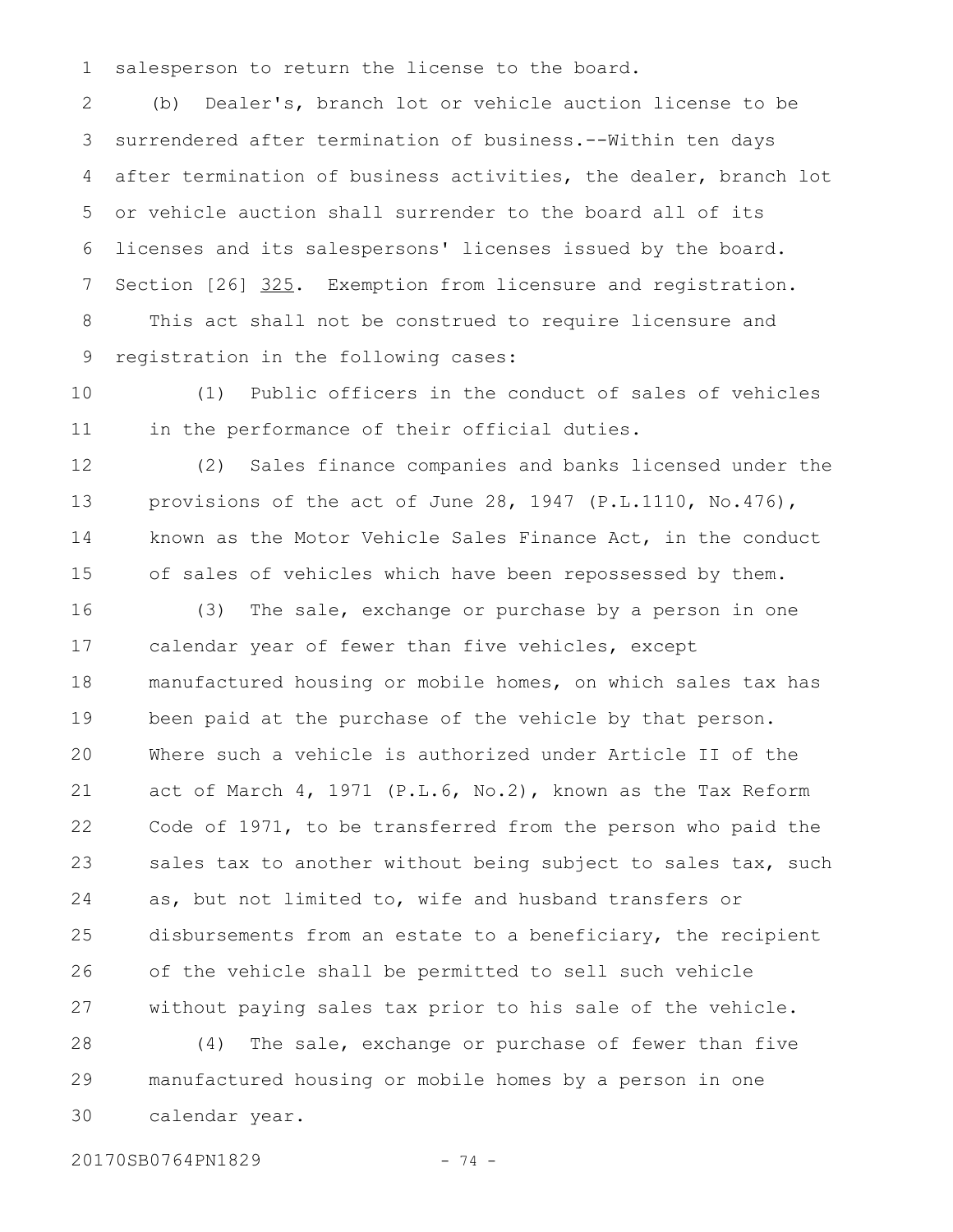Section [27] 326. Limitations on establishing or relocating dealers. 1 2

3

(a) Additional or relocation of new vehicle dealers.--

(1) In the event that a manufacturer seeks to enter into a franchise establishing an additional new vehicle dealer or relocating an existing new vehicle dealer within or into a relevant market area where the same line-make is then represented, the manufacturer shall in writing first notify the board and each new vehicle dealer in such line-make in the relevant market area of the intention to establish an additional dealer or to relocate an existing dealer within or into that market area. Within 20 days after the end of any appeal procedure provided by the manufacturer, any such new vehicle dealer may file with the board a protest to the establishing or relocating of the new vehicle dealer. When such a protest is filed, the board shall inform the manufacturer that a timely protest has been filed, and that the manufacturer shall not establish the proposed new vehicle dealer or relocate the new vehicle dealer until the board has held a hearing, nor thereafter, if the board has determined that there is [good] just cause for not permitting the addition or relocation of such new vehicle dealer. 4 5 6 7 8 9 10 11 12 13 14 15 16 17 18 19 20 21 22

(2) The notice required by this subsection shall include the following information: 23 24

25

26

(i) The location of the proposed additional or relocating new vehicle dealer.

(ii) An explanation of the appeal procedure provided by the manufacturer or distributor, if any, to the establishment of the proposed additional new vehicle dealer or relocation of the new vehicle dealer. 27 28 29 30

20170SB0764PN1829 - 75 -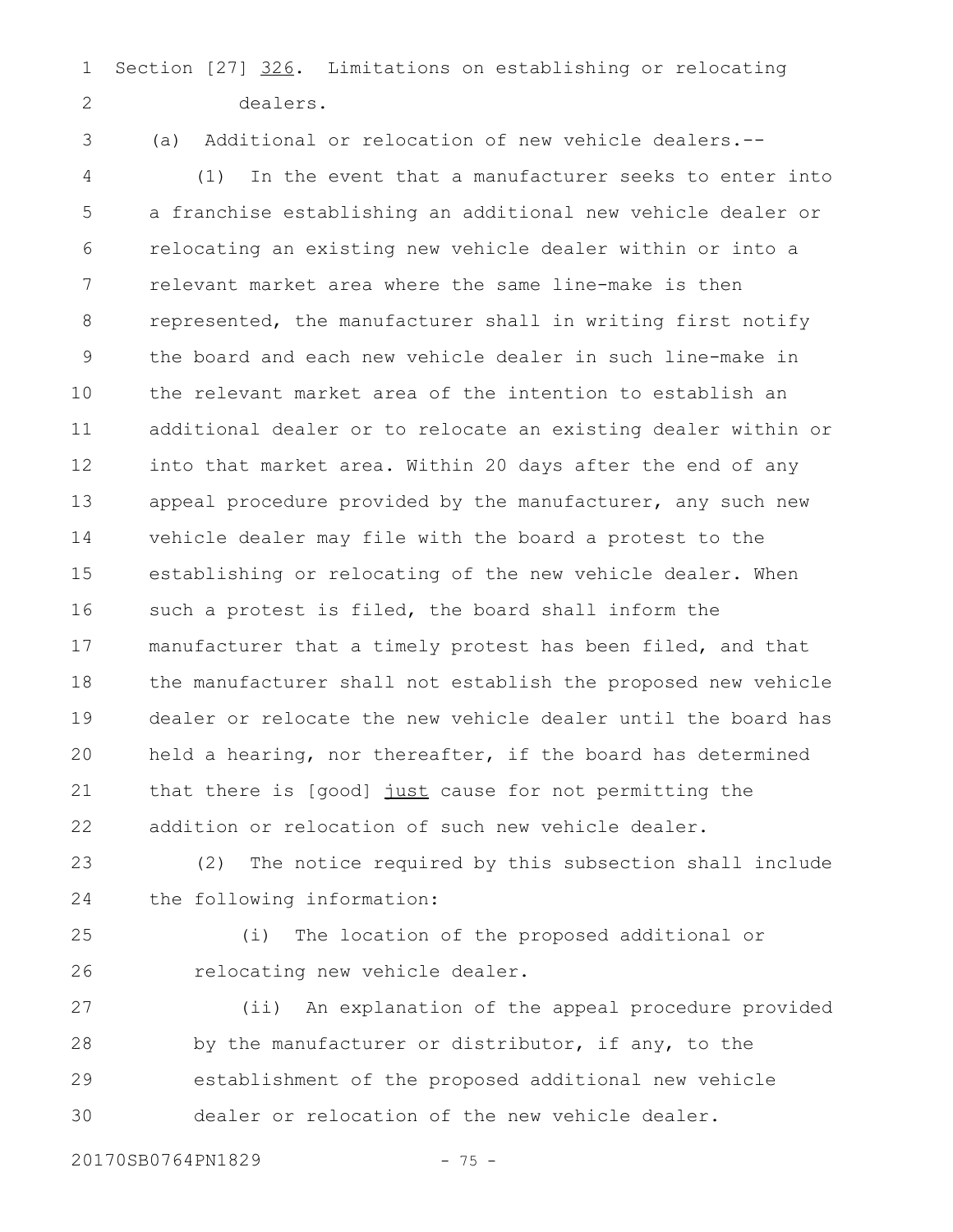(iii) An explanation of the existing new vehicle dealer's rights to file a protest with the board to the establishment of the proposed new vehicle dealer or the relocation of the new vehicle dealer. 1 2 3 4

(3) Under this subsection, relocating an existing new vehicle dealer shall include any instance where an existing dealer sells or otherwise transfers all or substantially all of its business to a new owner and the new owner, who has been approved by the manufacturer or distributor to enter into a franchise agreement, seeks to relocate the ongoing, operating dealership franchise from its current licensed address to a site within the relevant market area of the existing dealer which is not within five miles of another licensed new vehicle dealer for the same line-make of vehicle as set forth in subsection (b) (1). 5 6 7 8 9 10 11 12 13 14 15

(4) (i) Where an automobile, motorcycle or truck manufacturer or distributor seeks to enter into an agreement or franchise establishing an additional vehicle warranty service facility or seeks to relocate an existing vehicle warranty service facility within or into a radius of five miles surrounding where an existing new vehicle dealer vehicle warranty service facility of the same line-make is then represented, except in cases involving a franchised new medium or heavy-duty truck dealer, in which case the affected radius shall be the relevant market area or the area of responsibility as defined in the dealer's franchise, whichever is greater, the automobile, motorcycle or truck manufacturer shall in writing first notify the board and each affected new vehicle dealer vehicle warranty service facility of such 16 17 18 19 20 21 22 23 24 25 26 27 28 29 30

20170SB0764PN1829 - 76 -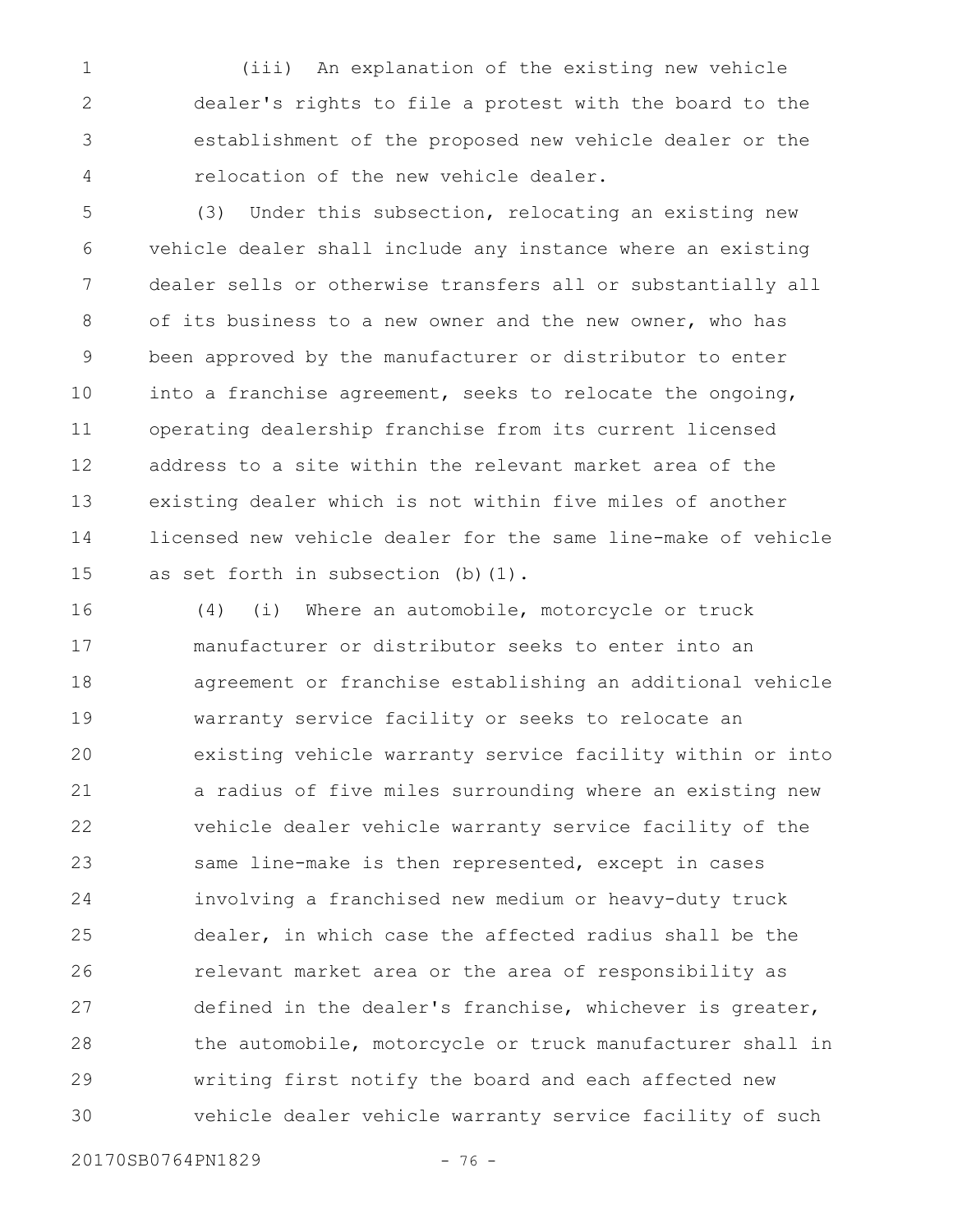line-make of the intention to establish an additional vehicle warranty service facility or to relocate an existing vehicle warranty service facility within or into the affected market areas. 1 2 3 4

(ii) The notice required by subparagraph (i) shall include the following information: 5 6

(A) The location of the proposed additional or relocating vehicle warranty service facility.

(B) An explanation of the appeal procedure provided by the automobile, motorcycle or truck manufacturer or distributor, if any, to the establishment of the proposed additional vehicle warranty service facility or relocation of the vehicle warranty service facility. 9 10 11 12 13 14

(C) An explanation of the existing new vehicle dealer's or vehicle warranty service facility's rights to file a protest with the board to the establishment of the proposed vehicle warranty service facility or the relocation of the vehicle warranty service facility. 15 16 17 18 19 20

(iii) Within 20 days after the end of any appeal procedure provided by the automobile, motorcycle or truck manufacturer, any such new vehicle warranty dealer vehicle service facility may file with the board a protest to the establishment or relocation of the vehicle warranty service facility. 21 22 23 24 25 26

(iv) When such a protest is filed, the board shall inform the automobile, motorcycle or truck manufacturer that a timely protest has been filed and that the automobile, motorcycle or truck manufacturer shall not 27 28 29 30

7

8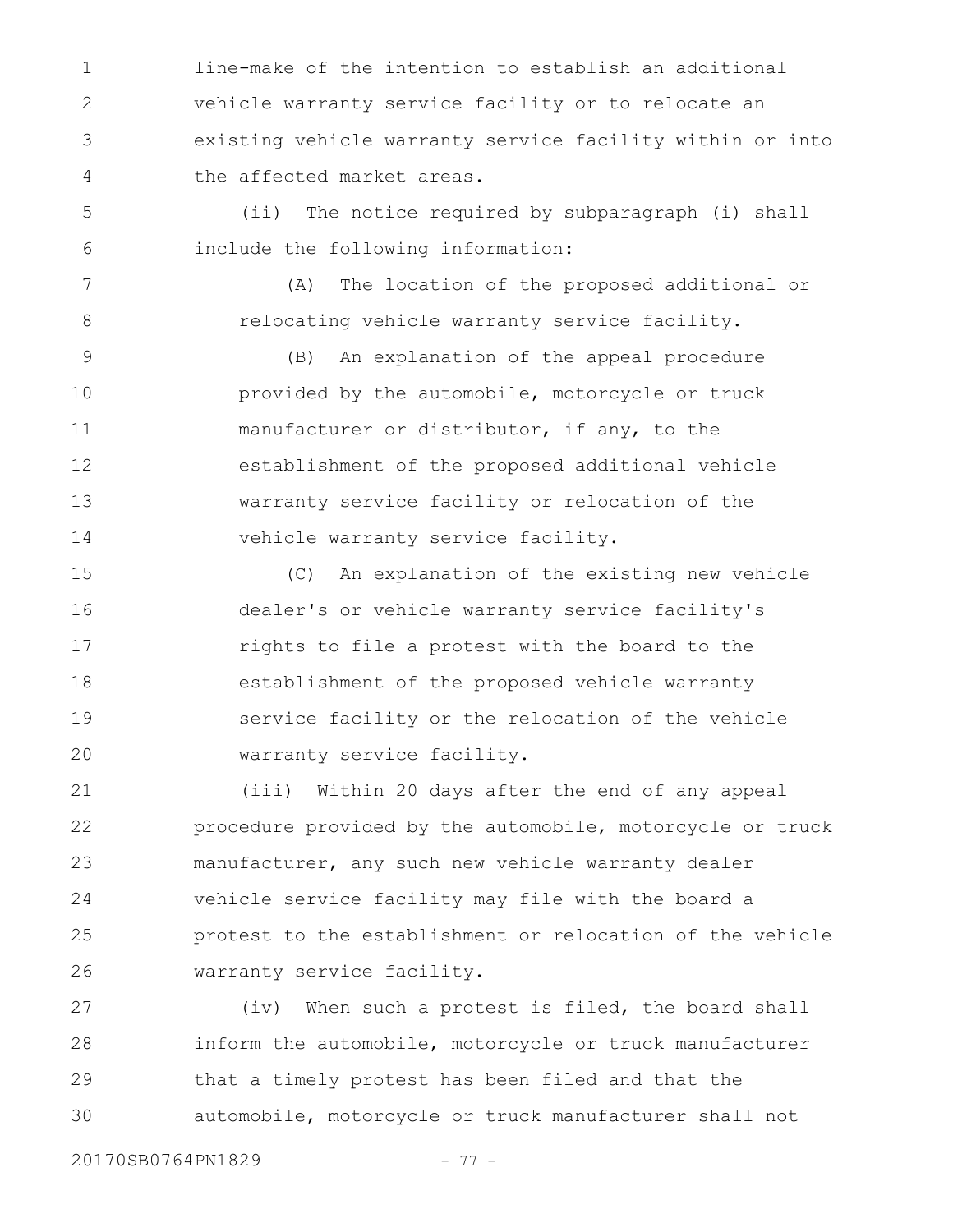establish the proposed vehicle warranty service facility or relocate the vehicle warranty service facility until the board has held a hearing nor thereafter if the board has determined that there is [good] just cause for not permitting the addition or relocation of such vehicle warranty service facility. 1 2 3 4 5 6

(v) In determining whether [good] just cause exists to allow for the establishment or relocation of a vehicle warranty service facility, the board shall consider the same type of circumstances as established in subsection  $(c)$ . 7 8 9 10 11

(b) Nonapplicability of section.--This section does not apply: 12 13

(1) To the relocation of an existing dealer within that dealer's relevant market area, provided that the relocation not be at a site within five miles of a licensed new vehicle dealer for the same line-make of vehicles. 14 15 16 17

(2) If the proposed new vehicle dealer is to be established at or within two miles of a location at which a former licensed new vehicle dealer for the same line-make of new vehicle had ceased operating within the previous two years. For purposes of this section, a former vehicle dealer shall have ceased operations on the date on which the franchise or agreement shall have been finally terminated. 18 19 20 21 22 23 24

(3) To the relocation of an existing dealer to a site that is further away from the nearest dealer of the same line-make. 25 26 27

(4) To manufactured housing or recreational vehicle dealers. 28 29

(c) Board to consider existing circumstances.--In 30

20170SB0764PN1829 - 78 -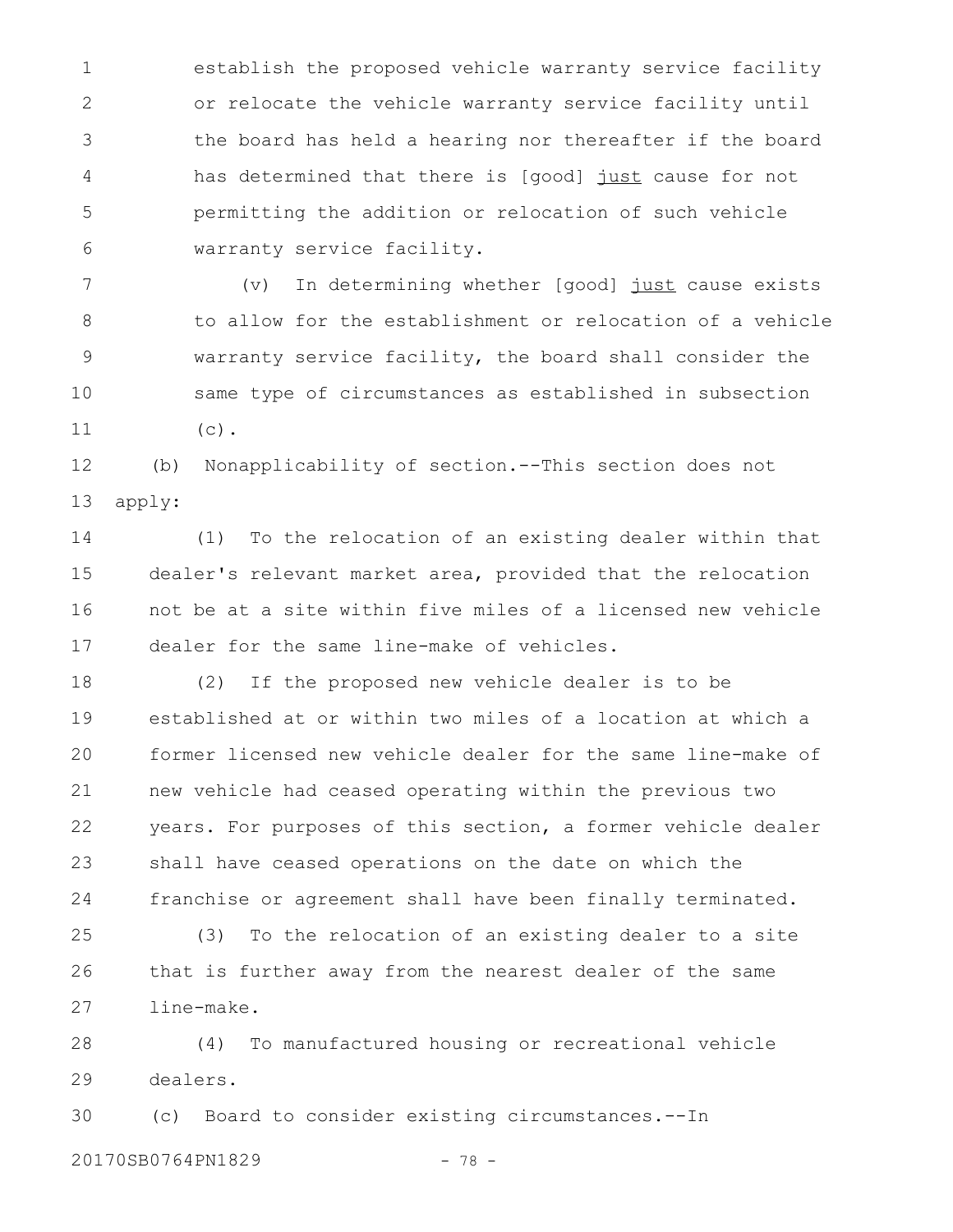determining whether [good] just cause has been established for not entering into or relocating an additional new vehicle dealer for the same line-make, the board shall take into consideration the existing circumstances, including, but not limited to: 1 2 3 4

(1) Permanency of the investment of both the existing and proposed new vehicle dealers. 5 6

(2) Growth or decline in population and new vehicle registrations in the relevant market area. 7 8

(3) Effect on the consuming public in the relevant market area. 9 10

(4) Whether it is injurious or beneficial to the public welfare for an additional new vehicle dealer to be established. 11 12 13

(5) Whether the new vehicle dealers of the same linemake in that relevant market area are providing adequate competition and convenient customer care for the vehicles of the line-make in the market area which shall include the adequacy of vehicle sales and service facilities, equipment, supply of vehicle parts and qualified service personnel. 14 15 16 17 18 19

(6) Whether the establishment of an additional new vehicle dealer would increase competition and whether such increased competition would be in the public interest. 20 21 22

(7) The effect the denial of relocation will have on a relocating dealer. 23 24

Section [27.1] 327. Licensing cost. 25

(a) Licensing cost.--Subject to the limitations established under subsection  $(c)$ , a licensed dealer who has a contract with the Department of Transportation pursuant to 75 Pa.C.S. § 7501 (relating to authorization of messenger and agent services) may charge the purchaser of a vehicle a licensing cost permissible 26 27 28 29 30

20170SB0764PN1829 - 79 -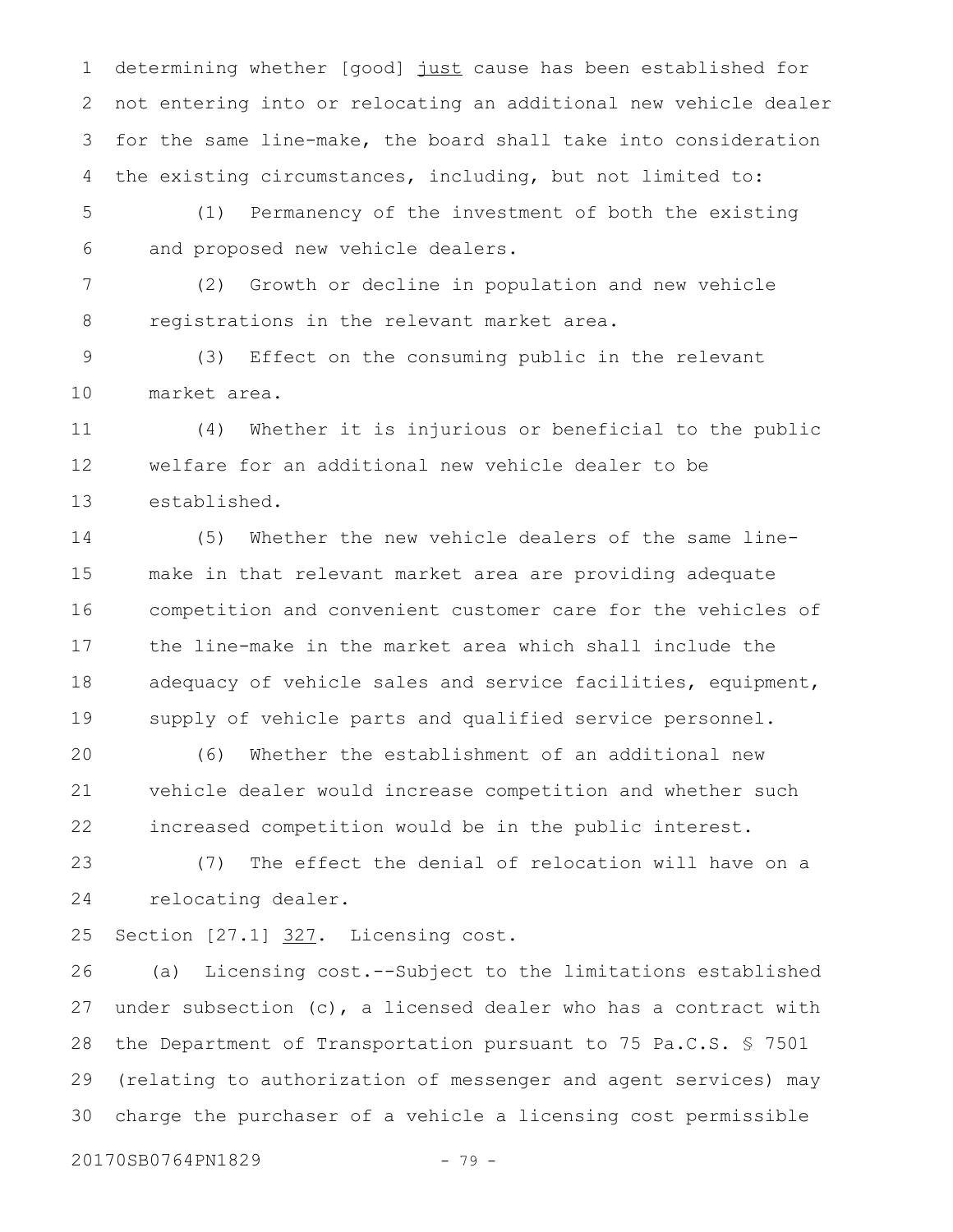under 75 Pa.C.S. Ch. 19 (relating to fees) and the act of December 17, 1968 (P.L.1224, No.387), known as the Unfair Trade Practices and Consumer Protection Law, and regulations promulgated thereunder, to include any of the following: (1) The actual cost incurred by the dealer for fees associated with titling and registering the vehicle, including messenger fees, notary fees and electronic transaction fees. (2) A documentary preparation charge for: (i) Preparation and completion of documents required to register and license the vehicle under 75 Pa.C.S. (relating to vehicles). (ii) Collection and submission of taxes payable by the purchaser. (iii) Preparation of any other information associated with titling and registration of a vehicle. (b) Out-of-State title.--The provisions of subsection (a) shall apply whether or not the purchaser intends to title and register the vehicle outside this Commonwealth. (c) Limitations.--The following limitations shall apply: (1) A dealer which provides electronic transaction services for documents under subsection (a)(2) may impose a maximum charge of \$100 for calendar year 2008 and a maximum charge of \$120 for calendar year 2009. (2) A dealer which does not provide electronic transaction services for document preparation under subsection (a)(2) may impose a maximum charge of \$80 for calendar year 2008 and a maximum charge of \$100 for calendar year 2009. 1 2 3 4 5 6 7 8 9 10 11 12 13 14 15 16 17 18 19 20 21 22 23 24 25 26 27 28 29

(d) Adjustment.--Beginning in January 2010, and annually 20170SB0764PN1829 - 80 -30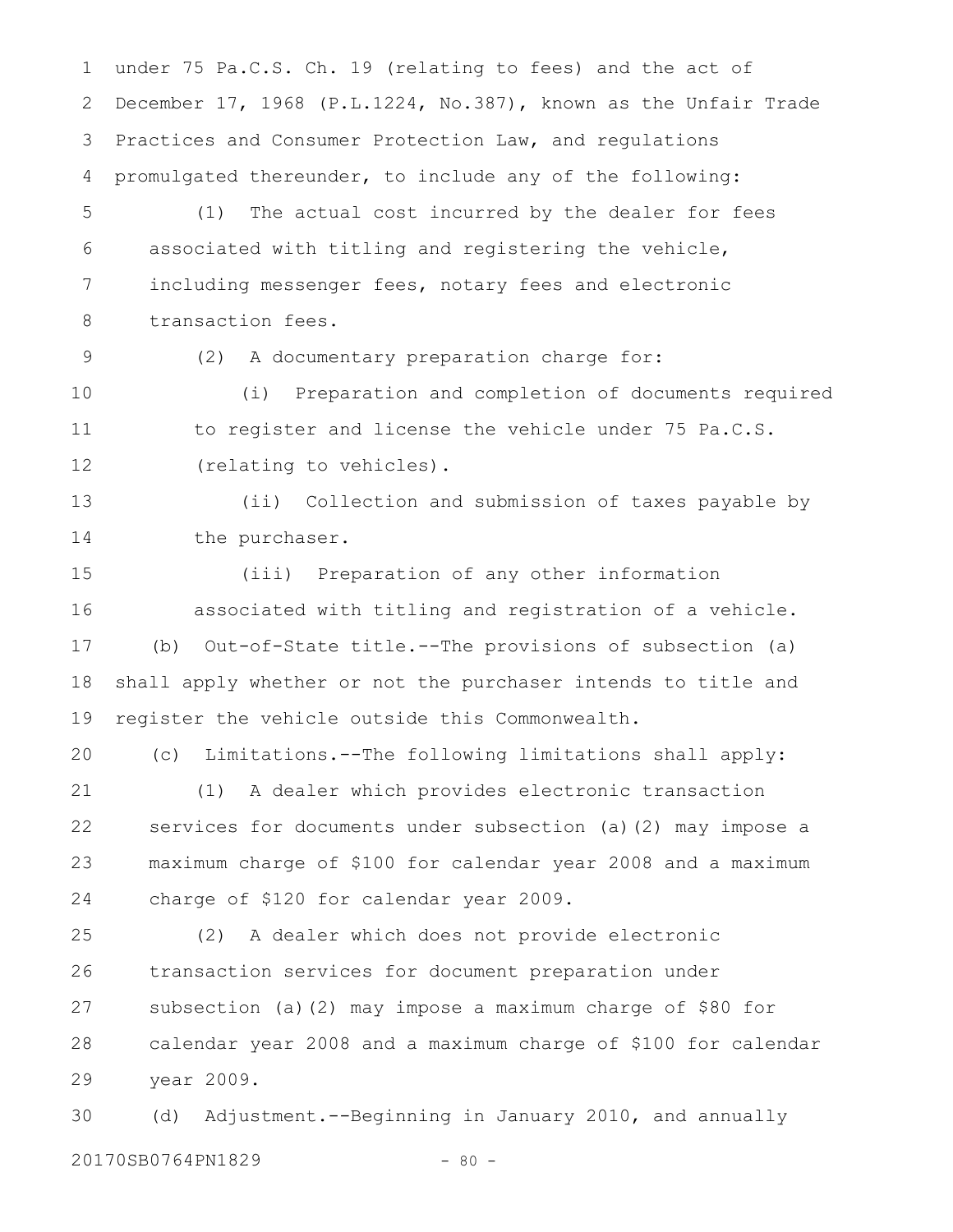thereafter, the licensing cost for documentary preparation shall be adjusted in accordance with the Federal Consumer Price Index for All Urban Consumers (CPI-U) for all items as published by the United States Department of Labor, Bureau of Labor Statistics, for the previous 12-month period on a cumulative basis. Any adjustment which is less than 50¢ shall be rounded down to the next lowest dollar amount and any adjustment which is 50¢ or greater shall be rounded up to the next highest dollar amount. 1 2 3 4 5 6 7 8 9

(e) Fees.--Licensing costs under this section shall not be considered fees for purposes of section [30 or 31] 330 or 331. Section [28] 328. Penalties. 10 11 12

(a) Criminal penalties for violation of this act.--Whoever shall give any false or forged evidence of any kind to the board or to any member in order to obtain a license, or shall refuse upon request to furnish business records, documents and files relating to practice under this act, or shall otherwise violate the provisions of this act shall be guilty of a summary offense and, upon conviction, shall be ordered to pay a fine of \$1,000. A licensee shall be subject to criminal prosecution under this subsection for violation of any provision of this act. 13 14 15 16 17 18 19 20 21

(b) Criminal penalties for unlicensed activity.--Whoever engages in the business of vehicle dealer, manufacturer, factory branch, distributor, distributor branch, auction or broker or engages in the occupation of vehicle salesperson or factory or distributor representative without being licensed and registered as required or exempted from licensure as provided, or shall present or attempt to use as his own the license of another, shall be guilty of a summary offense and, upon conviction, shall be sentenced to pay a fine of \$1,000 or any higher amount equal 22 23 24 25 26 27 28 29 30

20170SB0764PN1829 - 81 -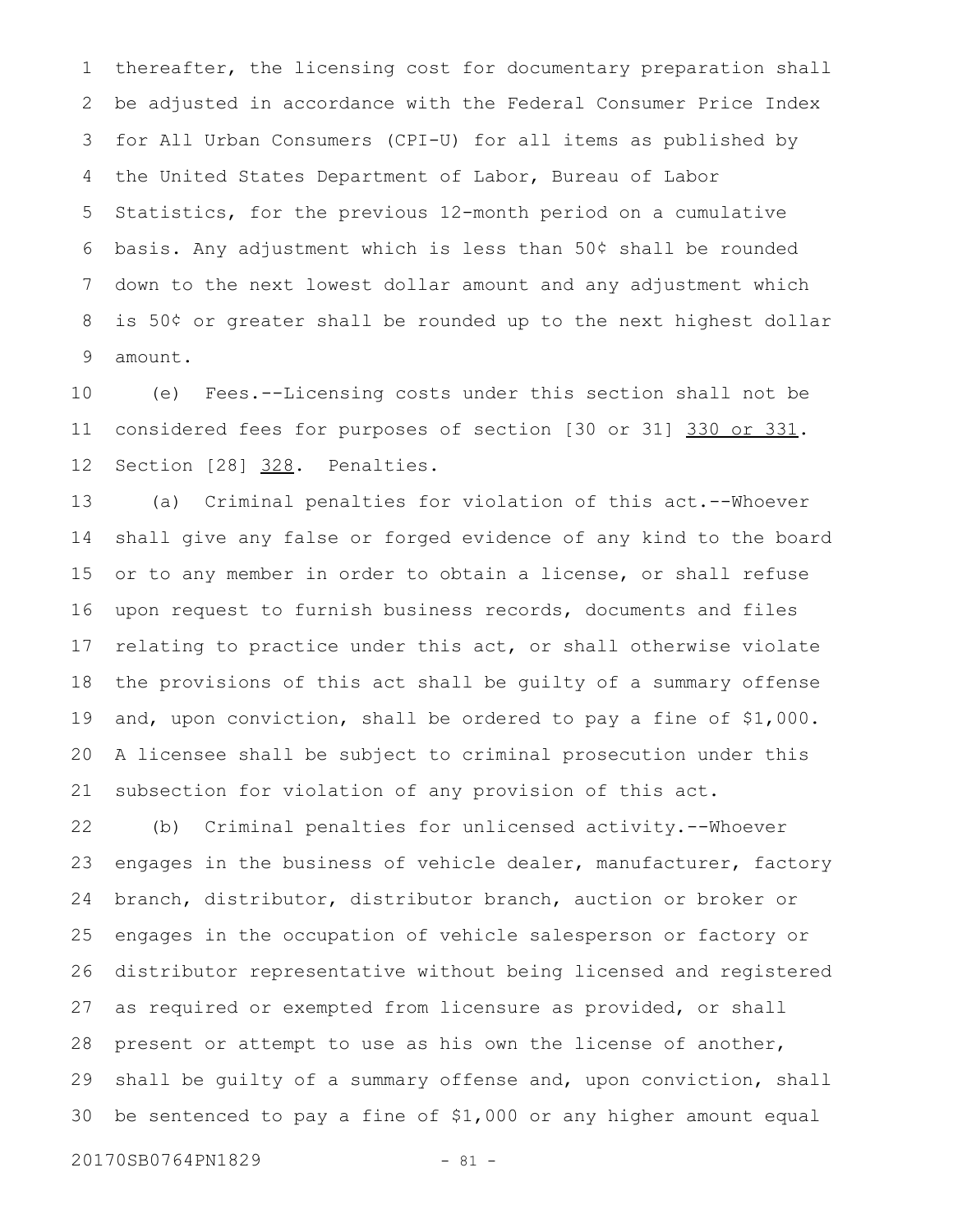to double the pecuniary gain derived from the offense. For the purpose of this act the sale of each vehicle in violation of this act constitutes a separate offense. 1 2 3

(c) Additional remedy.--In addition to any other civil remedy or criminal penalty provided for in this act, the board by a vote of the majority of the authorized membership of the board as provided by law, or by a vote of the majority of the duly qualified and confirmed membership, may levy a civil penalty of up to \$1,000 on any current licensee who violates any provision of this act or on any person who engages in an activity required to be licensed by this act. The board shall levy this penalty only after affording the accused party the opportunity for a hearing as provided in 2 Pa.C.S. (relating to administrative law and procedure). 4 5 6 7 8 9 10 11 12 13 14

Section [29] 329. Civil actions for violations. 15

Notwithstanding the terms, provisions or conditions of any agreement or franchise or other terms or provisions of any novation, waiver or other written instrument, any person who is or may be injured by a violation of a provision of this act of any party to a franchise who is so injured in his business or property by a violation of a provision of this act relating to that franchise, or any person so injured because he refuses to accede to a proposal for an arrangement which, if consummated, would be in violation of this act, may bring an action for damages and equitable relief, including injunctive relief, in any court of competent jurisdiction. 16 17 18 19 20 21 22 23 24 25 26

Section [30] 330. Fees. 27

(a) General rule.--All fees required under the provisions of this act shall be fixed by the board by regulation and shall be subject to review in accordance with the act of June 25, 1982 28 29 30

20170SB0764PN1829 - 82 -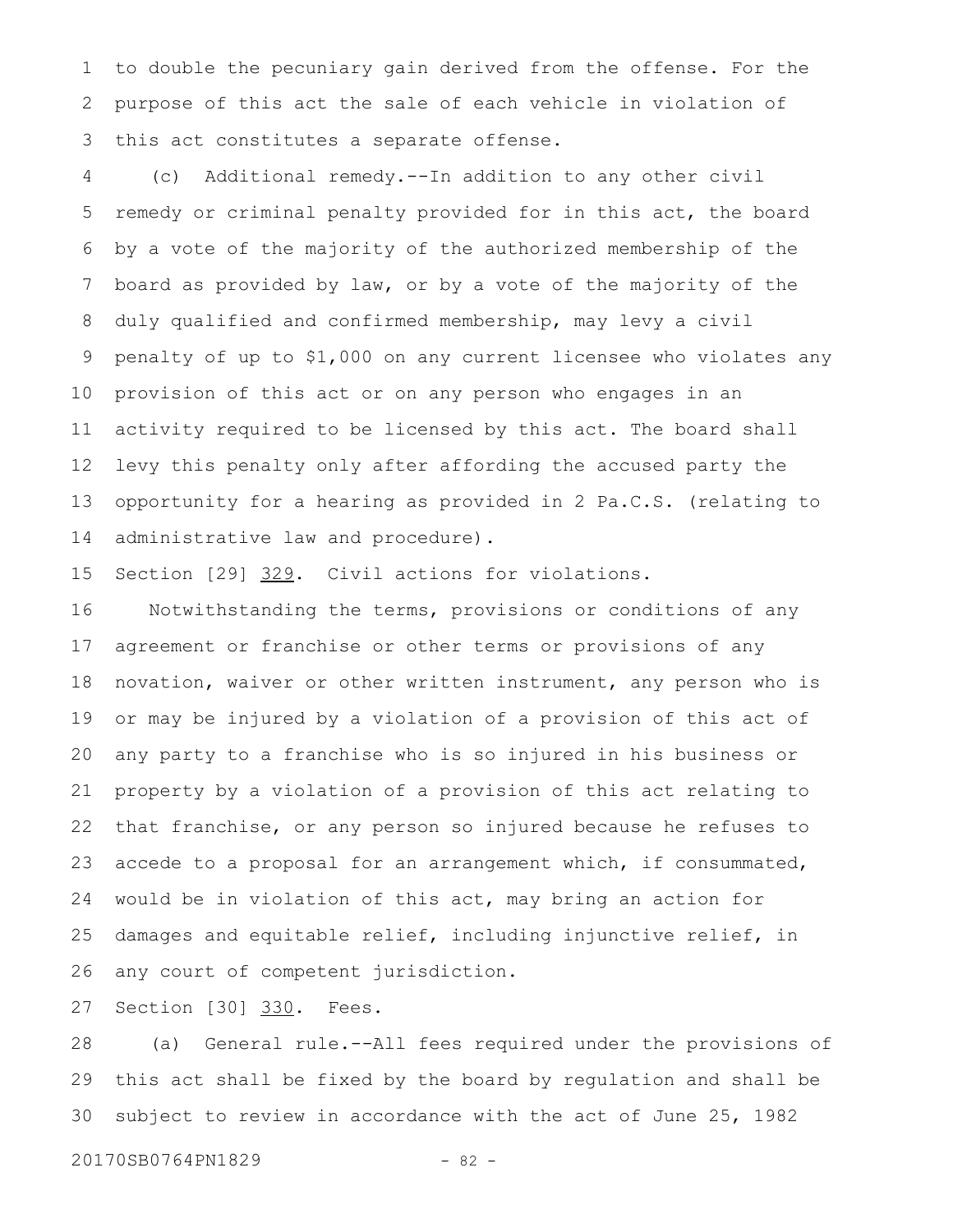(P.L.633, No.181), known as the Regulatory Review Act. If the revenues generated by fees, fines and civil penalties imposed in accordance with the provisions of this act are not sufficient to match expenditures over a two-year period, the board shall increase those fees by regulation, subject to review in accordance with the Regulatory Review Act, such that the projected revenues will meet or exceed projected expenditures. 1 2 3 4 5 6 7

(b) Increases by bureau.--If the Bureau of Professional and Occupational Affairs determines that the fees established by the board are inadequate to meet the minimum enforcement efforts required, then the bureau, after consultation with the board, shall increase the fees by regulation, subject to review in accordance with the Regulatory Review Act, such that adequate revenues are raised to meet the required enforcement effort. 8 9 10 11 12 13 14

(c) Existing fees.--All fees fixed pursuant to section 211 of the act of July 1, 1978 (P.L.700, No.124), known as the Bureau of Professional and Occupational Affairs Fee Act, shall continue in full force and effect until changed by the board pursuant to subsection (a). 15 16 17 18 19

Section [31] 331. Disposition of fees and fines. 20

All civil fines and fees and all criminal fines shall be paid into the Special Augmentation Fund established by section 301 of the act of July 1, 1978 (P.L.700, No.124), known as the Bureau of Professional and Occupational Affairs Fee Act. 21 22 23 24

Section [32] 332. Vehicle shows, off-premise sales and exhibitions. 25 26

(a) Participation.--Any licensed dealer, distributor or manufacturer may participate in public vehicle shows, offpremise sales and exhibitions, provided that a dealer shall participate only in shows, off-premise sales and exhibitions 27 28 29 30

20170SB0764PN1829 - 83 -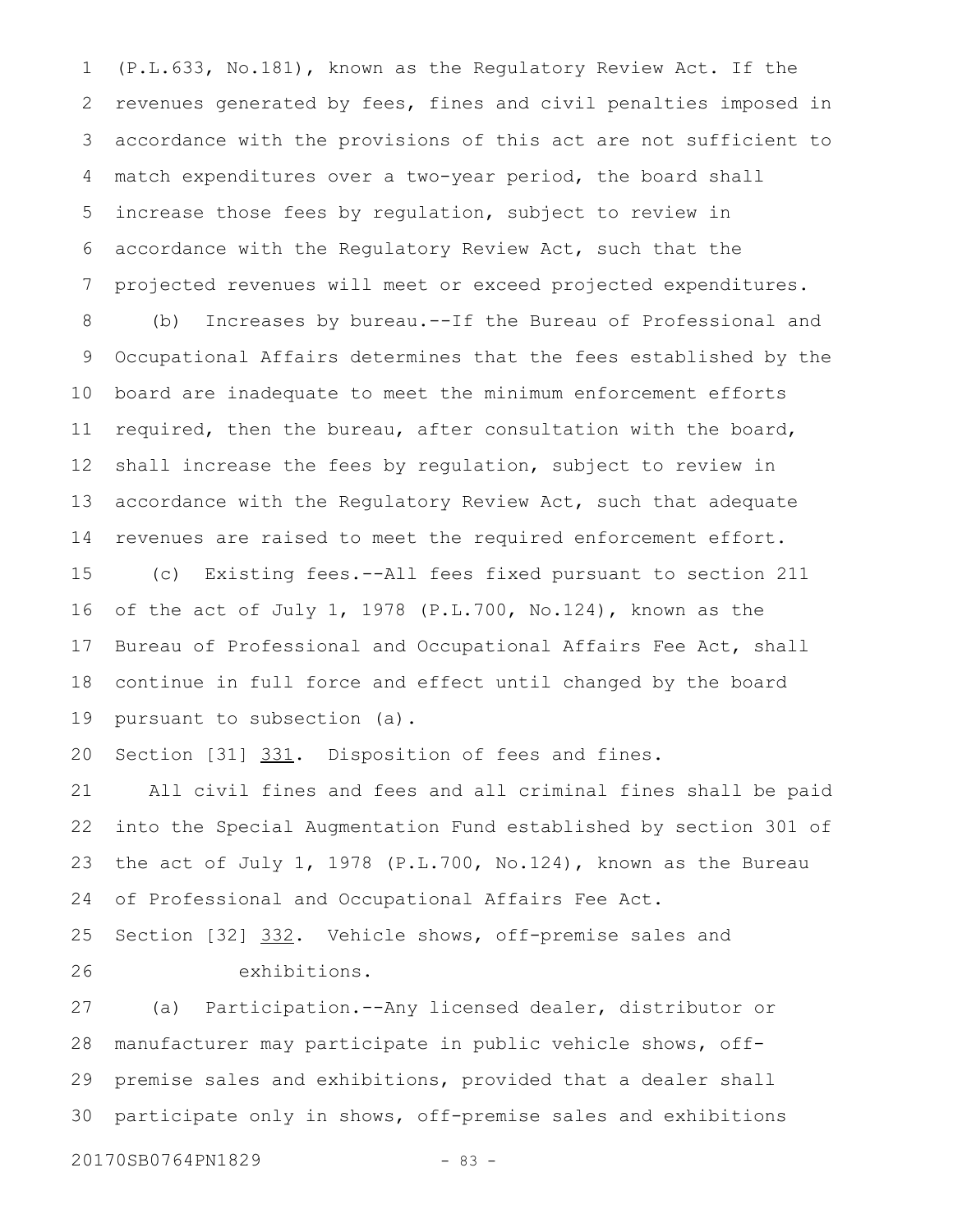held within the dealer's relevant market area. A dealer shall be permitted to conduct a vehicle show or exhibition at its established place of business. 1 2 3

(b) Application of section.--The provisions of this section relating to "relevant market area" shall not apply to vehicle shows held as part of, and in conjunction with, the following: 4 5 6

(1) An event operated to benefit a charitable organization or group of organizations approved under section 501(c)(3) of the Internal Revenue Code of 1954 (68A Stat. 3, 26 U.S.C. § 501(c)(3)). 7 8 9 10

(2) A community or agricultural fair which receives funds from the Pennsylvania Fair Fund. 11 12

(3) An event pertaining to shows of recreational vehicles, manufactured housing or mobile homes. 13 14

(c) Out-of-State new vehicle dealers.--A new vehicle dealer, except a recreational vehicle dealer, licensed in another state or jurisdiction may participate with permission of its licensed manufacturer in industrywide public vehicle shows and exhibitions in which a total of 50 or more new vehicle dealers participate as exhibitors. Furthermore, the limitations relating to relevant market area contained in subsection (a) shall not be applicable to industrywide public vehicle shows and exhibitions in which, when open to the public, a total of 50 or more new vehicle dealers participate as exhibitors. 15 16 17 18 19 20 21 22 23 24

(e) Emergency vehicles.--Licensed manufacturers of firefighting or emergency service vehicles shall be authorized to buy, sell or exchange such vehicles to governmental agencies or emergency service providers at vehicle shows, off-premise sales and exhibitions without possessing a dealer's license. (f) Applicability.--This section shall not apply to 25 26 27 28 29 30

20170SB0764PN1829 - 84 -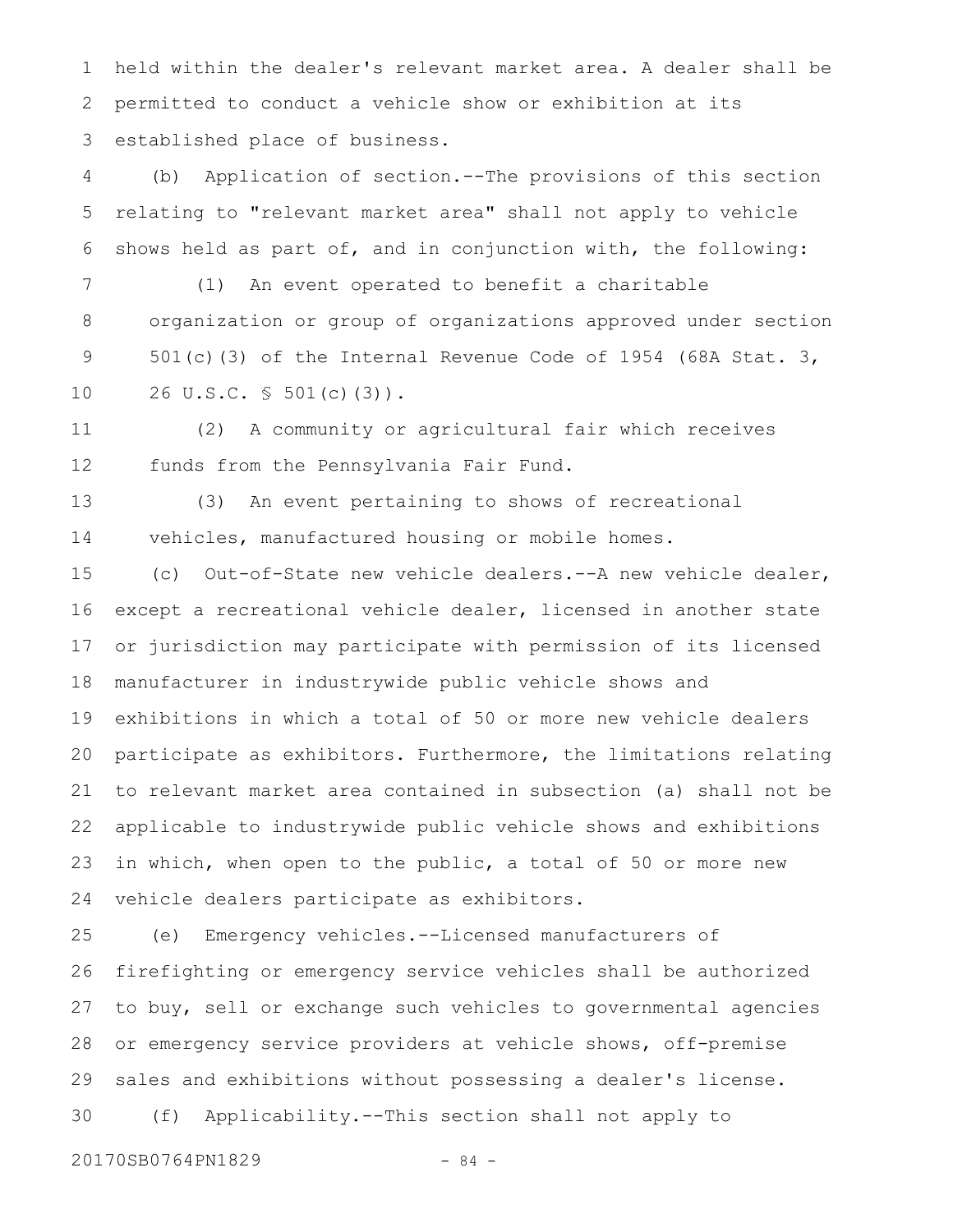recreational vehicle dealers. 1

Section [32.1] 332.1. Recreational vehicle shows, recreational vehicle off-premise sales, recreational vehicle exhibitions and recreational vehicle rallies. (a) Participation.--A recreational vehicle dealer, salesperson, distributor, manufacturer or manufacturer's representative licensed under this act may participate in a recreational vehicle show, recreational vehicle off-premise sale, recreational vehicle exhibition or recreational vehicle rally. A recreational vehicle dealer shall be permitted to conduct a recreational vehicle show, recreational vehicle exhibition or recreational vehicle rally at its established place of business. 2 3 4 5 6 7 8 9 10 11 12 13

(b) Bond required.--Any person acting as a recreational vehicle dealer in this Commonwealth shall have posted a bond payable to the Commonwealth in the amount of \$30,000 to ensure compliance with all Commonwealth laws and regulations. The bond shall be executed by a surety company authorized to transact business in this Commonwealth. The bond shall be security for any claim filed by an agency of the Commonwealth, for moneys due, including unpaid taxes, fees, licenses, payment of a criminal penalty or fine after conviction or payment of a civil penalty or monetary amount after the entry of judgment. The bond shall remain valid until canceled in writing by the issuer. This provision shall not limit the authority of any government agency or private individual to institute civil, criminal or disciplinary action against a person for a violation of a Commonwealth law or regulation. A recreational vehicle dealer who has a current bond in the amount of at least \$30,000 on file with the Department of Transportation shall not be required to 14 15 16 17 18 19 20 21 22 23 24 25 26 27 28 29 30

20170SB0764PN1829 - 85 -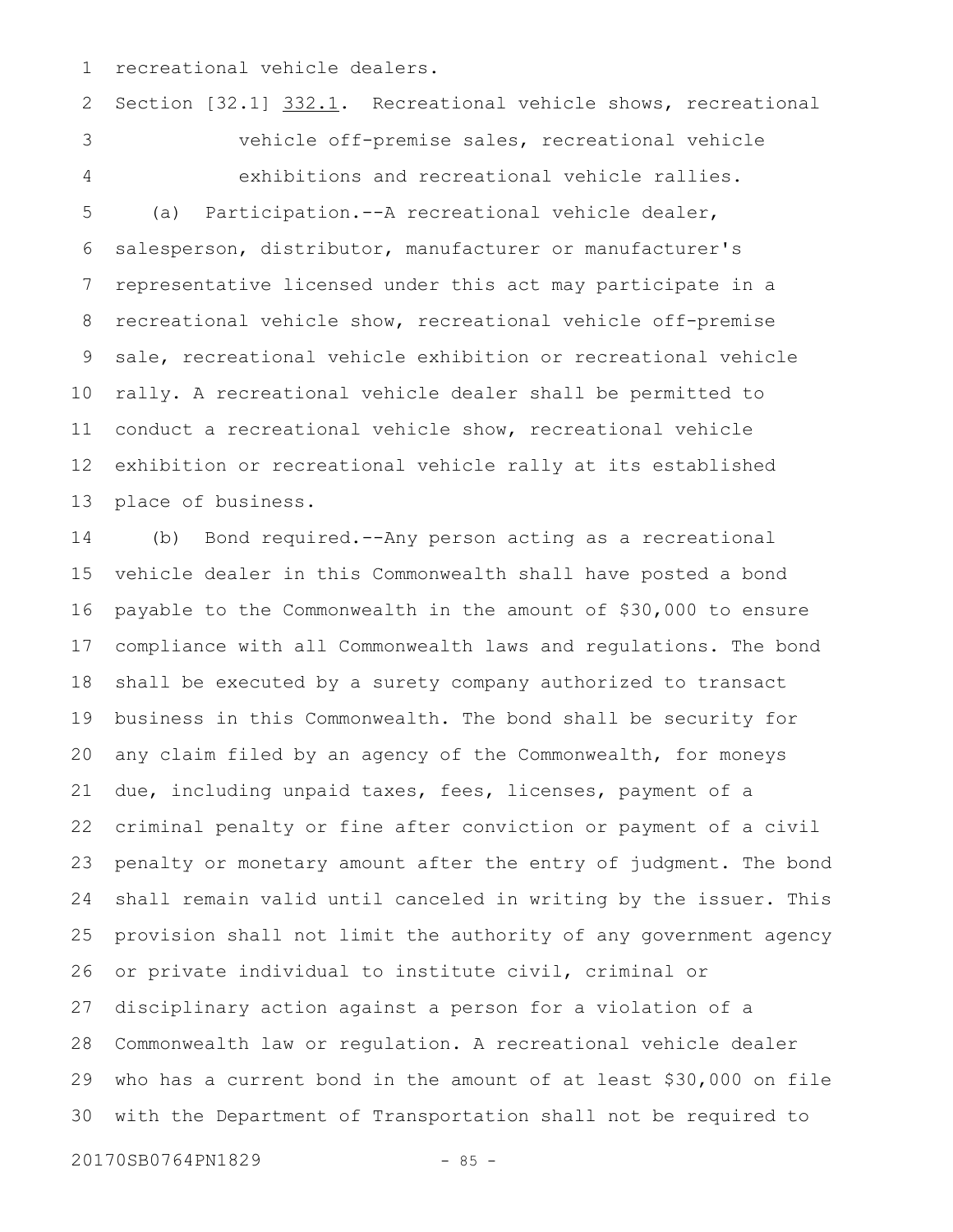post a bond under this subsection. 1

(c) Out-of-State recreational vehicle dealers.--An out-of-State recreational vehicle dealer licensed in another state or jurisdiction or domiciled in another state or jurisdiction that does not require licensure shall register with the board on a form prescribed by the board before participating in this Commonwealth in a recreational vehicle show, recreational vehicle off-premise sale, recreational vehicle exhibition or recreational vehicle rally. The following apply: 2 3 4 5 6 7 8 9

10

(1) Registration shall include all of the following:

(i) Notification of the out-of-State recreational vehicle dealer's intent to participate in this Commonwealth in a recreational vehicle show, recreational vehicle off-premise sale, recreational vehicle exhibition or recreational vehicle rally. 11 12 13 14 15

(ii) Agreement to comply with all Federal and State laws and regulations relating to the buying, selling, exchanging, titling, registration or financing of recreational vehicles. 16 17 18 19

(iii) Agreement by the out-of-State recreational vehicle dealer to submit to the jurisdiction of the Commonwealth for purposes of disciplinary action of imposition of a civil or criminal penalty or assessment under subsection (b) resulting from a violation under subparagraph (ii). 20 21 22 23 24 25

(iv) Evidence of the posting of a bond under subsection (b). 26 27

28

(v) Payment of a participation fee.

(vi) A list of all individuals engaged as sales people for the out-of-State recreational vehicle dealer 29 30

20170SB0764PN1829 - 86 -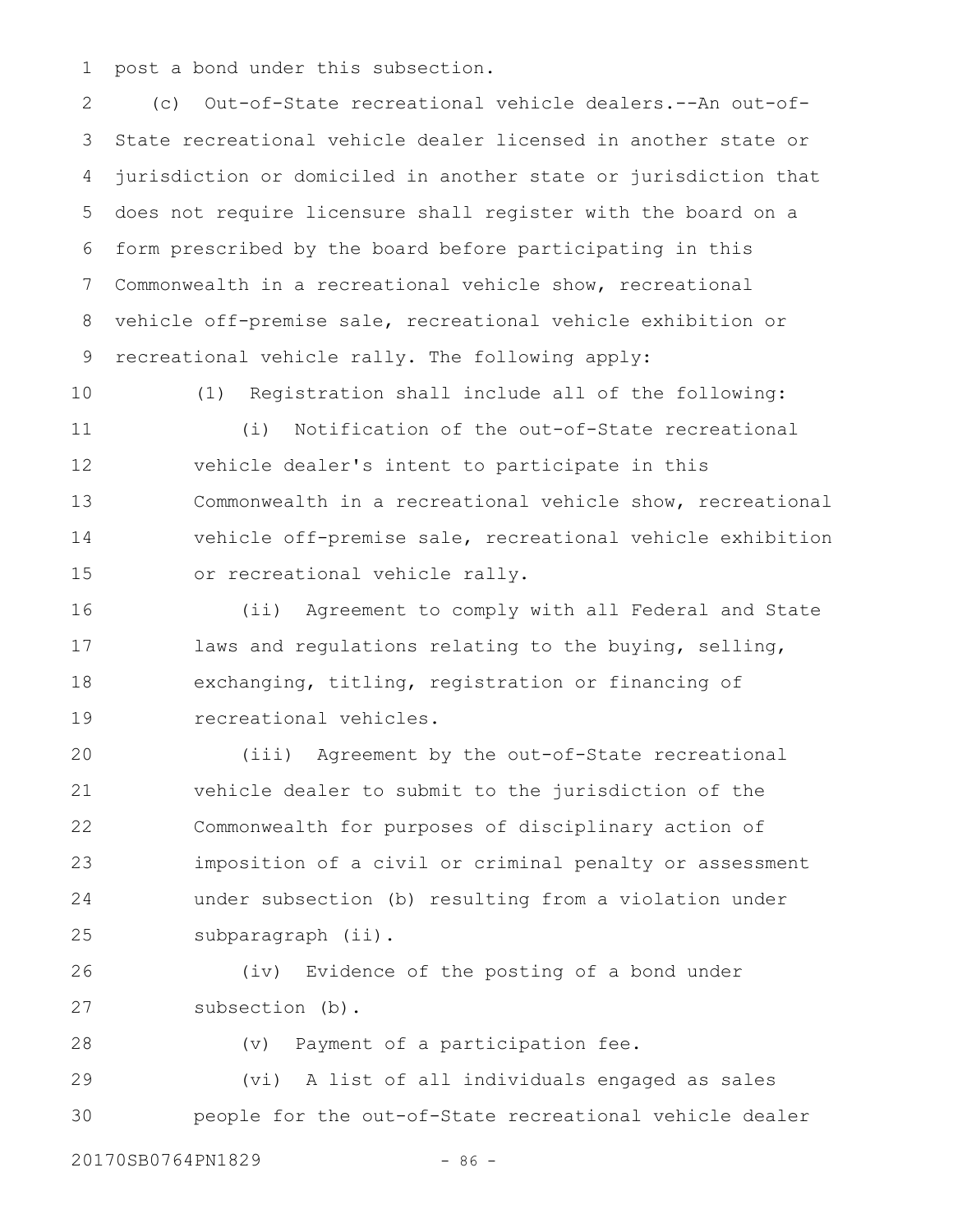1

while operating in this Commonwealth.

(2) If the board has taken action within the last five years to sanction an out-of-State recreational vehicle dealer, the board may: 2 3 4

(i) refuse to accept the registration and participation fee of the out-of-State recreational vehicle dealer permanently or for a fixed period; and 5 6 7

(ii) order that the out-of-State recreational vehicle dealer be denied access to all recreational vehicle shows, recreational vehicle off-premise sales, recreational vehicle exhibitions and recreational vehicle rallies in this Commonwealth. 8 9 10 11 12

(3) An out-of-State recreational vehicle dealer licensed in another state or jurisdiction or domiciled in a state or jurisdiction that does not require licensure may participate in this Commonwealth in a recreational vehicle show, recreational vehicle off-premise sale, recreational vehicle exhibition or recreational vehicle rally under the circumstances set forth either in subparagraph (i) or (ii): 13 14 15 16 17 18 19

(i) When the show, sale, exhibition or rally has less than a total of 50 recreational vehicle dealers participating with permission of the dealer's licensed manufacturer and meets all of the following requirements: 20 21 22 23

(A) A minimum of ten recreational vehicle dealers at the show are licensed in this Commonwealth. 24 25 26

(B) More than 50% of the participating recreational vehicle dealers are licensed in this Commonwealth. 27 28 29

(C) The state in which the out-of-State 20170SB0764PN1829 - 87 -30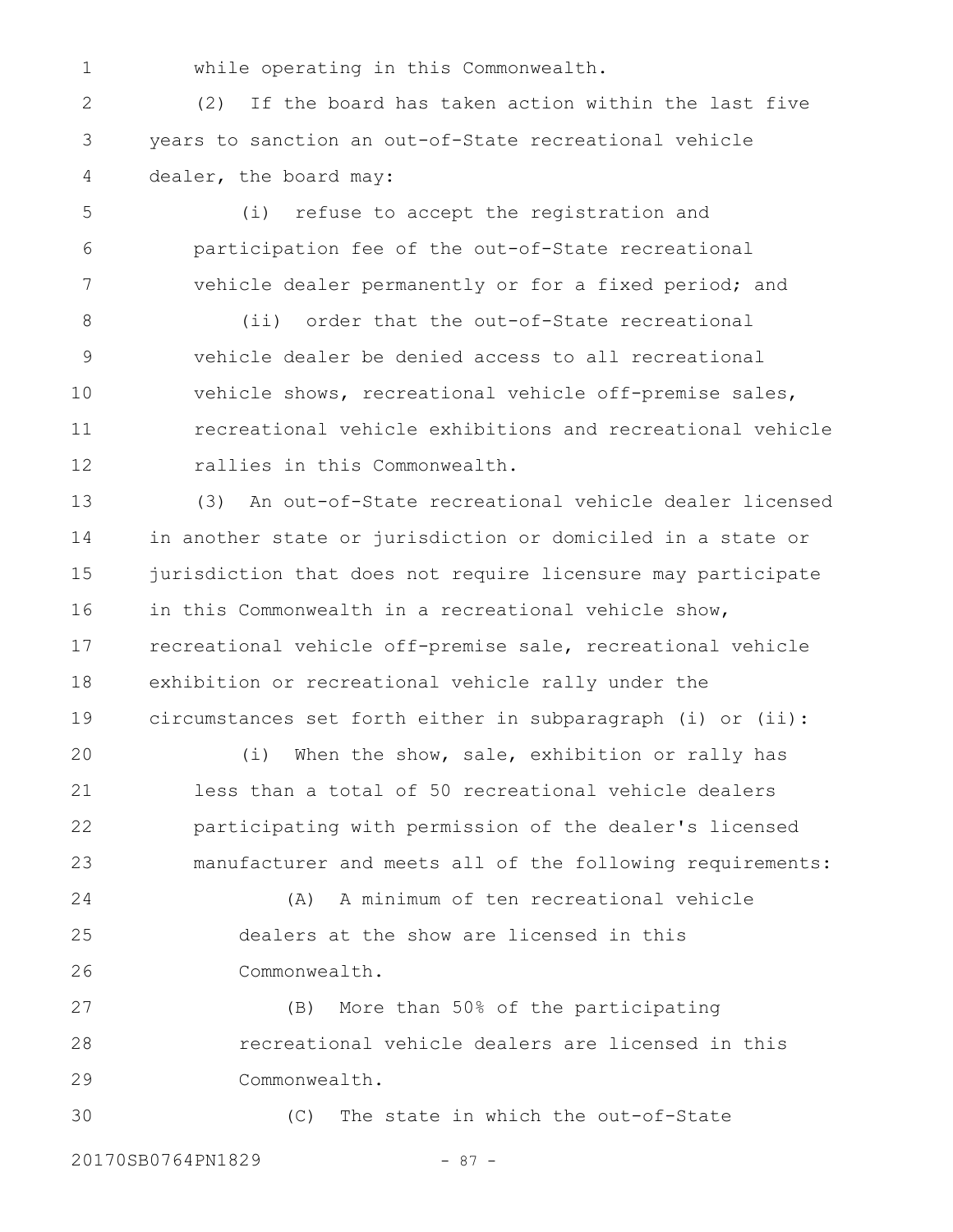recreational vehicle dealer is licensed is contiguous to this Commonwealth and permits recreational vehicle dealers licensed in this Commonwealth to participate in recreational vehicle shows in that state under conditions substantially equivalent to the conditions imposed upon dealers from that state to participate in recreational vehicle shows in this Commonwealth. 1 2 3 4 5 6 7

(ii) When the recreational vehicle show, sale, exhibition or rally opens to the public, it has a total of at least 50 recreational vehicle dealers from this Commonwealth and from another state participating with permission of the dealer's licensed manufacturer and meets all of the following requirements: 8 9 10 11 12 13

(A) The show, sale, exhibition or rally is trade oriented and predominantly funded by recreational vehicle manufacturers. 14 15 16

(B) All of the participating dealers who are not licensed in this Commonwealth are from a state contiguous to this Commonwealth which permits recreational vehicle dealers licensed in this Commonwealth to participate in recreational vehicle shows in that state under conditions substantially equivalent to the conditions imposed upon dealers from that state to participate in recreational vehicle shows in this Commonwealth. 17 18 19 20 21 22 23 24 25

(4) The board shall report a violation of Pennsylvania law or regulation to the state or jurisdiction in which the out-of-State recreational vehicle dealer is licensed or domiciled. 26 27 28 29

(5) Forms for out-of-State recreational vehicle dealers 20170SB0764PN1829 - 88 -30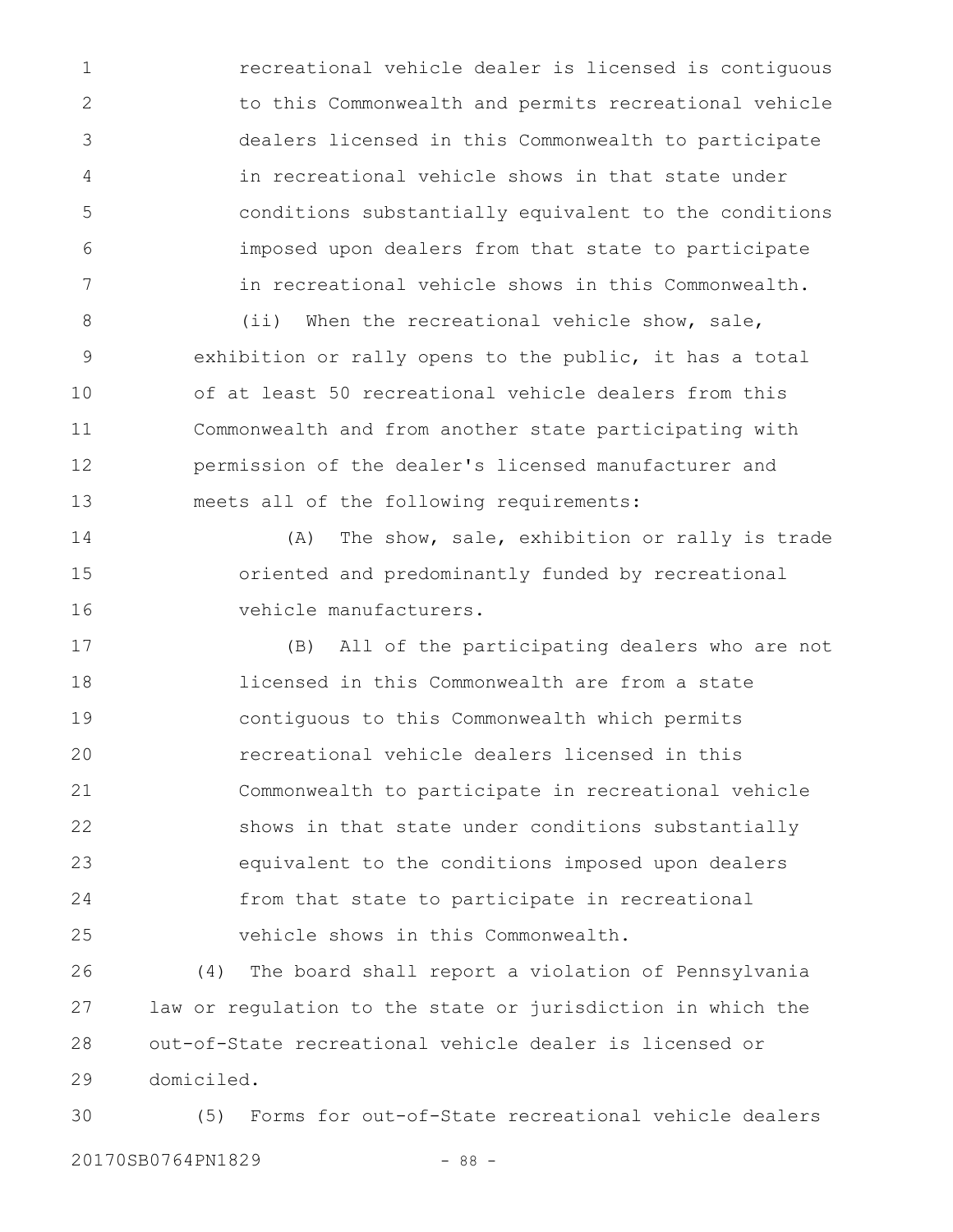shall be published in the Pennsylvania Bulletin and shall be maintained on the board's Internet website. 1 2

(6) The board may accept registration information and payment electronically. 3 4

(7) An out-of-State recreational vehicle dealer may not participate in a recreational vehicle show, recreational vehicle off-premise sale, recreational vehicle exhibition or recreational vehicle rally in this Commonwealth, unless the out-of-State recreational vehicle dealer satisfies at least four of the listed activities at its facility in the contiguous state in which it is licensed or domiciled that does not require licensure: 5 6 7 8 9 10 11 12

(i) Accepting delivery of new recreational vehicles from the recreational vehicle dealer's manufacturer for which the recreational vehicle dealer possesses an agreement with the manufacturer to sell its new recreational vehicles. 13 14 15 16 17

(ii) Maintaining inventory and offering recreational vehicles for sale to the public. 18 19

(iii) Consummating and finalizing recreational vehicle sales. 20 21

22

(iv) Servicing or repairing recreational vehicles.

(v) Delivering recreational vehicles to purchasers with recreational vehicle titling, registrations issued and taxes collected and paid to the dealer's appropriate home state agencies. 23 24 25 26

Section 8. (Reserved). 27

Section 9. Section 33 of the act is renumbered and amended to read: 28 29

Section [33] 333. Off-premise sales, shows, exhibitions or 30

20170SB0764PN1829 - 89 -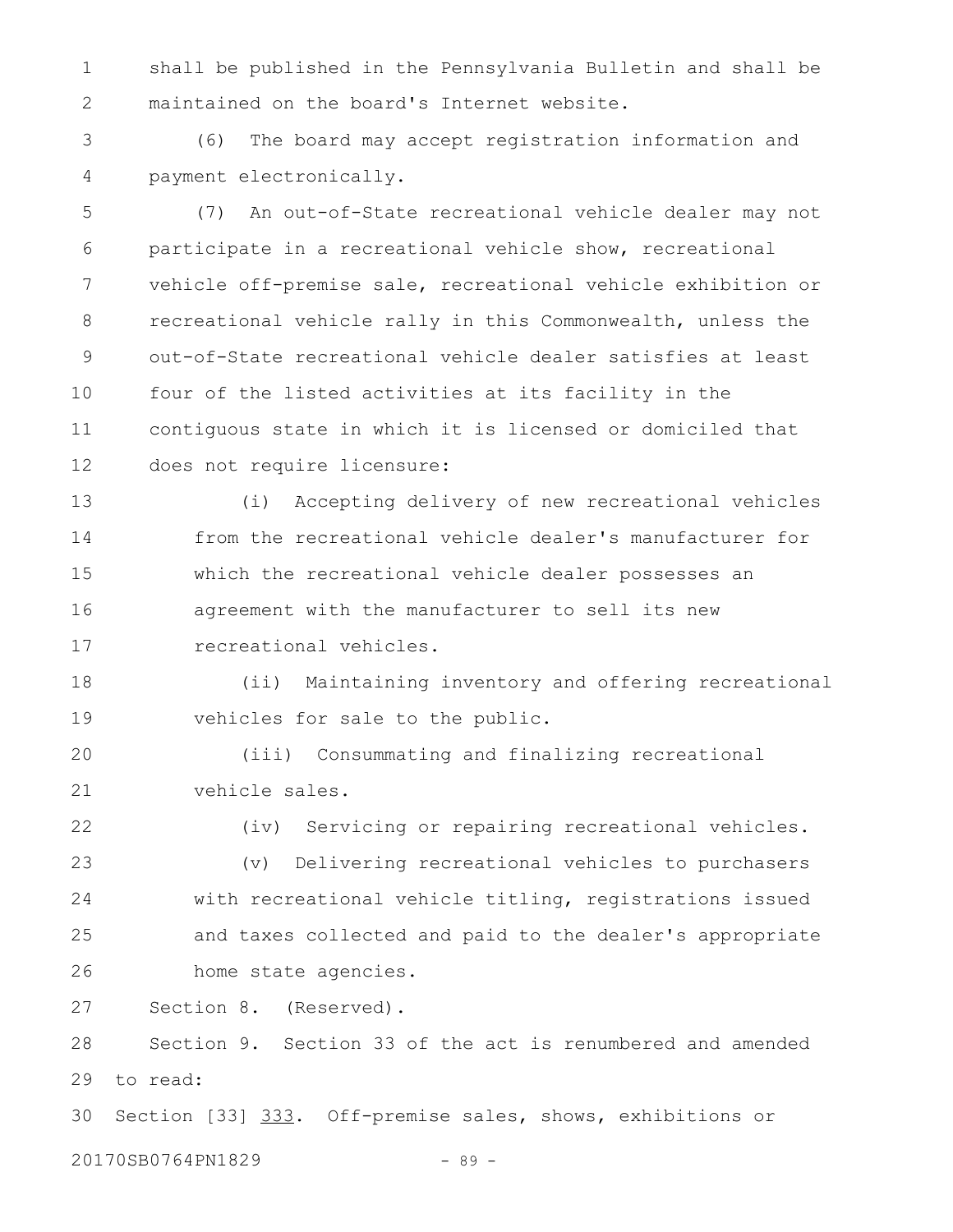1

rallies on Sundays.

(1) The following shall be permitted to be open on Sundays: 2 3

(i) Off-premise vehicle sales, shows and exhibitions. 4 5

(ii) recreational vehicle shows, recreational vehicle off-premise sales, recreational vehicle exhibitions and recreational vehicle rallies. 6 7 8

(2) Except as provided in paragraphs (3) and (4), normal vehicle business practices shall be allowed at off-premise sales, vehicle shows or exhibitions on Sunday except that no final sales contract may be consummated on a Sunday. 9 10 11 12

(3) Normal vehicle business practices shall be allowed at recreational vehicle shows, recreational vehicle offpremise sales, recreational vehicle exhibitions and recreational vehicle rallies. Recreational vehicle dealers are permitted to consummate final sales contracts on Sundays. (4) Manufactured housing dealers are permitted to consummate final sales contracts on Sundays. Section 10. The act is amended by adding a chapter to read: CHAPTER 5 RECREATIONAL VEHICLES Section 501. Legislative intent. It is the intent of the General Assembly to protect the public health, safety and welfare of the residents of this Commonwealth by regulating the relationship between recreational vehicle dealers, manufacturers and suppliers, maintaining competition and providing consumer protection and fair trade. 13 14 15 16 17 18 19 20 21 22 23 24 25 26 27 28

 Section 502. Definitions. 29

 The following words and phrases when used in this chapter 30

20170SB0764PN1829 - 90 -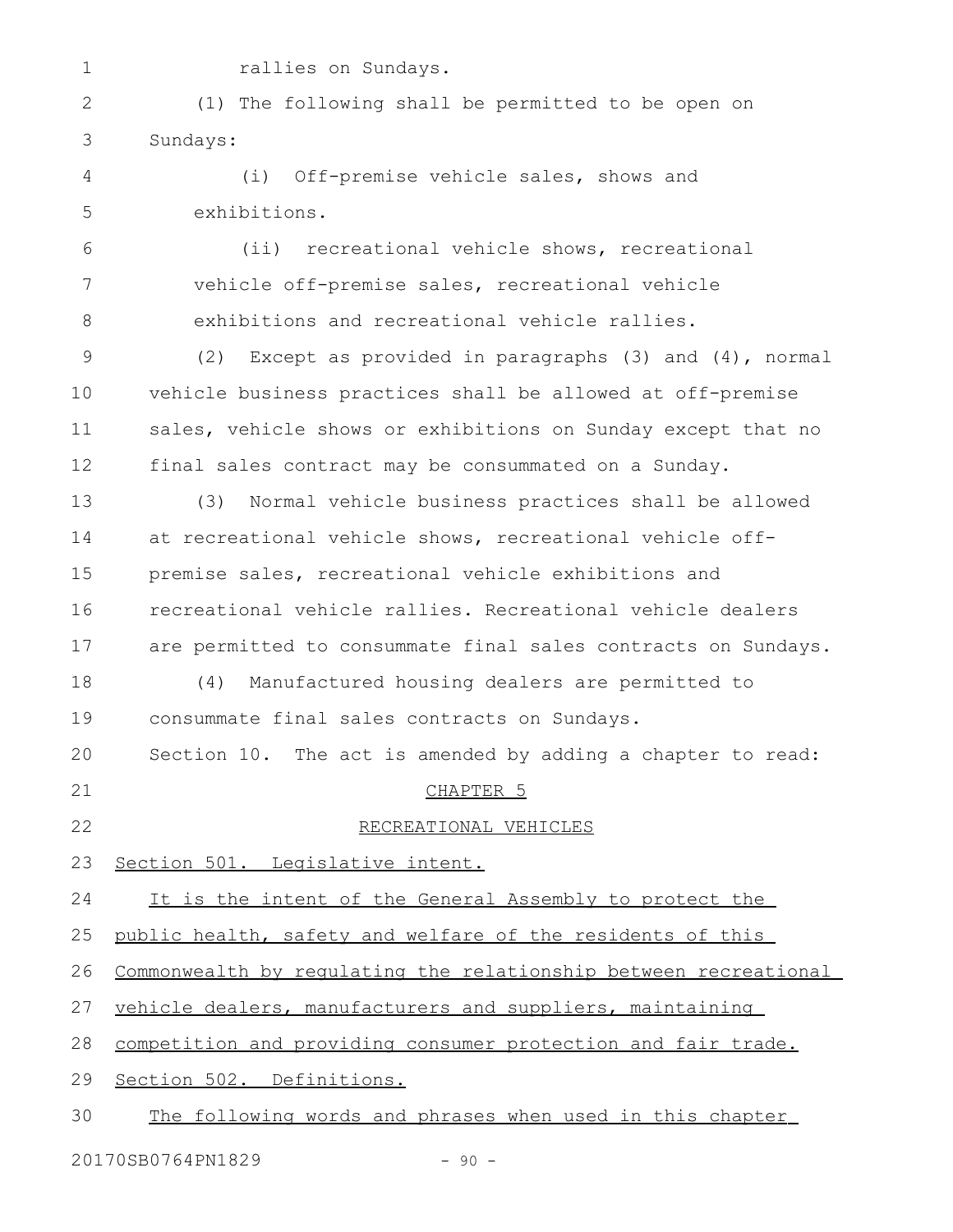| 1           | shall have the meanings given to them in this section unless the     |
|-------------|----------------------------------------------------------------------|
| 2           | context clearly indicates otherwise:                                 |
| 3           | "Area of sales responsibility." The geographical area,               |
| 4           | agreed to by the dealer and the manufacturer in the                  |
| 5           | manufacturer/dealer agreement, within which the dealer has the       |
| 6           | exclusive right to display and sell the manufacturer's new           |
| 7           | <u>recreational vehicles of a particular line-make to the retail</u> |
| 8           | public.                                                              |
| $\mathsf 9$ | "Dealer." A person, firm, corporation or business entity             |
| 10          | licensed or required to be licensed under Chapter 3.                 |
| 11          | "Distributor." A person, firm, corporation or business               |
| 12          | entity that purchases new recreational vehicles for resale to        |
| 13          | dealers.                                                             |
| 14          | "Factory campaign." An effort on the part of a warrantor to          |
| 15          | contact a recreational vehicle owner or dealer in order to           |
| 16          | address a part or equipment issue.                                   |
| 17          | "Family member." A spouse, child, grandchild, parent,                |
| 18          | sibling, niece or nephew or the spouse of a child, grandchild,       |
| 19          | sibling, niece or nephew.                                            |
| 20          | "Line-make." A specific series of recreational vehicles              |
| 21          | that:                                                                |
| 22          | Are identified by a common series trade name or<br>(1)               |
| 23          | trademark.                                                           |
| 24          | Are targeted to a particular market segment, as<br>(2)               |
| 25          | determined by the recreational vehicle's decor, features,            |
| 26          | equipment, size, weight and price range.                             |
| 27          | Have lengths and interior floor plans that<br>(3)                    |
| 28          | distinguish the recreational vehicles from other recreational        |
| 29          | vehicles with substantially the same decor, equipment,               |
| 30          | features, price and weight.                                          |
|             |                                                                      |

20170SB0764PN1829 - 91 -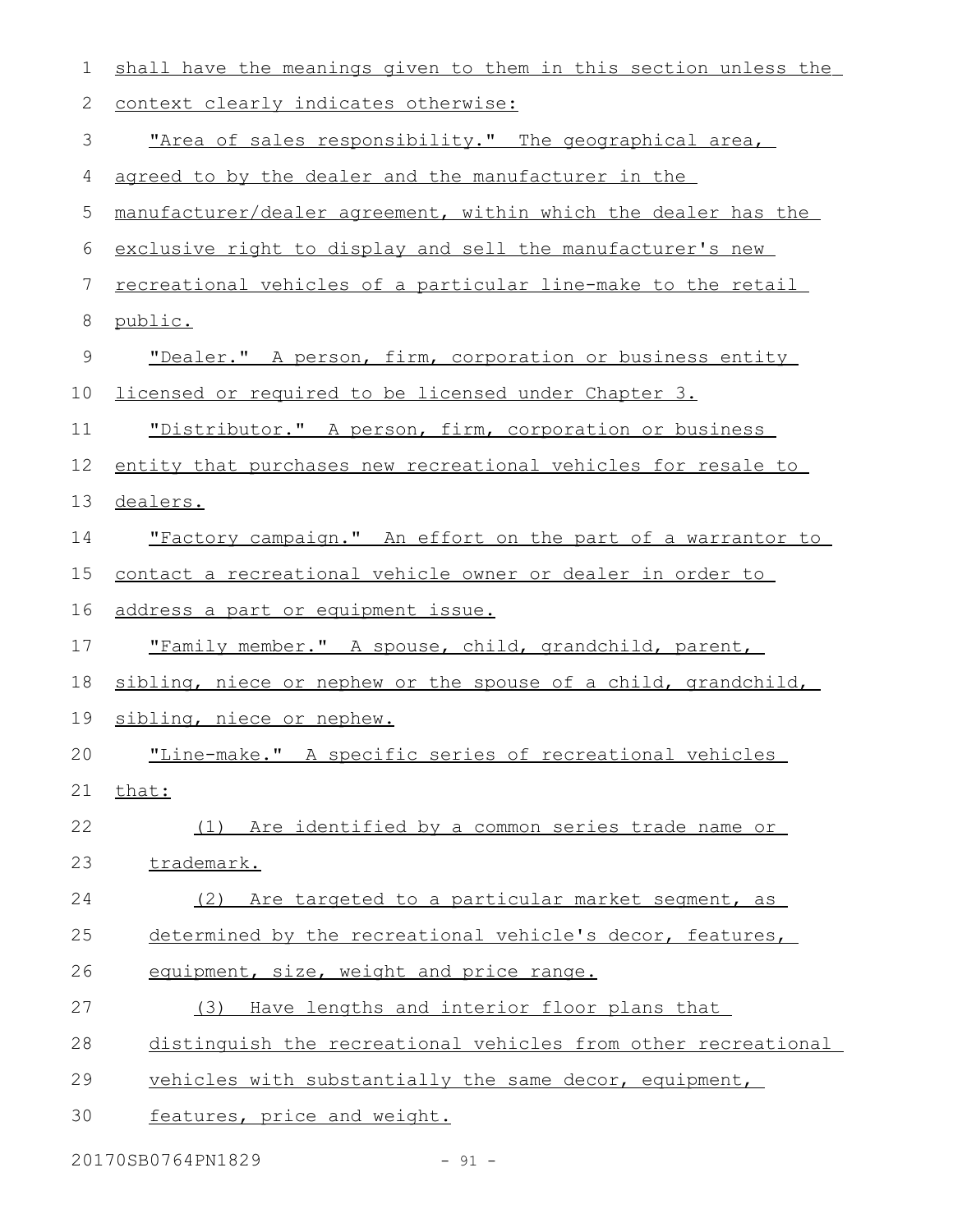| 1           | Belong to a single, distinct classification of<br>(4)            |
|-------------|------------------------------------------------------------------|
| 2           | recreational vehicle product type having a substantial degree    |
| 3           | of commonality in the construction of the chassis, frame and     |
| 4           | body.                                                            |
| 5           | The manufacturer/dealer agreement authorizes a<br>(5)            |
| 6           | dealer to sell.                                                  |
| 7           | "Manufacturer." A person, firm, corporation or business          |
| 8           | entity that engages in the manufacturing of recreational         |
| $\mathsf 9$ | vehicles.                                                        |
| 10          | "Manufacturer/dealer agreement." A written agreement or          |
| 11          | contract entered into between a manufacturer and a dealer that   |
| 12          | fixes the rights and responsibilities of the parties and under   |
| 13          | which the dealer sells new recreational vehicles.                |
| 14          | "Proprietary part." A part manufactured by or for and sold       |
| 15          | exclusively by a manufacturer.                                   |
| 16          | "Supplier." A person, firm, corporation or business entity       |
| 17          | that engages in the manufacturing of recreational vehicle parts, |
| 18          | accessories or components.                                       |
| 19          | "Transient customer." A customer who is temporarily              |
| 20          | traveling through a dealer's area of sales responsibility.       |
| 21          | "Warrantor." A person, firm, corporation or business entity,     |
| 22          | including a manufacturer or supplier that provides a written     |
| 23          | warranty to a consumer in connection with a new recreational     |
| 24          | vehicle or a part, accessory or component of a new recreational  |
| 25          | vehicle. The term does not include service contracts, mechanical |
| 26          | or other insurance or extended warranties sold for separate      |
| 27          | consideration by a dealer or other person not controlled by a    |
| 28          | manufacturer.                                                    |
| 29          | Section 503. Written agreements and designated territories.      |
| 30          | General rule.--A manufacturer or distributor may not<br>(a)      |
|             | 20170SB0764PN1829<br>$-92 -$                                     |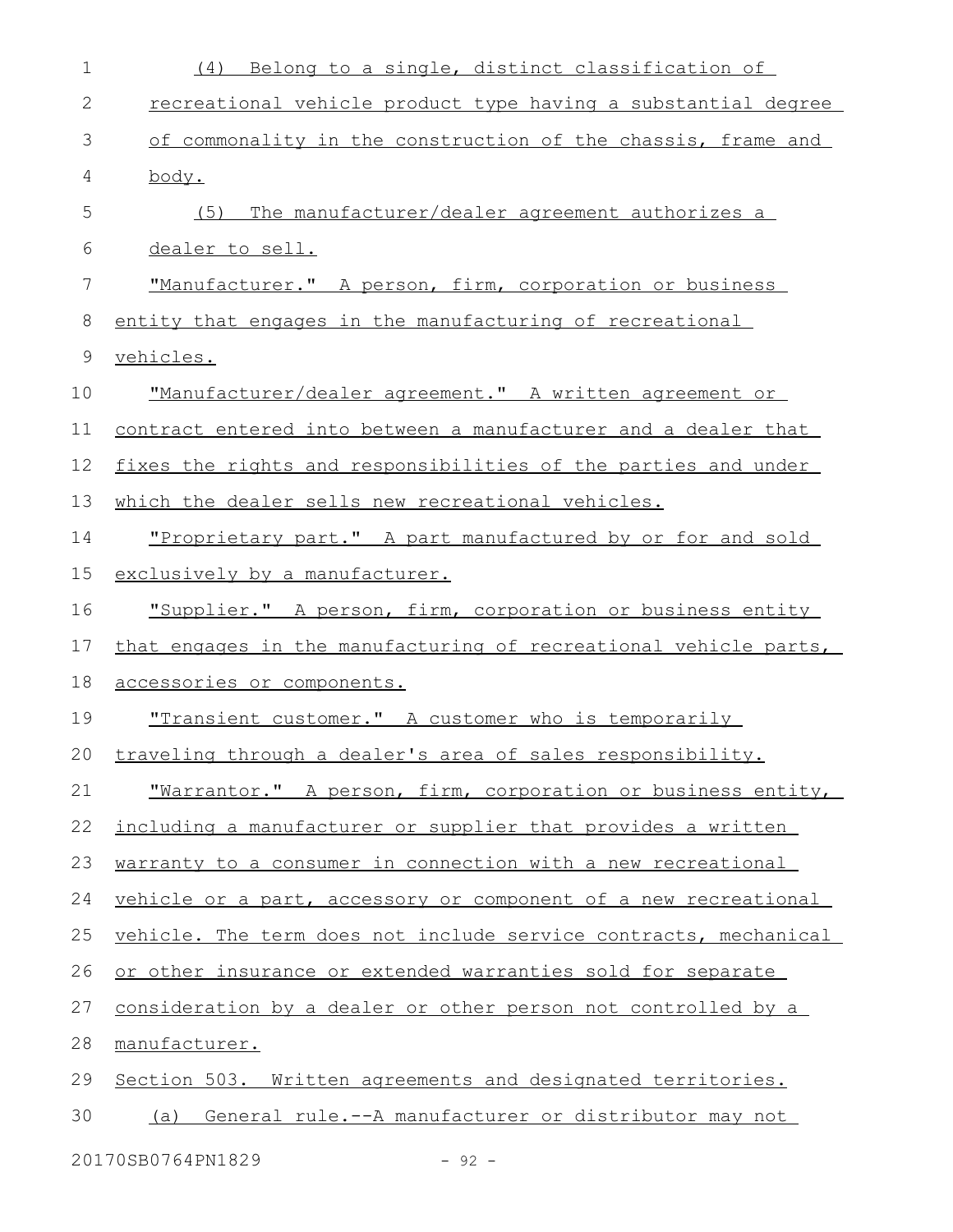| 1  | sell a recreational vehicle in this Commonwealth to or through a    |
|----|---------------------------------------------------------------------|
| 2  | dealer without having first entered into a manufacturer/dealer      |
| 3  | agreement with a dealer which has been signed by both parties.      |
| 4  | Area of sales responsibility.--The manufacturer shall<br>(b)        |
| 5  | designate the area of sales responsibility exclusively assigned     |
| 6  | to a dealer in the manufacturer/dealer agreement and may not        |
| 7  | change the area or contract with another dealer for sale of the     |
| 8  | same line-make in the designated area for the duration of the       |
| 9  | agreement.                                                          |
| 10 | (c) Review.--The area of sales responsibility may be                |
| 11 | reviewed or changed with the consent of both parties not less       |
| 12 | than 12 months after the execution of the manufacturer/dealer       |
| 13 | agreement.                                                          |
| 14 | (d) New vehicles.--A recreational vehicle dealer may not            |
| 15 | sell a new recreational vehicle in this Commonwealth without        |
| 16 | having first entered into a manufacturer/dealer agreement with a    |
| 17 | manufacturer or distributor which has been signed by both           |
| 18 | parties.                                                            |
| 19 | Section 504. Termination, cancellation, nonrenewal and              |
| 20 | alteration of dealership by manufacturer.                           |
| 21 | (a) General rule.--A manufacturer or distributor, directly          |
| 22 | or through an authorized officer, agent or employee, may            |
| 23 | terminate, cancel or fail to renew a manufacturer/dealer            |
| 24 | agreement with just cause. Section 506 shall not apply to this      |
| 25 | section.                                                            |
| 26 | <u>Burden of proof.--The manufacturer or distributor has</u><br>(b) |
| 27 | the burden of showing just cause for terminating, canceling or      |
| 28 |                                                                     |
|    | failing to renew a manufacturer/dealer agreement with a dealer.     |
| 29 | For purposes of determining whether there is just cause for the     |
| 30 | proposed action, any of the following factors may be considered:    |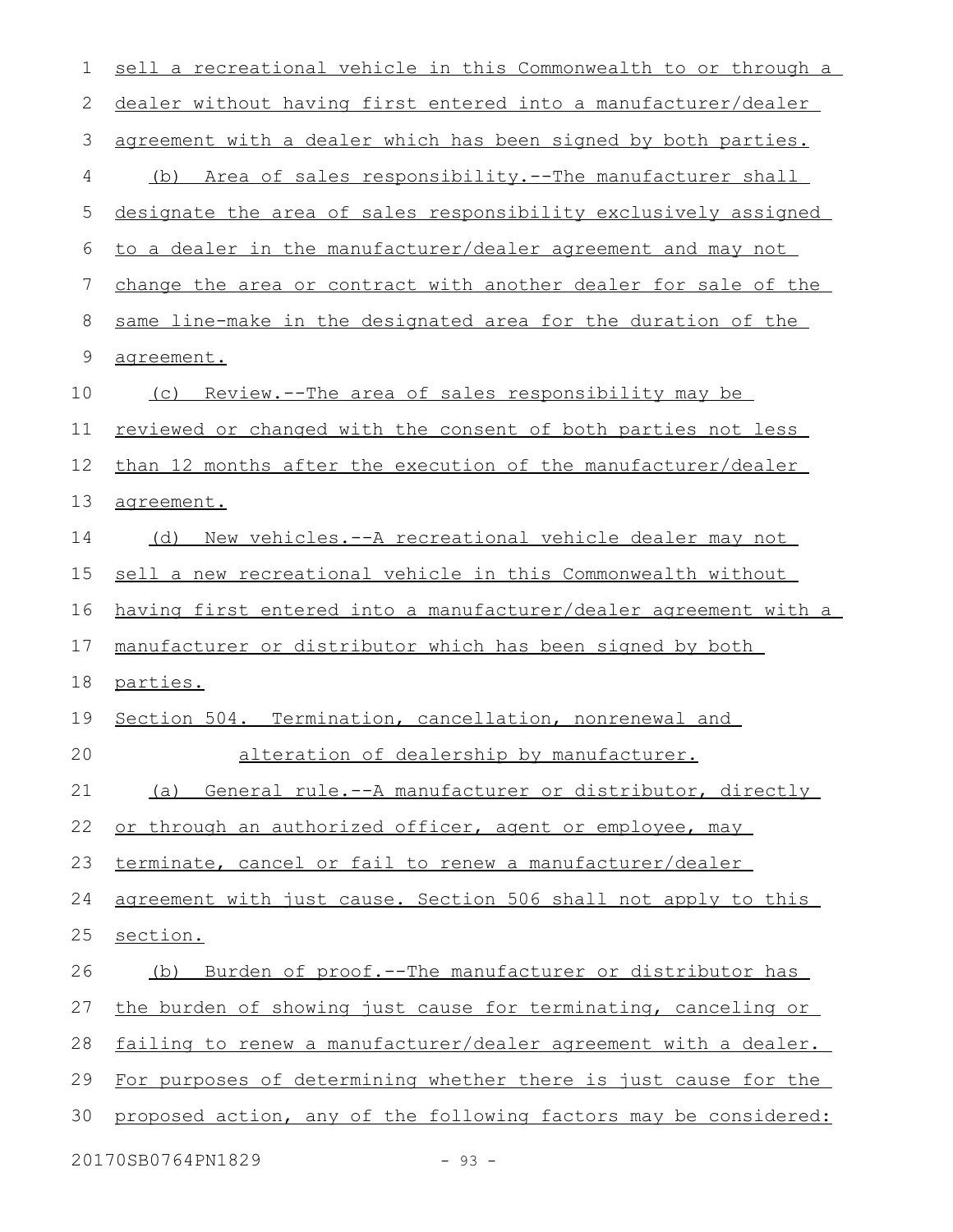| $\mathbf 1$ | The extent of the affected dealer's penetration in<br>(1)            |
|-------------|----------------------------------------------------------------------|
| 2           | the area of sales responsibility compared to other similarly         |
| 3           | situated dealers and market conditions.                              |
| 4           | The nature and extent of the dealer's investment in<br>(2)           |
| 5           | the dealer's business.                                               |
| 6           | The adequacy of the dealer's service facilities,<br>(3)              |
| 7           | equipment, parts, supplies and personnel.                            |
| 8           | (4)<br>The effect of the proposed action on the community.           |
| $\mathsf 9$ | (5)<br>The extent and quality of the dealer's service under          |
| 10          | recreational vehicle warranties.                                     |
| 11          | The dealer's failure to follow agreed-upon<br>(6)                    |
| 12          | procedures or standards related to the overall operation of          |
| 13          | the dealership.                                                      |
| 14          | The dealer's performance under the terms of its<br>(7)               |
| 15          | manufacturer/dealer agreement.                                       |
| 16          | <u>Written notice required.--Except as otherwise provided</u><br>(C) |
| 17          | in this section, a manufacturer or distributor shall provide a       |
| 18          | dealer with at least 90 days' prior written notice of                |
| 19          | termination, cancellation or nonrenewal of the                       |
| 20          | manufacturer/dealer agreement in the event the dealer is being       |
| 21          | terminated for just cause. The following shall apply:                |
| 22          | The notice shall state all reasons for the proposed<br>(1)           |
| 23          | termination, cancellation or nonrenewal and shall state that,        |
| 24          | within 30 days following receipt of the notice, the dealer           |
| 25          | shall provide to the manufacturer or distributor written             |
| 26          | notice of intent to cure all claimed deficiencies. The dealer        |
| 27          | shall have 90 days following receipt of the original notice          |
| 28          | to rectify the deficiencies.                                         |
| 29          | If the deficiencies are rectified within 90 days,<br>(2)             |
| 30          | the manufacturer's or distributor's notice shall be voided.          |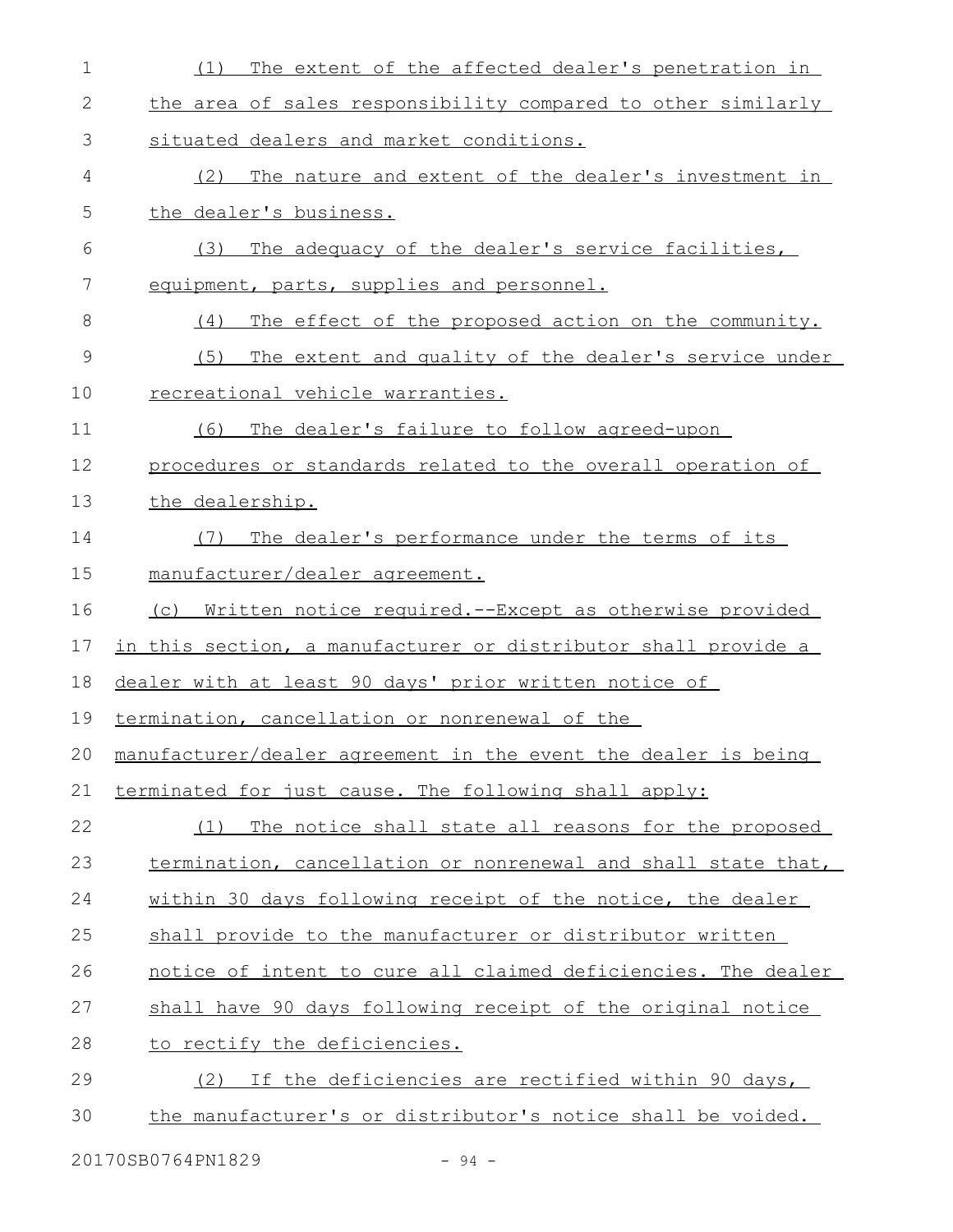| $\mathbf 1$  | If the dealer fails to provide the notice of intent to cure     |
|--------------|-----------------------------------------------------------------|
| $\mathbf{2}$ | the deficiencies in the prescribed time period or fails to      |
| 3            | cure the deficiencies in the time period provided, the          |
| 4            | termination, cancellation or nonrenewal shall take effect 30    |
| 5            | days after the dealer's receipt of the original notice. If      |
| 6            | the dealer has new and untitled inventory on hand, it may be    |
| 7            | sold under section 506.                                         |
| 8            | Time period of notice.--The notice period may be reduced<br>(d) |
| 9            | to 30 days if the manufacturer's or distributor's grounds for   |
| 10           | termination, cancellation or nonrenewal are due to any of the   |
| 11           | following just cause factors:                                   |
| 12           | (1) A dealer or one of its owners has been convicted of         |
| 13           | or has entered a plea of nolo contendere to a felony.           |
| 14           | (2) The abandonment or closing of the business                  |
| 15           | operations of the dealer for 10 consecutive business days       |
| 16           | unless the closing is due to an act of God, strike, labor       |
| 17           | difficulty or other cause over which the dealer has no          |
| 18           | control.                                                        |
| 19           | (3) A significant misrepresentation by the dealer               |
| 20           | materially affecting the business relationship.                 |
| 21           | (4) A suspension or revocation of the dealer's license          |
| 22           | or refusal to renew the dealer's license by the department.     |
| 23           | A material violation of this chapter which is not<br>(5)        |
| 24           | resolved within 30 days after the written notice by the         |
| 25           | manufacturer.                                                   |
| 26           | (e) Nonapplicability of notice.--The notice provisions of       |
| 27           | subsection (c) do not apply if the reason for termination,      |
| 28           | cancellation or nonrenewal is the dealer's insolvency, the      |
| 29           | occurrence of an assignment for the benefit of creditors or     |
| 30           | bankruptcy.                                                     |
|              |                                                                 |

20170SB0764PN1829 - 95 -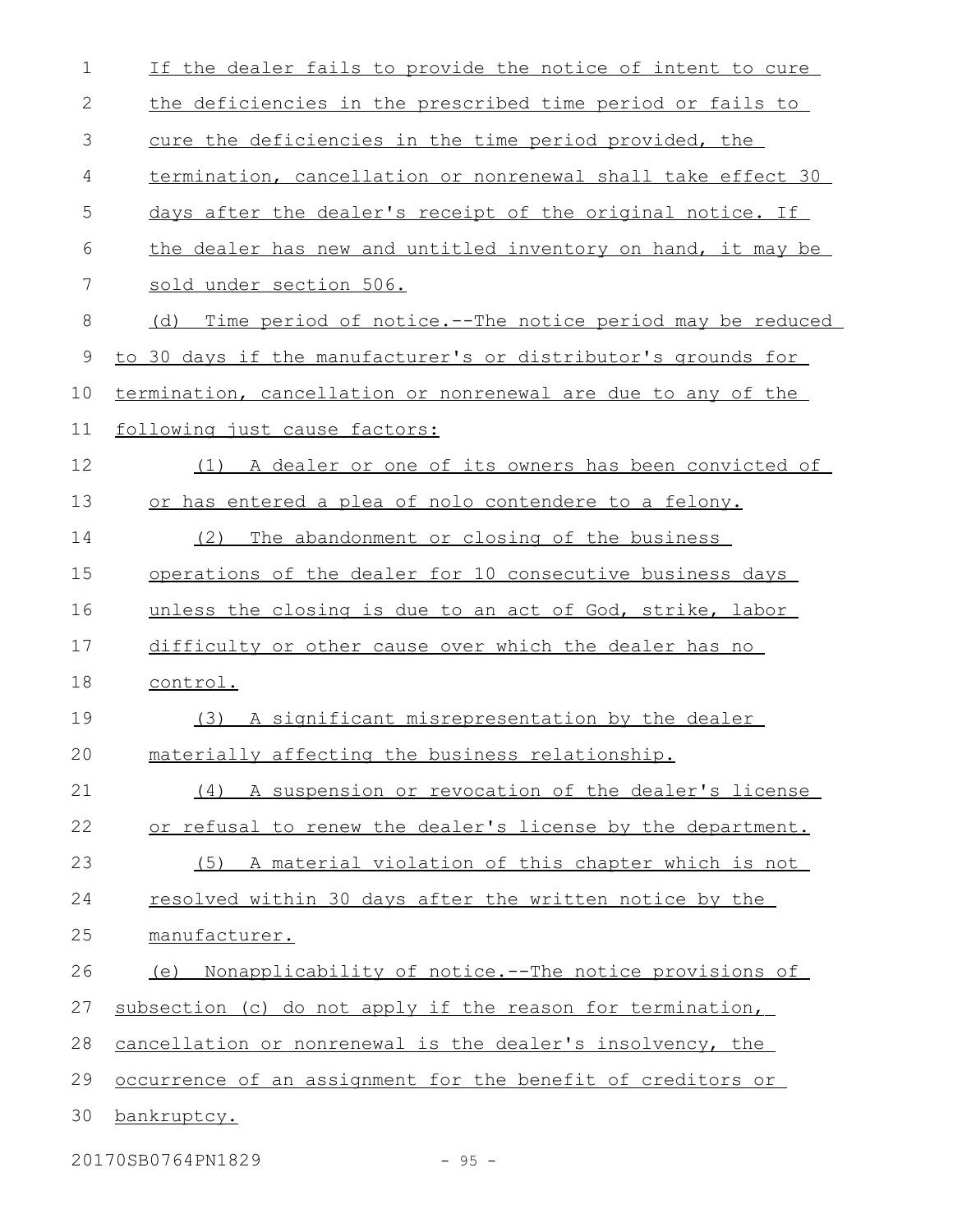| 1             | Section 505. Termination, cancellation, nonrenewal and           |
|---------------|------------------------------------------------------------------|
| 2             | alteration of dealership by dealer.                              |
| 3             | General rule.--A dealer may terminate or cancel its<br>(a)       |
| 4             | manufacturer/dealer agreement with a manufacturer or distributor |
| 5             | with or without just cause by giving 30 days' written notice.    |
| 6             | (1) If the termination or cancellation is for just               |
| 7             | cause, the notice shall state all reasons for the proposed       |
| 8             | termination or cancellation and shall state that if, within      |
| $\mathcal{G}$ | 30 days following receipt of the notice, the manufacturer or     |
| 10            | distributor provides to the dealer a written notice of intent    |
| 11            | to cure all claimed deficiencies, the manufacturer or            |
| 12            | distributor will then have 90 days following receipt of the      |
| 13            | original notice to rectify the deficiencies.                     |
| 14            | (2) If the deficiencies are rectified within 90 days,            |
| 15            | the dealer's notice shall be voided. If the manufacturer or      |
| 16            | distributor fails to provide the notice of intent to cure the    |
| 17            | deficiencies or fails to cure the deficiencies in the time       |
| 18            | period prescribed in the original notice, the termination or     |
| 19            | cancellation shall take effect as provided in the original       |
| 20            | notice.                                                          |
| 21            | Just cause shown. -- If the dealer terminates, cancels or<br>(b) |
| 22            | fails to renew the manufacturer/dealer agreement without just    |
| 23            | cause, the provisions of section 506 shall not apply. If the     |
| 24            | dealer terminates, cancels or fails to renew the                 |
| 25            | manufacturer/dealer agreement with just cause, the provisions of |
| 26            | section 506 shall apply. The dealer has the burden of showing    |
| 27            | just cause for the proposed termination, cancellation or         |
| 28            | nonrenewal action by a dealer due to any of the following just   |
| 29            | cause factors:                                                   |
| 30            | (1) A manufacturer being convicted of or entering a plea         |
|               |                                                                  |

20170SB0764PN1829 - 96 -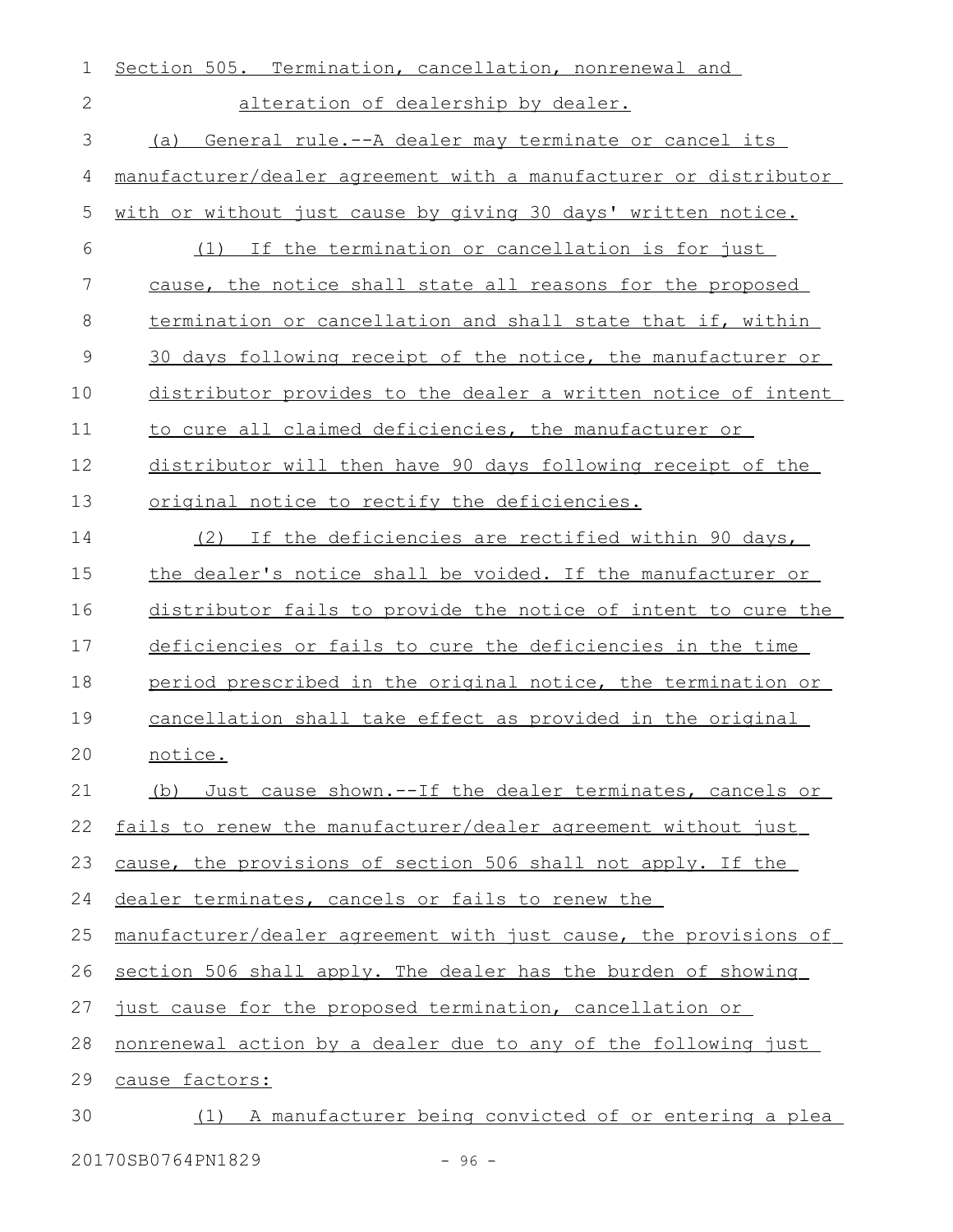1 of nolo contendere to a felony.

| $\mathbf{2}$ | (2)<br>The business operations of the manufacturer have          |
|--------------|------------------------------------------------------------------|
| 3            | been abandoned or closed for 10 consecutive business days,       |
|              |                                                                  |
| 4            | unless the closing is due to an act of God, strike, labor        |
| 5            | difficulty or other cause over which the manufacturer has no     |
| 6            | control.                                                         |
| 7            | (3) A significant misrepresentation by the manufacturer          |
| 8            | materially affecting the business relationship.                  |
| 9            | (4) A material violation of this chapter which is not            |
| 10           | cured within 30 days after written notice by the dealer.         |
| 11           | (5) A declaration by the manufacturer of bankruptcy,             |
| 12           | insolvency or the occurrence of an assignment for the benefit    |
| 13           | of creditors or bankruptcy.                                      |
| 14           | Section 506. Repurchase of inventory.                            |
| 15           | (a) General rule.--If the manufacturer/dealer agreement is       |
| 16           | terminated, canceled or not renewed by the dealer for just cause |
| 17           | as described in section 505(b) and the manufacturer fails to     |
| 18           | provide notice or cure the claimed deficiencies as provided in   |
| 19           | section 505(a), the manufacturer shall, at the dealer's option   |
| 20           | and within 45 days after termination, cancellation or            |
| 21           | nonrenewal, repurchase:                                          |
| 22           | (1) All new, untitled recreational vehicles that were            |
| 23           | acquired from the manufacturer or distributor within 12          |
| 24           | months before the effective date of the notice of                |
| 25           | termination, cancellation or nonrenewal that have not been       |
| 26           | used, except for demonstration purposes, and that have not       |
| 27           | been altered or damaged, at 100% of the net invoice cost,        |
| 28           | including transportation, less applicable rebates and            |
| 29           | discounts to the dealer.                                         |
| 30           | (2) In the event any of the vehicles repurchased under           |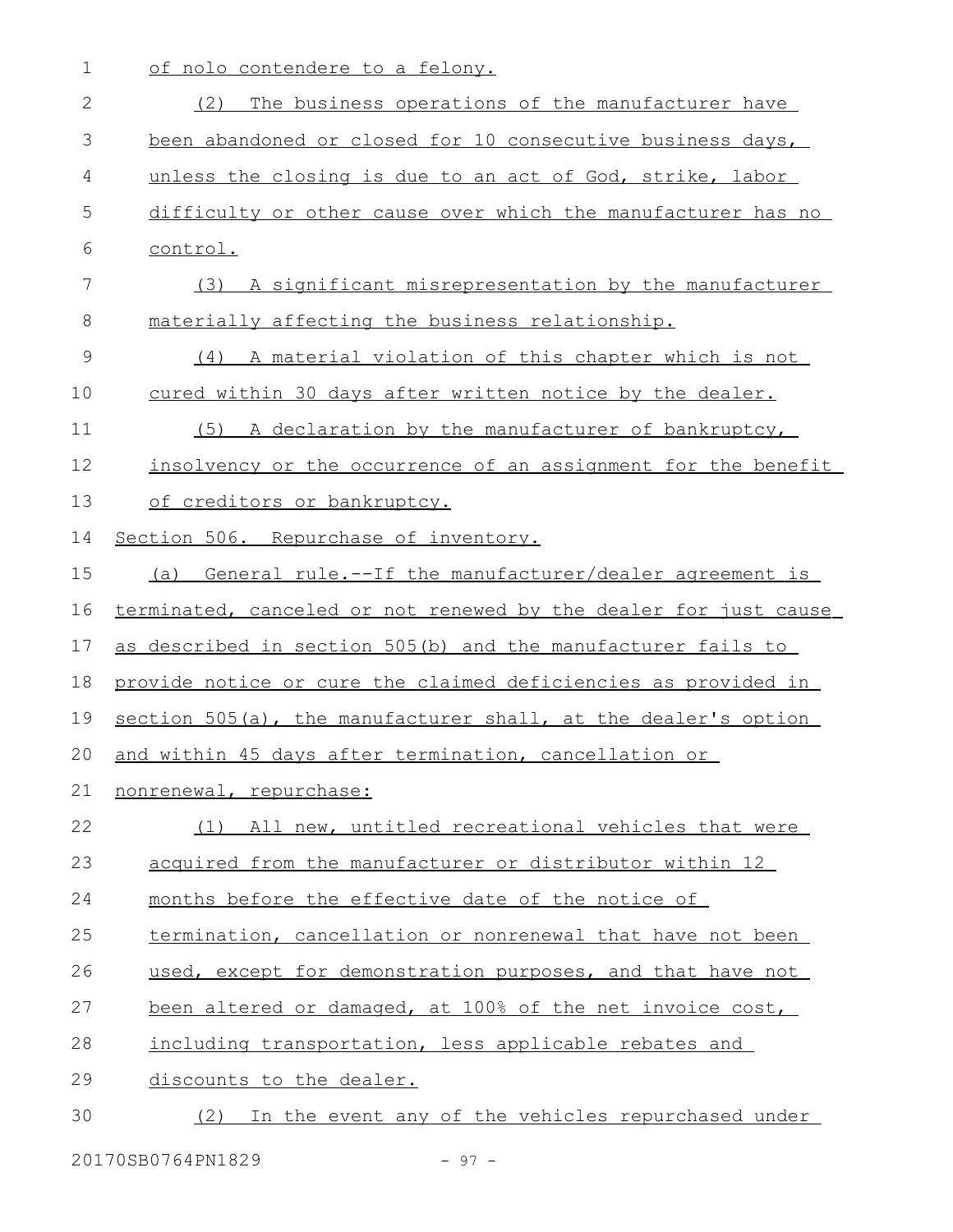| $\mathbf 1$ | this section are damaged, but do not trigger a consumer             |
|-------------|---------------------------------------------------------------------|
| 2           | disclosure requirement, the amount due the dealer shall be          |
| 3           | reduced by the cost to repair the vehicle. Damage prior to          |
| 4           | delivery to the dealer that is disclosed at the time of             |
| 5           | delivery will not disqualify repurchase under this                  |
| 6           | subsection.                                                         |
| 7           | (3) All undamaged accessories and proprietary parts sold            |
| 8           | to the dealer for resale within the 12 months prior to              |
| $\mathsf 9$ | termination, cancellation or nonrenewal, if accompanied by          |
| 10          | the original invoice, at 105% of the original net price paid        |
| 11          | to the manufacturer or distributor to compensate the dealer         |
| 12          | for handling, packing and shipping the parts.                       |
| 13          | Properly functioning diagnostic equipment, special<br>(4)           |
| 14          | tools, current signage or other equipment and machinery which       |
| 15          | was purchased by the dealer upon the manufacturer's or              |
| 16          | distributor's request within five years prior to the                |
| 17          | termination, cancellation or nonrenewal and which can no            |
| 18          | <u>longer be used in the normal course of the dealer's ongoing</u>  |
| 19          | business at 100% of the dealer's net cost plus freight.             |
| 20          | (b) Sale of remaining inventory after termination.--                |
| 21          | A dealer is not prohibited from selling the<br>(1)                  |
| 22          | <u>remaining in-stock inventory of a particular line-make after</u> |
| 23          | a manufacturer/dealer agreement has been terminated or not          |
| 24          | renewed under section 504.                                          |
| 25          | If recreational vehicles of a line-make subject to<br>(2)           |
| 26          | the terminated agreement are not repurchased or required to         |
| 27          | be repurchased by the manufacturer or distributor, the dealer       |
| 28          | may continue to sell the recreational vehicles that are             |
| 29          | subject to the terminated manufacturer/dealer agreement and         |
| 30          | are currently in stock until those recreational vehicles are        |
|             | 20170SB0764PN1829<br>$-98 -$                                        |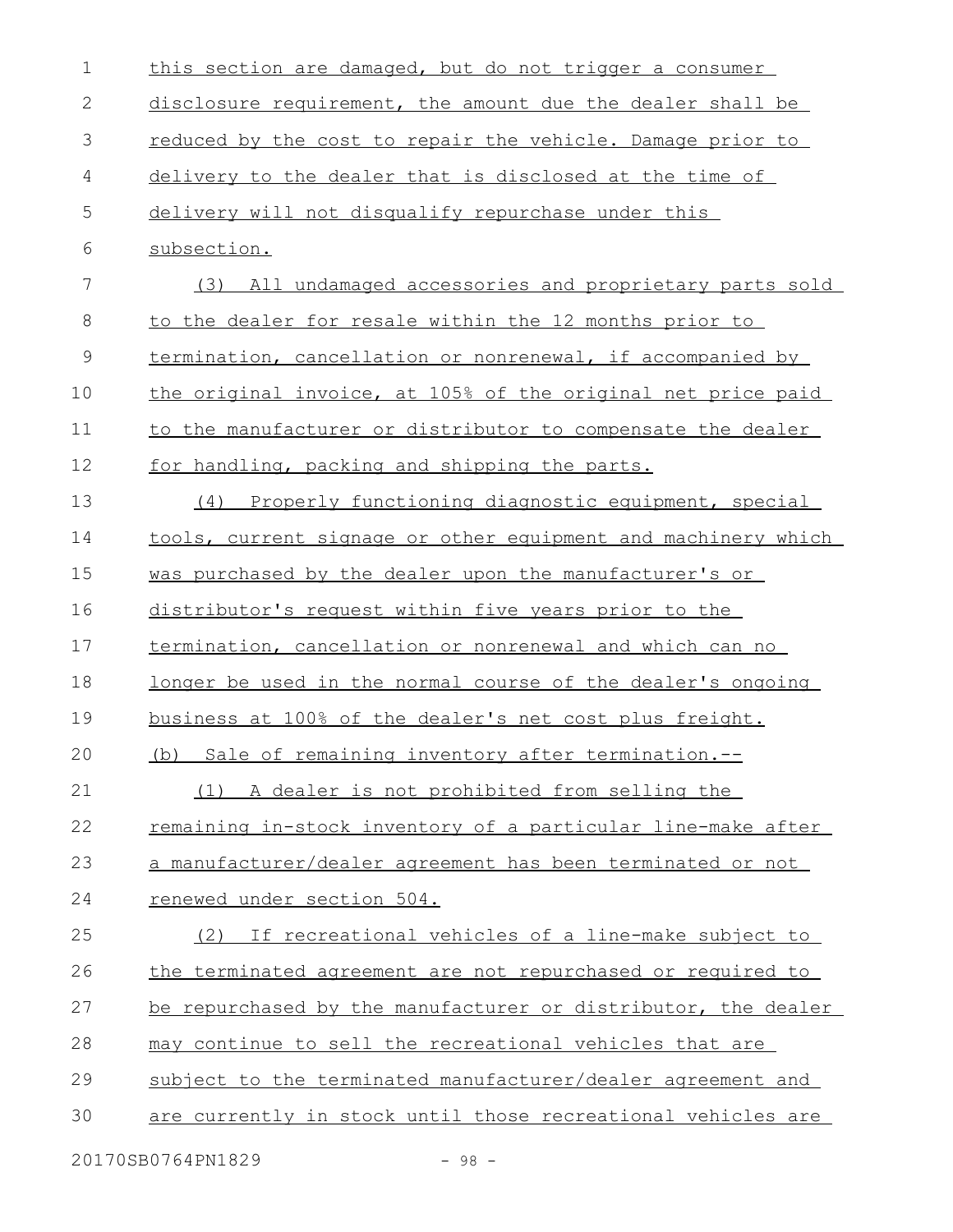no longer in the dealer's inventory. 1

## Section 507. Transfer of dealership and family succession. (a) General rule.-- (1) If a dealer desires to make a change in ownership by the sale of the business assets, stock transfer or otherwise, the dealer shall give the manufacturer or distributor written notice at least 30 business days before the closing, including all supporting documentation as may be reasonably required by the manufacturer or distributor to determine if an objection to the sale may be made. In the absence of a breach by the selling dealer of its manufacturer/dealer agreement or this chapter, the manufacturer or distributor shall not object to the proposed change in ownership unless the prospective transferee: (i) has previously been terminated by the manufacturer for breach of its dealer agreement; (ii) has been convicted of a felony or a crime of fraud, deceit or moral turpitude; (iii) lacks a license required by law; (iv) does not have an active line of credit sufficient to purchase a manufacturer's product; or (v) has undergone in the last 10 years bankruptcy, insolvency, a general assignment for the benefit of creditors or the appointment of a receiver, trustee or conservator to take possession of the transferee's business or property. (2) If the manufacturer or distributor objects to a proposed change of ownership, the manufacturer or distributor shall give written notice of its reasons to the dealer within 10 business days after receipt of the dealer's notification 2 3 4 5 6 7 8 9 10 11 12 13 14 15 16 17 18 19 20 21 22 23 24 25 26 27 28 29 30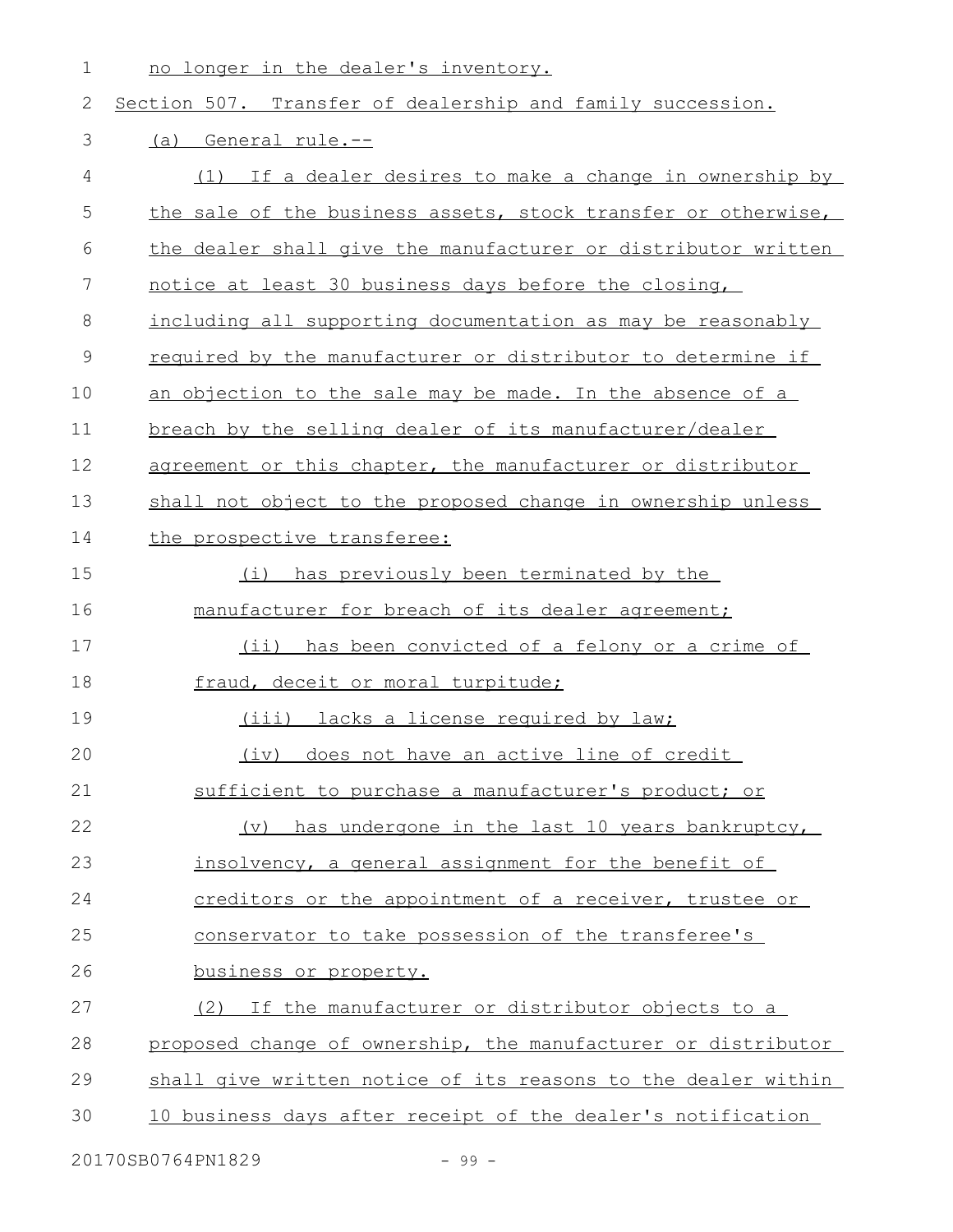| $\mathbf 1$   | and complete documentation. The manufacturer or distributor      |
|---------------|------------------------------------------------------------------|
| 2             | has the burden of proof with regard to its objection. If the     |
| 3             | manufacturer or distributor does not give timely notice of       |
| 4             | its objection, the change or sale shall be deemed approved.      |
| 5             | It is unlawful for a manufacturer or distributor to<br>(3)       |
| 6             | fail to provide a dealer an opportunity to designate, in         |
| 7             | writing, a family member as a successor to the dealership in <-- |
| 8             | the event of the death, incapacity or retirement of the          |
| $\mathcal{G}$ | dealer. It is unlawful to prevent or refuse to honor the         |
| 10            | succession to a dealership by a family member of the             |
| 11            | deceased, incapacitated or retired dealer unless the<br><--      |
| 12            | manufacturer or distributor has provided to the dealer           |
| 13            | written notice of its objections within 10 days after receipt    |
| 14            | of the dealer's modification of the dealer's succession plan.    |
| 15            | In the absence of a breach of the dealer agreement, the          |
| 16            | manufacturer may object to the succession for the following      |
| 17            | reasons only:                                                    |
| 18            | (i)<br>conviction of the successor of a felony or a              |
| 19            | crime of fraud, deceit or moral turpitude;                       |
| 20            | (ii) bankruptcy or insolvency of the successor                   |
| 21            | during the past 10 years;                                        |
| 22            | (iii) prior termination by the manufacturer of the               |
| 23            | successor for breach of a dealer agreement;                      |
| 24            | (iv) the successor does not have an active line of               |
| 25            | credit sufficient to purchase the manufacturer's product;        |
| 26            | $or$                                                             |
| 27            | (v) the successor lacks a license required by law.               |
| 28            | (b) Burden of proof.--The manufacturer or distributor has        |
| 29            | the burden of proof regarding the manufacturer's or              |
| 30            | distributor's objection. A family member may not succeed to a    |
|               | 20170SB0764PN1829<br>$-100 -$                                    |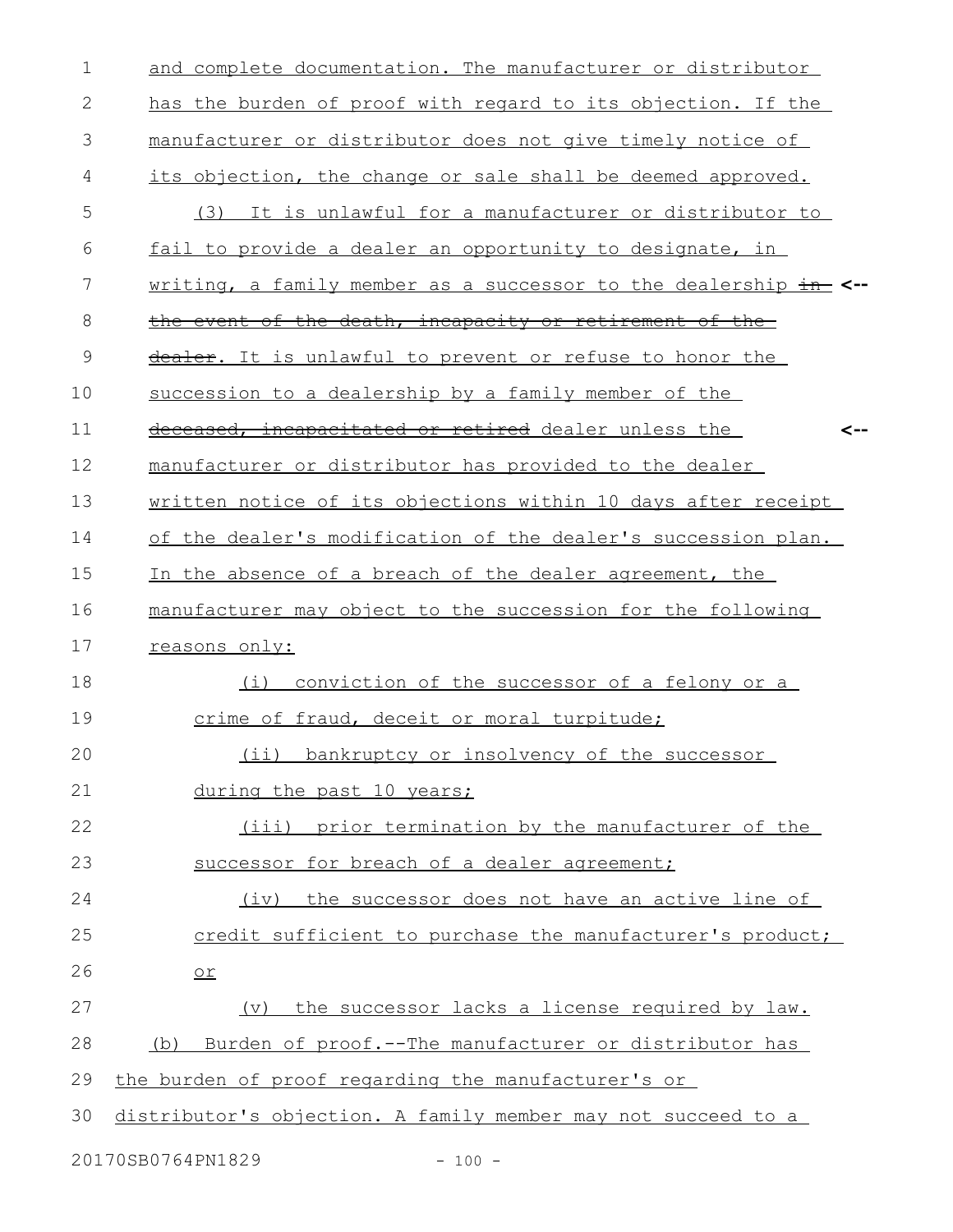| 1      | dealership if the succession involves, without the               |
|--------|------------------------------------------------------------------|
| 2      | manufacturer's or distributor's consent, a relocation of the     |
| 3      | business or an alteration of the terms and conditions of the     |
| 4      | manufacturer/dealer agreement.                                   |
| 5      | Section 508. Warranty obligations.                               |
| 6      | (a) General rule.--Each warrantor shall:                         |
| 7      | Specify in writing to each of its dealer<br>(1)                  |
| 8      | obligations, if any, for preparation, delivery and warranty      |
| 9      | service on its products.                                         |
| 10     | Compensate the dealer for warranty service required<br>(2)       |
| 11     | of the dealer by the warrantor.                                  |
| 12     | Provide to the dealer the schedule of compensation<br>(3)        |
| 13     | to be paid and the time allowances for the performance of        |
| 14     | work and service. The schedule of compensation must include      |
| 15     | reasonable compensation for diagnostic work, as well as          |
| 16     | warranty labor.                                                  |
| 17     | Time allowances and compensation. -- Time allowances for<br>(b)  |
| 18     | the diagnosis and performance of warranty labor must be          |
| 19     | reasonable for the work to be performed. In the determination of |
| $20 -$ | what constitutes reasonable compensation under this section, the |
| 21     | principal factors to be given consideration shall be the actual  |
| 22     | wage rates being paid by the dealer and the actual retail labor  |
| 23     | rate being charged by the dealers in the community in which the  |
| 24     | dealer is doing business. The compensation of a dealer for       |
| 25     | warranty labor may not be less than the posted labor rates       |
| 26     | actually charged by the dealer for similar nonwarranty labor as  |
| 27     | long as the rates are reasonable.                                |
| 28     | Reimbursement.--The warrantor shall reimburse the dealer<br>(C)  |
| 29     | for warranty parts at actual wholesale cost plus a minimum 30%   |
| 30     | handling charge and the cost, if any, of freight to return       |
|        |                                                                  |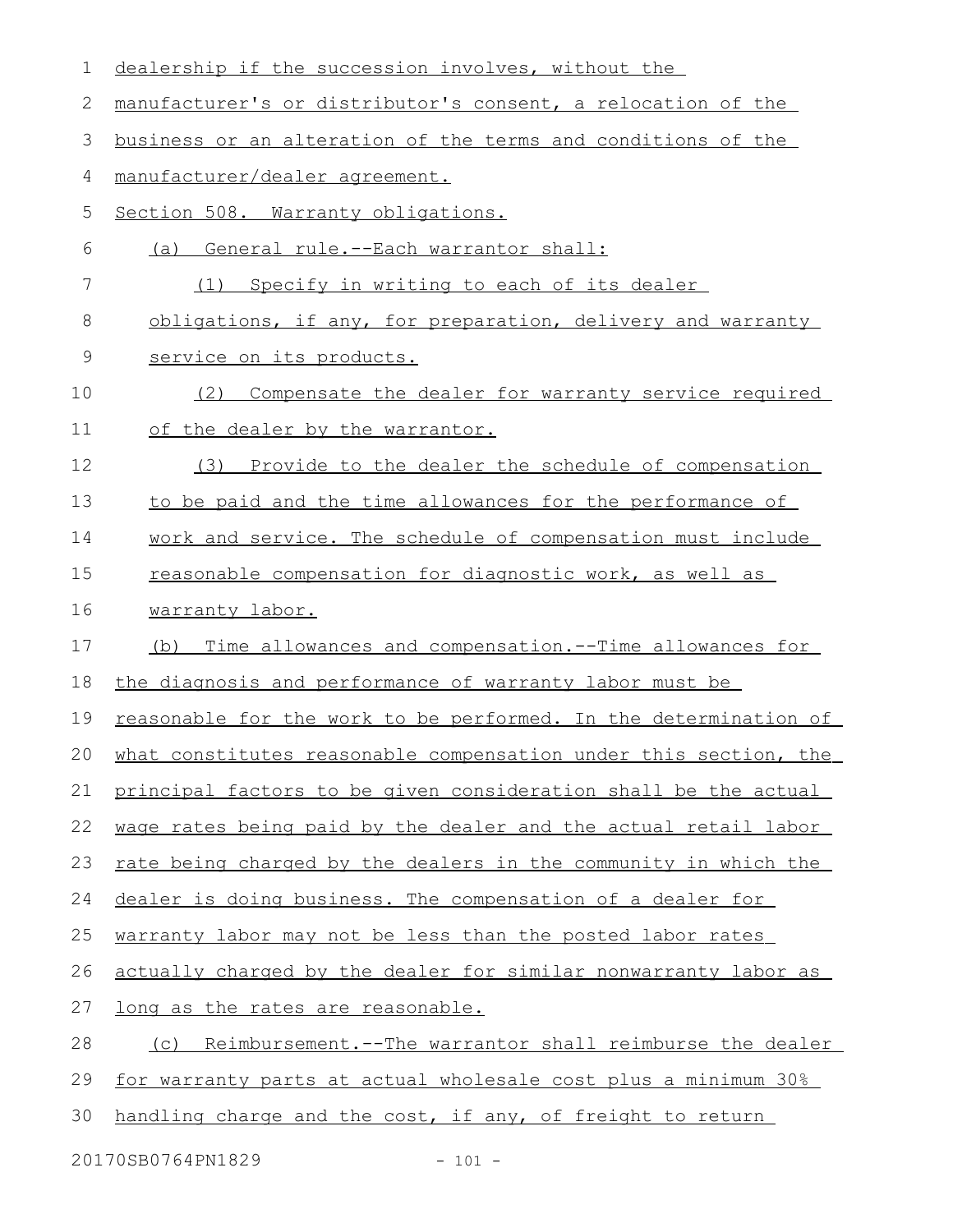1 warranty parts to the warrantor.

| $\mathbf{2}$   | (d) Audits.--Warranty audits of dealer records may be            |
|----------------|------------------------------------------------------------------|
| $\mathfrak{Z}$ | conducted by the warrantor on a reasonable basis, and dealer     |
| 4              | claims for warranty compensation may not be denied except for    |
| $\mathsf S$    | cause, such as performance of nonwarranty repairs, material      |
| 6              | noncompliance with the warrantor's published policies and        |
| 7              | procedures, lack of material documentation, fraud or             |
| 8              | misrepresentation.                                               |
| $\mathsf 9$    | (e) Warranty claims.--The dealer shall submit warranty           |
| 10             | claims within 45 days after completing work.                     |
| 11             | Warrantor notification.--If a dealer receives a written<br>(f)   |
| 12             | or verbal complaint from a consumer relative to a warranty       |
| 13             | repair, the dealer must notify the warrantor about the complaint |
| 14             | in writing within 10 days of receiving the complaint if the      |
| 15             | dealer cannot satisfy the consumer's complaint.                  |
| 16             | (g) Disapproval of warranty claims.--The warrantor shall         |
| 17             | disapprove warranty claims in writing within 45 days after the   |
| 18             | date of submission by the dealer in the manner and form          |
| 19             | prescribed by the warrantor. Claims not specifically disapproved |
| 20             | in writing within 45 days shall be construed to be approved and  |
| 21             | must be paid within 60 days of submission.                       |
| 22             | (h) Violation.--It is a violation of this chapter for a          |
| 23             | warrantor to:                                                    |
| 24             | (1) Fail to perform any of its warranty obligations with         |
| 25             | respect to its warranted products.                               |
| 26             | (2) Fail to include, in written notices of factory               |
| 27             | campaigns to recreational vehicle owners and dealers, the        |
| 28             | expected date by which necessary parts and equipment,            |
| 29             | including tires and chassis or chassis parts, will be            |
| 30             | available to dealers to perform the campaign work. The           |
|                | 20170SB0764PN1829<br>$-102 -$                                    |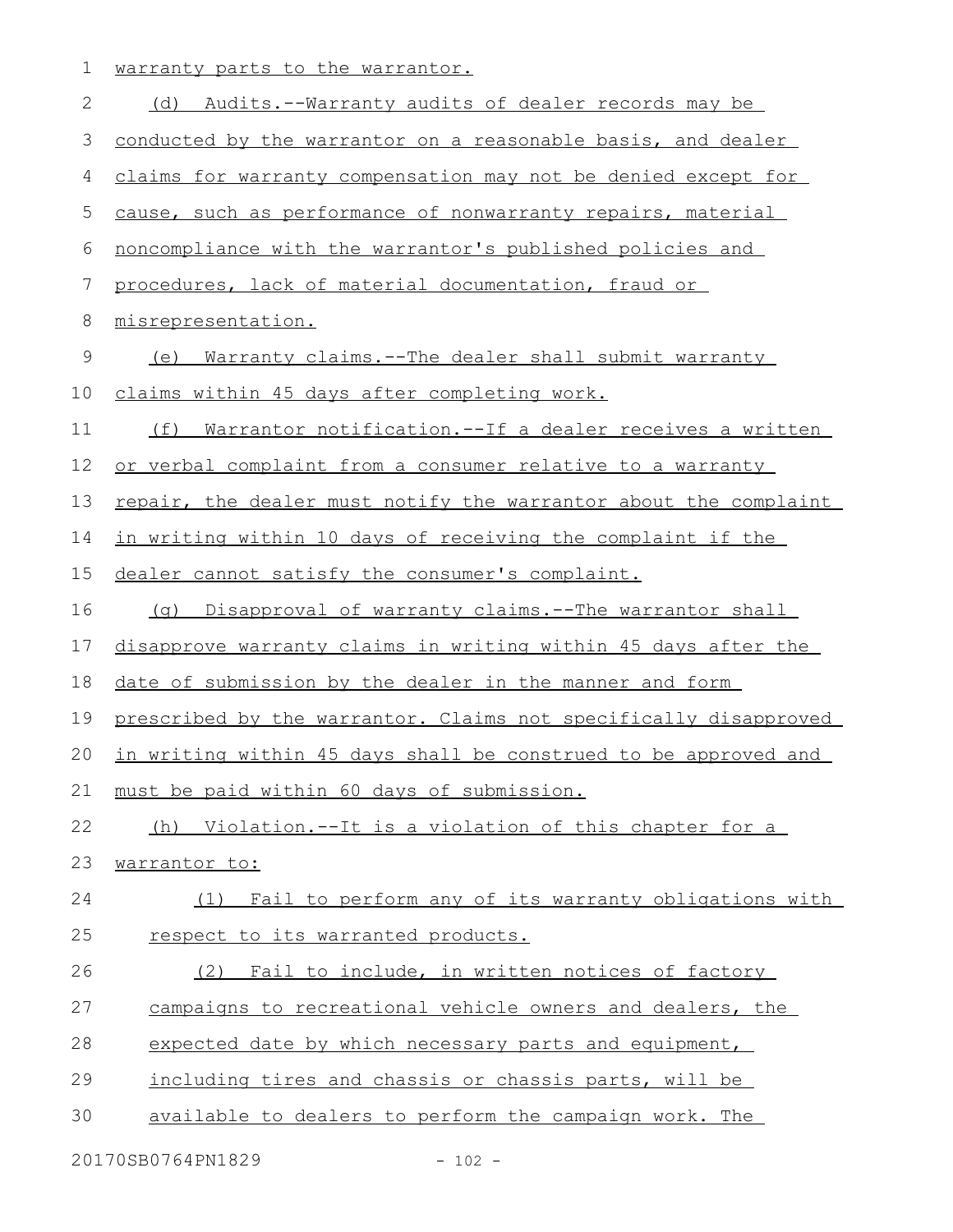| 1             | warrantor may ship parts to the dealer to effect the campaign |
|---------------|---------------------------------------------------------------|
| $\mathbf{2}$  | work, and, if the parts are in excess of the dealer's         |
| 3             | requirements, the dealer may return unused parts to the       |
| 4             | warrantor for credit after completion of the campaign.        |
| 5             | (3) Fail to compensate its dealers for authorized             |
| 6             | repairs effected by the dealer on merchandise damaged in      |
| 7             | manufacture or transit to the dealer, if the carrier is       |
| 8             | designated by the warrantor, factory branch, distributor or   |
| $\mathcal{G}$ | distributor branch.                                           |
| 10            | (4) Fail to compensate its dealers in accordance with         |
| 11            | the schedule of compensation provided to the dealer under     |
| 12            | this section if repairs are performed in a timely and         |
| 13            | competent manner.                                             |
| 14            | (5) Intentionally misrepresent in any way to purchasers       |
| 15            | of recreational vehicles that warranties with respect to the  |
| 16            | manufacture, performance or design of the vehicle are made by |
| 17            | the dealer as warrantor or cowarrantor.                       |
| 18            | Require the dealer to make warranties to customers<br>(6)     |
| 19            | in any manner related to the manufacture of the recreational  |
| 20            | vehicle.                                                      |
| 21            | (i) Violations.--It is a violation of this chapter for a      |
| 22            | dealer to:                                                    |
| 23            | Fail to perform predelivery inspection functions, as<br>(1)   |
| 24            | specified by the warrantor, in a competent and timely manner. |
| 25            | Fail to perform warranty service work authorized by<br>(2)    |
| 26            | the warrantor in a competent and reasonably timely manner on  |
| 27            | a transient customer's recreational vehicle of a line make    |
| 28            | sold or serviced by that dealer.                              |
| 29            | (3) Fail to accurately document the time spent                |
| 30            | completing each repair, the total number of repair attempts   |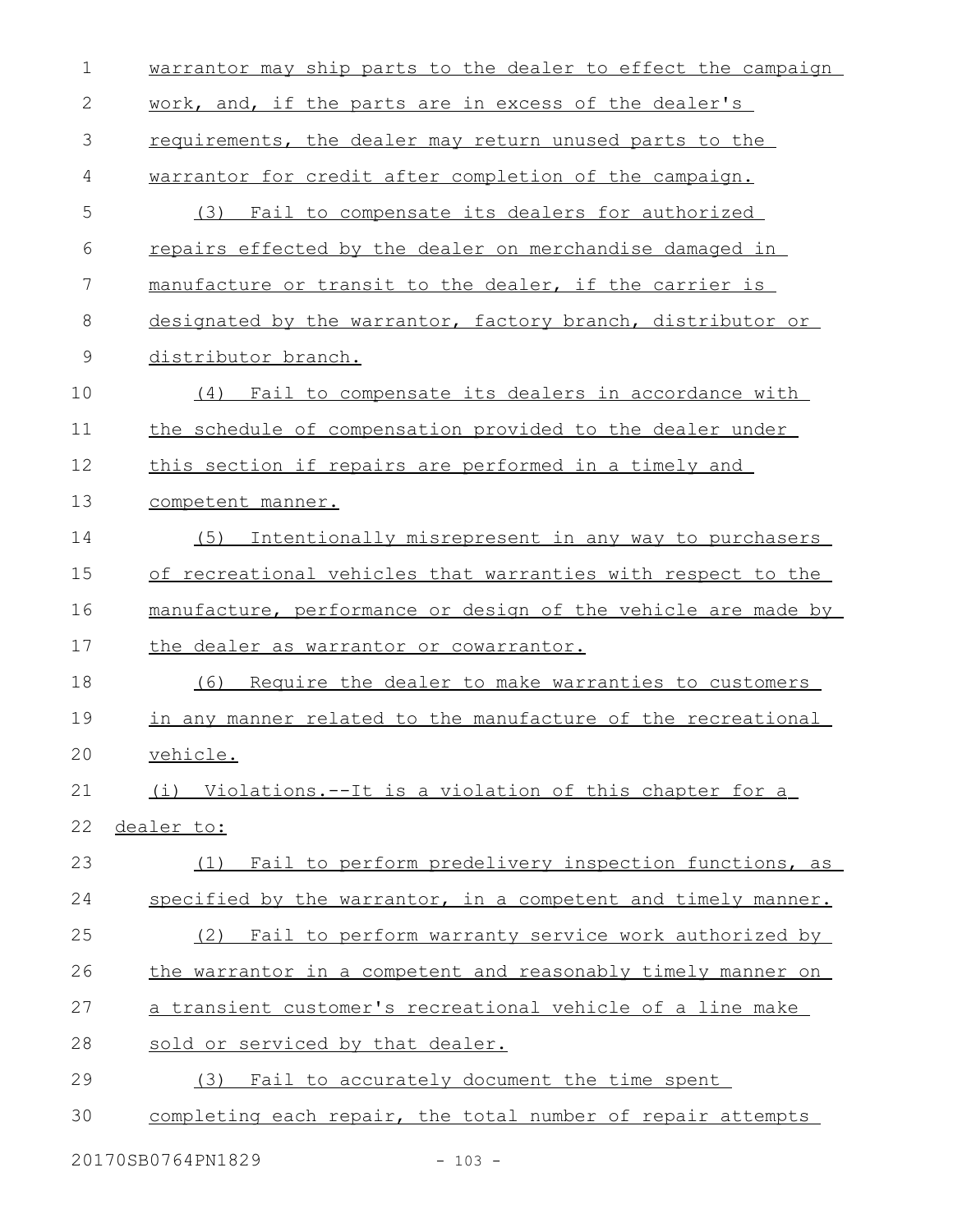| $\mathbf 1$   | conducted on a single unit and the number of repair attempts     |
|---------------|------------------------------------------------------------------|
| 2             | for the same repair conducted on a single vehicle.               |
| 3             | Fail to notify the warrantor within 10 days of a<br>(4)          |
| 4             | second repair attempt which impairs the use, value or safety     |
| 5             | of the vehicle.                                                  |
| 6             | (5) Fail to maintain written records, including a                |
| 7             | consumer's signature, regarding the amount of time a unit is     |
| 8             | stored for the consumer's convenience during a repair.           |
| $\mathcal{G}$ | Make fraudulent warranty claims or misrepresent the<br>(6)       |
| 10            | terms of a warranty.                                             |
| 11            | Section 509. Indemnification.                                    |
| 12            | General rule.--Notwithstanding the terms of a<br>(a)             |
| 13            | manufacturer/dealer agreement, it is a violation of this chapter |
| 14            | for:                                                             |
| 15            | (1) A warrantor to fail to indemnify and hold harmless           |
| 16            | its new recreational vehicle dealer against losses or damages    |
| 17            | to the extent that the losses or damages are caused by the       |
| 18            | negligence or willful misconduct of the warrantor.               |
| 19            | A new recreational vehicle dealer to be denied<br>(2)            |
| 20            | indemnification for failing to discover, disclose or remedy a    |
| 21            | defect in the design or manufacturing of a new recreational      |
| 22            | vehicle or new recreational trailer.                             |
| 23            | (3) A new recreational vehicle dealer to fail to                 |
| 24            | indemnify and hold harmless its warrantor against losses or      |
| 25            | damages to the extent that the losses or damages are caused      |
| 26            | by the negligence or willful misconduct of the new               |
| 27            | recreational vehicle dealer.                                     |
| 28            | Denial of indemnification.--A new recreational vehicle<br>(b)    |
| 29            | dealer may be denied indemnification if the new recreational     |
| 30            | vehicle dealer fails to remedy a known and announced defect in   |
|               |                                                                  |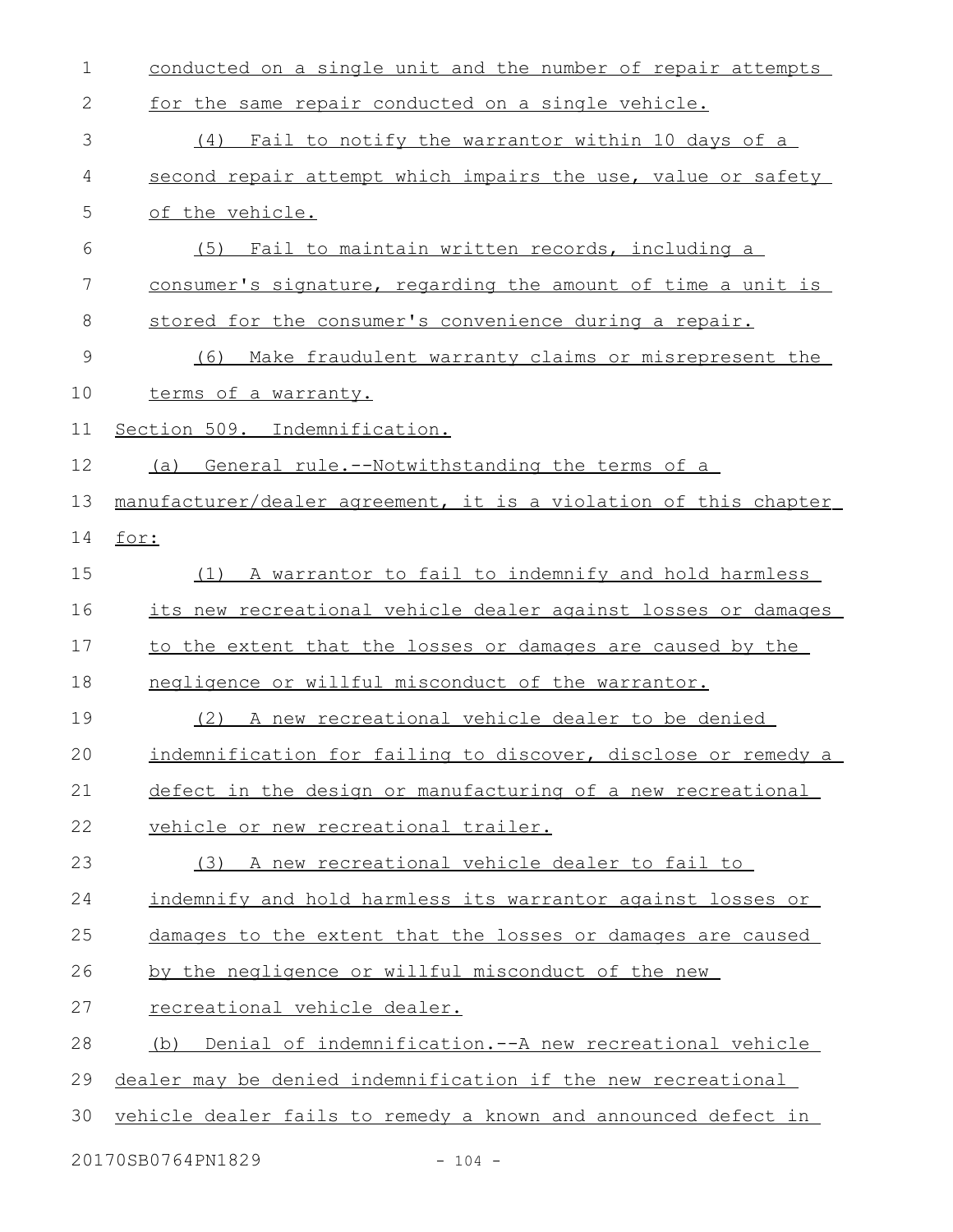| 1           | accordance with the written instructions of a warrantor for whom |
|-------------|------------------------------------------------------------------|
| 2           | the new recreational vehicle dealer is obligated to perform      |
| 3           | warranty service.                                                |
| 4           | (c) Pending lawsuits.--                                          |
| 5           | A new recreational vehicle dealer shall provide to a<br>(1)      |
| 6           | warrantor a copy of any pending lawsuit in which allegations     |
| 7           | are made that are covered by the provisions of this section      |
| 8           | within 10 days after receiving the suit. This subsection         |
| $\mathsf 9$ | shall continue to apply even after the new recreational          |
| 10          | vehicle is titled.                                               |
| 11          | (2) A warrantor shall provide to a new recreational              |
| 12          | vehicle dealer a copy of any pending law suit or similar         |
| 13          | proceeding in which allegations are made that come within the    |
| 14          | provisions of this subsection within 10 days after receiving     |
| 15          | the suit. This paragraph shall continue to apply even after      |
| 16          | the new recreational vehicle is titled.                          |
| 17          | Section 510. Inspection and rejection by dealer.                 |
| 18          | (a) General rule.--Whenever a new recreational vehicle is        |
| 19          | damaged prior to transit to the dealer or is damaged in transit  |
| 20          | to the dealer when the carrier or means of transportation has    |
| 21          | been selected by the manufacturer or distributor, the dealer     |
| 22          | shall notify the manufacturer or distributor of the damage       |
| 23          | within the time frame specified in the manufacturer/dealer       |
| 24          | agreement and:                                                   |
| 25          | request from the manufacturer or distributor<br>(1)              |
| 26          | authorization to replace the components, parts and               |
| 27          | accessories damaged or otherwise correct the damage; or          |
| 28          | reject the vehicle within the time frame set forth<br>(2)        |
| 29          | in subsection (d).                                               |
| 30          | Refusal or failure to repair. -- If the manufacturer or<br>(b)   |
|             |                                                                  |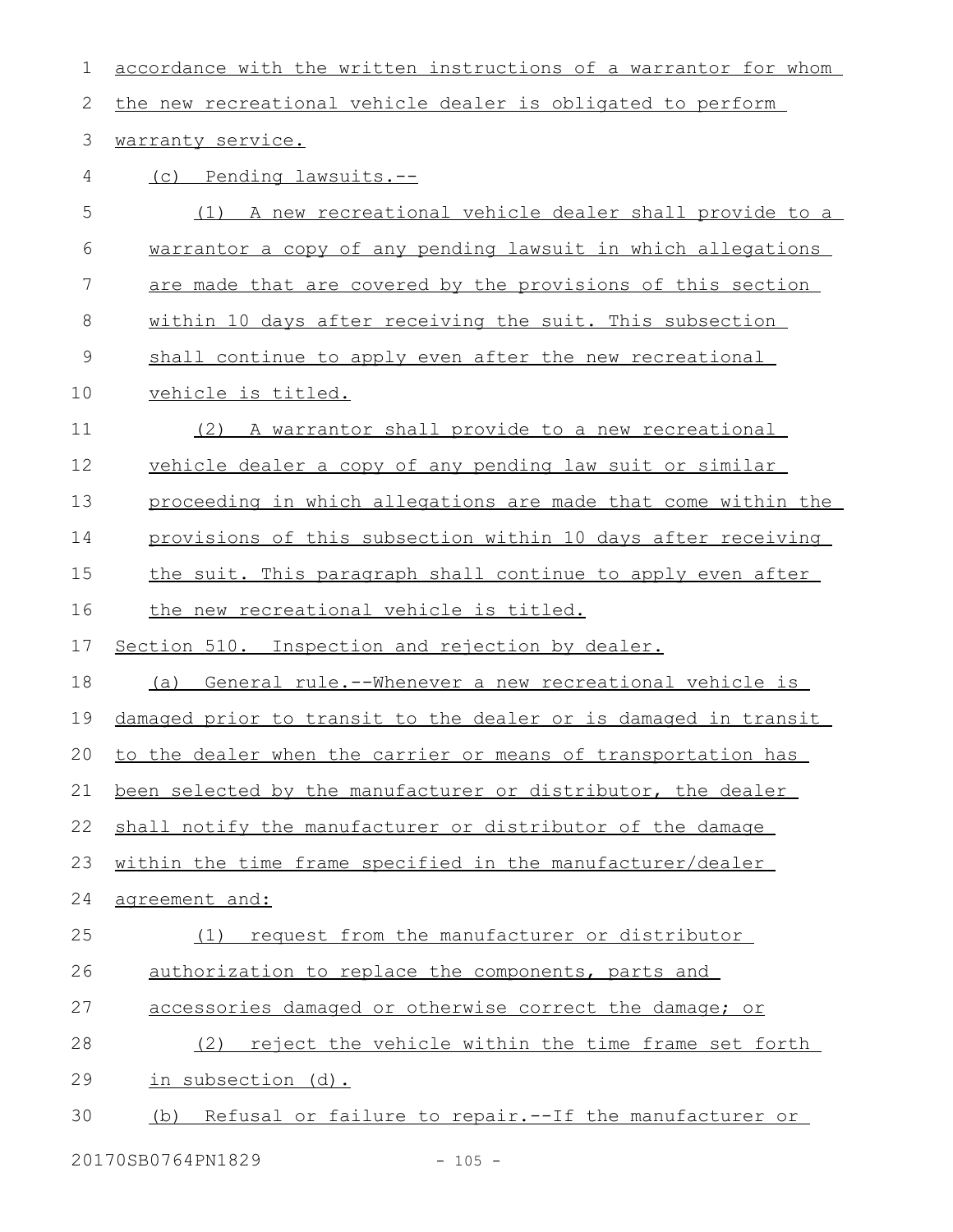distributor refuses or fails to authorize repair of the damage within 10 days after receipt of notification or if the dealer rejects the recreational vehicle because of damage, ownership of the new recreational vehicle shall revert to the manufacturer or distributor. (c) Obligations.--The dealer shall exercise due care in custody of the damaged recreational vehicle, but the dealer shall have no other obligations, financial or otherwise, with respect to that recreational vehicle. (d) Time frame.--The time frame for inspection and rejection by the dealer must be part of the manufacturer/dealer agreement and may not be less than two business days after the physical delivery of the recreational vehicle. (e) Unreasonable mileage.--A recreational vehicle that has, at the time of delivery to the dealer, an unreasonable amount of miles on its odometer, as determined by the dealer, may be subject to rejection by the dealer and reversion of the vehicle to the manufacturer or distributor. In no instance shall a dealer deem an amount less than the distance between the dealer and the manufacturer's factory or a distributor's point of distribution, plus 100 miles, as unreasonable. (f) Notice to dealer.--Each manufacturer or distributor of new recreational vehicles sold or transferred to a new recreational vehicle dealer shall notify the new recreational vehicle dealer in writing prior to delivery of the recreational vehicle of any material damage to the recreational vehicle which is known to the manufacturer or distributor which was sustained or incurred by the vehicle at any time after the manufacturing process is complete but prior to delivery of the recreational vehicle to the dealer. A dealer may reject the delivery of a 20170SB0764PN1829 - 106 - 1 2 3 4 5 6 7 8 9 10 11 12 13 14 15 16 17 18 19 20 21 22 23 24 25 26 27 28 29 30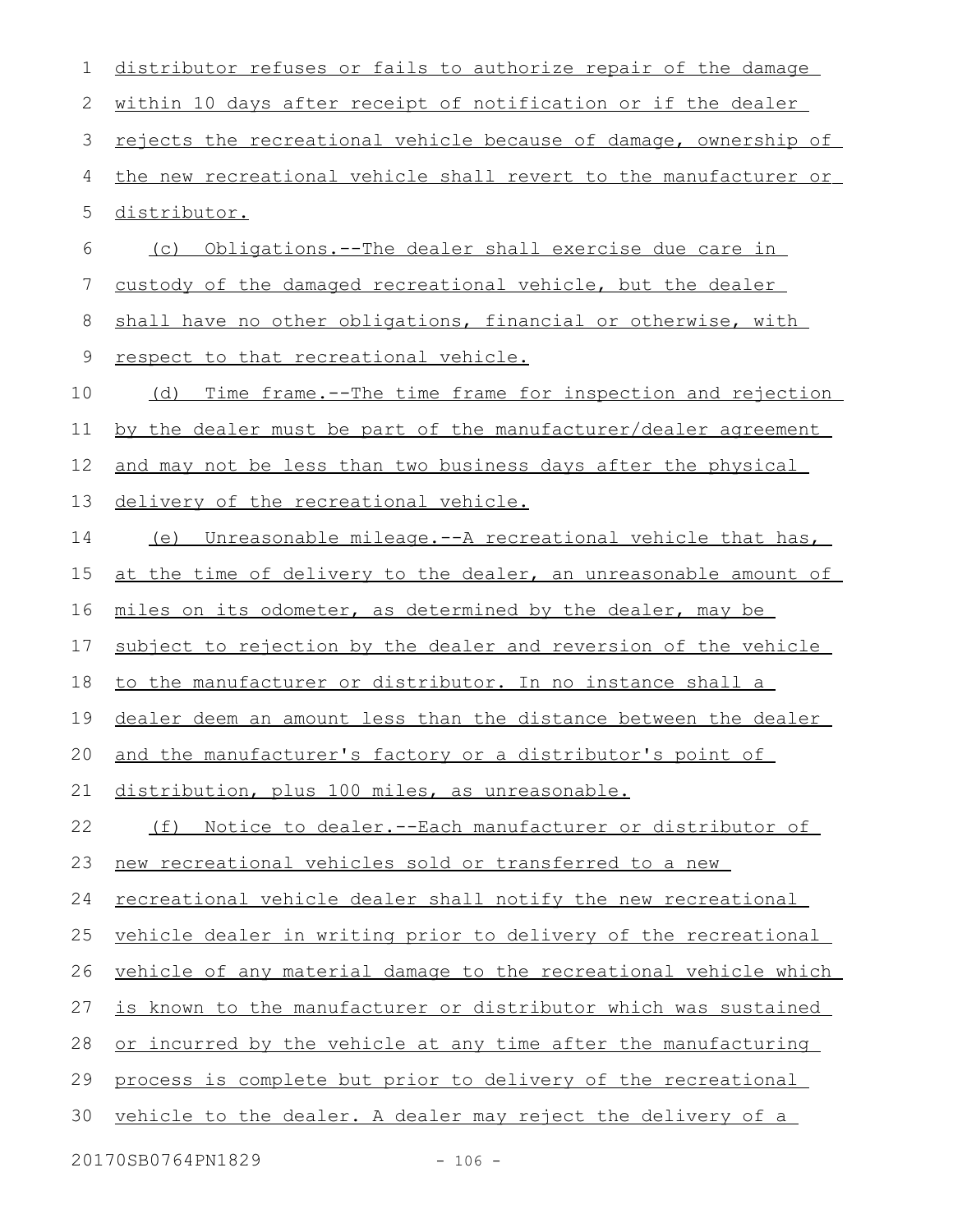nonconforming recreational vehicle under the provisions of 13 Pa.C.S. (relating to commercial code) and the following shall apply: (1) When selling a new recreational vehicle, each new recreational vehicle dealer shall notify the purchaser in writing at the time of sale of any material damage sustained or incurred by the recreational vehicle at any time after the manufacturing process is complete which is disclosed by the manufacturer to the new recreational vehicle dealer. (2) Nothing in this section shall be construed to diminish any obligation to provide notice to the purchaser of a new recreational vehicle which obligation is imposed by any other provision of law or by any judicial decision, including, but not limited to, the act of December 17, 1968 (P.L.1224, No.387), known as the Unfair Trade Practices and Consumer Protection Law. Section 511. Coercion of dealer prohibited. (a) General rule.--A manufacturer or distributor may not coerce or attempt to coerce a dealer to: (1) purchase a product that the dealer did not order; (2) enter into an agreement with the manufacturer or distributor; or (3) enter into an agreement that requires the dealer to submit its disputes to binding arbitration or otherwise waive rights or responsibilities provided under this chapter. (b) Definition.--As used in this section, the term "coerce" includes, but is not limited to, threatening to terminate, cancel or not renew a manufacturer/dealer agreement without just cause or threatening to withhold product lines the dealer is entitled to purchase under the manufacturer/dealer agreement or 1 2 3 4 5 6 7 8 9 10 11 12 13 14 15 16 17 18 19 20 21 22 23 24 25 26 27 28 29 30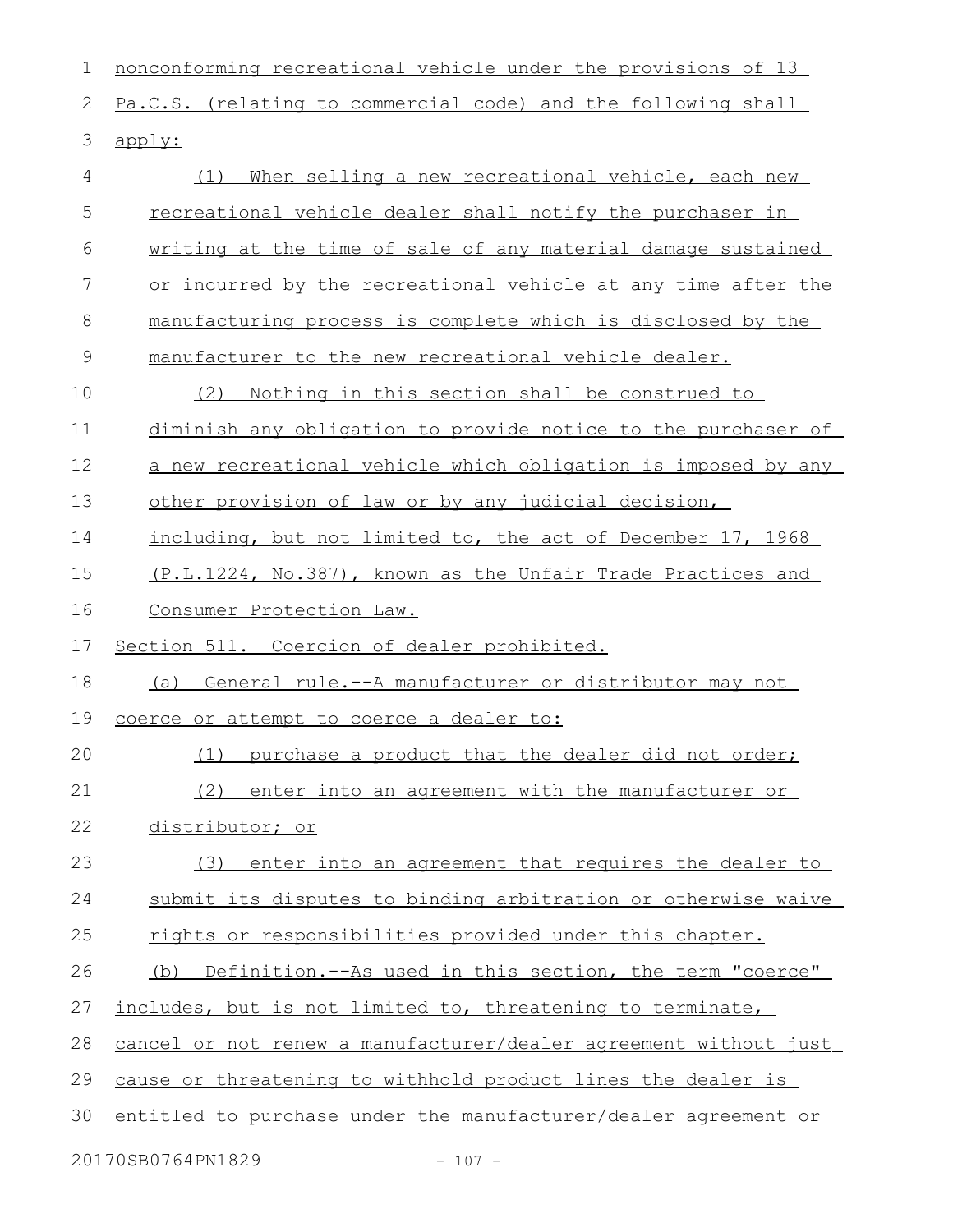| 1            | delay product delivery as an inducement to amending the          |
|--------------|------------------------------------------------------------------|
| $\mathbf{2}$ | manufacturer/dealer agreement.                                   |
| 3            | Section 512. Applicability.                                      |
| 4            | To the extent the provisions of this chapter are inconsistent    |
| 5            | with any other provisions of this act as applied to a            |
| 6            | recreational vehicle dealer, manufacturer, distributor or        |
| 7            | supplier this chapter controls. Unless inconsistent with the     |
| 8            | provisions in this chapter or expressly excluded, the provisions |
| $\mathsf 9$  | of this act apply to recreational vehicle dealers,               |
| 10           | manufacturers, distributors and suppliers.                       |
| 11           | Section 513. Severability.                                       |
| 12           | The provisions of this chapter are severable. If any             |
| 13           | provision of this chapter or its application to any person or    |
| 14           | circumstance is held invalid, the invalidity shall not affect    |
| 15           | other provisions or applications of this chapter which can be    |
| 16           | given effect without the invalid provision or application.       |
| 17           | Section 11. The act is amended by adding a chapter heading       |
| 18           | to read:                                                         |
| 19           | CHAPTER 7                                                        |
| 20           | MISCELLANEOUS PROVISIONS                                         |
| 21           | Section 12. Sections 34, 35, 36 and 37 of the act are            |
| 22           | renumbered to read:                                              |
| 23           | Section [34] 701. Savings provision.                             |
| 24           | This act shall not be deemed to repeal, suspend, modify or       |
| 25           | revoke any of the provisions of 75 Pa.C.S. (relating to          |
| 26           | vehicles) or of the act of June 28, 1947 (P.L.1110, No.476),     |
| 27           | known as the Motor Vehicle Sales Finance Act.                    |
| 28           | Section [35] 702. Repeals.                                       |
| 29           | Specific repeal.--The act of September 9, 1965 (P.L.499,<br>(a)  |
| 30           | No.254), known as the Motor Vehicle Manufacturer's, Dealer's and |
|              | 20170SB0764PN1829<br>$-108 -$                                    |